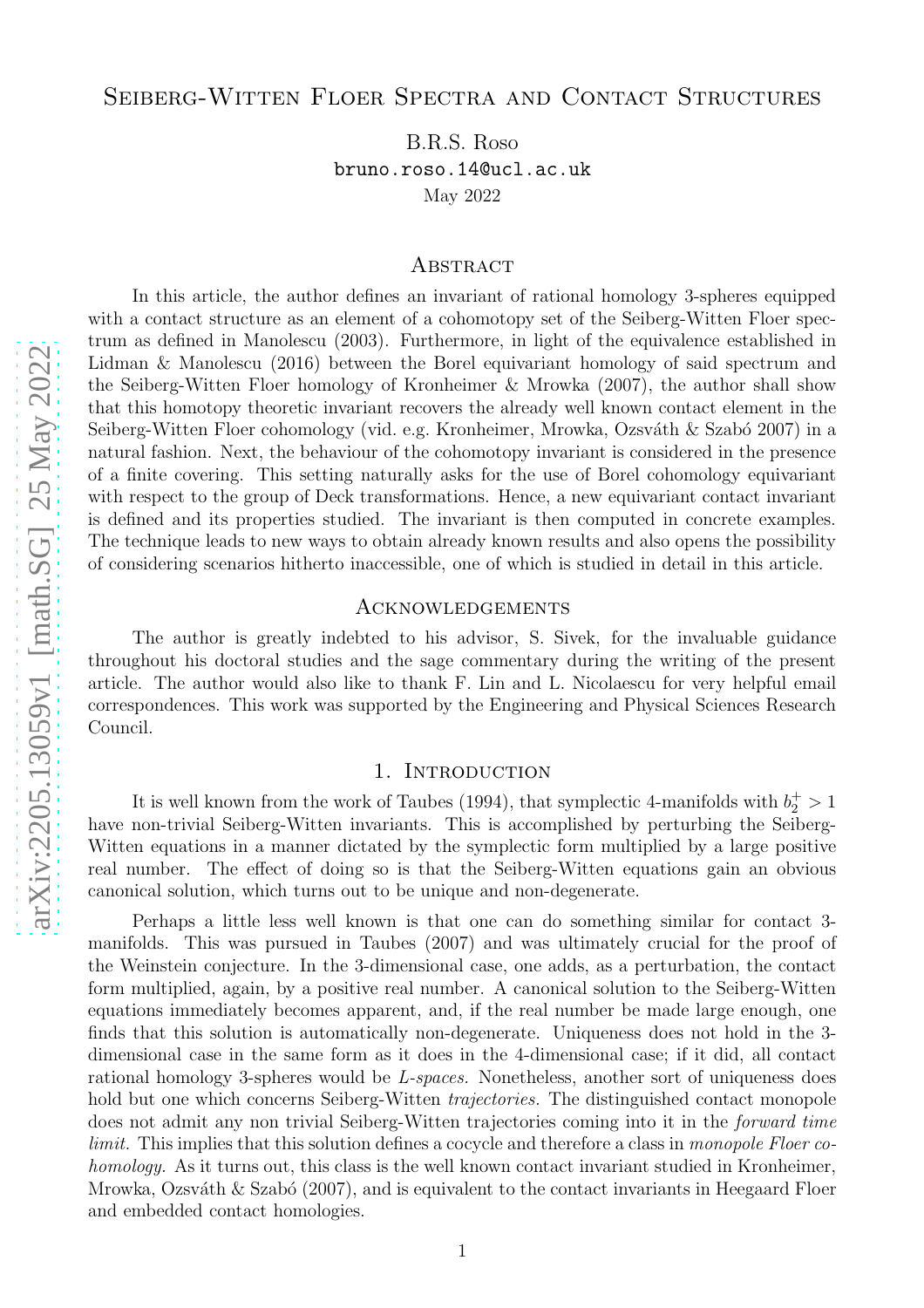In Manolescu (2003), a Seiberg-Witten Floer spectrum was defined, which was later shown to recover the monopole Floer cohomologies through its Borel U(1)-equivariant cohomology. An important detail here is that the construction of the spectrum avoids altogether the use of any generic perturbations. Taubes' approach to defining the contact invariant, despite requiring a generic perturbation in order to work in a Morse theoretic setting, has the property that the contact monopole is already non-degenerate before the addition of the generic perturbation. In the present article, the author applies Taubes' approach to the contact invariant in the context of the Seiberg-Witten Floer spectrum in order to conveniently avoid the use of generic perturbations altogether.

**Theorem 1.1:** Given a contact rational homology 3-sphere  $(Y, \lambda)$  there exists a *cohomotopical* contact invariant,

$$
SWF(Y, \mathcal{P}_{\lambda}) \to \mathcal{T}(\lambda),
$$

where  $\mathcal{P}_{\lambda}$  is the Spin<sup>C</sup> structure on Y defined by the contact form  $\lambda$  and  $\mathcal{T}(\lambda)$  is a (de)suspension of a  $U(1)$ -equivariant Thom space of a vector bundle over the  $U(1)$ -orbit of the contact monopole in global Coulomb gauge. Moreover, the classical cohomological contact invariant is recovered by pulling back via this map a class in the Borel U(1)-equivariant cohomology of  $\mathcal{T}(\lambda)$ .

A similar invariant is constructed in Iida & Taniguchi (2021); however, the work in the present article is entirely independent and differs in significant ways. Firstly, the author uses a different set of analytical results to ensure the existence of his invariant and also relies more on certain aspects of *Conley theory* to define it. Secondly, here,  $U(1)$ -equivariance is kept manifest throughout which means one can consider implications in Borel equivariant cohomology. Thirdly, the author was able to prove, via the techniques developed in Lidman & Manolescu (2016), how the cohomotopical invariant recovers the well known cohomological invariant by passing to Borel equivariant cohomology. It should also be noted that the construction presented in the present article and the one of Iida & Taniguchi (2021) are sufficiently different that it is not clear if the two invariants are indeed equivalent or not. Of course, one would be inclined to think that two such invariants should really be holding the same information; however, proving their equivalence might be a difficult task due to the different analytical foundations used, and, therefore, this goal is not pursued in the present article.

The author's main goal, after arming himself with the cohomotopical invariant, was to study covering spaces. The avoidance of generic perturbations is important in this context, as demonstrated in Lidman & Manolescu (2018), due to the impossibility of producing sufficiently generic equivariant perturbations. The author's cohomotopical contact invariant can also be made G-equivariant for G the group of *deck transformations* of a finite regular covering. This allows him to consider Borel G-equivariant cohomology and deduce certain vanishing and nonvanishing results via the use of the localization theorem.

The central question one considers is whether the lift of a tight contact structure remains tight or becomes overtwisted in the covering. The results derived via use of the contact invariant shed light on this problem. In the work of Lin & Lipnowski  $(2022)$ , the term minimal L-space is introduced to refer to rational homology 3-spheres having a single solution to the Seiberg-Witten equations for any  $Spin^{\mathbb{C}}$  structure. For such a manifold, the Seiberg-Witten Floer spectrum is always the sphere spectrum. Moreover, in the case of finite covering, the Seiberg-Witten Floer G-spectrum is the sphere G-spectrum. In this context, the author shall establish the following theorem.

**Theorem 1.2:** Let  $\pi : Y \to Y/G$  be a regular prime order cyclic covering of minimal Lspaces and suppose that  $\lambda$  be a tight contact form on  $Y/G$  with non-vanishing *cohomological* contact invariant. Then, the lifted contact form,  $\pi^* \lambda$ , has non-vanishing cohomological contact invariant (and, therefore, is tight) provided that  $d_3(\text{Ker } \pi^* \lambda) + 1/2 = d(Y, \pi^* \mathcal{P}_{\lambda})$ , where  $d_3$ denotes Gompf's three-dimensional invariant of hyperplane fields and  $d$  denotes the Ozsváth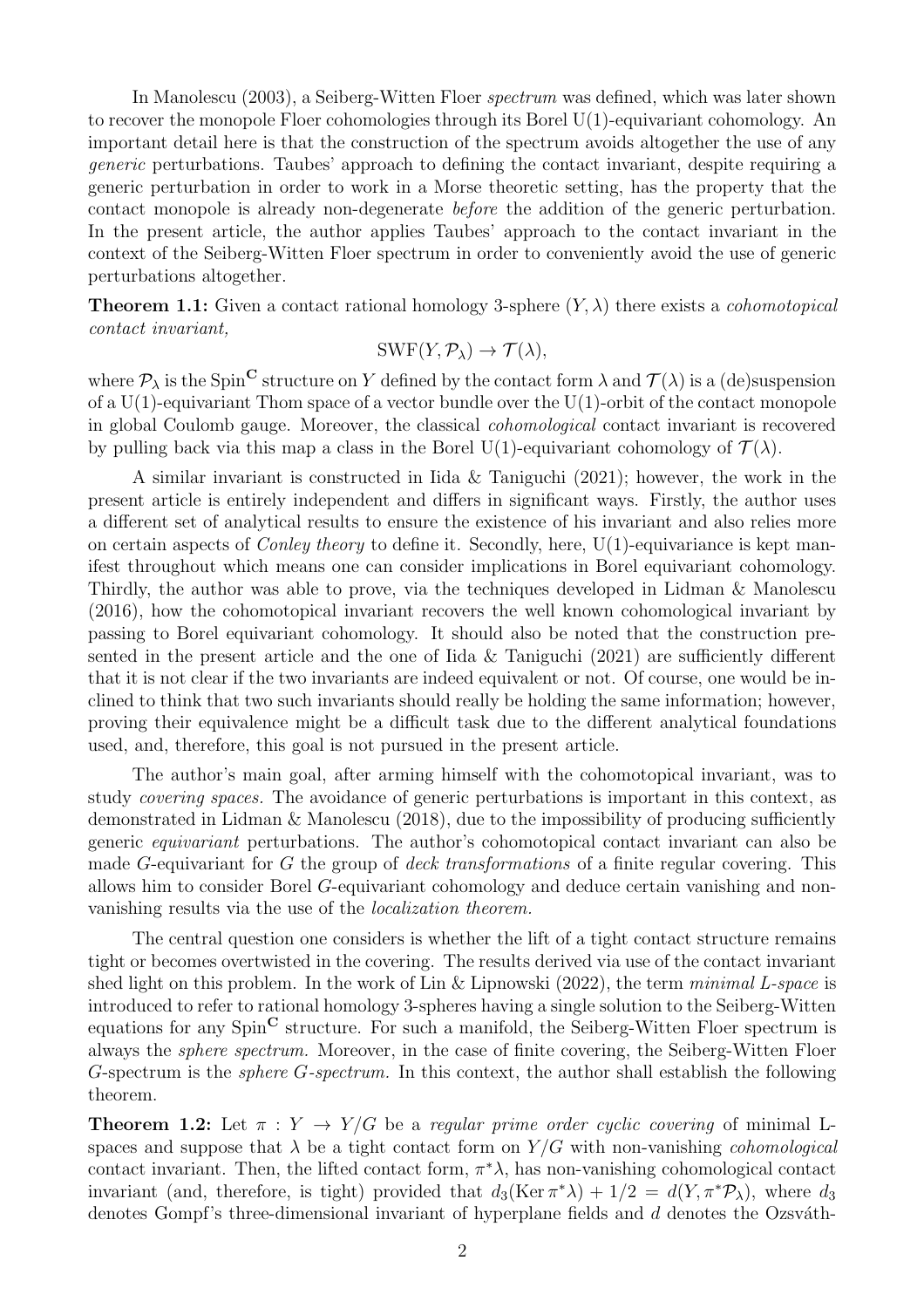Szabó invariant.

Examples of minimal L-spaces include all sol rational homology 3-spheres due to the work of Lin (2020). Another example is the Hantzsche-Wendt manifold, the unique flat rational homology 3-sphere. A few more examples exist amongst the *hyperbolic* manifolds as shown in Lin & Lipnowski (2022). However, the most evident class of examples of minimal L-spaces is that of the elliptic manifolds. In this case, increased knowledge of the contact topology, in particular the fact that the cohomological contact invariant never vanishes for tight contact structures and no two distinct contact structures have the same  $Spin^{\mathbb{C}}$  structure, allows the author to prove the following stronger theorem.

**Theorem 1.3:** Let  $\pi: Y \to Y/G$  be a prime order regular covering of elliptic manifolds and suppose that  $\lambda$  be a tight contact form on  $Y/G$ . Then, the lifted contact form,  $\pi^*\lambda$ , is *isotopic* to a tight contact form  $\lambda'$  on Y if and only if it be *homotopic* to  $\lambda'$ .

This result leads to a scheme for determining tightness of the lift of a tight contact structure on an elliptic manifold based purely on the homotopy theoretic obstruction classes of the contact structures involved. This reduces significantly the complexity of the problem and can be used in concrete calculations. The rationale is to try to determine the obstruction theoretic invariants of hyperplane fields – that is, the  $d_3$  invariant and the Spin<sup>C</sup> structure – for the *lifted contact structure*,  $\pi^*\lambda$ , from those of  $\lambda$ . If those be seen to match the values for a known tight contact structure on Y, then one shall know that  $\pi^*\lambda$  is isotopic to it. The issue that arises is that it is non trivial to determine the lifting behaviour of the obstruction theoretic invariants, especially of the  $d_3$  invariant.

In order to solve this problem, the author found himself having to develop techniques which seem not be discussed in the literature in a particularly well detailed manner. These shall be detailed in the present article and rely mostly on use of the Kirby calculus. As an example, the author shall study the case a certain tight contact structure on the  $(-8)$ -surgery on the left-handed trefoil which shall be shown to lift to a virtually overtwisted contact structure on the lens space  $L(12, 7)$  via the double covering.

The main ingredient needed to perform these calculations is a form of G-equivariant almost-complex filling for the given covering of contact manifolds, which consists of an almost complex 4-manifold-with-boundary extending the given G-action on its contact boundary and potentially having a branching surface in its interior. Such a filling can often be produced by appealing to the notion of equivariant handle attachments in the context of the Kirby calculus. With such a filling at hand, one can apply the G-signature theorem, as was done by Khuzam  $(2012)$ , to deduce the lifting behaviour of  $d_3$  invariants.

The other matter that one must understand carefully is the lifting behaviour of  $Spin^{\mathbb{C}}$ structures. This is more elementary, albeit difficult in practice, and can be tackled in different manners. The method pursued here shall follow a similar approach to the lifting of  $d_3$  invariants by using Kirby calculus to express Spin structures in terms of obstruction theory and then studying the lifting behaviour of Spin structures. The behaviour of  $Spin^{\mathbb{C}}$  structures follows easily thence.

# 2. Seiberg-Witten Equations and Contact Structures

This section shall introduce the basic definitions and analytical results required from Seiberg-Witten theory. Throughout this article, the author shall use a version of the Seiberg-Witten equations adapted to the presence of a contact form which was first introduced in Taubes (2007) and Taubes (2009) and was subsequently used in Taubes' work in the correspondence between monopole Floer homology and embedded contact homology. Consider a contact 3 manifold  $(Y, \lambda)$  satisfying  $b_1(Y) = 0$ . As shall be seen, this version of the equations always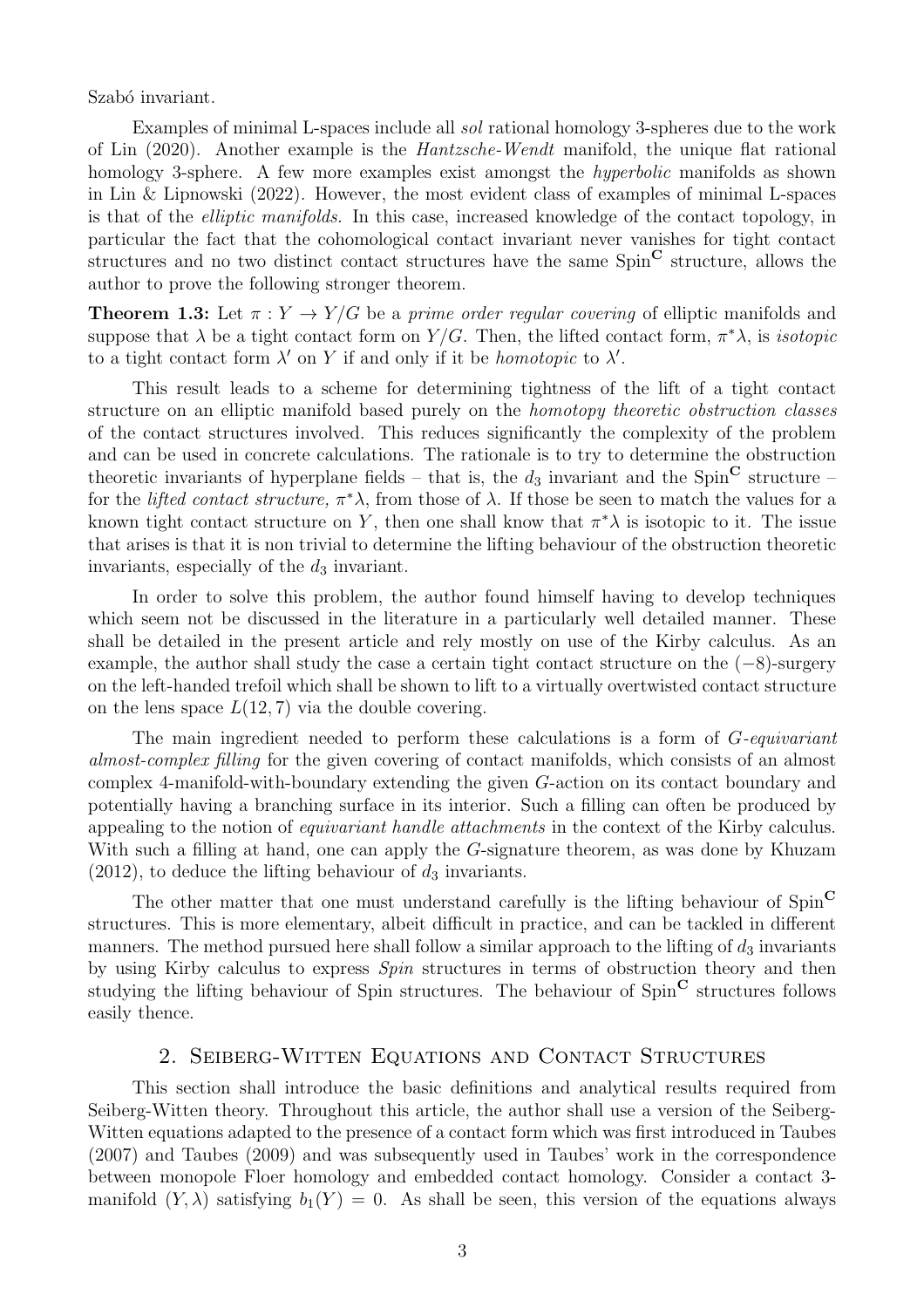admits a canonical solution,  $C_{\lambda}$ , which, provided a certain parameter  $r > 0$  be made large enough, is nicely behaved in two fundamental ways. It is non-degenerate irrespective of any genericity requirements, and it is not the forward time limit of any Seiberg-Witten trajectory. These two properties shall be instrumental later in the present article. The solution  $C_{\lambda}$  is essentially defined in a manner that make its spinor component bounded away from zero; a feature which is unique to this solution provided  $r$  be made large enough.

In what follows, agree to fix a metric g on Y with the property that  $\lambda \wedge d\lambda = Vol_a$ . Use  $\xi := \text{Ker }\lambda$ . Fix a complex structure  $J \in \text{End}(\xi)$  on the bundle  $\xi$  compatible with the symplectic structure on  $\xi$  induced by the  $d\lambda|_{\xi}$ . Use  $R \in \Gamma T Y$  to denote the Reeb vector field field; that is, the vector field satisfying  $\iota_R d\lambda = 0$ ,  $\iota_R \lambda = 1$ . There is canonical Spin<sup>C</sup> structure on Y defined via the specification of its spinor representation bundle in the following way.

Definition 2.1: Define the spinor bundle

$$
{\mathcal S}_\lambda:=\bigoplus_q \Lambda^{0,q}\xi^*=\Lambda^{0,0}\xi^*\oplus \Lambda^{0,1}\xi^*
$$

with Clifford multiplication  $c\ell$ :  $TY \to \text{End}_{\mathbf{C}}(\mathcal{S}_{\lambda})$  defined so as to satisfy, for  $\alpha \in \Lambda^{0,q} \xi^*$  and  $X \in \xi$ ,

$$
c\ell(R)\alpha = (-1)^{q+1}i\alpha, \quad c\ell(X)\alpha = \sqrt{2}\left( (X^{0,1})^* \wedge \alpha - \iota_{(X^{0,1})}\alpha \right).
$$

**Remark 2.2:** The notation  $(X \rightarrow X^*)$ : TY  $\otimes$  **C**  $\rightarrow$  T<sup>\*</sup>*Y*  $\otimes$  **C** denotes the **C**-antilinear isomorphism induced by the metric.

**Remark 2.3:** Note that this fully determines the Clifford action due to the fact that  $TY =$  $\langle R \rangle_{\mathbf{R}} \oplus \xi$ . This map can be checked to indeed define an irreducible Clifford module; vid. Petit (2005) for a proof and more details about this matter.

**Definition 2.4:** Denote the underlying  $Spin^{\mathbf{C}}$  structure, that is, the principal  $Spin^{\mathbf{C}}(3)$ -bundle, by  $\mathcal{P}_{\lambda} \to Y$ .

**Remark 2.5:** Notice that the determinant line bundle is simply  $\det \mathcal{P}_{\lambda} = \Lambda^{0,1} \xi^* \cong \xi^*$  where  $\xi^*$  is equipped with the complex structure induced by  $J$ .

**Definition 2.6:** Use  $\mathcal A$  to denote the affine space of hermitian connexions on the line bundle  $\det \mathcal{P}_{\lambda}$ .

**Definition 2.7:** Define the *configuration space* by  $\mathcal{C} := \mathcal{A} \times \Gamma(\mathcal{S}_{\lambda})$ .

**Definition 2.8:** The tangent bundle  $T\mathcal{C} \to \mathcal{C}$  is the bundle having as fibre over  $C \in \mathcal{C}$  the space  $T\mathcal{C}|_C = \Gamma(iT^*Y \oplus \mathcal{S}_\lambda).$ 

**Definition 2.9:** Use  $\tau : \mathcal{S}_{\lambda} \to i\mathrm{T}^*Y$  to denote the quadratic map defined by sending

$$
\psi \mapsto c\ell^{-1}\left(\psi \otimes \psi^* - \frac{1}{2}|\psi|^2\mathrm{id}\right).
$$

**Definition 2.10:** Denote  $\mathfrak{D}_A : \Gamma \mathcal{S}_{\lambda} \to \Gamma \mathcal{S}_{\lambda}$  the *Dirac operator* defined by a connexion A on  $\det S_\lambda$ .

**Definition 2.11:** Define the *contact configuration,*  $C_{\lambda} \equiv (A_{\lambda}, \psi_{\lambda}) \in \mathcal{A} \oplus \mathcal{S}_{\lambda}$  by setting its spinor component as the constant function  $\psi_{\lambda} := 1 \in \Gamma \xi_{0,0}^* \cong Y \times \mathbf{C}$ , and its connexion component, so as to solve the Dirac equation  $\mathfrak{D}_{A_{\lambda}} \psi_{\lambda} = 0$ .

Remark 2.12: This canonical configuration shall play a pivotal rôle in this article.

**Definition 2.13:** Let  $r > 0$ . The canonically perturbed Seiberg-Witten vector field of  $(Y, \lambda)$  is

$$
\mathcal{X}_{\lambda,r}: \mathcal{C} \to \mathrm{T}\mathcal{C}, \quad \mathcal{X}_{\lambda,r}(A,\psi) = (*F_A - *F_{A_{\lambda}} - r(\tau(\psi) - i\lambda), \mathfrak{D}_A\psi).
$$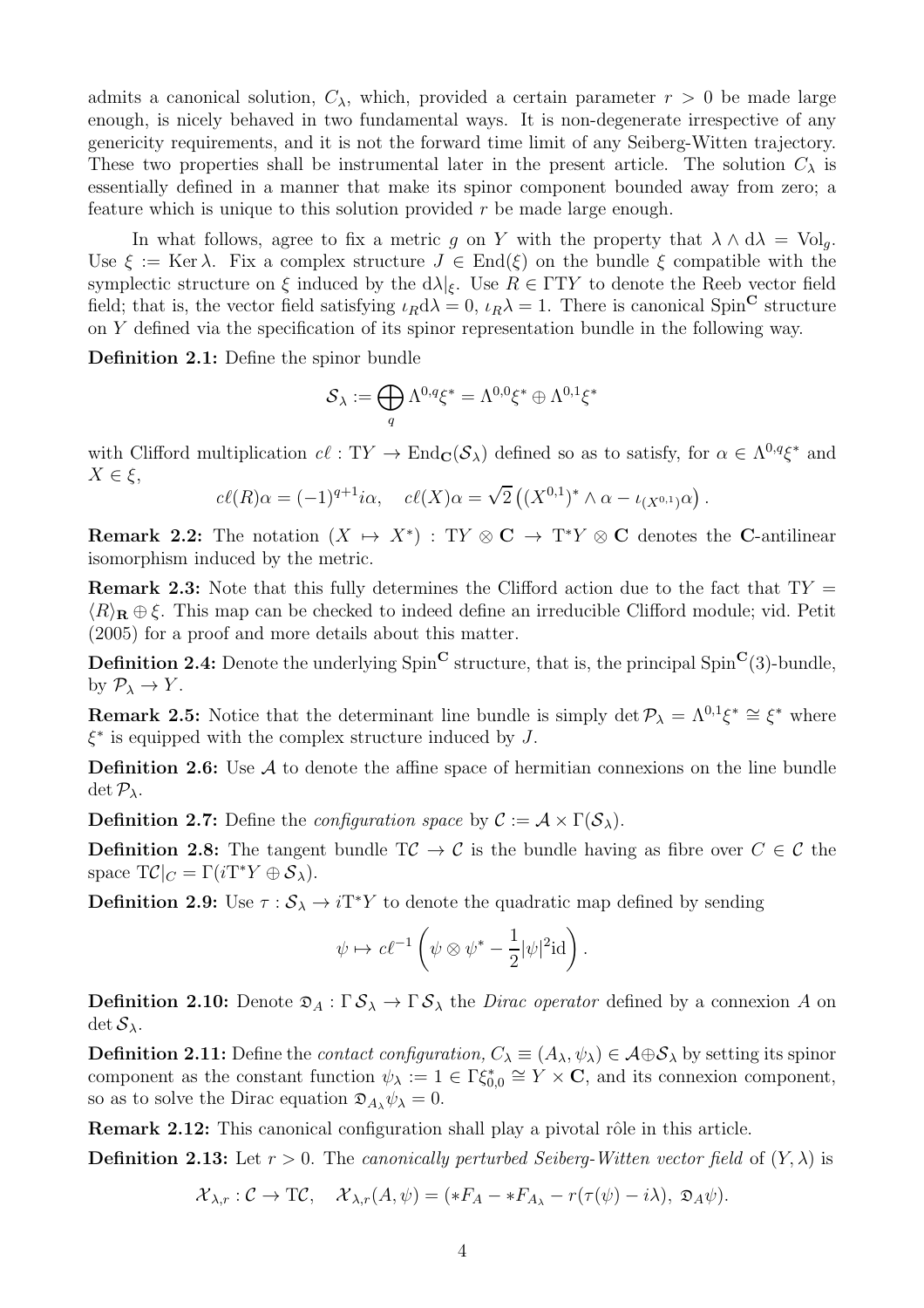Remark 2.14: Notice that the contact configuration solves the equation

$$
\mathcal{X}_{\lambda,r}(C_{\lambda})=0.
$$

That is,  $C_{\lambda}$  is a *fixed point* of the Seiberg-Witten vector field.

**Definition 2.15:** Denote the *gauge group* by  $\mathcal{G} := C^{\infty}(Y, U(1)).$ 

**Definition 2.16:** For  $(A, \psi) \in \mathcal{C}$ , define the *linearised gauge action* by

$$
\mathfrak{L}_{(A,\psi)} : C^{\infty}(Y, i\mathbf{R}) \to \mathrm{T\mathcal{C}}|_{(A,\psi)}, \quad f \mapsto (-\mathrm{d}u, u\psi).
$$

Use  $\mathfrak{L}_{\ell}^*$  $_{(A,\psi)}^*$  for its L<sup>2</sup>-formal adjoint.

Definition 2.17: The local Coulomb gauge is the subspace

$$
\mathcal{K}_C := \text{Ker } \mathfrak{L}_C^* \subset \mathrm{T}\mathcal{C}|_C.
$$

**Definition 2.18:** Denote by  $\Pi_C^{\text{LC}}$ :  $T\mathcal{C}|_C \to \mathcal{K}_C$  the L<sup>2</sup>-orthogonal projection.

**Definition 2.19:** A configuration  $(A, \psi) \in C$  is said to be *irreducible* if  $\psi$  is not identically zero.

**Definition 2.20:** An irreducible solution  $C \in \mathcal{X}_{\lambda,r}^{-1}(0)$  is said to be *non-degenerate* if the derivative

$$
\Pi_C^{\mathrm{LC}} \circ D_C \mathcal{X}_{\lambda,r} : \mathcal{K}_C \to \mathcal{K}_C
$$

be surjective.

Remark 2.21: It is customary in Seiberg-Witten theory to ensure non-degeneracy of all solutions through the addition of a generic perturbation; however, often, doing so has its downside. One of the key advantages of the Seiberg-Witten Floer spectrum construction (Manolescu 2003) is that it avoids the need for such a perturbation altogether. This was crucial in the results of Lidman & Manolescu (2018) concerning the Smith-type inequality of Seiberg-Witten Floer homology. Avoiding the use of a generic perturbation shall also be exploited in the present article; however, as will be seen, it is still necessary to make sure that  $C_{\lambda}$  be non-degenerate. This is ensured by the following theorem of Taubes.

Remark 2.22: For ease of reference, the author shall make use of the following convention. When a proposition state the existence of a certain constant which shall be of use later in the text, that constant shall be labelled with the number of the proposition.

**Theorem 2.23:** (Taubes 2007) There exists  $r_{2.23} > 0$  such that, for  $r > r_{2.23}$ , the contact configuration is non-degenerate.

Proof: Vid. Taubes (2007), Lemma 3.3. QED

**Remark 2.24:** The configuration  $C_{\lambda}$  also enjoys the following two properties which shall prove useful.

**Theorem 2.25:** (Taubes 2009) There exists  $r_{2.25} > 0$  and  $\delta_{2.25} > 0$  such that, for  $r > r_{2.25}$ , the only configuration  $C = (a, \psi)$ , up to a gauge transformation, satisfying

$$
\mathcal{X}_{\lambda,r}(C) = 0, \quad |\psi| \ge 1 - \delta_{2.25}
$$

is the contact configuration  $C = C_{\lambda}$ .

**Proof:** Vid. Taubes (2009), Proposition 2.8. **QED** 

**Theorem 2.26:** There exists  $r_{2.26} > 0$  such that, for  $r > r_{2.26}$ , any trajectory  $\gamma : \mathbf{R} \to \mathcal{C}$ satisfying

$$
\frac{\mathrm{d}}{\mathrm{d}t}\gamma(t) = -\mathcal{X}_{\lambda,r}\left(\gamma(t)\right), \quad \lim_{t \to -\infty} \gamma(t) = C, \quad \lim_{t \to \infty} \gamma(t) = C_{\lambda}
$$

must also satisfy  $C = C_{\lambda}$ .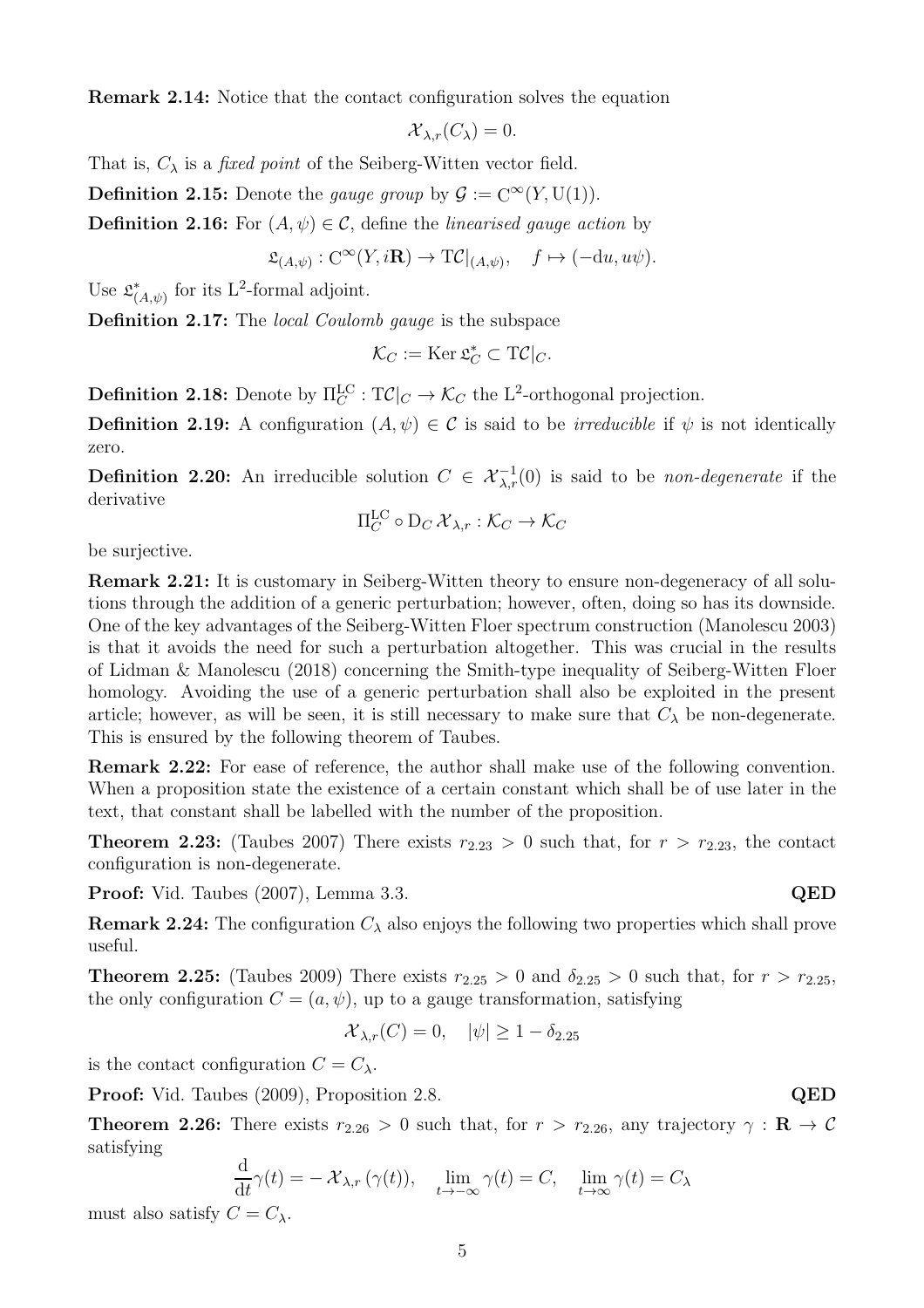Proof: This is *nearly* what is stated by Taubes (2009), Proposition 5.15, but not quite. Please find an adaptation of Taubes' proof in the appendix of the present article. QED

# 3. Review of Seiberg-Witten Floer Spectra

Armed with the analytic results from the previous section, the first goal of the present article shall be to define a homotopy theoretic invariant emerging from the contact configuration. This invariant shall live in an equivariant cohomotopy set of the Seiberg-Witten Floer Spectrum SWF(Y,  $\mathcal{P}_{\lambda}$ ) defined by Manolescu (2003). This section shall review that construction with a slight adaptation; the Seiberg-Witten flow used shall be the one canonically perturbed by the contact form as was described in the previous section. This shall allow for the definition of the contact invariant in the next section.

Let Y,  $\lambda$  and q be as in the previous section.

Definition 3.1: The unperturbed Seiberg-Witten vector field is

$$
\mathcal{X}: \mathcal{C} \to \mathrm{T}\mathcal{C}, \quad \mathcal{X}(A,\psi) = (*F_A + \tau(\psi), \mathfrak{D}_A\psi).
$$

**Remark 3.2:** The construction in Manolescu (2003) uses  $\mathcal{X}$  as the Seiberg-Witten vector field. The version of the Seiberg-Witten vector field used in the present article is  $\mathcal{X}_{\lambda,r}$  and it differs from X in two ways. Firstly, the spinor component of  $\mathcal{X}_{\lambda,r}$  is scaled by  $r^{1/2}$  compared to X; this distinction shall be evidently immaterial in the construction. Secondly,  $\mathcal{X}_{\lambda,r}$  contains the constant term  $(i r \lambda, 0)$  added on. In the language of Lidman & Manolescu (2016), this amounts to the addition of a "very tame" perturbation (vid. Lidman & Manolescu 2016, Definition 4.4.2), which, as demonstrated there (vid. Lidman & Manolescu 2016, Proposition 6.1.6), does not affect the construction of the spectrum. Hence, the spectra defined with  $\mathcal{X}_{\lambda,r}$  and X are one and the same.

**Definition 3.3:** The normalized Gauge group is the subgroup  $\mathcal{G}^{\circ} \subset \mathcal{G}$  consisting of those  $u \in \mathcal{G}$ which can be written as  $u = e^{if}$  such that  $\int_Y *f = 0$ .

Definition 3.4: By the *global Coulomb gauge*, one means

 $W := \text{Ker}(\text{d}^* : i\Omega^1(Y) \to i\Omega^2(Y)) \oplus \Gamma(\mathcal{S}_\lambda).$ 

**Proposition 3.5:** Any  $\mathcal{G}^{\circ}$ -equivalance class  $[(a, \psi)] \in \mathcal{C}/\mathcal{G}^{\circ}$  has a unique representative in global Coulomb gauge.

**Definition 3.6:** The global Coulomb projection,  $\Pi^{GC}$  :  $C \rightarrow W$ , is given by sending a configuration  $(a, \psi) \in \mathcal{C}$  to its unique  $\mathcal{G}^{\circ}$ -equivalent in global Coulomb gauge.

**Remark 3.7:** The map  $\Pi^{\text{GC}}$  may be computed as follows. Let  $G: L^2_m(Y) \to L^2_{m+2}(Y)$  denote the Green's operator of the Laplacian  $\Delta : \Omega^0(Y) \to \Omega^0(Y)$ . One can show that

$$
\Pi^{\rm GC}(a,\psi) = (a - dGd^*a, e^{Gd^*a}\psi).
$$

As a consequence, note that  $\Pi^{\rm GC}$  maps bounded sets to bounded sets.

**Definition 3.8:** The enlarged local Coulomb slice is the subspace  $\mathcal{K}^{\text{E}}_{(a,\psi)} \subset \text{TC}|_{(a,\psi)}$  defined as the L<sup>2</sup>-orthogonal complement to the orbits of  $\mathcal{G}^{\circ}$ .

**Definition 3.9:** Denote by  $\mathfrak{G}^{\circ}$  the Lie algebra of  $\mathcal{G}^{\circ}$ .

**Proposition 3.10:** Any equivalence class  $[(b, \phi)] \in T\mathcal{C}|_{(a,\psi)}/\mathfrak{G}^{\circ}$  has a unique representative in enlarged local Coulomb gauge.

**Definition 3.11:** By the enlarged local Coulomb projection, one means  $\Pi_{(a,\psi)}^{\text{ELC}}$  :  $T\mathcal{C}|_{(a,\psi)} \to$  $\mathcal{K}_{(a,\psi)}^{\text{E}}$  defined by sending a vector to the unique representative in enlarged local Coulomb gauge of its equivalence class in the quotient  $T\mathcal{C}|_{(a,\psi)}/\mathfrak{G}^{\circ}$ .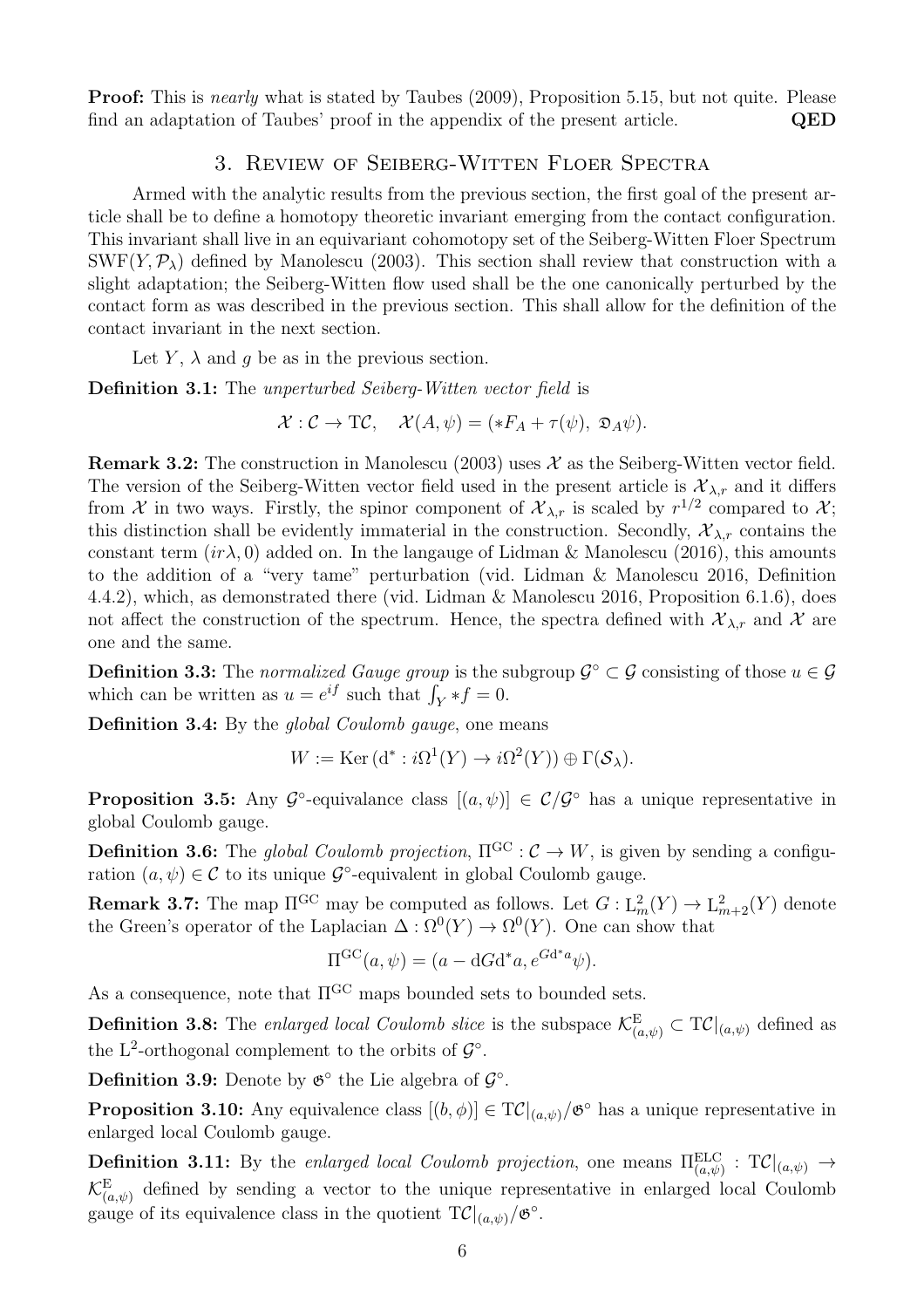Remark 3.12: Note that  $\Pi^{\text{LC}}$  and  $\Pi^{\text{ELC}}$  are maps defined on the tangent bundle TC, whereas  $\Pi^{\text{GC}}$  is defined on C. Of course,  $\Pi^{\text{GC}}$  induces a map  $T\mathcal{C} \to TW$  via the pushforward  $\Pi^{\text{GC}}_*$ .

Definition 3.13: Set  ${\mathcal X}_{\lambda, r}^{\rm GC} := \Pi_*^{\rm GC}\,{\mathcal X}_{\lambda, r}.$ 

**Remark 3.14:** Fix some integer  $k \geq 5$  and consider, henceforth,  $\mathcal{X}_{\lambda,r}^{\text{GC}}$  as a map  $W_k \to W_{k-1}$ where  $W_m$  denotes the completion of W in the Sobolev norm  $L_m^2$ .

**Proposition 3.15:** One can write  $\mathcal{X}_{\lambda,r}^{\text{GC}}$  as  $\ell+c$  where  $\ell$  is linear and Fredholm and c is compact.

**Definition 3.16:** For  $\mu > 1$ , denote by  $W^{\mu} \subset W_k$ , the subspace consisting of the span of the eigenvectors of  $\ell$  with eigenvalues in the interval  $(-\mu, \mu)$ . Use  $\tilde{p}^{\mu}: W_k \to W^{\mu}$  to denote the L<sup>2</sup>-orthogonal projection.

**Remark 3.17:** The family of operators  $\tilde{p}^{\mu}$  must now be smoothed out in a particular way. For that end, fix a smooth function  $\beta : \mathbf{R} \to \mathbf{R}$  satisfying supp  $\beta = [0, 1]$  and  $\int_{\mathbf{R}} \beta(x) dx = 1$ . A preliminary version of the smoothed out family is as follows.

**Definition 3.18:** Define a family of operators  $p_{\text{prel}}^{\mu}: W_k \to W^{\mu}$  by

$$
p_{\text{prel}}^{\mu} := \int_0^1 \beta(t) \tilde{p}^{\mu - t} \mathrm{d}t
$$

Remark 3.19: This preliminary version could well be used to define the Seiberg-Witten Floer spectrum and, indeed, is essentially the operator family which appears in the original definition in Manolescu (2003). However, in Lidman  $\&$  Manolescu (2016), the authors use a slightly modified version which turns out to be needed in proving some technical results. Some of those technical results shall be used in the present article. To define the final version of the operator family, a few more data need to be fixed. Firstly, choose a strictly increasing sequence  $\{\mu_i\} \subset \mathbf{R}$ such that for no *i* be  $\mu_i$  an eigenvalue of  $\ell$ . Next, fix a sequence of small real numbers  $\{\varepsilon_i\} \subset \mathbf{R}$ such that the intervals  $[\mu_i - \varepsilon_i, \mu_i + \varepsilon_i]$  be disjoint and not contain any eigenvalue of  $\ell$ . At last, pick smooth bump functions  $\{\beta_i : \mathbf{R} \to [0,1]\}$  such that supp  $\beta_i \subset [\mu_i - \varepsilon_i, \mu_i + \varepsilon_i]$ .

**Definition 3.20:** Define the family of operators  $p^{\mu}: W_k \to W^{\mu}$  by

$$
p^{\mu} := \sum_{i} \beta_{i}(\mu)\tilde{p}^{\mu} + \left(1 - \sum_{i} \beta_{i}(\mu)\right) p^{\mu}_{\text{prel}}.
$$

**Remark 3.21:** The family of operators  $p^{\mu}$  is smooth in  $\mu$  but still has the property that, for all *i*,  $p^{\mu_i} = \tilde{p}^{\mu_i}$ .

**Definition 3.22:** By the Chern-Simons-Dirac functional, CSD :  $C \rightarrow \mathbb{R}$ , one means

$$
CSD(a, \psi) := \frac{1}{2} \int_Y \left( \ast \langle \psi, \mathfrak{D}_{A_0 + a} \psi \rangle - a \wedge da \right).
$$

Definition 3.23: Define the canonically perturbed Chern-Simons-Dirac functional by

$$
CSD_{\lambda,r}(a,\psi) := CSD(a,\psi) - \frac{ri}{2} \int_Y \lambda \wedge da
$$

**Definition 3.24:** A *finite type curve*  $\gamma : \mathbf{R} \to \mathcal{C}$ ,  $\gamma = (a, \psi)$ , is a curve such that the maps  $t \mapsto \text{CSD}_{\lambda,r}(\gamma(t))$  and  $t \mapsto ||\psi(t)||_{C^0}$  be bounded as functions  $\mathbf{R} \to \mathbf{R}$ .

**Definition 3.25:** A curve  $\gamma : \mathbf{R} \to W_k$  is said to be a *Seiberg-Witten trajectory in global* Coulomb gauge if

$$
\frac{\mathrm{d}}{\mathrm{d}t}\gamma = -\mathcal{X}_{\lambda,r}^{\mathrm{GC}}(\gamma(t)).
$$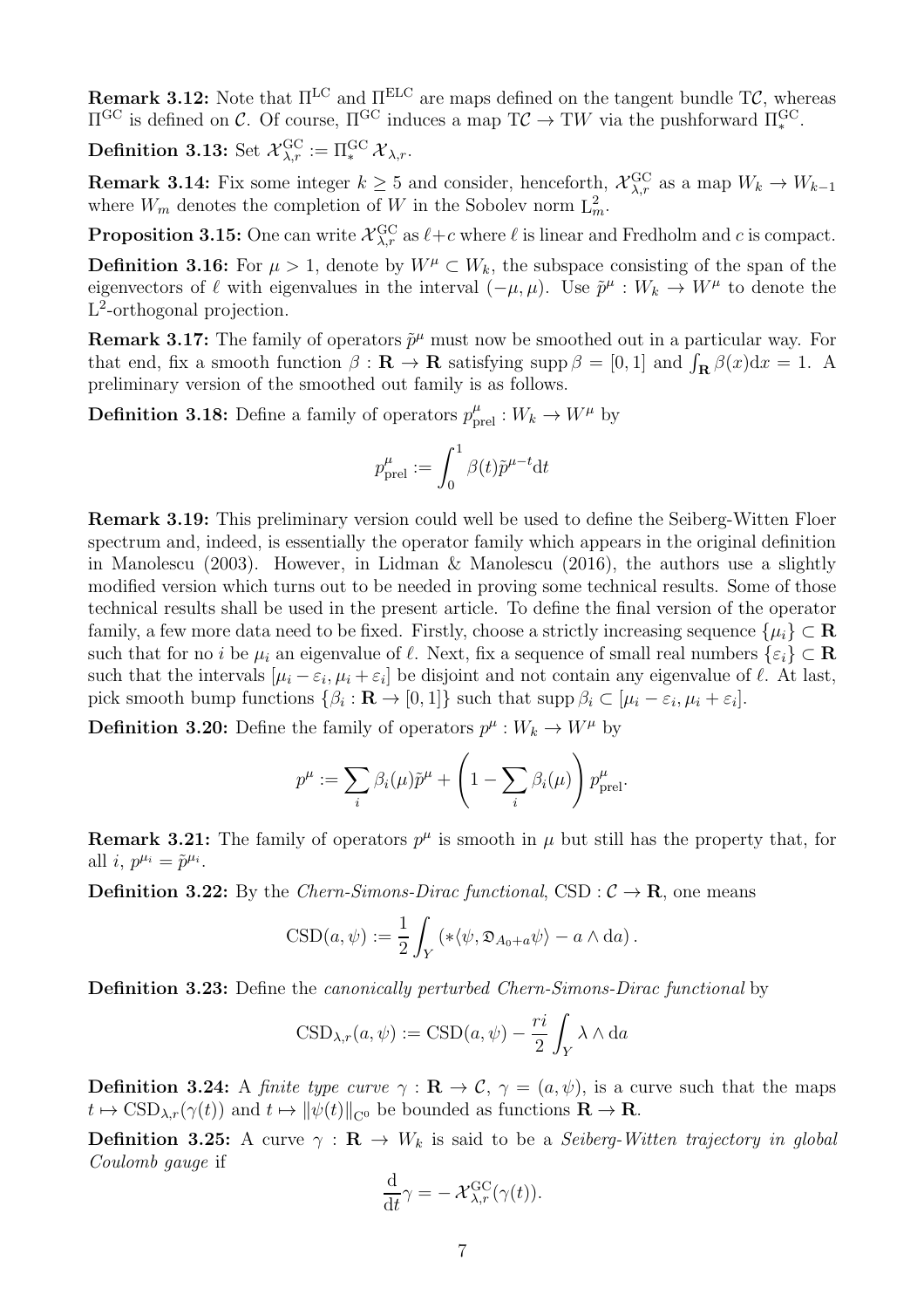**Definition 3.26:** For  $R > 0$ , and a normalized vector space V, use B(V, R) ⊂ D(V, R) ⊂ V to denote, respectively, the open and closed balls of radius R. Use  $S(V, R) = D(V, R) \setminus B(V, R)$  to denote the sphere of radius R.

**Theorem 3.27:** (Manolescu 2003) There exists  $R > 0$  such that all finite type trajectories of  $\mathcal{X}_{\lambda,r}^{\text{GC}}$  are contained in the ball  $B(W_k, R) \subset W_k$ .

Proof: Firstly, note that the proof of Manolescu (2003), Proposition 1, can be easily adapted to the present case of the *perturbed* Seiberg-Witten flow. That result provides a constant  $R' > 0$ such that, up to a gauge transformation, all Seiberg-Witten trajectories of finite type sit inside the ball  $B(W_k, R') \subset C_k$ . Therefore, a Seiberg-Witten trajectory in global Coulomb gauge is, locally, the global Coulomb projection of a Seiberg-Witten trajectory residing in the ball  $B(W_k, R') \subset C_k$ . But the global Coulomb projection map  $\Pi^{\rm GC} : C_k \to W_k$  maps bounded sets to bounded sets. QED

**Remark 3.28:** Henceforth, assume  $R > 0$  to be such that all finite type Seiberg-Witten trajectories in Coulomb gauge fit in  $B(W_k, R)$ .

**Remark 3.29:** Also, fix a family of U(1)-equivariant bump functions  $u^{\mu}: W^{\mu} \to \mathbf{R}$  satisfying

$$
u^{\mu}|_{D(W^{\mu},2R)} = 1, \quad u^{\mu}|_{W^{\mu}\setminus B(W^{\mu},3R)} = 0
$$

and,  $u^{\mu}$  constant on the sphere  $S(W^{\mu}, t)$   $\subset W^{\mu}$  of radius t for all  $t \in [0, \infty)$ . Note that the norm on  $W^{\mu} \subset W_k$  is defined by the Sobolev norm  $L_k^2$  of  $W_k$ .

Definition 3.30: Define the finite dimensional approximation to the Seiberg-Witten vector field as

$$
\mathcal{X}_{\lambda,r}^{\mu} = u^{\mu} \cdot (\ell + p^{\mu}c).
$$

Furthermore, use  $\varphi_{\lambda,r}^{\mu}: W^{\mu} \times \mathbf{R} \to W^{\mu}$  to denote the flow given by the O.D.E.

$$
\left.\frac{\mathrm{d}}{\mathrm{d}t}\right|_{t=0}\gamma(t)=-\left.\mathcal{X}^{\mu}_{\lambda,r}(\gamma(t)).\right.
$$

The flow lines of  $\varphi_{\lambda,r}^{\mu}$  are called *approximate Seiberg-Witten trajectories in global Coulomb* gauge.

**Definition 3.31:** Use  $S^{\mu}_{\lambda,r} \subset B(W^{\mu}, R)$  to denote the union of all flow lines of  $\varphi^{\mu}_{\lambda,r}$  which remain inside of  $B(W^{\mu}, R)$  for all time.

**Theorem 3.32:** (Manolescu 2003) For  $\mu > 0$  sufficiently large compared to R, any flow line of  $\varphi_{\lambda,r}^{\mu}$  which be contained in the disk  $D(W^{\mu}, 2R)$  is, in fact, contained in the open ball  $B(W^{\mu}, R)$ .

Proof: The proof of Manolescu (2003), Proposition 3, of the non-perturbed case of this theorem can be trivially adapted to the case at hand. Alternatively, this result is a special case of Lidman & Manolescu (2016), Proposition 6.1.2(i) and Proposition 6.1.5, noting that the perturbation used in this article is "very tame". QED

Remark 3.33: The author shall now recall the pertinent definitions from Conley theory. For a reference, the reader is directed to Conley (1978), Floer (1987) and Mischaikow (1995). In what follows, suppose that G be a compact Lie group,  $\Gamma$  be a locally compact Hausdorff space with a continuous G-action and  $\phi : \Gamma \times \mathbf{R} \to \Gamma$  a continuous and equivariant flow.

**Definition 3.34:** Let  $U \subset \Gamma$  be a G-invariant subset, the maximal invariant set of U is

$$
Inv(U) := \{ u \in U \mid (\forall t \in \mathbf{R})(\phi(u, t) \in U) \}.
$$

**Definition 3.35:** Let  $S \subset \Gamma$  be a G-invariant compact subset. S is called an *isolated invariant* set if there be a compact neighbourhood  $U \supset S$  such that  $Inv(U) = S$ .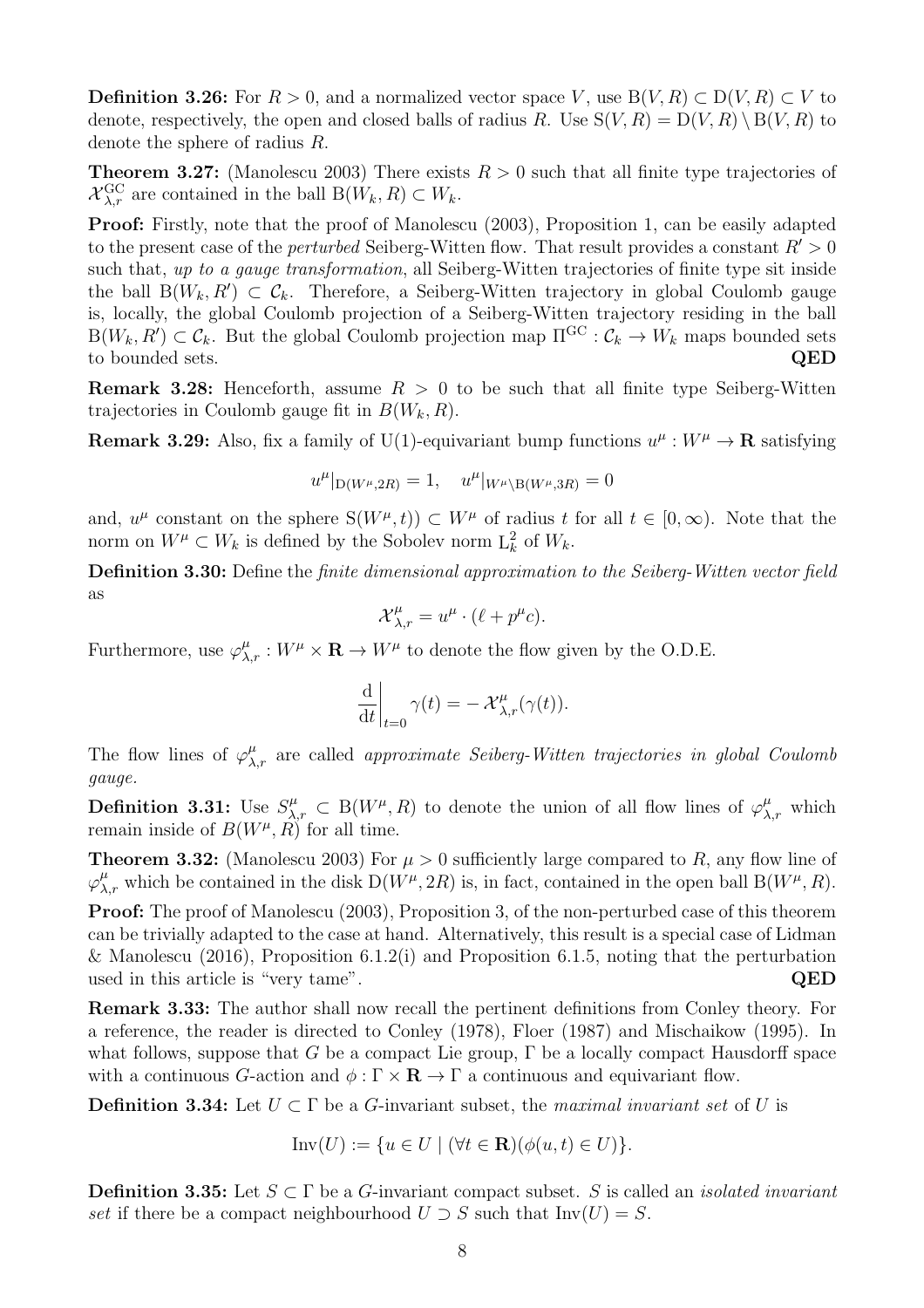Definition 3.36: Let  $S \subset \Gamma$  be an isolated invariant set. A pair of G-invariant compact sets  $(M, N)$  satisfying  $N \subset M \subset \Gamma$  is called an *index pair* for S when:

- (i)  $M \setminus N$  be an isolating neighbourhood for S;
- (ii) for all  $t \geq 0$  and  $x \in N$ , if  $\varphi({x} \times [0,t]) \subset M$ , then  $\varphi({x} \times [0,t]) \subset N$ ;

(iii) for all  $t \geq 0$  and  $x \in M$ , if  $\varphi(x, t) \notin M$ , then  $\varphi({x} \times [0, t]) \cap N \neq \emptyset$ .

Theorem 3.37: (Conley 1978, non-equivariant; Floer 1987, equivariant) For any isolated invariant set  $S \subset \Gamma$ , there exists an index pair  $(M, N)$  and the G-equivariant pointed homotopy type  $M/N$  is independent of the choice of  $(M, N)$ .

**Definition 3.38:** The G-equivariant homotopy type of  $M/N$  where  $(M, N)$  is an index pair for an isolated invariant set S is called the Conley index of S and denoted  $I_G(S, \phi)$ .

Theorem 3.32 can now be reinterpreted in this language.

Corollary 3.39:  $S^{\mu}_{\lambda,r}$  is a U(1)-invariant isolated invariant set with isolating neighbourhood  $D(W^{\mu}, 2R)$  for the U(1)-equivariant flow  $\varphi_{\lambda,r}^{\mu}$ .

The author shall now introduce the relevant definitions from *equivariant stable homotopy* theory. Here, the author shall deviate slightly from the route taken in Manolescu (2003); this is done in the interests of later sections that shall deal with Seiberg-Witten Floer spectra equivariant with respect to the deck transformations of a covering. In Manolescu (2003), in order to perform the required *desuspensions*, an ad hod version of the Spanier-Whitehead category is used. In the present article, instead, the author shall use the, by now, more standard category of spectra. This increases slightly the complexity of the definitions, but nothing new is gained as the Spanier-Whitehead category embeds into the category of spectra in a simple way. For more details, the reader is directed to May & al. (1996). In what follows, let G be a compact Lie group. Whenever the author say  $G$ -space, he means in fact pointed  $G$ -space.

**Definition 3.40:** A *G*-universe  $U$  is an orthogonal *G*-representation of countable dimension having the following two properties:

- (i) For each finite dimensional subrepresentation  $V \subset U$ , the direct sum of V with itself countably many times,  $V^{\infty}$ , also occurs as a subrepresentation in  $\mathcal{U}$ .
- (ii) The trivial representation R, therefore also  $\mathbb{R}^{\infty}$ , occurs as a subrepresentation in  $\mathcal{U}$ .

**Definition 3.41:** For V a G-representation, denote by  $V^+$  its one-point compactification; note that  $V^+$  is a G-space and call it a representation sphere of G. For X a G-space, the  $V^{\text{th}}$ suspension of X is the smash product  $\Sigma^V X := V^+ \wedge X$ . The V<sup>th</sup> loop space of X is the G-space  $\Omega^V X$  of maps  $V^+ \to X$ .

**Remark 3.42:** There is an *adjunction* between the suspension functor  $\Sigma^V$  and the loop space functor  $\Omega^V$  on G-spaces. That is to say that, for G-spaces  $X_1$  and  $X_2$ , there is a natural bijection between the space of maps  $\Sigma^V X_1 \to X_2$  and the space of maps  $X_1 \to \Omega^V X_2$ .

**Definition 3.43:** A *G*-prespectrum *E* indexed on the *G*-universe  $U$  consists of the following data.

(i) A set of G-spaces,  $E_V$ , one for each finite dimensional subrepresentation V in  $\mathcal{U}$ .

(ii) A set of G-equivariant *structure maps*,  $\sigma_{V,W}$ :  $\Sigma^{W-V}E_V \rightarrow E_W$ , one for each pair of nested finite dimensional subrepresentations,  $V \subset W \subset U$ , where  $W - V$  denotes the orthogonal complement of  $V$  in  $W$ .

**Definition 3.44:** A map of G-prespectra f from a G-prespectrum E to a G-prespectrum  $F$ , both indexed on the same universe  $U$ , consists of a set of G-equivariant maps of G-spaces  $f_V: E_V \to F_V$ , one for each finite dimensional subrepresentation  $V \subset U$ , such that the evident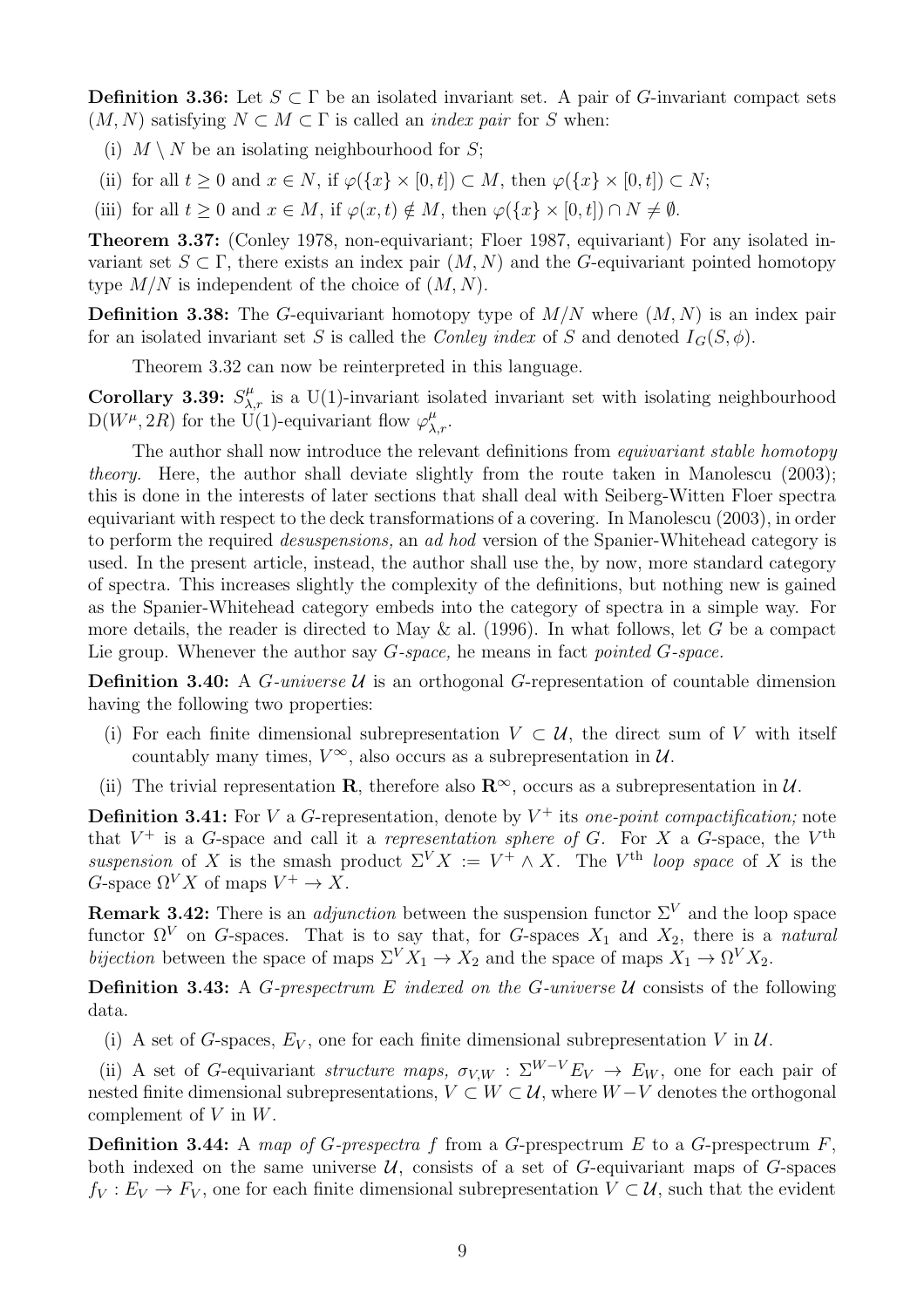diagrams

$$
\Sigma^{W-V} E_V \longrightarrow E_W
$$
  
\n
$$
\downarrow \qquad \qquad \downarrow
$$
  
\n
$$
\Sigma^{W-V} F_V \longrightarrow F_W
$$

all commute for any pair of nested representations  $V \subset W \subset \mathcal{U}$ . A homotopy between two maps of prespectra  $f, q : E \to F$  is map of prespectra  $h : E \wedge I_+ \to F$  where  $I_+$  denotes the interval  $[0, 1]$  with a disjoint base point added. A map of prespectra f is called a weak equivalence if all of its constituent maps of spaces,  $f_V$ , be weak equivalences.

**Definition 3.45:** The *suspension prespectrum functor*,  $\Sigma^{\infty}$ , from *G*-spaces to *G*-prespectra indexed on the universe U is defined by assigning to a G-space X the prespectrum  $\Sigma^{\infty} X$ consisting of  $(\Sigma^{\infty} X)_V := \Sigma^V X$  and structure maps the identity maps.

**Definition 3.46:** Given a G-representation V in the universe U and X a G-space, the V<sup>th</sup> desuspension of X, denoted  $\Sigma^{-V} \Sigma^{\infty} X$ , is a G-prespectrum indexed on U defined as follows. For  $W \subset \mathcal{U}$ , the W<sup>th</sup> space of  $\Sigma^{-V} \Sigma^{\infty} X$  is either a single point, in the event that V not be contained in W, or it is the G-space  $\Sigma^{W-V}X$ , in the event that V be contained in W. Meanwhile, the structure maps  $\Sigma^{U-W} \Sigma^{W-V} X \to \Sigma^{U-V} X$  are the evident ones.

**Definition 3.47:** A G-prespectrum E indexed on the G-universe  $\mathcal{U}$  is called a *spectrum* whenever all the adjoints,  $E_V \to \Omega^{W-V} E_W$ , to the structure maps be *homeomorphisms*. The *category* of G-spectra and maps as defined above for prespectra is denoted GSU. The homotopy cate*gory* of G-spectra is defined as the category with the same objects as  $GSU$  but with morphisms being the homotopy classes of maps of prespectra; this category is denoted  $hGSU$ . The stable homotopy category of G-spectra consists of the category  $hGSU$  together with formal inverses for all the weak equivalences; this category is denoted  $hG\mathcal{S}U$ .

**Theorem 3.48:** The forgetful functor from spectra to prespectra has a *right adjoint* called the spectrification functor.

**Proof:** Vid. May & al. (1996), §XII.2. **QED** 

Definition 3.49: By composing the *suspension prespectrum functor*,  $\Sigma^{\infty}$ , with the *spectrifi*cation functor, one obtains a functor from G-spaces to GSU. This functor shall be called the suspension spectrum functor and shall also be denoted by  $\Sigma^{\infty}$ . Likewise, the desuspension of a G-space X,  $\Sigma^{-V} \Sigma^{\infty} X$  can be regarded as being in GSU.

**Remark 3.50:** As the notation suggests, there is a desuspension functor,  $\Sigma^{-V}$ , defined for all spectra, not just for suspension spectra. However, it is somewhat more subtle to define and the author shall not require it in the present article.

Remark 3.51: The stronger notion of spectra as opposed to prespectra is not so important in the present article because the main desire is simply to be able to perform desuspensions. Nonetheless, it has become standard in the literature to work with spectra because of their ability to classify homology and cohomology theories and also the superior properties that the category of spectra enjoys. Therefore, the author decided to phrase everything in terms of spectra for ease of reference.

**Remark 3.52:** In what follows, the author is considering  $G = U(1)$  and he shall use, in line with what is done in Manolescu (2003), the U(1)-universe  $\mathcal{U} := \mathbb{R}^{\infty} \oplus \mathbb{C}^{\infty}$ . Note that this universe does not contain all representations of  $U(1)$ . Indeed, if **C** denote the standard representation where  $U(1) \hookrightarrow C$  as the unit circle, then the tensor product  $C \otimes C$  is not in the universe  $U$ .

**Definition 3.53:** Given an interval  $I \subset \mathbf{R}$ , use  $W^I$  to denote the span of the eigenvectors of  $\ell$ with eigenvalues in the interval I. Hence, e.g.,  $W^{\mu} = W^{(-\mu,\mu)}$ .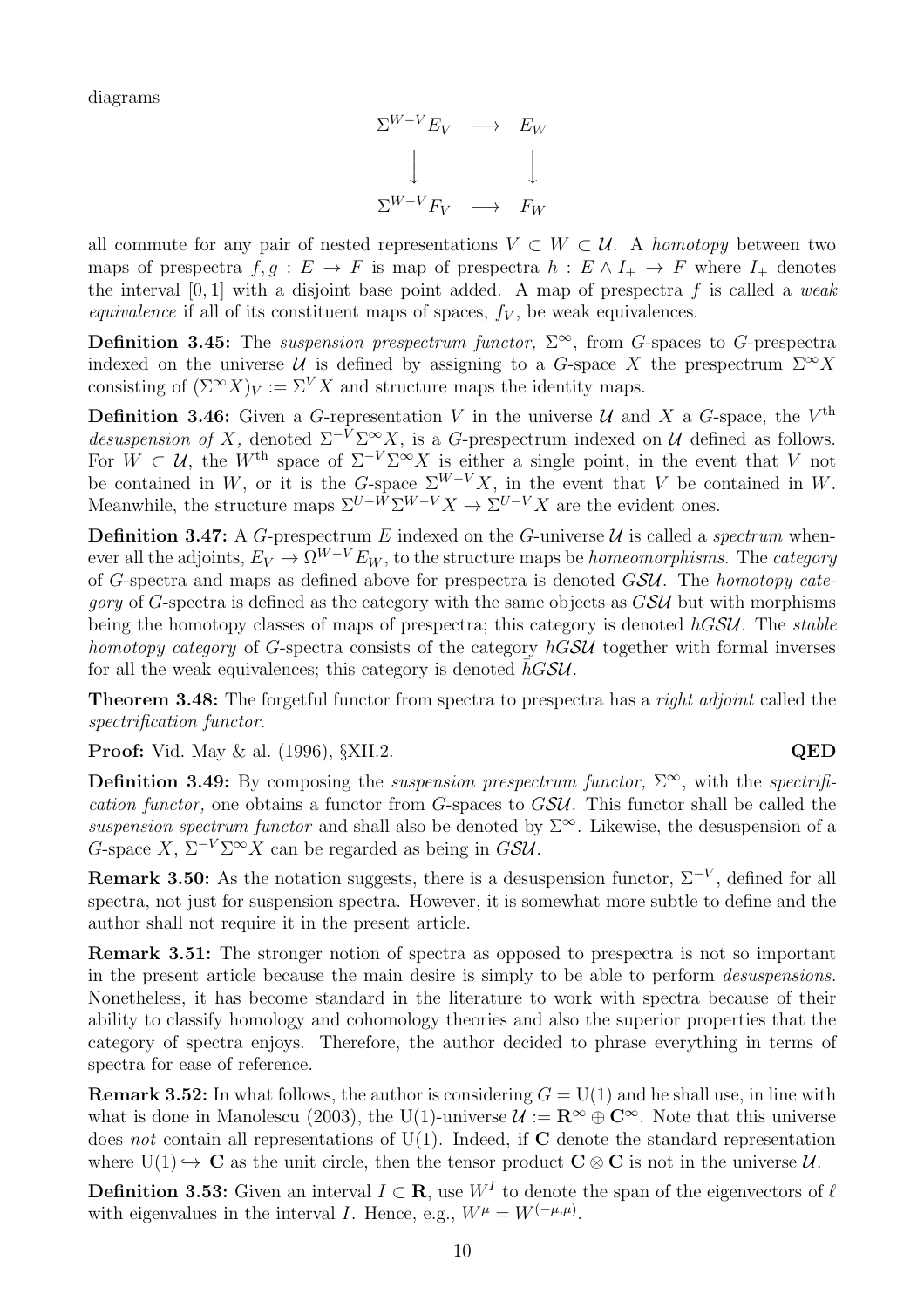Definition 3.54: Define the metric dependent Seiberg-Witten Floer spectrum as

 $\text{SWF}(Y, \mathcal{P}_\lambda, g) := \Sigma^{-W^{(-\mu, 0)}} \Sigma^\infty I_{\text{U}(1)}(S^\mu_{\lambda, r}, \varphi^\mu_{\lambda, r}) \in \bar{h} \text{U}(1) \mathcal{S} \mathcal{U}.$ 

**Theorem 3.55:** (Manolescu 2003, §7) Up canonical to isomorphism in  $\overline{hU(1)}\mathcal{SU}$ , the spectrum SWF(Y,  $\mathcal{P}_{\lambda}$ , g) only depends on Y, the Spin<sup>C</sup> structure  $\mathcal{P}_{\lambda}$  and the metric g. Moreover, it only depends on the metric g up to (de)suspensions by the U(1)-representation  $\tilde{C}$ .

Remark 3.56: It is also possible to (de)suspend away the metric dependence. As shall be explained next.

**Definition 3.57:** Let X be a 4-manifold-with-boundary X having boundary the rational homology 3-sphere Y. Given a class  $c \in H^2(X, \mathbb{Z})$  define its square,  $c^2 \in \mathbb{Q}$ , as follows. Let  $c' \in H^2(X; \mathbf{Q})$  be the image of c under the change of coefficients  $H^2(X; \mathbf{Z}) \to H^2(X; \mathbf{Q})$ . Since  $b_2(Y) = 0$ , there is an exact sequence

$$
H^2(X, Y; \mathbf{Q}) \to H^2(X; \mathbf{Q}) \to 0.
$$

Pick any preimage  $\tilde{c} \in \mathrm{H}^2(X, Y; \mathbf{Q})$  for  $c'$ . Define

$$
c^2 := (\tilde{c} \smile \tilde{c})[X, Y] \in \mathbf{Q}.
$$

**Definition 3.58:** Define a number  $n(Y, \mathcal{P}_{\lambda}, g) \in \mathbf{Q}$  as follows. Choose some simply-connected 4-manifold-with-boundary X with Spin<sup>C</sup> structure Q such that  $\partial X = Y$  and such that Q agree with  $P_\lambda$  on Y. Assume further that X have a neighbourhood of its boundary which be isometric to  $[0,1] \times Y$ . Fixing some connexion  $B_0$  on det Q extending the connexion  $A_0$  on det  $\mathcal{P}_{\lambda}$ , use  ${\mathfrak D}_B^\pm$  $\mathcal{L}_{B_0}^{\pm}$  to denote the Dirac operators of  $(X, \mathcal{Q})$ . Denote the signature of X by  $\sigma(X)$ . With this notation in place, let

$$
n(Y, \mathcal{P}_{\lambda}, g) := \operatorname{ind}_{\mathbf{C}} \mathfrak{D}_{B_0}^+ - \frac{1}{8} (c_1 (\det \mathcal{Q})^2 - \sigma(X)).
$$

**Proposition 3.59:** (Manolescu 2003, §6) The number  $n(Y, \mathcal{P}_{\lambda}, g)$  does not depend on the choices involved in its definition. Indeed,

$$
n(Y, \mathcal{P}_{\lambda}, g) = \frac{1}{2} \left( \eta(\mathfrak{D}_{A_0}, 0) - \dim_{\mathbf{R}} \operatorname{Ker} \mathfrak{D}_{A_0} - \frac{1}{4} \eta(\operatorname{Sign}, 0) \right)
$$

where  $\eta(D, z)$  denotes the  $\eta$  function of an operator D (vid. Atiyah, Patodi & Singer 1975), and Sign is the operator on  $\Omega^1(Y) \oplus \Omega^0(Y)$  given by

$$
\begin{pmatrix} *d & -d \\ -d^* & 0 \end{pmatrix}.
$$

**Proposition 3.60:** (Manolescu 2003,  $\S7$ ) If N denote the cardinality of the finite set  $H_1(Y; Z)$ , then  $8Nn(Y, \mathcal{P}, q) \in \mathbb{Z}$  and its residue modulo 8N does not depend on q.

Definition 3.61: Let  $n(Y, \mathcal{P}) \in \mathbb{Q}$  be such that  $8Nn(Y, \mathcal{P}) \in \{0, \ldots, 8N-1\}$  be the residue modulo 8N of  $8Nn(Y, \mathcal{P}, q)$ .

**Theorem 3.62:** (Manolescu 2003, §7) Up canonical to isomorphism in  $\bar{h}U(1)S\mathcal{U}$ , the spectrum

$$
\operatorname{SWF}(Y, \mathcal{P}_{\lambda}) := \Sigma^{\mathbf{C}^{n(Y, \mathcal{P}) - n(Y, \mathcal{P}_{\lambda}, g)}} \operatorname{SWF}(Y, \mathcal{P}_{\lambda}, g)
$$

only depends on Y and the Spin<sup>C</sup> structure  $\mathcal{P}_{\lambda}$ .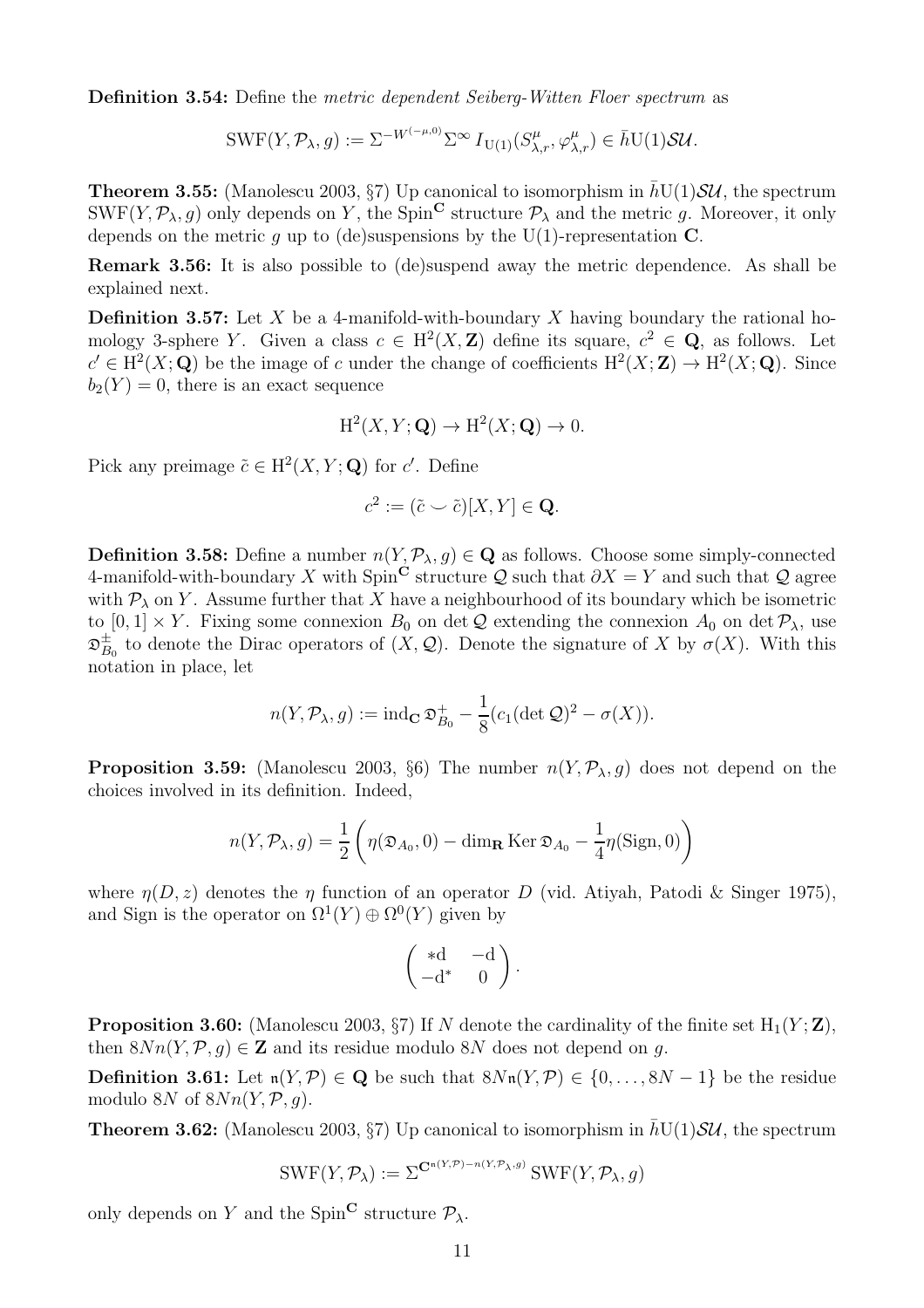Remark 3.63: The author is deviating from what is stated in Manolescu (2003) slightly in using the (de)suspension by  $\mathbb{C}^{n(Y,\mathcal{P})-n(Y,\mathcal{P}_{\lambda},g)}$  instead of by  $\mathbb{C}^{-n(Y,\mathcal{P}_{\lambda},g)}$ . The reason being his desire to operate in the standard category of spectra,  $U(1)S\mathcal{U}$ , which does not allow for a desuspension by a "rational" dimensional representation in any obvious manner. In Manolescu (2003), a variant of the Spanier-Whitehead category is used, which can easily be made to formally admit such (de)suspensions.

The main result of Lidman & Manolescu (2016) is that the U(1)-equivariant Borel cohomology of the SWF spectrum corresponds to the classical monopole Floer cohomology. In order to state this theorem, the author should firstly clarify what is meant by the cohomology of a spectrum in the present context. The rightful sort of G-equivariant cohomology theory to consider for G-spectra indexed on a universe  $\mathcal U$  is that of  $RO(G; \mathcal U)$ -graded cohomology (vid. May & al. 1996, §XIII). In order to avoid having to deal with such complexities, the author decided to introduce the following language which shall simplify considerably the treatment.

**Definition 3.64:** Let  $h_G^*$  denote a **Z**-graded *G*-equivariant (reduced) cohomology theory on *G*spaces. The author shall say that  $h^*$  satisfies the *suspension axiom with respect to the universe* U when, for any G-space X and any finite dimensional subrepresentation  $V \subset U$ , there be a natural isomorphism

$$
h_G^n(X) \cong h_G^{n + \dim V}(\Sigma^V X).
$$

**Definition 3.65:** Given a G-prespectrum E indexed on a universe  $\mathcal{U}$  and G-equivariant cohomology theory  $h_G^*$  on G-spaces satisfying the suspension axiom with respect to the universe  $\mathcal{U}$ , define the *cohomology* of  $E$  as

$$
h_G^n(E) := \underset{V \subset \mathcal{U}}{\text{Colim}} \, h_G^{n + \dim V}(E_V).
$$

**Remark 3.66:** It is easy to see from this definition that, for a desuspension spectrum  $\Sigma^{-V} \Sigma^{\infty} X$ , the cohomology is simply given by the cohomology of the space  $X$  but with a *grading shift*.

$$
h_G^n(\Sigma^{-V}\Sigma^{\infty}X) = h_G^{n+\dim V}(X).
$$

Definition 3.67: The *Borel G*-equivariant cohomology theory for *G*-spaces with coefficients in an abelian ring R is defined as follows. Denote by  $EG$  a free contractible G-space and by BG the quotient  $EG/G$ . Then, for a G-space X,

$$
c\tilde{H}^*_{G}(X;R) := \tilde{H}^*((EG \times X)/G;R).
$$

**Remark 3.68:** Following May & al. (1996), the notation c indicates the "geometric completion" involved in obtaining the underlying spectrum from the equivariant Eilenberg-MacLane spectrum and helps one distinguish Borel from Bredon cohomology.

**Proposition 3.69:** For a G-universe  $U$  containing only finite dimensional subrepresentations V such that the vector bundle  $(V \times EG)/G$  over BG be R-orientable, the Borel cohomology theory with R-coefficients *satisfies the suspension axiom for*  $U$ .

**Proof:** This follows directly from the Thom isomorphism theorem. QED

**Remark 3.70:** In the case at hand of  $G = U(1)$  and  $\mathcal{U} = \mathbb{R}^{\infty} \oplus \mathbb{C}^{\infty}$ , it is clear, therefore, that the Borel cohomology theory with **Z**-coefficients satisfies the suspension axiom for  $\mathcal{U}$  because a direct sum of a complex representation and a trivial real representation always define Zorientable vector bundles over BG. Hence, one can speak of the Borel cohomology of the SWF spectrum.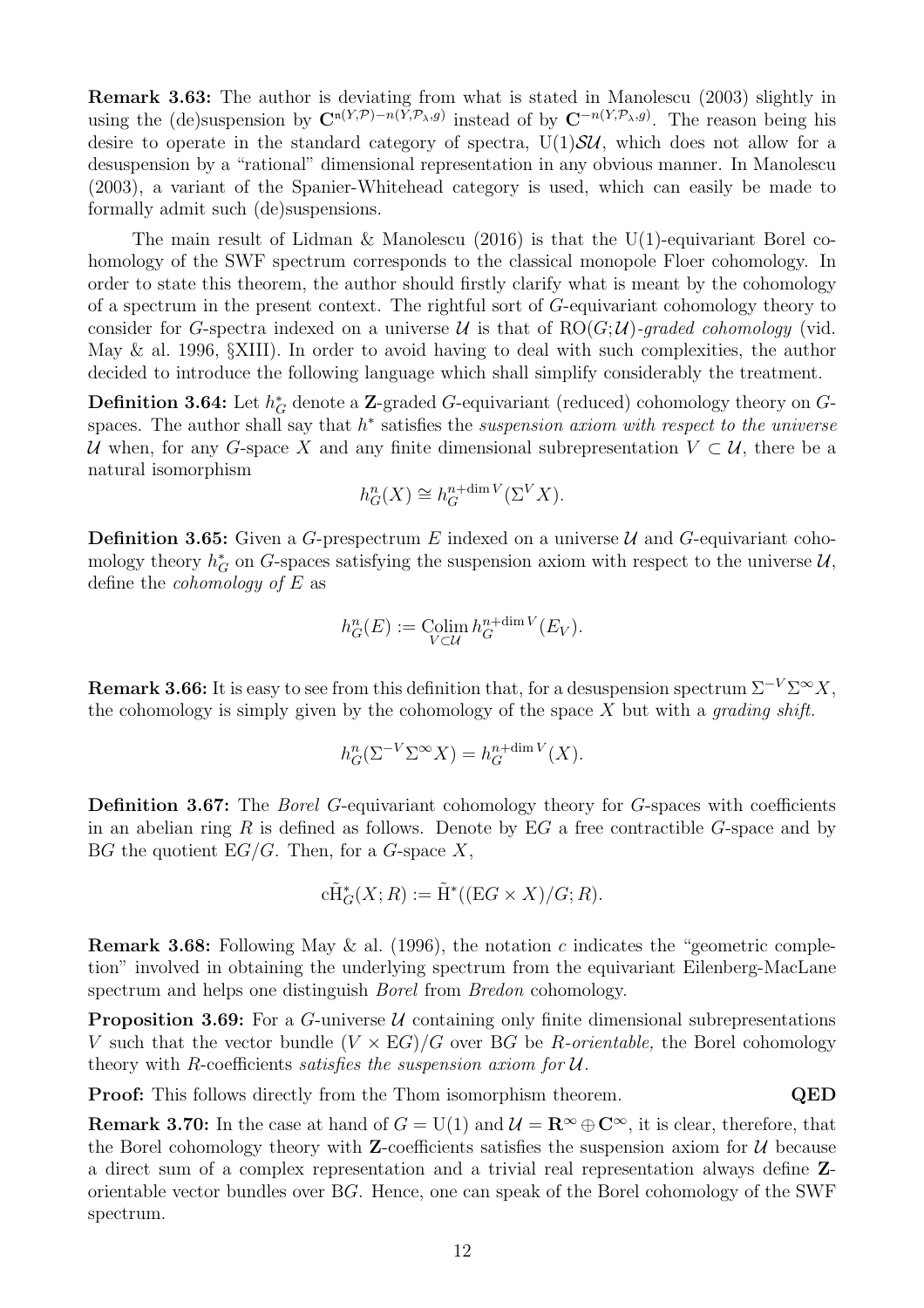**Theorem 3.71:** (Lidman & Manolescu 2016) Letting  $\widehat{HM}^*(Y, \mathcal{P})$  denote the **Q**-graded "from" monopole Floer cohomology of Kronheimer & Mrowka (2007), there is an isomorphism

$$
\widehat{\text{HM}}^{q}(Y,\mathcal{P}) \cong \tilde{\text{CH}}_{\text{U}(1)}^{q-\text{n}(Y,\mathcal{P})}(\text{SWF}(Y,\mathcal{P});\mathbf{Z}).
$$

In particular, letting the "tilde" monopole Floer cohomology,  $HM^*(Y, \mathcal{P})$ , be the mapping cone of the U-map on  $\widehat{\text{HM}}^*(Y, \mathcal{P})$ , there is an isomorphism

$$
\widetilde{\mathop{\rm HM}\nolimits^q}(Y, \mathcal{P}) \cong \widetilde{\mathop{\rm H}\nolimits^{q-n(Y, \mathcal{P})}}(\mathop{\rm SWF}\nolimits(Y, \mathcal{P}); \mathbf{Z}).
$$

Definition 3.72: For future reference, define the metric dependent tilde monopole Floer cohomology to be

$$
\widetilde{\mathop{\rm HM}\nolimits}^*(X,{\mathcal P},g):={\mathop{\rm H}\nolimits}^*(\mathop{\rm SWF}\nolimits(X,{\mathcal P},g);{\mathbf Z}).
$$

# 4. The Cohomotopical Contact Invariant

This section shall fulfil the first goal of the present article. The analytic results concerning the contact monopole,  $C_{\lambda}$ , shall allow the author to define a *cohomotopical* contact invariant in a manner that can be roughly outlined in the following way. Given a top dimensional cell in a CW-complex, if one were to quotient the complex by all other cells, one obtains a map to a sphere; this is an element of the cohomotopy of the complex. In the event that the cell not be top dimensional, but, instead, all the higher dimensional cells attach null-homotopically onto the given cell, one can still perform the same quotient and obtain an element in the cohomotopy set of the complex. In the case of a G-CW-complex, a similar story can be told about a G-cell; here, one needs to be more careful with what is meant by cohomotopy. In any event, one obtains a map from the G-CW-complex to the Thom space of a vector bundle over a G-orbit; analogously to how, in the non-equivariant setting, the sphere is the Thom space of a bundle over the orbit of the trivial group; that is, the point.

To achieve this in the present context, the author shall make use of a fundamental construction in the Conley theory; namely, the notion of attractor-repeller pairs. What has already been said about the contact configuration shall be summarised as saying that the orbit of the contact configuration defines a repeller in the isolated invariant set defining the Seiberg-Witten Floer spectrum. Well known results on Conley theory then provide a *cofibration* involving Conley indices. Due to the non-degeneracy of the contact configuration, the cofibre map of this cofibration can be interpreted, in the presence of a choice of  $U(1)$ -CW-structure on the Seiberg-Witten Floer spectrum, exactly as the quotient of all but one special U(1)-cell defined by the orbit of the contact monopole. This cofibre map shall be declared the contact invariant.

Lastly, one must take care to *stabilize* everything so as to make the cofibre map really an invariant with respect to the spectral cut-off parameter  $\mu$  and the metric g. As it turns out, this does not provide any difficulty beyond what was already encountered in Manolescu (2003), and the proofs shall follow closely what is said there only with a few extra Conley theoretic inputs concerning the naturality of attractor-repeller pair cofibrations.

Let Y,  $\lambda$  and q be as in the preceding sections.

**Definition 4.1:** For ease of notation, redefine  $C_{\lambda}$  to denote the global Coulomb gauge representative of the contact configuration; that is,  $C_{\lambda} := \Pi^{GC}(C_{\lambda}).$ 

**Remark 4.2:** Henceforth, choose  $R > 0$  and  $\mu > 0$  large enough so that  $C_{\lambda} \in B(W^{\mu}, R)$ .

Remark 4.3: It is worth emphasising that the global Coulomb gauge does not fix a gauge with respect to the entire gauge group  $G$  but, rather, with respect to the normed gauge group  $G^{\circ}$ . Hence, there is a circle's worth of fixed points of  $\mathcal{X}_{\lambda,r}^{\text{GC}}$  in  $W_k$  which are gauge equivalent to  $C_{\lambda}$ .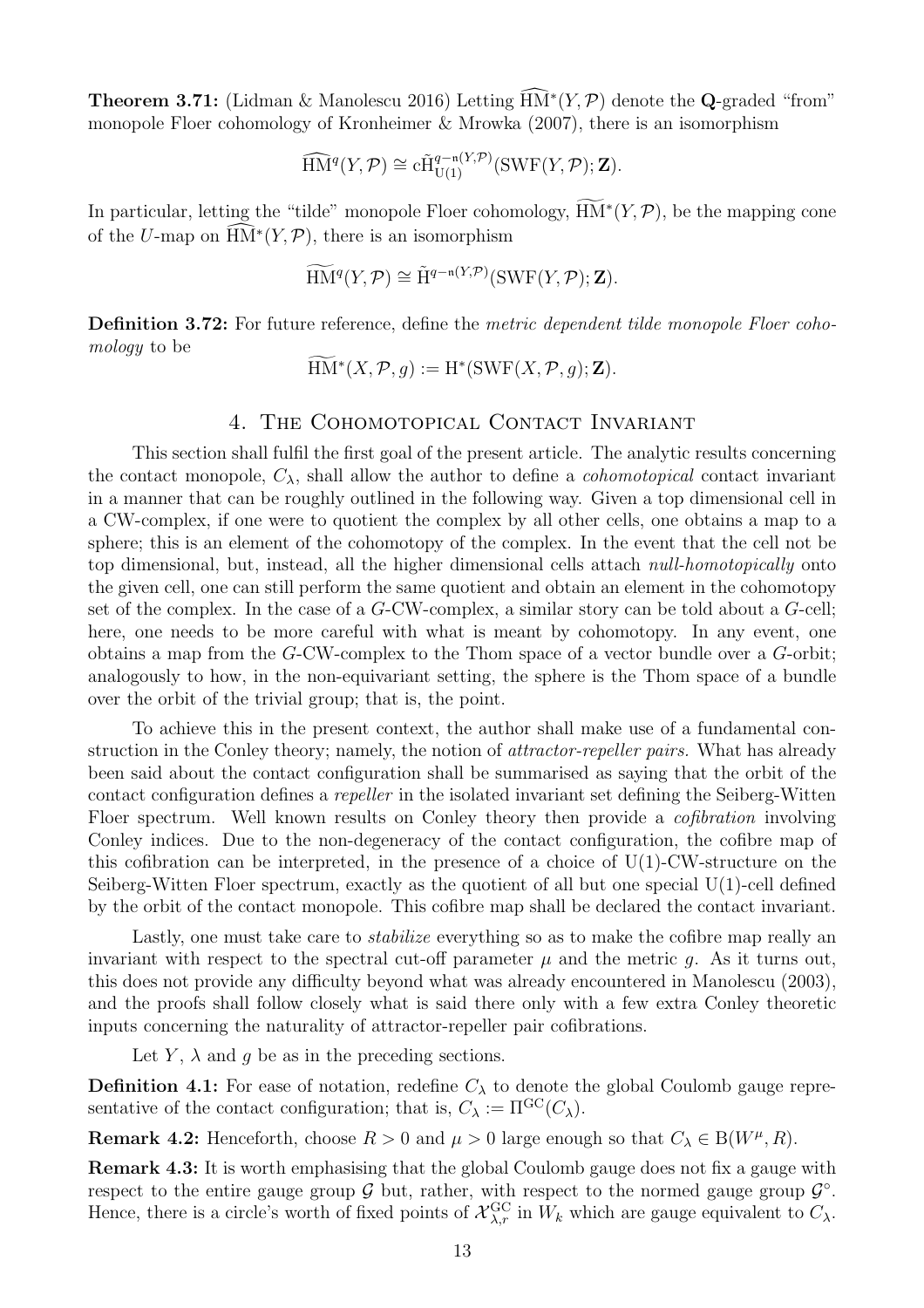**Definition 4.4:** Denote by  $U_{\lambda} \subset W_k$  the circle of configurations gauge equivalent to  $C_{\lambda}$  and call it the contact circle.

**Definition 4.5:** Use  $\mathcal{J}_C$  to denote the tangent space to the U(1)-orbit at  $C \in W_k$ .

**Definition 4.6:** Let  $\tilde{g}$  denote the metric on  $W_k$  defined by assigning to tangent vectors  $(a, \psi), (b, \phi) \in T_C W_k \cong W_k$  the value  $\Re \left\langle \Pi_C^{\text{ELC}}(a, \psi), \Pi_C^{\text{ELC}}(b, \phi) \right\rangle$ , where  $\Pi_C^{\text{ELC}}$  is the projection to the enlarged local Coulomb gauge defined in Definition 3.11.

**Remark 4.7:** The metric  $\tilde{g}$  is the one used in many of the technical results of Lidman & Manolescu (2016). It is notable because it turns the Seiberg-Witten vector field  $\chi^{\text{GC}}$  in global Coulomb gauge into the  $\tilde{q}$ -gradient of the CSD<sub> $\lambda$ r</sub> functional restricted to  $W_k$ . In the present situation, it shall be necessary to invoke some of those results of Lidman & Manolescu (2016) which make reference to this metric. The  $\tilde{q}$  metric leads to the following definition.

**Definition 4.8:** Define the local anticircular slice in the global Coulomb gauge at  $C \in W_k$ , denoted  $\mathcal{K}_C^{\text{AGC}}$ , as the  $\tilde{g}$ -orthogonal complement to  $\mathcal{J}_C$  in  $W_k$ . Use  $\mathcal{K}_{j,C}^{\text{AGC}}$  for its Sobolev completion of regularity  $j \in \mathbf{Z}$  and use  $\Pi_C^{\text{AGC}} : W_k \to \mathcal{K}_C^{\text{AGC}}$  to denote the  $\tilde{g}$ -orthogonal projection.

**Proposition 4.9:** For sufficiently large  $r > 0$ , at any  $C \in U_\lambda$ , the derivative

$$
\Pi_C^{\rm AGC} \circ D_C \, \mathcal{X}_{\lambda,r} : \mathcal{K}_{k,C}^{\rm AGC} \to \mathcal{K}_{k-1,C}^{\rm AGC}
$$

is surjective.

**Proof:** By gauge equivariance, it suffices to prove the result for  $C = C_{\lambda}$ . Theorem 2.23 has established that, for sufficiently large  $r > 0$ , the map

$$
\Pi_{C_{\lambda}}^{\mathrm{LC}} \circ \mathrm{D}_{C_{\lambda}} \mathcal{X} : \mathcal{K}_{C_{\lambda}} \to \mathcal{K}_{\mathcal{X}_{\lambda,r}(C_{\lambda})}
$$

is surjective. Hence, the result follows directly from Lidman & Manolescu (2016), Lemma 5.6.1,  $\text{QED}$   $\text{QED}$ 

**Remark 4.10:** Henceforth, fix  $r > 0$  so as to make Proposition 4.9 hold.

**Remark 4.11:** Bear in mind that the vector space  $W^{\mu}$  is the direct sum of a real vector space and a complex vector space, whence comes its U(1)-action. Note that  $U_{\lambda} \hookrightarrow W^{\mu}$  is the  $U(1)$ -equivariant embedding of a  $U(1)$ -manifold.

**Definition 4.12:** Let  $E^{\mu}_{\lambda} \to U_{\lambda}$  denote the U(1)-equivariant normal bundle of  $U_{\lambda}$  as a submanifold of  $W^{\mu}$ .

**Proposition 4.13:** For sufficiently large  $\mu > 0$ ,  $U_{\lambda}$  is a hyperbolic fixed set of the flow  $\varphi_{\lambda,r}^{\mu}$  in  $W^{\mu}$ . In other words, for any  $C \in U_{\lambda}$ , the derivative

$$
\mathrm{D}_C\, \mathcal{X}_{\lambda,r}^{\mu}: E_{\lambda}^{\mu}|_C \to E_{\lambda}^{\mu}|_C
$$

has no eigenvalue with vanishing real part. In particular,  $U_{\lambda}$  is a non-degenerate fixed set.

**Proof:** By Proposition 4.9,  $U_{\lambda}$  consists of non-degenerate irreducible fixed points of the flow  $\mathcal{X}_{\lambda,r}^{\text{GC}}$  on  $W_k$ . Hence, apply the same argument used in the proof of Lidman & Manolescu (2016), Proposition 7.3.1, to find that the same remains true when passing to a finite dimensional approximation provided one choose a sufficiently large  $\mu$ . QED

**Remark 4.14:** Fix  $\mu > 0$  large enough so as to make Proposition 4.13 hold.

**Remark 4.15:** Identify  $E^{\mu}_{\lambda}$  with a sufficiently small tubular neighbourhood of  $U_{\lambda}$  so as to not contain any other fixed points of the flow  $\varphi_{\lambda,r}^{\mu}$ . This is possible due to Proposition 4.13. Now, as a vector bundle, one can split  $E_{\lambda}^{\mu}$  $L_{\lambda}^{\mu}$  into stable and unstable subbundles as  $E_{\lambda}^{\text{s},\mu} \oplus E_{\lambda}^{\text{u},\mu}$  $\lambda^{\mathbf{u},\mu}$ , where

$$
\forall v \in E_{\lambda}^{\mathbf{s},\mu}, \quad \left\langle v, \mathbf{D}_C \, \mathcal{X}_{\lambda,r}^{\mu}(v) \right\rangle \ge m|v|^2,
$$
  

$$
\forall v \in E_{\lambda}^{\mathbf{u},\mu}, \quad \left\langle v, \mathbf{D}_C \, \mathcal{X}_{\lambda,r}^{\mu}(v) \right\rangle \le -m|v|^2
$$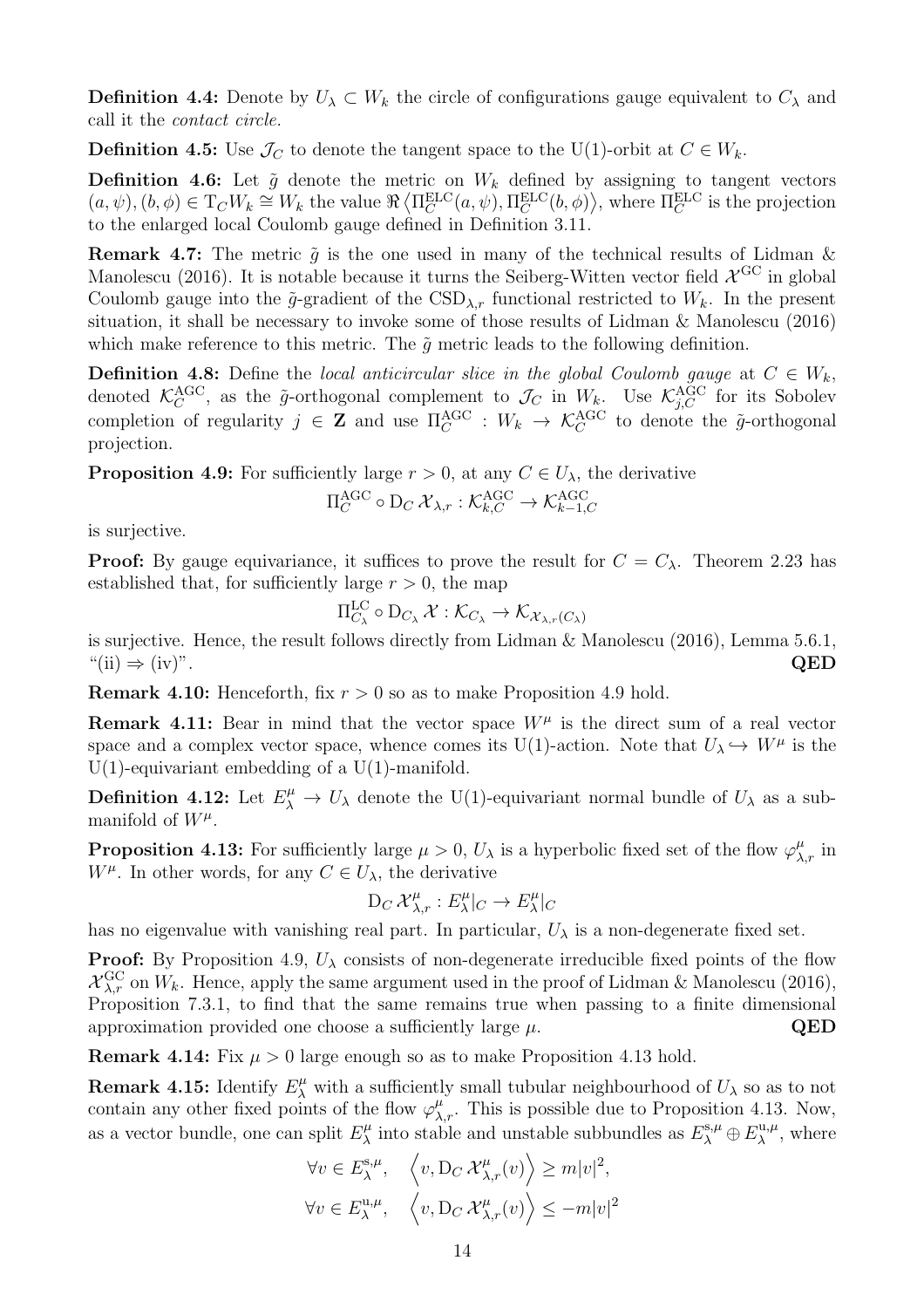for some constant  $m > 0$ . Moreover, this splitting is preserved by  $D_C \mathcal{X}_{\lambda,r}^{\mu}$  and, hence,  $U_{\lambda}$  is an isolated invariant set with index pair  $(D(E_{\lambda}^{\mu}))$  $_{\lambda}^{\mu}$ ), S( $E_{\lambda}^{\text{u},\mu}$  $\lambda^{u,\mu}$ ) where D and S denote the unit disk and unit sphere bundles.

**Definition 4.16:** For E a vector G-bundle over a compact Hausdorff space, denote its  $G$ equivariant Thom space by  $\Theta_G(E) := DE/SE$ .

**Corollary 4.17:** The Conley index  $I_{U(1)}(U_\lambda, \varphi_{\lambda,r}^{\mu})$  is U(1)-equivariantly homotopy equivalent to the U(1)-equivariant Thom space  $\Theta_{\mathrm{U(1)}}(E_{\lambda}^{\mathrm{u},\mu})$  $(\lambda^{\mathbf{u},\mu})$  of the bundle  $E_{\lambda}^{\mathbf{u},\mu} \to U_{\lambda}$ .

As a direct consequence, by using a Morse decomposition, one finds that the contact circle  $U_{\lambda}$  defines a U(1)-cell in some U(1)-CW-complex decomposition of the space  $I_{U(1)}(S^{\mu}_{\lambda,r}, \varphi^{\mu}_{\lambda,r}).$ If one were to add a generic perturbation on top of the canonical perturbation in use, one would find that a possible choice of  $U(1)$ -CW-decomposition would have a one to one correspondence between its  $U(1)$ -cells and the set of fixed points and fixed circles of the Seiberg-Witten flow. It is preferable, of course, to avoid using such a generic perturbation. In order to derive a cohomotopical invariant from a given cell, it is necessary to establish something about the attaching maps of the higher dimensional cells. In particular, if the given cell be itself top dimensional or, more generally, if one find that all higher dimensional cells attach null-homotopically onto the given cell, then it follows that one can quotient all but the given cell in the  $U(1)$ -CW-complex and obtain a map to the quotient of the contact cell by its boundary. This shall be the strategy of what follows.

**Theorem 4.18:** For sufficiently large  $r > 0$  and  $\mu > 0$ , there are no approximate Seiberg-Witten trajectories in the set  $S^{\mu}_{\lambda,r}$  which have plus infinity limit in the contact circle  $U_{\lambda}$ .

Proof: This shall be similar to what is said in Step 1 of the proof of Proposition 3 in Manolescu (2003). Without loss of generality, suppose the positive infinity limit be  $C_{\lambda}$ . Suppose the result not hold. Then, there exists an increasing sequence  $\mu_n \to \infty$  and a sequence of trajectories  $\gamma_n : \mathbf{R} \to D(W^{\mu_n}, 2R)$  satisfying

$$
\frac{\mathrm{d}}{\mathrm{d}t}\gamma_n(t)=-\mathcal{X}_{\lambda,r}^{\mu_n}(\gamma_n(t)),\quad \lim_{t\to\infty}\gamma_n(t)=C_\lambda.
$$

Notice that there is a bound

$$
\left\|\frac{d}{dt}\gamma_n(t)\right\|_{L^2_{k-1}} \leq \left\|\ell\gamma_n(t)\right\|_{L^2_{k-1}} + \left\|p^{\mu}c\gamma_n(t)\right\|_{L^2_{k-1}} \leq \kappa \left\|\gamma_n(t)\right\|_{L^2_{k}},
$$

where  $\kappa > 0$  is a constant independent of both n and t. This implies that the set of functions

$$
\{\gamma_n : \mathbf{R} \to \mathrm{D}(W_k, 2R)\}
$$

is equicontinuous. By use of the Arzelà-Ascoli theorem, one can replace this sequence by a subsequence which converge to some  $\gamma : \mathbf{R} \to D(W_{k-1}, 2R)$  in the compact-open topology. Now, observe that

$$
\frac{\mathrm{d}}{\mathrm{d}t}\gamma_n = -(\ell + c)\gamma_n + (1 - p^{\mu_n})c\gamma_n \xrightarrow[n \to \infty]{} - (\ell + c)\gamma.
$$

uniformly on compact subsets of R. Hence,

$$
\gamma_n(t) = \int_0^t \frac{d}{ds} \gamma_n(s) ds \xrightarrow[n \to \infty]{} - \int_0^t (\ell + c) \gamma(s) ds.
$$

Together, these two last assertions imply that

$$
\frac{\mathrm{d}}{\mathrm{d}t}\gamma(t) = -(\ell + c)\gamma(t).
$$

Moreover, observe that  $\gamma(t) \longrightarrow U_{\lambda}$ . Therefore,  $\gamma$  is the Coulomb projection of a Seiberg-Witten trajectory with positive infinity limit gauge equivalent to the contact configuration. By Theorem 2.26, such a trajectory cannot exist. QED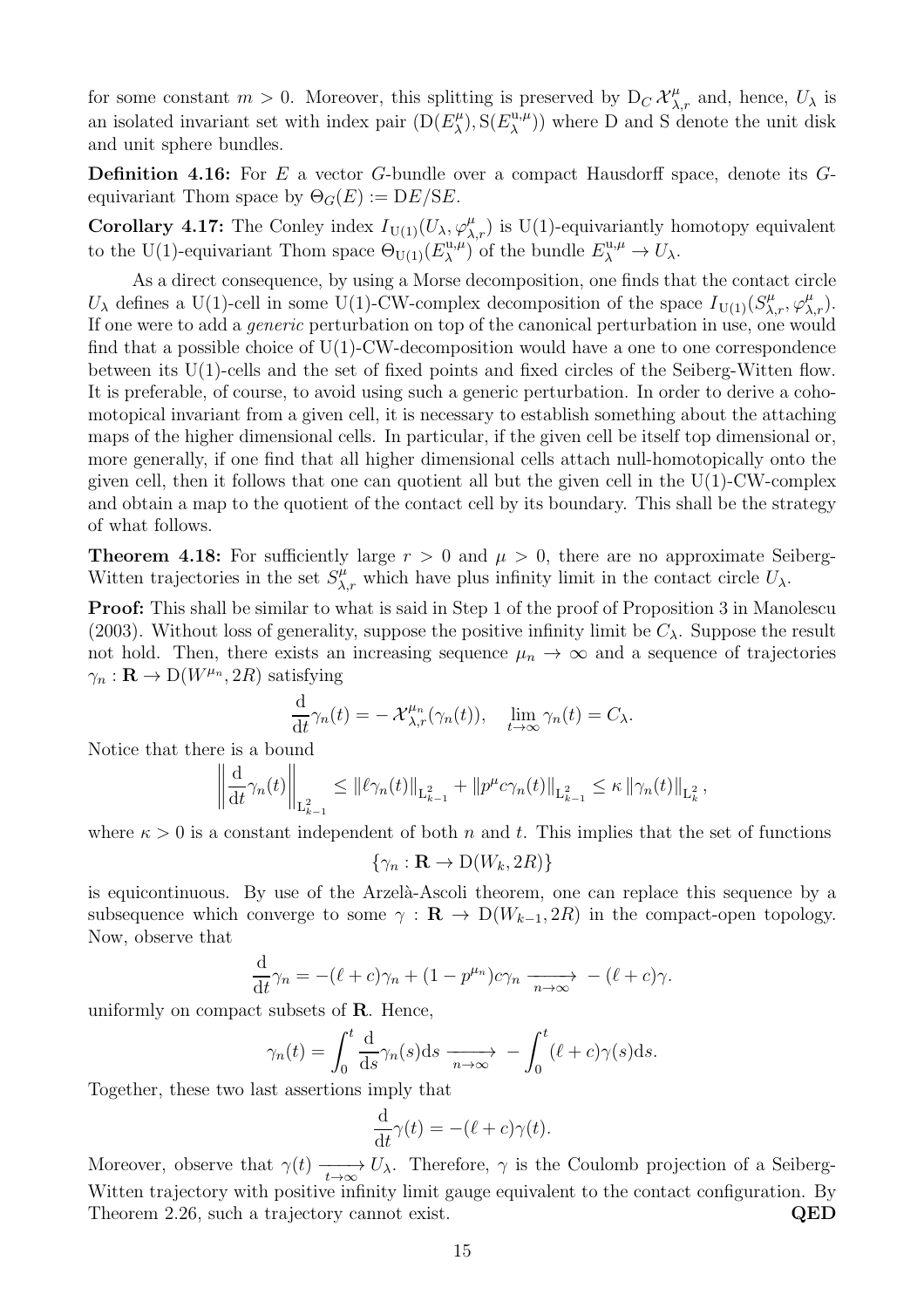A few more concepts from Conley theory shall be needed next. In what follows, suppose that G be a compact Lie group,  $\Gamma$  be a locally compact Hausdorff space with a continuous G-action and  $\phi : \Gamma \times \mathbf{R} \to \Gamma$  a continuous and equivariant flow.

Definition 4.19: For a G-invariant subset  $T \subset \Gamma$ , define its  $\omega$ -limit,  $\omega(T)$ , as the maximal invariant set of the closure of  $\varphi(T \times [0, \infty))$ . Likewise, define its  $\omega^*$ -limit,  $\omega^*(T)$ , as the maximal invariant set of the closure of  $\varphi(T \times (-\infty, 0)).$ 

**Definition 4.20:** A G-invariant subset  $A \subset S$  is an *attractor* when there is a neighbourhood  $U \subset S$  of A as a subspace of S such that  $A = \omega(U)$ . Likewise, a G-invariant subset  $R \subset S$  of an isolated invariant set  $S \subset \Gamma$  is called an *repeller* when there is a neighbourhood  $U \subset S$  of R as a subspace of S such that  $R = \omega^*(U)$ .

**Definition 4.21:** Given an attractor  $A \subset S$  in the isolated invariant set  $S \subset \Gamma$ , one defines its complementary repeller,  $A^* \subset S$ , as the set  $\{x \in S \mid \omega(\{x\}) \cap A = \emptyset\}$ . Given a repeller  $R \subset S$ , one defines its *complementary attractor*,  $R^* \subset S$ , similarly.

**Definition 4.22:** An *attractor-repeller pair*  $(A, R)$  of an isolated invariant set  $S \subset \Gamma$  consists of an attractor A and a repeller R in S such that  $A = R^*$ , or, equivalently,  $R = A^*$ .

**Definition 4.23:** Let  $(A, R)$  be an attractor-repeller pair for of an isolated invariant set  $S \subset \Gamma$ . A triple of G-invariant compact sets  $(L, M, N)$ ,  $N \subset M \subset L \subset \Gamma$ , is called an *index triple* for  $(A, R)$  when  $(L, M)$  is an index pair for R,  $(L, N)$  is an index pair for S and  $(M, N)$  is an index pair for A.

Theorem 4.24: (Conley 1978, §I.7, albeit non-equivariantly) For any attractor-repeller pair  $(A, R)$  of an isolated invariant set  $S \subset \Gamma$ , there exists an index triple  $(L, M, N)$  for it and the induced cofibration,

$$
I_G(A, \phi) \to I_G(S, \phi) \to I_G(R, \phi),
$$

is independent of the choice of  $(L, M, N)$  up to G-equivariant homotopy.

Now, one can reinterpret the analytic results concerning the contact circle in the Conley theoretic language.

**Theorem 4.25:** The contact circle  $U_{\lambda} \subset S_{\lambda,r}^{\mu}$  is a repeller in  $S_{\lambda,r}^{\mu}$ . Hence, there exists a cofibration

$$
I_{\mathrm{U}(1)}(U^*_{\lambda}, \varphi^{\mu}_{\lambda, r}) \to I_{\mathrm{U}(1)}(S^{\mu}_{\lambda, r}, \varphi^{\mu}_{\lambda, r}) \to I_{\mathrm{U}(1)}(U_{\lambda}, \varphi^{\mu}_{\lambda, r}).
$$

**Proof:** Follows from Theorem 2.26 and Theorem 4.24. QED

Definition 4.26: Define the spectral cut-off and metric dependent cohomotopical contact invariant as the cofibre map

$$
\Psi(\lambda,g,\mu):I_{\mathrm{U}(1)}(S_{\lambda,r}^\mu,\varphi_{\lambda,r}^\mu)\to I_{\mathrm{U}(1)}(U_\lambda,\varphi_{\lambda,r}^\mu)
$$

of Theorem 4.25.

**Proposition 4.27:**  $\Psi(\lambda, g, \mu)$  does not depend on the choice of  $r > 0$ .

**Proof:** Suppose one chose two sufficiently large values for r, call them  $r_0 < r_1$ . Without loss of generality, assume  $|r_0 - r_1|$  to be small. Pick the value of  $R > 0$  large enough so that it satisfy Theorem 3.27 for both  $r = r_0$  and  $r = r_1$ . Then,  $D(W^{\mu}, 2R)$  serves as an isolating neighbourhood for all the isolated invariant sets  $S^{\mu}_{\lambda,r}$  under the parametrised family of flows  $\varphi_{\lambda,r}^{\mu}$  as r varies in  $[r_0, r_1]$ . The continuation properties of Conley theory then provide a diagram of the form

$$
I_{\mathrm{U}(1)}(S_{\lambda,r_0}^{\mu}, \varphi_{\lambda,r_0}^{\mu}) \longrightarrow I_{\mathrm{U}(1)}(U_{\lambda}, \varphi_{\lambda,r_0}^{\mu})
$$
  
\n
$$
\downarrow \qquad \qquad \downarrow
$$
  
\n
$$
I_{\mathrm{U}(1)}(S_{\lambda,r_1}^{\mu}, \varphi_{\lambda,r_1}^{\mu}) \longrightarrow I_{\mathrm{U}(1)}(U_{\lambda}, \varphi_{\lambda,r_1}^{\mu})
$$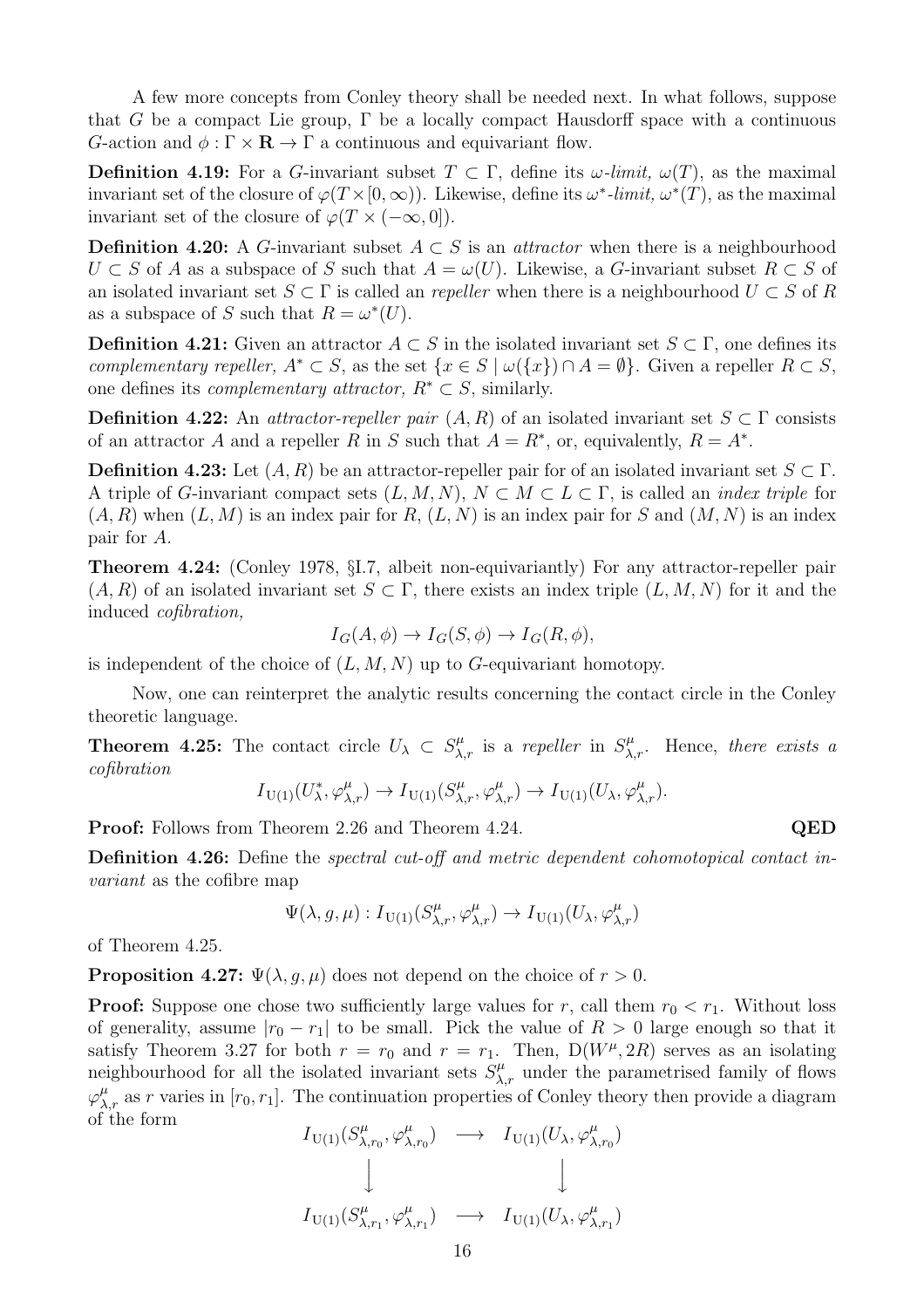which commutes up to homotopy and where the vertical arrows are homotopy equivalences (cf. Conley 1978, §III.3.1 and Kurland 1982 for the non-equivariant case). QED

Definition 4.28: The metric dependent contact Thom space is the desuspension

$$
\mathcal{T}(\lambda, g) := \Sigma^{-W^{(-\mu, 0)}} \Sigma^{\infty} I_{U(1)}(U_{\lambda}, \varphi_{\lambda, r}^{\mu}) \in U(1) \mathcal{SU}.
$$

Definition 4.29: The metric dependent cohomotopical contact invariant,

$$
\Psi(\lambda, g) : SWF(Y, \mathcal{P}_{\lambda}, g) \to \mathcal{T}(\lambda, g).
$$

is the desuspension  $\Sigma^{-W(-\mu,0)}\Psi(\lambda, q, \mu)$ .

**Proposition 4.30:**  $\Psi(\lambda, q)$  does not depend on the choice of  $\mu > 0$ .

Proof: This proof shall start by recalling the setup of the first half of the proof of Theorem 1 of Manolescu (2003). Assume two values for  $\mu$  be given; call them  $0 < \mu_0 < \mu_1$ . Recall the assumption that  $\mu$  be large enough so as to satisfy Theorem 3.32. Denote  $\tilde{\varphi}_{\lambda,r}^{\mu}$  the flow of the vector field  $-u^{\mu_1} \cdot (\ell + p^{\mu} c p^{\mu})$  on  $W^{\mu_1}$ . It is easy to check that, for any  $\mu \in [\mu_0, \mu_1]$ , all finite type trajectories of  $-(\ell + p^{\mu}cp^{\mu})$  on  $W^{\mu_1}$  are, in fact, contained in  $W^{\mu} \subset W^{\mu_1}$ . As a consequence, notice that the set  $S_{\lambda,r}^{\mu} \subset W^{\mu}$  can be identified with the union of the finite type trajectories of  $\tilde{\varphi}_{\lambda,r}^{\mu}$  contained in B( $W^{\mu_1}, R$ ). Hence, abuse notation and write  $S_{\lambda,r}^{\mu} \subset W^{\mu_1}$  for all  $\mu \in [\mu_0, \mu_1]$ . Moreover, in this description,  $D(W^{\mu_1}, 2R)$  is an isolating neighbourhood for  $S^{\mu}_{\lambda,r}$  for all  $\mu \in [\mu_0, \mu_1]$ . By the continuation properties of the Conley index,

$$
I_{\mathrm{U}(1)}(S^{\mu_1}, \varphi_{\lambda,r}^{\mu}) \simeq I_{\mathrm{U}(1)}(S^{\mu_0}, \tilde{\varphi}_{\lambda,r}^{\mu}).
$$

Write  $W^{\mu_1} = W^{\mu_0} \oplus W'$ , where W' is L<sup>2</sup>-orthogonal to  $W^{\mu_0}$ . Of course, W' is simply the span of the eigenvectors of  $\ell$  with eigenvalues in  $(-\mu_1, -\mu_0] \cup [\mu_0, \mu_1)$ . Use  $D \subset W'$  to denote a small disk around the origin. Then, if one care to check, one finds that

$$
\mathrm{D}(W^{\mu_0},3R/2)\times D\subset W^{\mu_1}
$$

is also an isolating neighbourhood for  $S_{\lambda,r}^{\mu_0}$ . Furthermore, with respect to this product, one can show that the flow  $\tilde{\varphi}_{\lambda,r}^{\mu}$  is homotopic to a product flow  $\varphi^{\mu_0} \times f$ , where  $f$  is the flow on D induced by  $-\ell$ . Notice that

$$
I_{\mathrm{U}(1)}(\{0\},\mathfrak{k})=\left(W^{(-\mu_1,-\mu_0]}\right)^+.
$$

By the behaviour of the Conley index under product flows, it follows that

$$
I_{\mathrm{U}(1)}(S^{\mu_1}_{\lambda,r}, \varphi^{\mu_1}_{\lambda,r}) \simeq I_{\mathrm{U}(1)}(S^{\mu_0}_{\lambda,r}, \varphi^{\mu_0}_{\lambda,r}) \wedge \left(W^{(-\mu_1, -\mu_0]}\right)^+
$$

.

Now, focus is turned to the contact circle. Recall the assumption from Remark 4.2 that  $\mu_0$ ,  $\mu_1$ be large enough so that  $U_{\lambda} \subset B(W^{\mu_0}, R) \subset B(W^{\mu_1}, R)$ . As above, observe that

$$
I_{\mathrm{U}(1)}(U_{\lambda},\varphi_{\lambda,r}^{\mu_1})\simeq I_{\mathrm{U}(1)}(U_{\lambda},\tilde{\varphi}_{\lambda,r}^{\mu_0}).
$$

On the other hand, considering again the product flow  $\varphi_{\lambda,r}^{\mu_0} \times \mathfrak{k}$ , one finds

$$
I_{\mathrm{U}(1)}(U_{\lambda},\varphi_{\lambda,r}^{\mu_0}) \simeq I_{\mathrm{U}(1)}(U_{\lambda},\varphi_{\lambda,r}^{\mu_0}) \wedge \left(W^{(-\mu_1,-\mu_0]}\right)^+.
$$

This leads to a diagram of the form

$$
I_{\mathrm{U}(1)}(S^{\mu_0}_{\lambda,r},\varphi^{\mu_0}_{\lambda,r}) \wedge \left(W^{(-\mu_1,-\mu_0]}\right)^+ \longrightarrow I_{\mathrm{U}(1)}(U_{\lambda},\varphi^{\mu_0}_{\lambda,r}) \wedge \left(W^{(-\mu_1,-\mu_0]}\right)^+ \downarrow
$$
  

$$
I_{\mathrm{U}(1)}(S^{\mu_1}_{\lambda,r},\varphi^{\mu_1}_{\lambda,r}) \longrightarrow I_{\mathrm{U}(1)}(U_{\lambda},\varphi^{\mu_1}_{\lambda,r})
$$

which, due to the naturality of the attractor-repeller cofibration under continuation, commutes up to homotopy. Desuspending everything as needed provides the required invariance.

QED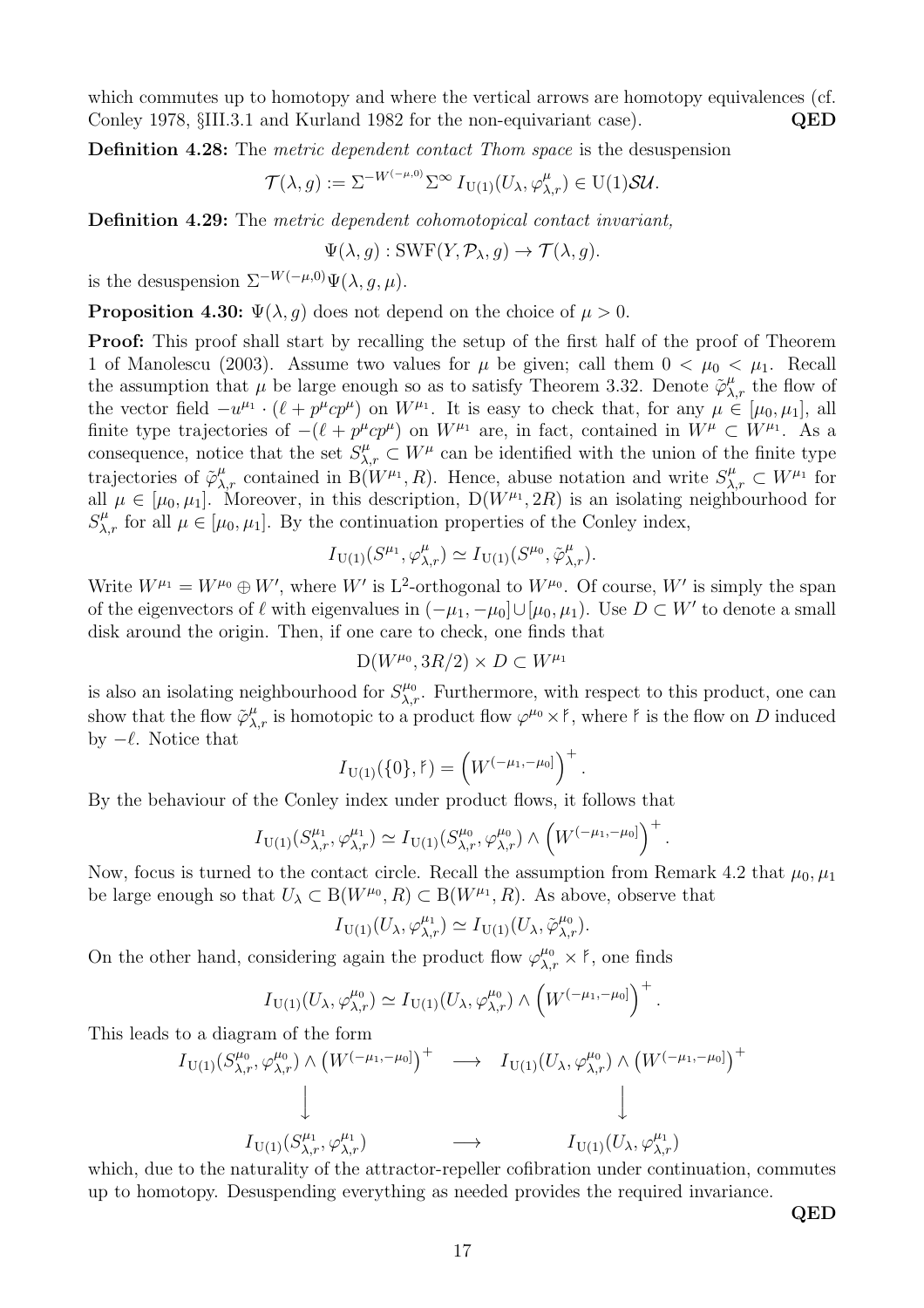Definition 4.31: Define the contact Thom space as the desuspension

$$
\mathcal{T}(\lambda) := \Sigma^{\mathbf{C}^{n(Y,\mathcal{P}_{\lambda})-n(Y,\mathcal{P}_{\lambda},g)}} \mathcal{T}(\lambda,g) \in U(1)\mathcal{SU}.
$$

Definition 4.32: Define the *cohomotopical contact invariant* of the contact rational homology sphere  $(Y, \lambda)$ ,

$$
\Psi(\lambda) : \text{SWF}(Y, \mathcal{P}_\lambda) \to \mathcal{T}(\lambda)
$$

to be the (de)suspension  $\Sigma^{\mathbf{C}^{n(Y,\mathcal{P}_\lambda)-n(Y,\mathcal{P}_\lambda,g)}}\Psi(\lambda,g)$ .

**Proposition 4.33:**  $\Psi(\lambda)$  does not depend on the choice of metric g compatible with  $\lambda$ .

Proof: Again, the proof shall start by recalling what is said by Manolescu in Manolescu (2003) and then extending the argument to deal with the contact circle. Since the space of compatible metrics is connected, it suffices to prove the result for nearby metrics, so consider two such metrics  $g_0, g_1$  and a smooth path  $t \mapsto g_t$  interpolating them. One can choose  $\mu > 0$  and  $R > 0$ large enough so as to satisfy the usual requirements for all metrics along the path  $g_t$ . The author shall use a subscripted  $t$  to denote the versions of objects constructed with the metric  $g_t$ ; for example,  $W_t^{\mu}$  denotes the version of  $W^{\mu}$  constructed with  $g_t$ . Notice that, perhaps after increasing  $\mu$  slightly, one can assume that  $\mu$  not be an eigenvalue of  $\ell_t$  for any  $t \in [0,1]$ . As a consequence, the spaces  $W_t^{\mu}$  have constant dimension as t varies. This means the spaces  $W_t^{\mu}$ t form a vector bundle over [0, 1] and, therefore, the vector spaces  $W_t^{\mu}$  $t_t^{\mu}$  for different values of t may be identified via a trivialisation of this bundle; hence, use  $W^{\mu}$  to denote any of the spaces  $W_t^{\mu}$  $t^{\mu}$ . For different values of t, consider the balls  $B(W^{\mu}, R)$ <sub>t</sub> all as subsets of this same  $W^{\mu}$ . By assuming the metrics  $g_0, g_1$  sufficiently close to one another, one also finds that, for any  $t_1, t_2 \in [0, 1], B(W^{\mu}, R)_{t_1} \subset B(W^{\mu}, 2R)_{t_2}$ . From this, it follows that

$$
\bigcap_{t \in [0,1]} \mathcal{D}(W^{\mu}, 2R)_t
$$

is an isolating neighbourhood for  $(S_{\lambda,r}^{\mu})_t$  with respect to the flow  $(\varphi_{\lambda,r}^{\mu})_t$  for all  $t \in [0,1]$ . The flow  $(\varphi_{\lambda,r}^{\mu})_t$  varies continuously with  $t \in [0,1]$ ; hence, by Conley theory,

$$
I_{\mathrm{U}(1)}\left( (S^{\mu}_{\lambda,r})_0, (\varphi^{\mu}_{\lambda,r})_0 \right) \simeq I_{\mathrm{U}(1)}\left( (S^{\mu}_{\lambda,r})_1, (\varphi^{\mu}_{\lambda,r})_1 \right). \tag{*}
$$

Consider now the contact circle. One easily checks that, under the change of metric, the contact circle,  $(U_\lambda)_t$ , moves smoothly in  $W^\mu$  (it is not fixed under changes of metric because it depends on the global Coulomb projection). By assuming the metrics to be sufficiently close, one also sees that

$$
\bigcap_{t \in [0,1]} \mathcal{D}((E_{\lambda}^{\mu})_t)
$$

is an isolating neighbourhood for all  $(U_\lambda)_t$ , where  $(E_\lambda^\mu)$  $(\mu)$ <sub> $\lambda$ </sub> $(t)$ <sub> $\rightarrow$ </sub>  $(U_{\lambda})$ <sub>*t*</sub> is the *g<sub>t</sub>* version of the tubular neighbourhood introduced in Remark 4.15. Therefore,

$$
I_{\mathrm{U}(1)}((U_{\lambda})_0,(\varphi^{\mu}_{\lambda,r})_0) \simeq I_{\mathrm{U}(1)}((U_{\lambda})_1,(\varphi^{\mu}_{\lambda,r})_1),
$$

which is not much to say due to the characterisation of these as Thom spaces in Corollary 4.17; however, the fact that both this homotopy equivalence and the one of  $(*)$  come from the same deformation of the flow allows one to use the naturality of the attractor-repeller cofibration sequence so as to have the following diagram commute up to homotopy.

$$
I_{\mathrm{U}(1)}((S^{\mu}_{\lambda,r})_0,(\varphi^{\mu}_{\lambda,r})_0) \longrightarrow I_{\mathrm{U}(1)}((U_{\lambda})_0,(\varphi^{\mu}_{\lambda,r_0})_0)
$$
  
\n
$$
\downarrow \qquad \qquad \downarrow
$$
  
\n
$$
I_{\mathrm{U}(1)}((S^{\mu}_{\lambda,r})_1,(\varphi^{\mu}_{\lambda,r})_1) \longrightarrow I_{\mathrm{U}(1)}((U_{\lambda})_1,(\varphi^{\mu}_{\lambda,r_1})_1).
$$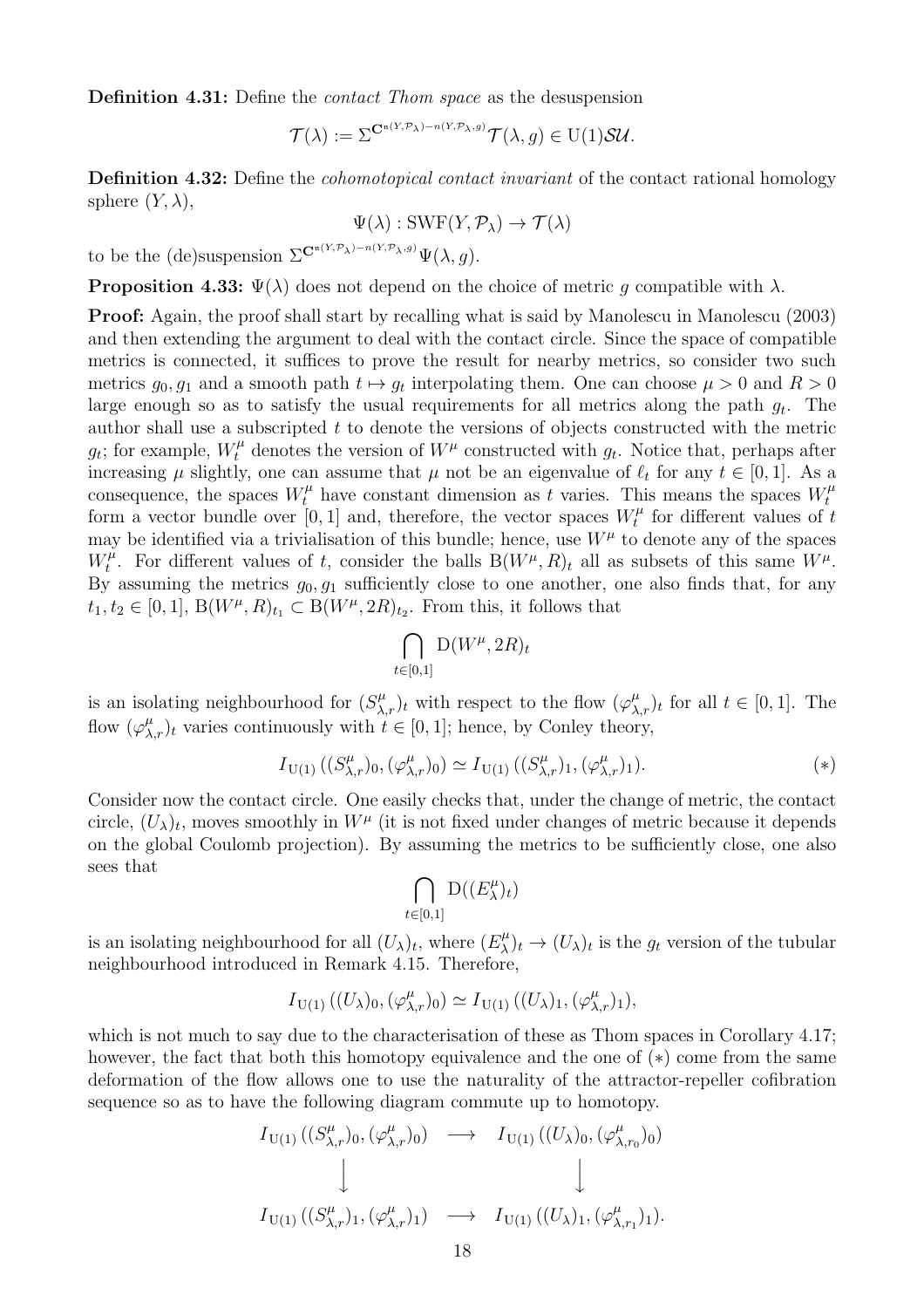Now, the effect of the desuspensions shall be addressed. Consider the subspace  $(W^{(-\mu,0)})_t \subset$ W<sup> $\mu$ </sup>. Note that, despite all the  $(W^{\mu})_t \cong W^{\mu}$  being identified, the subspaces  $(W^{(-\mu,0)})_t$  shall still vary with  $t \in [0, 1]$ . Recall that W is defined as the direct sum of a real and a complex space; use  $n_{\mu,t}$  to denote the complex dimension of this complex summand appearing in  $(W^{(-\mu,0)})_t$ . Notice that  $n_{\mu,1} - n_{\mu,0}$  is the spectral flow of the family of Dirac operators  $(\mathfrak{D}_{A_0})_t$  defined as the metric  $g_t$  varies. One can then check, from the definition of  $n(Y, \mathcal{P}_\lambda, g)$ , that

$$
n(Y, \mathcal{P}_{\lambda}, g_0) - n(Y, \mathcal{P}_{\lambda}, g_1) = n_{\lambda,1} - n_{\lambda,0}.
$$

Without loss of generality, suppose  $n(Y, \mathcal{P}_\lambda, g_0) \leq n(Y, \mathcal{P}_\lambda, g_1)$ . Together with the fact that the operator family \*<sub>t</sub>d :  $\Omega^1(Y) \to \Omega^1(Y)$  has zero spectral flow due to  $H_1(Y; \mathbf{R}) = 0$ , the above implies that implies that

$$
(W^{(-\mu,0)})_0 \cong (W^{(-\mu,0)})_1 \oplus \mathbf{C}^{n(Y,\mathcal{P}_{\lambda},g_1)-n(Y,\mathcal{P}_{\lambda},g_0)}.
$$

The result follows by combining this with the commuting diagram above. QED

Remark 4.34: In the same vein as in Manolescu (2003), the metric invariance can be strengthened to invariance up to *canonical* isomorphism, which is to say, in this context, that the isomorphism does not depend on the path of metrics interpolating the given two metrics, but the details shall be left out.

#### 5. Recovery of the Cohomological Invariant

In light of the equivalence, proved by Lidman & Manolescu (2016), between the Borel U(1)-equivariant cohomology of the Seiberg-Witten Floer spectrum and the monopole Floer "from" cohomology, this section shall discuss the relation between the cohomotopical contact invariant defined in the previous section and the well known contact invariants in Floer cohomology.

In Kronheimer, Mrowka, Ozsváth & Szabó (2007),  $\S6.3$ , a distinguished element of the monopole Floer cohomology group  $\widehat{HM}^*(Y,\mathcal{P}_\lambda)$ , therein denoted  $\check{\psi}$ , is defined (up to sign) from the datum of a contact structure Ker  $\lambda$ . Here, this class shall be denoted  $\psi(\lambda)$ . In fact, most of the groundwork for the definition of this invariant was done a decade earlier in Kronheimer & Mrowka (1997), except that the machinery of monopole Floer homology had not yet been developed. This same invariant was studied in Taubes (2009), §4, therein denoted  $t_r$ , and was shown (Taubes 2009, Proposition 4.3) to be generated by a single generator of the monopole Floer cochain complex. This generator is essentially the contact configuration, herein denoted  $C_{\lambda}$ , with the caveat that a generic perturbation must be used in that context, else the monopole Floer cohomology groups cannot be defined.

By work of Taubes (2010a, 2010b, 2010c, 2010d  $& 2010e$ ), it was established that there is a natural equivalence between the monopole Floer cohomology  $\widehat{HM}^*(Y, \mathcal{P}_\lambda)$  and the embedded contact homology  $ECH_*(Y, \lambda; 0)$  of M. Hutchings (vid. Hutchings & Taubes 2007). Furthermore, in ECH, there is a very simply defined contact invariant, which is the class generated by the empty set of Reeb orbits. In Taubes (2010e), Taubes established that, under his isomorphism, the ECH contact invariant corresponds to  $\psi(\lambda)$ .

There is yet another guise under which  $\psi(\lambda)$  appears. In Kutluhan, Lee & Taubes (2020a, 2020b, 2020c, 2021a & 2021b), the authors construct isomorphisms between a variant of the monopole Floer homologies, called the balanced monopole Floer homologies, and the Heegaard Floer homologies of Ozsváth & Szabó (2004); in case  $b_1 = 0$ , these balanced monopole Floer homologies agree with the usual monopole Floer homologies. In Ozsváth  $\&$  Szabó (2005), an invariant of contact structures is defined (up to sign) which lives in the group  $HF^+(-Y, \mathcal{P}_\lambda)$ ; this is usually denoted  $c^+(Y,\lambda)$ . This invariant was identified with the ECH version of the contact invariant in Colin, Ghiggini & Honda (2012a & 2012b).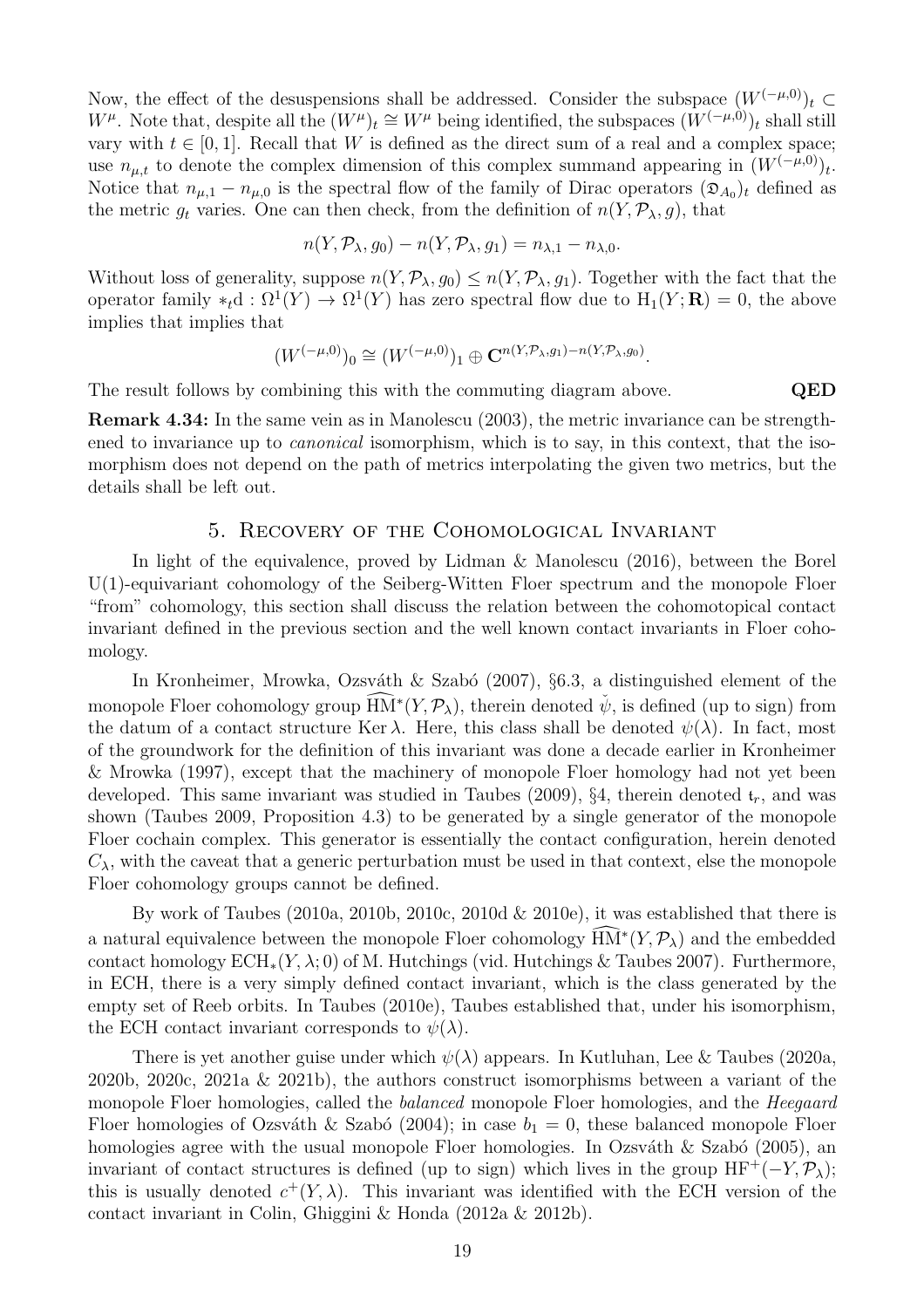The manner via which the cohomotopical contact invariant  $\Psi(\lambda)$  recovers the cohomological invariant  $\psi(\lambda)$  is fundamentally rather simple. Returning to the motif of the collapse of all but a single cell in a CW-complex, one can obtain a class in the cohomology of that complex by pulling back the generator of the cohomology of the sphere. In the case of a  $U(1)$ -CW-complex, as has been seen in the preceding section, the same construction leads to a map from the complex to the Thom space of a vector bundle over an orbit space. One then proceeds by firstly understanding the Borel cohomology of the Thom space as being generated by an equivariant Thom class and the pullback of this Thom class provides a cohomological invariant.

That this approach recovers the classical cohomological contact invariant shall be seen really to be mostly a consequence of the work of Taubes (2009). As was shown in Taubes (2010e), the contact invariant  $\psi(\lambda)$  is the class in monopole Floer cohomology defined by the cochain consisting only of the generator associated to the contact monopole and this class is clearly what the above procedure of pulling back a Thom class is recovering.

A quick review of the pertinent definitions is in line. In what follows, let G denote a compact Lie group.

**Definition 5.1:** Suppose a G-equivariant (reduced) cohomology theory  $h_G^*$  be given. By a Gequivariant Thom class, one means, for a G-vector bundle  $V \to X$ , a class  $\theta_G(V) \in h_G^*(\Theta_G(V))$ subject to the requirement that, given any orbit  $i: G/H \to X$ , the restriction  $i^*\theta_G(V)$  generate  $h_G^*(\Theta_G(i^*V))$  as a free  $h_G^*((G/H)_+)$ -module, where  $(G/H)_+$  denotes the orbit space  $G/H$  with a disjoint base point added.

Remark 5.2: Note that no imposition is being made on the degree of the graded module  $h_G^*(\Theta_G(V))$  in which  $\theta_G(V)$  should live.

**Remark 5.3:** Specialising this definition to when G act trivially on the base space  $X$ , the only type of orbit is  $i : G/G \to X$ , so the requirement is that  $i^*\theta_G(V)$  generate  $h_G^*(\Theta_G(V|_p))$  as a free  $h_G^*(S^0)$ -module.

**Remark 5.4:** In the other extreme, specialising to when G act freely on X, the only type of orbit is  $i: G/1 \to X$ , so the requirement is that  $\theta_G(V)$  generate  $h_G^*(\Theta_G(V))$  as a free  $h_G^*(X)$ -module.

Remark 5.5: It is not at all certain if, given a bundle, such an equivariant Thom class exists, or even if the prerequisite that  $h_G^*(\Theta_G(i^*V))$  be a free  $h_G^*((G/H)_+)$ -module with a single generator is satisfied. In the event that it exist, one shall say that V is  $h_G^*$ -orientable.

Remark 5.6: Note that there exists a Thom class

$$
\theta_{\mathrm{U}(1)}(E^{u,\mu}_\lambda)\in \mathrm{c}\tilde{\mathrm{H}}^*_{\mathrm{U}(1)}(\Theta_{\mathrm{U}(1)}(E^{u,\mu}_\lambda))
$$

since the base space of the bundle  $E_{\lambda}^{\mathrm{u},\mu}$  $\lambda^{\mathfrak{u},\mu}$  is simply the *free* U(1)-space  $U_{\lambda}$ . Of course, this is only defined up to sign, which shall lead to the familiar sign ambiguity of the contact invariant in monopole Floer cohomology (cf. Lin, Ruberman & Saveliev 2018).

**Definition 5.7:** Use  $\theta_{\lambda} \in \tilde{CH}^*_{U(1)}(\mathcal{T}(\lambda))$  to denote the desuspension of the Thom class  $\theta_{U(1)}(E_{\lambda}^{\mathrm{u},\mu})$  $\binom{\mu,\mu}{\lambda}$ suitably suspended or desuspended according to Definition 4.32.

Remark 5.7: In order to draw the comparison between the cohomological and cohomotopical invariants, one must work in the presence of an appropriate generic perturbation as that is how the cohomological invariant is defined in Kronheimer, Mrowka, Ozsváth  $\&$  Szabó (2007) and Taubes (2009). It is not difficult to see that the construction of the invariant  $\Psi(\lambda)$  is not affected by the addition of a small generic perturbation. Indeed, in the case of a small generic perturbation p, there still is a distinguished solution nearby  $C_{\lambda}$  and unique in that it satisfies the lower bound in its spinor component as in Theorem 2.25. Call this solution  $C_{\lambda}(\mathfrak{p})$ . Furthermore,  $C_{\lambda}(\mathfrak{p})$  still satisfies the conclusion of Theorem 2.26; that is, there is no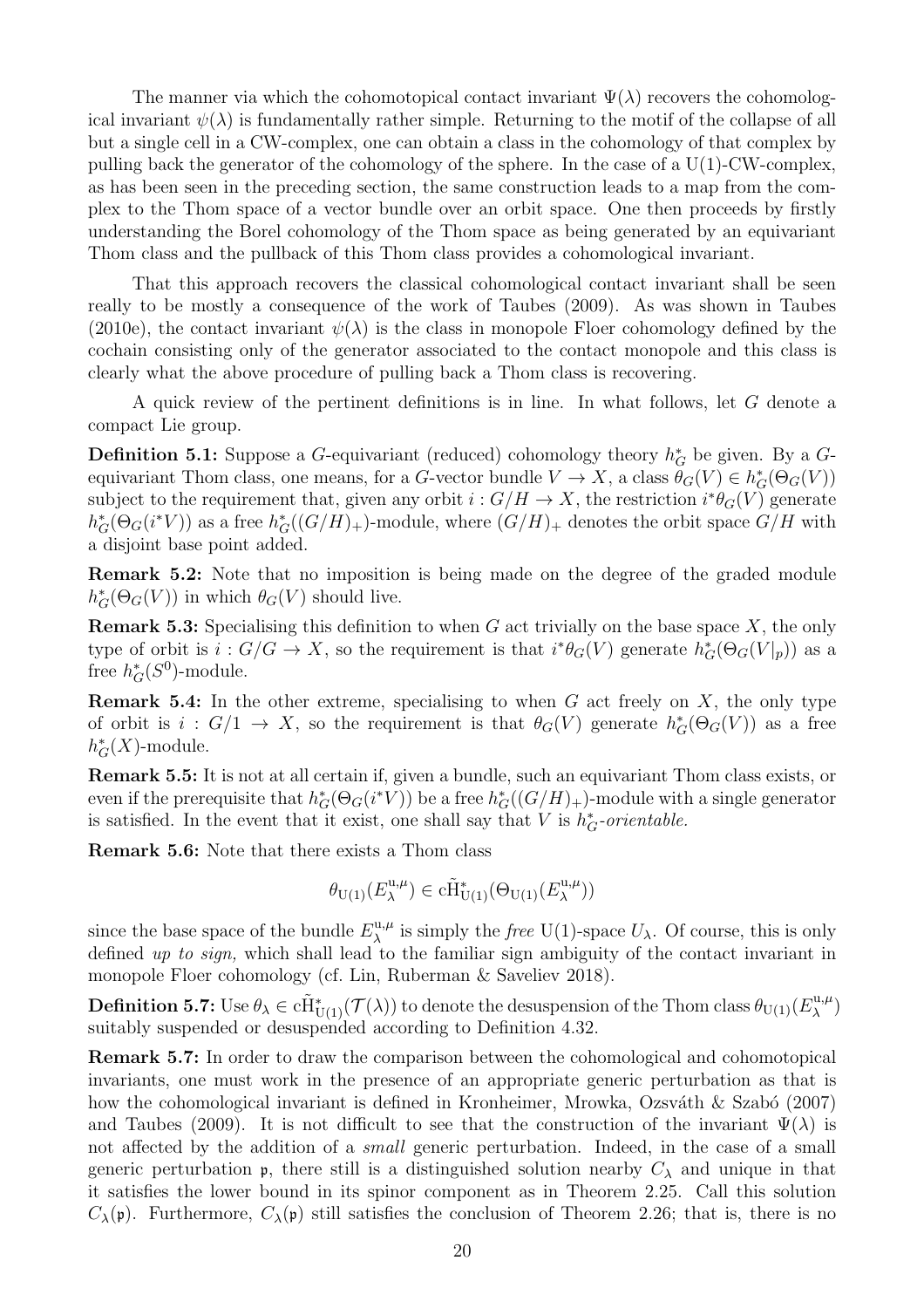perturbed Seiberg-Witten trajectory whose forward limit be  $C_{\lambda}(\mathfrak{p})$ . This follows from the compactness results in Kronheimer & Mrowka (2007), Chapter 16. The precise details shall be left out, but the idea is as follows. If this were not true for generic perturbations of arbitrarily small norm, one could form a sequence of such perturbations converging to zero, together with respective perturbed Seiberg-Witten trajectories; however, the compactness properties of the Seiberg-Witten map lead to a convergent subsequence; the limit of this subsequence provides a non-trivial Seiberg-Witten trajectory into the contact configuration thereby contradicting Theorem 2.26.

Theorem 5.8: The cohomological contact invariant is recovered by the cohomotopical invariant via

$$
\psi(\lambda) = \Psi(\lambda)^*(\pi^*[U_\lambda] \smile \theta_\lambda)
$$

where  $[U_\lambda] \in \tilde{CH}^*_{U(1)}(U_\lambda)$  denotes the fundamental class of the orbit  $U_\lambda$  and  $\pi$  is the bundle projection  $\pi: E_{\lambda}^{\mathbf{u}, \mu} \to U_{\lambda}$ .

Proof: The author shall begin by recalling the setup used in Lidman & Manolescu (2016) to equate the cohomology of the SWF spectrum and the monopole Floer cohomology. To avoid potential confusion, the reader is cautioned that, in Lidman & Manolescu (2016), the letter  $\lambda$  is used in the place where  $\mu$  is in the present article. According to Lidman & Manolescu (2016), Chapter 14, one can find a perturbation p with the properties that it be "very tame" (vid. Lidman & Manolescu 2016, Definition 4.4.2), "admissible" (vid. Lidman & Manolescu 2016, Definition 4.5.8 or Kronheimer & Mrowka 2007, Definition 22.1.1) and that it satisfy the conclusions of Lidman & Manolescu (2016), Proposition 7.4.1, Proposition 8.0.1, and Proposition 10.0.2. Denote by  $\text{SWF}_{p}(Y, \mathcal{P})$  the version of the Seiberg-Witten Floer spectrum constructed with the finite dimensional approximations to the *generically perturbed* Seiberg-Witten vector field

$$
\mathcal{X}_{\lambda, r; \mathfrak{p}}^{\mathrm{GC}} := \mathcal{X}_{\lambda, r}^{\mathrm{GC}} + \Pi_*^{\mathrm{GC}} \mathfrak{p}.
$$

Then, according to Lidman & Manolescu (2016), Proposition 6.1.6, the spectra  $SWF_p(Y, \mathcal{P}_\lambda)$ and SWF( $Y, \mathcal{P}_\lambda$ ) are U(1)-equivariantly stably homotopy equivalent. The point of using p is that the cohomology of  $\text{SWF}_{p}(Y, \mathcal{P}_{\lambda})$  may be computed via a Morse complex technique which allows one to equate it to  $\widehat{\text{HM}}^*(Y, \mathcal{P}_\lambda)$ .

To be more precise, define the anti-circular global Coulomb projection of the Seiberg-Witten vector field as

$$
\mathcal{X}_{\lambda, r; \mathfrak{p}}^{\mathrm{AGC}} := \Pi_{\mathcal{K}^{\mathrm{AGC}}_k} \, \mathcal{X}_{\lambda, r; \mathfrak{p}}^{\mathrm{GC}}
$$

where  $\Pi_{\mathcal{K}^{\text{AGC}}_j}$  denotes the pointwise  $\tilde{g}$ -orthogonal projection to the local slices  $\mathcal{K}^{\text{AGC}}_{k,C} \subset W_k$  (vid. Definition 4.6 and Definition 4.8). One can consider finite dimensional approximations of this vector field by setting

$$
\mathcal{X}_{\lambda,r;\mathfrak{p}}^{\text{AGC},\mu} := p^{\mu} \, \mathcal{X}_{\lambda,r;\mathfrak{p}}^{\text{AGC}} \, .
$$

Then, one can extend this to a vector field on  $(W^{\mu})^{\sigma}$ ; that is, the blow-up of  $W^{\mu}$  at the reducibles. Since U(1)-acts freely on the blow-up, one can quotient it and consider  $(W^{\mu})^{\sigma}/U(1)$ . The vector field  $\mathcal{X}_{\lambda,r;\mathfrak{p}}^{\text{AGC},\mu}$  $\lambda_{\alpha;\mu}^{\text{AGC},\mu}$  then uniquely defines a vector field on  $(W^{\mu})^{\sigma}/U(1)$  which shall be denoted here by  ${\mathcal X}_{\lambda, r; \mathfrak{p}}^{\text{AGC}, \mu, \sigma}$  ${}_{\lambda,r;\mathfrak{p}}^{\text{AGC},\mu,\sigma}$ . One can form a Morse complex  $(\hat{C}_{\mu}, \hat{\partial}_{\mu}),$  where the abelian group  $\hat{C}_{\mu}$  is generated by the stationary points of  ${\cal X}_{\lambda, r; \mathfrak{p}}^{\text{AGC}, \mu, \sigma}$  ${}_{\lambda,r;\mathfrak{p}}^{\rm AGC,\mu,\sigma}$  inside  ${\rm B}(W^\mu,2R)^\sigma/{\rm U}(1),$  and the boundary map  $\hat{\partial}_{\mu}$  is defined by a signed count of trajectories of  $\mathcal{X}_{\lambda,r;\mathfrak{p}}^{\text{AGC},\mu,\sigma}$  $\lim_{\lambda,r;\mathfrak{p}} \text{AUSL}, \mu, \sigma$  having index 1.

According to Lidman & Manolescu (2016), Equation (272), the cohomology  $c\tilde{H}^i_{U(1)}(SWF_{\mathfrak{p}}(Y,\mathcal{P}_\lambda))$  is identified with the cohomology of a Morse complex  $(\hat{C}_{\mu},\hat{\partial}_{\mu})$ within a grading range  $i \in \{-M_\mu, \ldots, M_\mu\}$ , where  $M_\mu \in \mathbf{Q}_{>0}$  is a certain number which is shown to go to infinity as the spectral cut-off parameter  $\mu$  goes to infinity. On the other hand,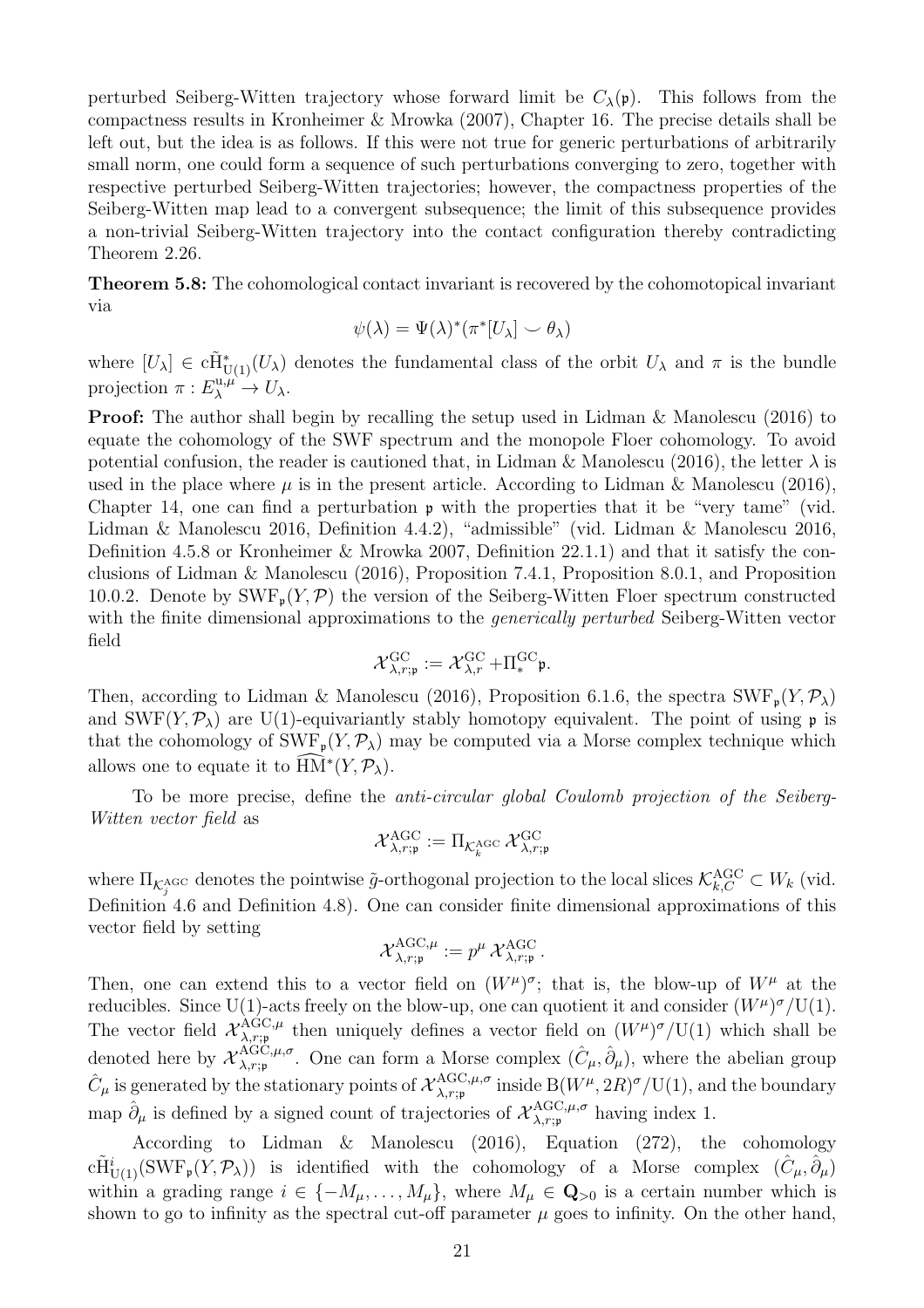Lidman & Manolescu (2016), Equation (277), asserts that the monopole Floer cohomology  $\widehat{HM}^i(Y,\mathcal{P}_\lambda)$  is also computed from the same complex  $(\hat{C}_{\mu},\hat{\partial}_{\mu})$  within some other grading range  $i \in \{-N+1,\ldots,N-1\}$ . This is done by directly identifying the monopoles in the grading range  $\{-N+1,\ldots,N-1\}$  with the fixed points of the vector field  $\mathcal{X}_{\lambda,r;\mathfrak{p}}^{\text{AGC},\mu,\sigma}$  $\lambda, r; \mathfrak{p}$  (vid. Lidman & Manolescu 2016, Proposition 9.3.1) and by identifying the trajectories of spectral flow 1 counted in the differential of the monopole Floer cochain complex with those counted by  $\partial_{\mu}$  (vid. Lidman & Manolescu 2016, Chapter 13). One then makes sure to pick  $\mu$  so that  $M_{\mu} \geq N - 1$  and so that the grading range  $\{-N + 1, \ldots, N - 1\}$  cover at least all the irreducible monopoles.

Consider now how the contact invariant  $\psi(\lambda)$  manifests itself in this picture. Firstly, note that the gauge equivalence class  $[C_{\lambda}(\mathfrak{p})]$  is an irreducible monopole; therefore, it is covered by the chain level identification above. It is established in Taubes (2009), Proposition 4.3, that, perhaps after yet another increase to the parameter  $r$ , the cohomological invariant may be described as the class in  $\widehat{HM}^*(Y,\mathcal{P}_\lambda)$  given by the cochain consisting only of the generator  $[C_\lambda(\mathfrak{p})]$ . Hence, in the cohomology of the Morse complex  $(\hat{C}_{\mu}, \hat{\partial}_{\mu})$ , the element  $\psi(\lambda)$  is represented by the gauge equivalence class  $[C_{\lambda}(\mathfrak{p})]$ . On the other hand, the cohomology class  $\Psi(\lambda)^*([U_{\lambda}] \smile \theta_{\lambda})$ is precisely defined so that it be generated by the class  $[C_{\lambda}(\mathfrak{p})]$  as well; this is because  $\Psi(\lambda)$ is the quotient map of the quotient of  $\text{SWF}_{\mathfrak{p}}(Y, \mathcal{P}_{\lambda})$  by every cell other than the distinguished U(1)-cell associated to  $[C_{\lambda}]$ . QED U(1)-cell associated to  $[C_\lambda]$ .

Given Theorem 5.8, the author intends to use the newly constructed invariant to deduce results about  $\psi(\lambda)$  in contexts in which it has proven difficult to do so while relying solely on the machinery of monopole Floer homology, Heegaard Floer homology and embedded contact homology. Note that it is *not* clear, at the moment, if there is any case in which  $\Psi(\lambda)$  may hold any more information than  $\psi(\lambda)$  does. The key advantage of  $\Psi(\lambda)$  that the author wishes to emphasise is that it does not require a generic perturbation for its definition. This shall be exploited in the next section.

#### 6. Finite Coverings

In Lidman & Manolescu 2018, the authors studied the Seiberg-Witten Floer spectrum in the presence of a finite regular covering. The key to their results was the observation that the spectrum of the manifold upstairs in the covering acquires an action of the deck transformation group  $G$  and, upon taking appropriate fixed points of this action, one obtains the downstairs spectrum. A Smith-type inequality is then derived through actual application of Smith theory.

In this section, the author's goal is to formulate the contact invariant in this same scenario of a finite regular covering. This shall involve studying the attractor-repeller pair cofibration used to define the contact invariant in the G-equivariant setting. In doing so, one encounters no real difficulty and it is straightforward to obtain a G-equivariant cohomotopical contact invariant.

Consider a finite group G and a rational homology sphere Y equipped with a free  $G$ action. Use  $\pi: Y \to Y/G$  to denote the quotient map. Agree to fix a metric g on  $Y/G$  and use, on Y, the induced G-invariant metric  $\pi^*g$ . Suppose  $\lambda$  be a contact form on  $Y/G$  so that  $\pi^*\lambda$  be a G-equivariant contact form on Y. Notice that the canonical Spin<sup>C</sup> structure defined by  $\lambda$  on  $Y/G$  naturally lifts to Y as the canonical Spin<sup>C</sup> structure defined by  $\pi^*\lambda$ ; that is,  $\pi^*\mathcal{P}_\lambda = \mathcal{P}_{\pi^*\lambda}$ . Let  $A_0$  be the background flat connexion on the determinant line bundle det  $P_\lambda$  used to define the Coulomb gauge on  $Y/G$ . Agree to use, on Y, the G-equivariant flat connexion  $\pi^* A_0$  in order to define the Coulomb gauge on Y. Denote by  $W$  the Coulomb slice of Y and by  $W'$  the Coulomb slice of  $Y/G$ .

It is difficult to study this scenario in the classical setting of monopole Floer homology due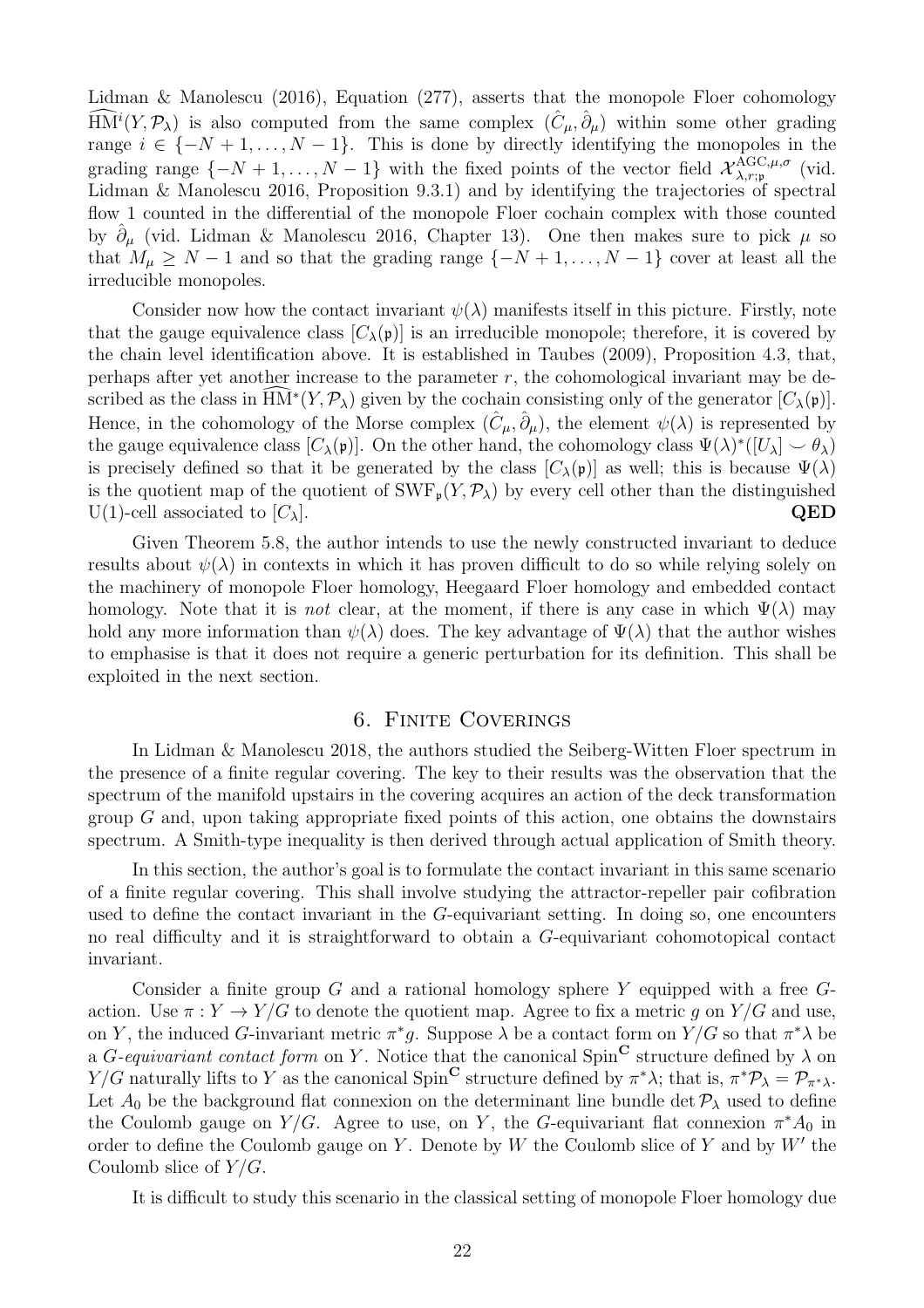to the need for generic perturbations in order to achieve the required Morse-Smale condition of Morse theory. Indeed, there is no guarantee that a sufficiently generic perturbation chosen for Y in order to satisfy the conditions for the construction of the group  $\widehat{\text{HM}}^*(Y, \pi^*\mathcal{P})$  can be made G-equivariant so that it define a valid perturbation for the construction of  $\widehat{HM}^*(Y/G,\mathcal{P})$ . As a consequence, the behaviour of the monopole Floer homology groups under coverings has proven elusive to study via the classical Morse theoretic approach. As the construction of the SWF spectrum avoids the addition of a generic perturbation, one can say something significant using this machinery. The author starts by recalling the main observations of Lidman & Manolescu (2018).

**Remark 6.1:** Note that  $G$  acts linearly on on the Coulomb slice  $W$ . Moreover, the quotient map  $\pi : Y \to Y/G$  induces an inclusion  $W' \to W$  which identifies W' with the fixed point space  $W^G$ . This inclusion is *not*, however, an isometry in the L<sup>2</sup>-norm. Nonetheless, the L<sup>2</sup> ball  $B(W', R')$  is identified with the L<sup>2</sup> ball  $B(W, |G|R')^G \subset W$ , which allows one to construct the Sobolev norm on  $W$  so as to have it be  $G$ -invariant. As a consequence, in the Sobolev completions, one still has  $W'_k = W_k^G$ .

**Remark 6.2:** The Fredholm operator  $\ell$  on Y is G-equivariant. Hence, its restriction to  $W^G$ agrees with the analogous operator defined on  $Y/G$ . Therefore, use  $\ell$  to denote both these operators. Furthermore, note that  $(W')^{\mu} = (W^{\mu})^G$ . The map c is also G-equivariant, so a finite-type Seiberg-Witten trajectory in  $W'_{k}$  is the same thing as a G-fixed finite-type Seiberg-Witten trajectory in  $W_k$ . The same identification can be made between the Seiberg-Witten trajectories in the finite dimensional approximations.

Use  $R > 0$  to denote the constant provided by Theorem 3.27 for the case of the manifold Y and  $R' > 0$  to denote this constant but for the contact cell of the quotient manifold  $Y/G$ . By perhaps increasing R or R', one can ensure that  $R' = R/|G|$ . This means that R will also satisfy the conclusions of Theorem 3.27 for  $Y/G$ .

Next, recall from Remark 3.29 that the choice of bump functions  $u^{\mu}$  for Y was made so as to have it constant on the spheres centred at zero in the Sobolev norm; therefore, the  $u^{\mu}$ are automatically G-invariant. Therefore, their restrictions to  $(W^{\mu})^G$  can be used to define the bump functions required for  $Y/G$ . With these conditions, the finite dimensional Seiberg-Witten flow  $\varphi_{\pi^*\lambda,r}^{\mu}$  of Y is G-equivariant and restricts to  $(W^{\mu})^G$  as the finite dimensional Seiberg-Witten flow of  $Y/G$ . Now, if the reader agree to fix  $\mu > 0$  large enough so as to have Theorem 3.32 hold for both Y and Y/G, then, it follows that the isolated invariant set  $S^{\mu}_{\pi^*\lambda,r}$ is G-invariant and its G-fixed subset,  $(S_{\pi^*\lambda,r}^{\mu})^G$ , is precisely the isolated invariant set used to define the SWF spectrum of  $Y/G$ . Moreover, since the G-action is linear on  $W^{\mu}$ , the isolating neighbourhood  $D(W^{\mu}, 2R)$  of  $S^{\mu}_{\pi^*\lambda,r}$  is G-invariant and  $D(W^{\mu}, R)^G = D((W^{\mu})^G, R)$  serves as an isolating neighbourhood for the construction of the SWF spectrum on  $Y/G$ .

A few more notions from equivariant stable homotopy theory shall be required. In what follows, use H to denote an arbitrary compact Lie group. As before, the reader is directed to May & al. (1996) for further details.

Definition 6.3: An H-universe is called *complete* if one can find, for any finite dimensional H-representation V, a sub-representation in  $\mathcal U$  isomorphic to V.

**Theorem 6.4:** Given a closed normal subgroup  $K \subset H$ , there exists a functor, called the geometric fixed points functor, from H-spectra indexed over the universe  $\mathcal U$  to  $(H/K)$ -spectra indexed over the universe  $\mathcal{U}^K$ ,

$$
\Phi^K : H\mathcal{S}U \to (H/K)\mathcal{S}U^K,
$$

satisfying the properties that

(i)  $\Phi^K \Sigma^{\infty} X \cong \Sigma^{\infty} X^K$ .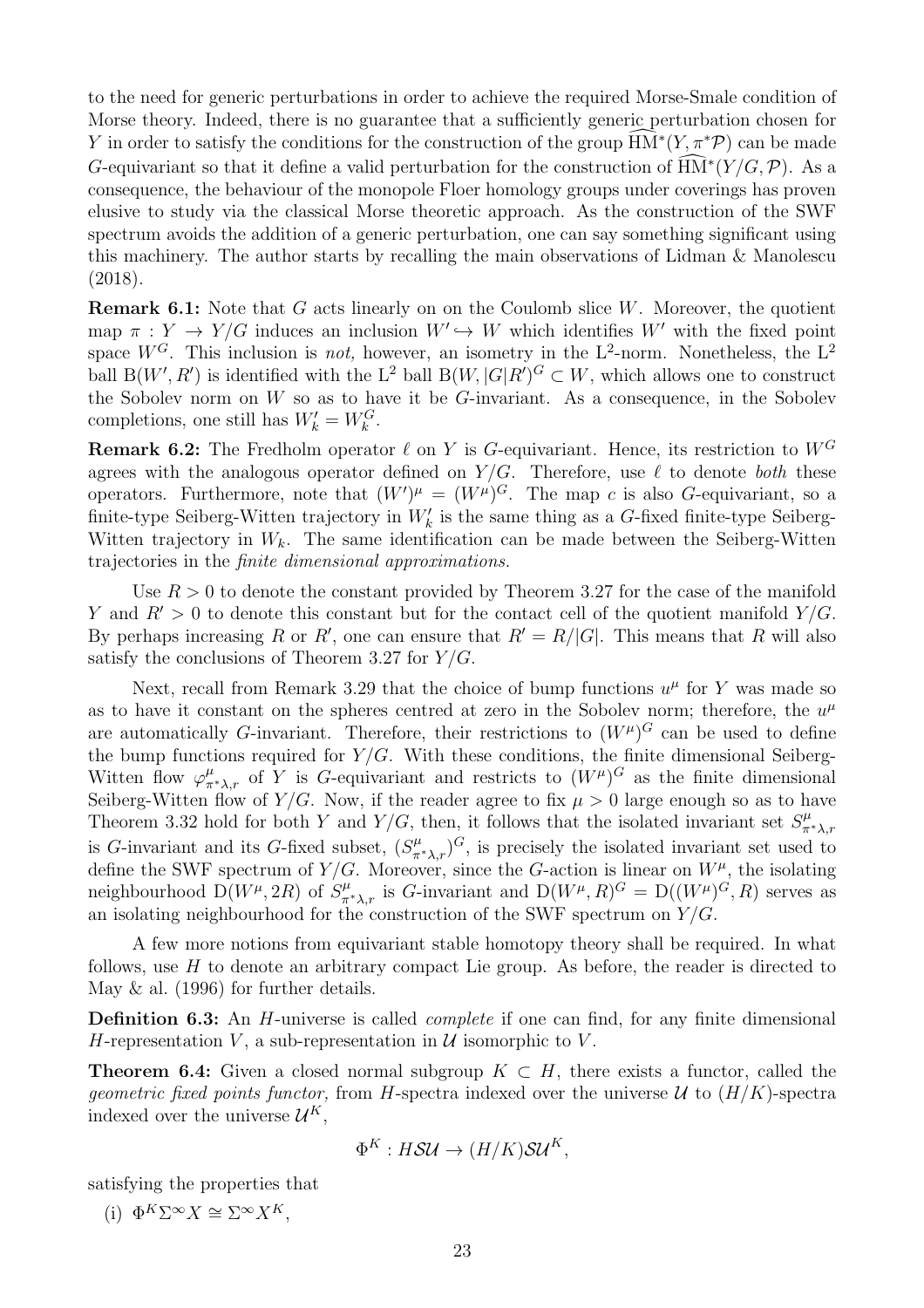(ii)  $\Phi^K E \wedge \Phi^K F \cong \Phi^K (E \wedge F)$ .

**Proof:** Vid. May & al. (1996), §XVI.3. **QED** 

Remark 6.5: Since the author is simply dealing with suspension spectra, these two properties suffice in understanding the geometric fixed points of the spectra at hand. In particular, note that, for an  $H$ -space  $X$  and an  $H$ -representation  $V$ , it follows that

$$
\Phi^K \Sigma^{-V} \Sigma^{\infty} X = \Sigma^{-V^K} \Sigma^{\infty} X^K.
$$

Now, back dealing with the group  $G$  of deck transformations, let  $\mathcal{U}''$  be a complete  $G$ universe. Together with the U(1)-universe  $\mathcal{U} := \mathbb{R}^{\infty} \oplus \mathbb{C}^{\infty}$  used earlier, one obtains a U(1)  $\times$  Guniverse as the direct sum  $\mathcal{U}' := \mathcal{U} \oplus \mathcal{U}''$ .

Definition 6.6: Define the metric dependent G-equivariant Seiberg-Witten Floer spectrum as

$$
\text{SWF}_G(Y, \pi^* \mathcal{P}_\lambda, \pi^* g) := \Sigma^{-W^{(-\mu, 0)}} \Sigma^\infty I_{U(1) \times G}(S^\mu_{\pi^* \lambda, r}, \varphi^\mu_{\pi^* \lambda, r}) \in \bar{h}(U(1) \times G) \mathcal{SU}'.
$$

Remark 6.7: The author believes it to be possible to (de)suspend away the metric dependence in an analogous fashion to the non-equivariant case; however, it seems the details are somewhat subtle so he chose to leave the details out of this article. This would involve considering a localization of the representation ring  $RO(U(1) \times G)$ , equivariant spectral flow and equivariant eta invariants.

**Theorem 6.8:** (Lidman & Manolescu 2018) The Seiberg-Witten Floer spectra for Y and  $Y/G$ are related by

$$
\Phi^G \text{SWF}_G(Y, \pi^* \mathcal{P}, \pi^* g) = \text{SWF}(Y/G, \mathcal{P}, g).
$$

**Proof:** Although the statement in Lidman & Manolescu (2018) is made in terms of  $U(1) \times G$ spaces instead of spectra, the properties of the geometric fixed points functor mentioned above make clear that this is the correct statement for spectra. QED

Now, the contact invariant construction shall be considered in this setting. If necessary, increase R,  $\mu$  and the parameter r used in the Seiberg-Witten equations so that Remark 4.2, Proposition 4.9 and Theorem 4.18 be satisfied for both Y and Y/G.

Notice that the upstairs contact circle,  $U_{\pi^*\lambda} \subset (W^{\mu})^G \subset W^{\mu}$ , is naturally identified with the downstairs contact circle,  $U_\lambda$ . Beware, however, that the dual attractors to  $U_{\pi^*\lambda}$  in  $S_{\pi^*\lambda,r}^\mu$ and in  $(S^{\mu}_{\pi^*\lambda,r})^G$  are, of course, not the same.

#### Definition 6.9: Let

$$
\mathcal{T}_G(\pi^*\lambda, g) := \Sigma^{W^{(-\mu, 0)}} \Sigma^\infty I_{U(1)\times G}(U_{\pi^*\lambda}, \varphi_{\pi^*\lambda, r}^\mu) \in \bar{h}(U(1)\times G)\mathcal{SU}'
$$

denote the Thom space appearing in the codomain of the cohomotopical contact invariant but now seen as a  $(U(1) \times G)$ -spectrum (cf. Definition 4.28).

The attractor-repeller cofibration

$$
I_{\mathrm{U}(1)\times G}\left((U_{\pi^*\lambda})^*,\varphi_{\pi^*\lambda,r}^\mu\right)\to I_{\mathrm{U}(1)\times G}\left(S_{\pi^*\lambda,r}^\mu,\varphi_{\pi^*\lambda,r}^\mu\right)\to I_{\mathrm{U}(1)\times G}\left(U_{\pi^*\lambda},\varphi_{\pi^*\lambda,r}^\mu\right)
$$

can be formed G-equivariantly as well. This is done by constructing a  $(U(1) \times G)$ -invariant index triple  $(L, M, N)$  according to Theorem 4.24. The consequence is that the contact invariant gains a G-equivariant version.

**Definition 6.10:** Define the *G*-equivariant metric dependent contact invariant as the map

 $\Psi_G(\pi^*\lambda, \pi^*g) : \text{SWF}_G(Y, \pi^*\lambda, \pi^*g) \to \mathcal{T}_G(\pi^*\lambda, \pi^*g)$ 

given by desuspending the above cofibre map by the  $(U(1) \times G)$ -representation  $W^{(-\mu,0)}$ .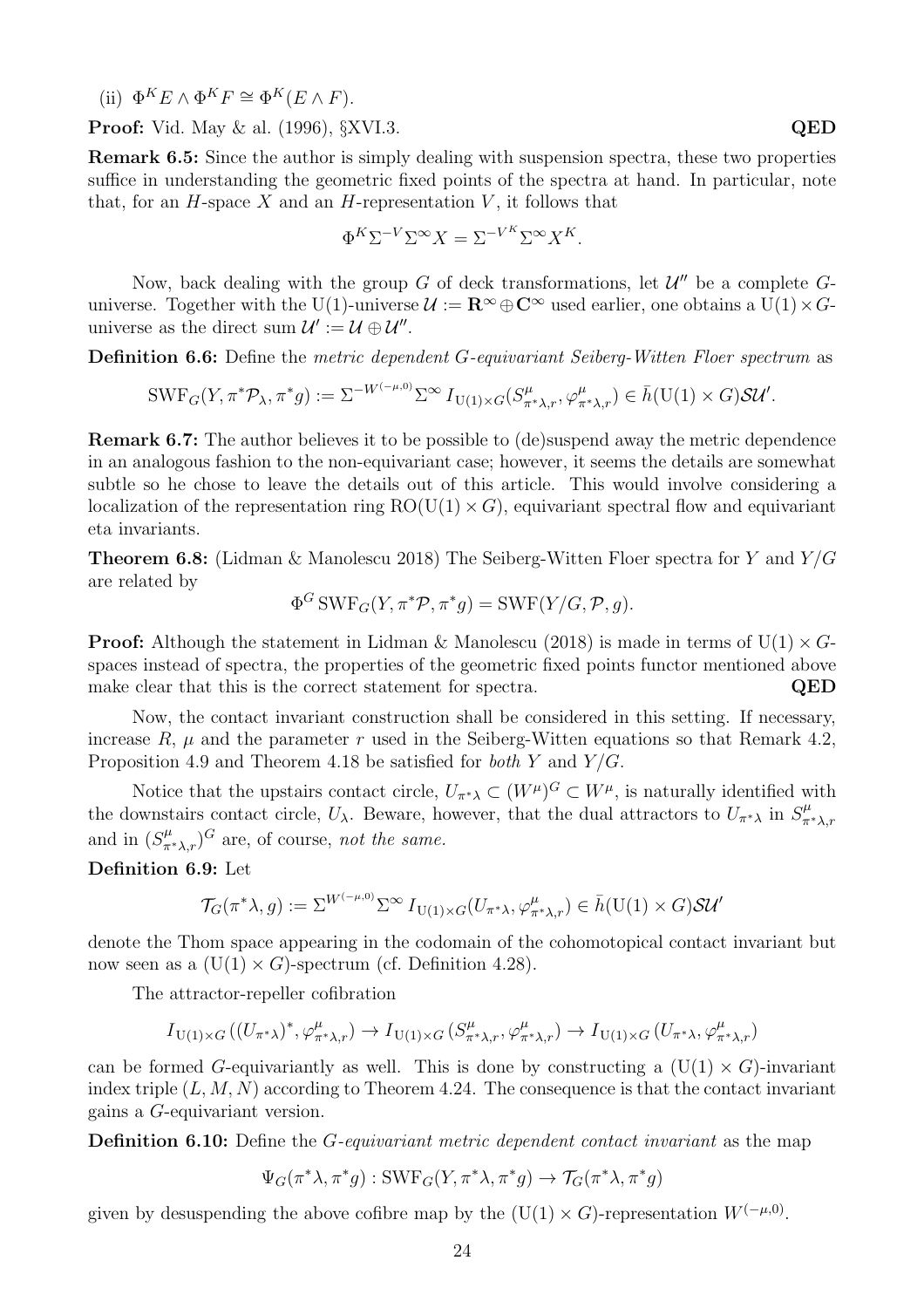**Theorem 6.11:** The cohomotopical contact invariants of  $(Y, \pi^*\lambda)$  and  $(Y/G, \lambda)$  are related by

$$
\Phi^G \Psi_G(\pi^* \lambda, \pi^* g) = \Psi(\lambda, g).
$$

**Proof:** If  $(L, M, N)$  be a U(1) × G-invariant index triple for  $S^{\mu}_{\pi^*\lambda,r}$ , then the triple of fixed point sets  $(L^G, M^G, N^G)$  is a U(1)-invariant index triple for  $(S^{\mu}_{\pi^*\lambda,r})^{\tilde{G}} = S^{\mu}_{\lambda,r}$ . The result follows at once.  $QED$ 

The extra data available due to the G-action allows one to define a G-equivariant (or  $(U(1) \times G)$ -equivariant) version of the monopole Floer cohomologies via G-equivariant cohomology of the SWF spectrum since the spectrum has naturally acquired a G-action. There are three choices of equivariant cohomology theory which spring to mind in this context: Borel cohomology, equivariant K-theory and Bredon cohomology. In the present article, the author shall pursue the use of Borel cohomology as that turned out to be the most readily applicable.

#### 7. Borel Cohomology

This section shall deal with the Borel G-equivariant cohomology of the spectrum  $\text{SWF}_G$ and consider the resulting equivariant contact class. Despite the spectrum  $\text{SWF}_G$  being a  $U(1) \times G$ -spectrum, in the interests of simplicity, the author shall ignore the U(1)-action and only consider cohomologies equivariant with respect to the G-action. Application of Borel cohomology to the cohomotopical contact invariant leads to a G-equivariant cohomological contact invariant  $\psi_G$ , which, as shall be seen, holds information about both the upstairs and *downstairs* contact structures of the covering. Verily, if one know the value of  $\psi_G$ , one can recover the value of both cohomological contact invariants of the covering.

Ideally, what one really wishes is to infer something about the upstairs contact invariant from knowledge about the downstairs contact invariant; the new equivariant contact invariant, therefore, may seem not to be leading in that direction. However, Borel cohomology, under appropriate circumstances, enjoys the very powerful property that the cohomology of the fixed points of a G-space conditions significantly the Borel cohomology of the whole space; this is the content of the localization theorem. As a consequence of localization, one sometimes can determine the equivariant contact invariant from knowledge of the downstairs contact invariant. And, as the equivariant contact invariant recovers the non-equivariant upstairs contact invariant, this allows one to infer the upstairs contact invariant starting only from knowledge of the downstairs contact invariant.

The applicability of localization, however, is limited to scenarios where one know precisely what the SWF<sub>G</sub> spectrum is. This happens, for instance, in the event that there be a unique solution to the Seiberg-Witten equations, which implies that  $\text{SWF}_G$  is an equivariant sphere spectrum. Nonetheless, such manifolds are sufficiently abundant that the results derived say something quite non-trivial. A special case of interest shall be that of *elliptic manifolds*, where a very general theorem may be stated which aids greatly in determining whether the lift of a tight contact structure remains tight or becomes overtwisted.

In the interests of simplicity, the author shall avoid the language of G-spectra and work instead at the level of G-spaces as much as possible in this section. This is similar to what is done in Lidman & Manolescu (2018). The main reason being that the appropriate form of the localization theorem is more difficult to describe for spectra as questions about the various forms of fixed points functors come into play.

Let Y, G,  $\pi$ , g and  $\lambda$  be as in the previous section.

Definition 7.1: Define the *G*-equivariant Borel metric dependent monopole Floer cohomology as

$$
\widetilde{\operatorname{cHM}}_G^*(Y, \pi^* \mathcal{P}, \pi^* g; R) := \widetilde{\operatorname{CH}}_G^*(\operatorname{SWF}_G(Y, \pi^* \mathcal{P}, \pi^* g); R)
$$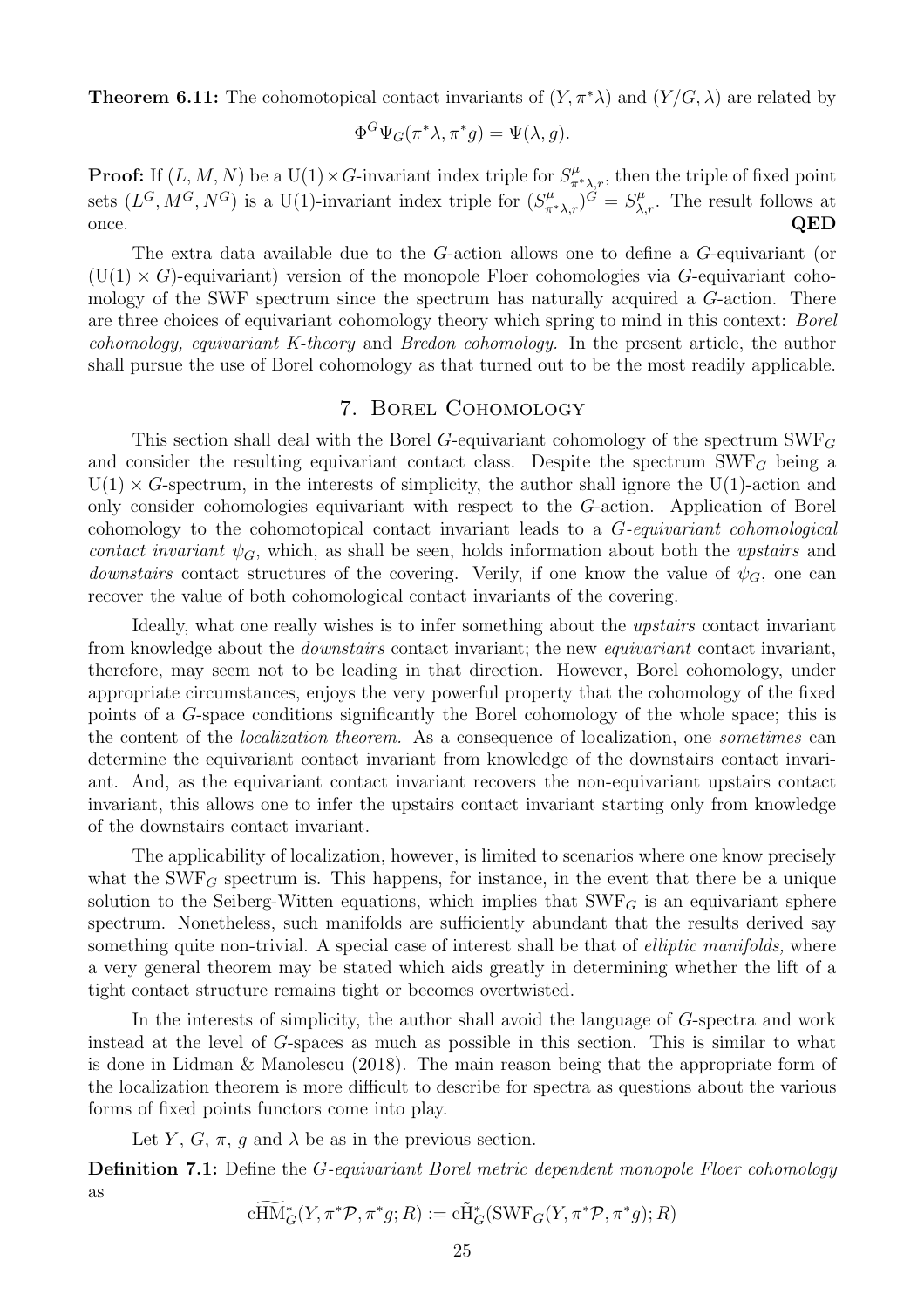where  $R$  is some commutative ring, which may be left implicit in the notation.

Remark 7.2: In order to make the best out of Borel cohomology, it is best to focus on the case  $G = \mathbf{Z}/p\mathbf{Z}$  for a prime p. In this case, the coefficient ring R shall be chosen to be  $\mathbf{Z}/p\mathbf{Z}$ . For the remainder of this section, these choices shall be implicit lest the notation become overloaded.

**Remark 7.3:** Since  $SWF_G(Y, \pi^* \mathcal{P}, \pi^* g)$  depends on g only up to suspension by G-representations, it follows that  $cHM_G^*(Y, \pi^*\mathcal{P}, \pi^*g)$  depends on g only up to shifts in grading, which, although cosmetically unpleasant, is not a major issue in practice.

**Definition 7.4:** Given a G-representation V and a ring R, one says that V is  $G$ -equivariantly R-orientable if the vector bundle  $V_G := (V \times EG)/G$  over BG be R-orientable. In which case, one writes  $e_G(V) \in \tilde{CH}_G^*(S^0; R)$  for its *Euler class.* 

**Remark 7.5:** Since the author is using coefficients  $R = \mathbb{Z}/p\mathbb{Z}$  for the group  $G = \mathbb{Z}/p\mathbb{Z}$  and p is a prime, it follows that all  $G$ -representations are  $G$ -equivariantly  $R$ -orientable. In the case  $p = 2$ , all vector bundles are R-orientable anyway. Otherwise, if p be an odd prime, then any non-trivial representation of G is complex and, therefore, the vector bundle defined over  $BG$ shall also be complex and therefore orientable over any field. So, in any event, an equivariant Euler class always exists for the purposes being pursued here.

Remark 7.6: Note that, due to the Thom isomorphism, for an orientable G-representation V, the ring  $c\tilde{H}^*_{G}(V^+)$  is isomorphic to  $c\tilde{H}^*_{G}(S^0)$  with its grading shifted by dim V. Moreover, under this isomorphism, notice that the Thom class  $\theta_G(V_G)$  of the bundle  $V_G \to BG$  gets sent to  $1 \in \tilde{H}^0_G(S^0)$ . In other words, one can think of  $\theta_G(V_G)$  as a G-equivariant fundamental class of the *G*-manifold  $V^+$ .

**Theorem 7.7:** (Localization Theorem) Let  $\Gamma$  be a finite G-CW-complex and  $S \subset \tilde{H}^*(BG; \mathbf{Z}/p\mathbf{Z})$ consist of those elements which be Euler classes of G-representations having no trivial summand. The inclusion of fixed points  $\Gamma^G \hookrightarrow \Gamma$  induces an *isomorphism between cohomologies* localized with respect to S,

$$
S^{-1}\widetilde{\mathrm{CH}}_G^*(\Gamma;\mathbf{Z}/p\mathbf{Z}) \stackrel{\sim}{\longrightarrow} S^{-1}\widetilde{\mathrm{CH}}_G^*(\Gamma^G;\mathbf{Z}/p\mathbf{Z}).
$$

Proof: Vid. tom Dieck 1987, Theorem 3.13. QED

Example 7.7: Consider the inclusion of fixed points

$$
(V^+)^G \hookrightarrow V^+
$$

of a G-representation sphere coming from a G-representation V potentially having  $V^G \neq 0$ . In this example, assume  $p > 2$ . Firstly, recall that, in this case, the cohomology of BG is the ring

$$
c\tilde{H}^*_{G}(S^0) = (\mathbf{Z}/p\mathbf{Z})[u, v]/(v^2)
$$

where deg  $u = 2$ , deg  $v = 1$ . It is worth paying close attention to this ring. In the following diagram, the top row indicates the abelian subgroups at each degree, the middle row indicates the generator with the corresponding degree and the bottom row indicates the numerical value of the degree.

· · · 0 0 Z/pZ Z/pZ Z/pZ Z/pZ Z/pZ · · · h1i hvi hui huvi hu 2 i (−2) (−1) (0) (1) (2) (3) (4).

Now, because  $p > 2$  is an odd prime, all representations of G are complex and therefore define orientable bundles over BG. It follows from the Thom isomorphism that

$$
c\tilde{H}_G^*(V^+) \cong c\tilde{H}_G^{*-\dim V}(S^0)
$$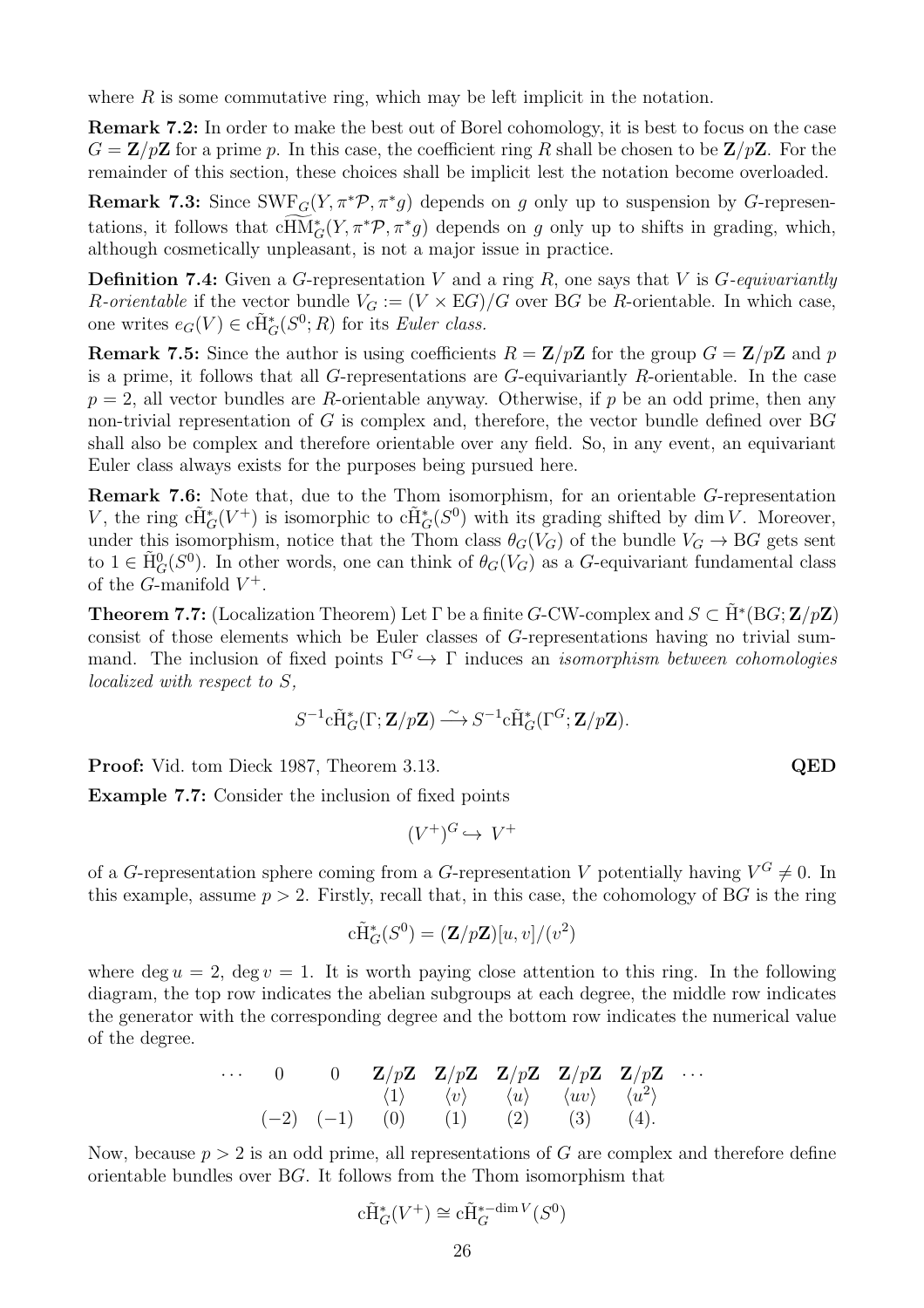and likewise for  $(V^+)^G$ . Hence, *before localization*, the inclusion of fixed points  $(V^+)^G \hookrightarrow V^+$ induces a map

$$
c\widetilde{H}^{*-dim\,V}_G(S^0)\to c\widetilde{H}^{*-dim\,V^G}_G(S^0)
$$

which, in the notation above, is depicted as

$$
\begin{array}{ccccccccc}\n\cdots & 0 & 0 & \cdots & 0 & \mathbf{Z}/p\mathbf{Z} & \cdots \\
& \downarrow & \downarrow & & \downarrow & & \downarrow \\
\cdots & 0 & \mathbf{Z}/p\mathbf{Z} & \cdots & \mathbf{Z}/p\mathbf{Z} & \mathbf{Z}/p\mathbf{Z} & \cdots,\n\end{array}
$$

where all the  $\mathbb{Z}/p\mathbb{Z} \to \mathbb{Z}/p\mathbb{Z}$  maps are isomorphisms. Now, consider the effect of localization. The set S with respect to which one must perform localization is the set  $\{u^n \mid n > 0\}$ ; this can be seen from looking at the representation theory of G. The localized Borel cohomology therefore is

$$
S^{-1}c\tilde{H}^*_{G}(S^0) = (\mathbf{Z}/p\mathbf{Z})[u, u^{-1}, v]/(v^2).
$$

Schematically,

$$
\cdots \quad \mathbf{Z}/p\mathbf{Z} \qquad \mathbf{Z}/p\mathbf{Z} \qquad \mathbf{Z}/p\mathbf{Z} \qquad \mathbf{Z}/p\mathbf{Z} \qquad \mathbf{Z}/p\mathbf{Z} \qquad \mathbf{Z}/p\mathbf{Z} \qquad \mathbf{Z}/p\mathbf{Z} \qquad \cdots
$$
  
\n
$$
\langle u^{-1} \rangle \qquad \langle u^{-1}v \rangle \qquad \langle 1 \rangle \qquad \langle v \rangle \qquad \langle u \rangle \qquad \langle uv \rangle \qquad \langle u^2 \rangle
$$
  
\n
$$
(-2) \qquad (-1) \qquad \quad (0) \qquad \quad (1) \qquad \quad (2) \qquad \quad (3) \qquad \quad (4).
$$

After localization, the map induced by the inclusion of fixed points takes the form

$$
\cdots \quad \begin{array}{ccccccc}\n\mathbf{Z}/p\mathbf{Z} & \mathbf{Z}/p\mathbf{Z} & \cdots & \mathbf{Z}/p\mathbf{Z} & \mathbf{Z}/p\mathbf{Z} & \cdots \\
\downarrow & & \downarrow & & \downarrow & & \downarrow \\
\cdots & \mathbf{Z}/p\mathbf{Z} & \mathbf{Z}/p\mathbf{Z} & \cdots & \mathbf{Z}/p\mathbf{Z} & \mathbf{Z}/p\mathbf{Z} & \cdots,\n\end{array}
$$

where *all* maps are isomorphisms.

**Example 7.8:** Now, consider the same scenario but with  $p = 2$ . In this case, recall that, the cohomology of BG is the ring

$$
\tilde{\mathrm{eff}}_G^*(S^0) = (\mathbf{Z}/2\mathbf{Z})[u]
$$

where deg  $u = 1$ . In particular, as an abelian group, this is the same as in the case  $p > 2$ ; only the ring structures differ. Again, draw the same sort of diagram as before.

· · · 0 0 Z/2Z Z/2Z Z/2Z Z/2Z Z/2Z · · · h1i hui hu 2 i hu 3 i hu 4 i (−2) (−1) (0) (1) (2) (3) (4).

Unlike in the  $p > 2$  case, here, there are non-trivial real representations of G which define non-orientable bundles over BG. No matter; in this case, the coefficient ring being used for cohomology theories is  $\mathbb{Z}/2\mathbb{Z}$ , and all vector bundles are  $\mathbb{Z}/2\mathbb{Z}$ -orientable. Hence, again by the Thom isomorphism,

$$
\mathrm{c}\widetilde{\mathrm{H}}_G^*(V^+) \cong \mathrm{c}\widetilde{\mathrm{H}}_G^{*-\dim V}(S^0)
$$

and likewise for  $(V^+)^G$ . As before, the inclusion of fixed points  $(V^+)^G \hookrightarrow V^+$  induces a map

$$
c\tilde{H}^{*-\dim V}_G(S^0)\to c\tilde{H}^{*-\dim V^G}_G(S^0)
$$

which one depicts as

$$
\begin{array}{ccccccccc}\n\cdots & 0 & 0 & \cdots & 0 & \mathbf{Z}/2\mathbf{Z} & \cdots \\
& \downarrow & \downarrow & & \downarrow & & \downarrow \\
\cdots & 0 & \mathbf{Z}/2\mathbf{Z} & \cdots & \mathbf{Z}/2\mathbf{Z} & \mathbf{Z}/2\mathbf{Z} & \cdots,\n\end{array}
$$

where all the  $\mathbb{Z}/2\mathbb{Z} \to \mathbb{Z}/2\mathbb{Z}$  maps are  $1 \mapsto 1$ . Localization, in this case, is with respect to the set  $S = \{u^n \mid n > 0\}$ . Therefore,

$$
S^{-1}\mathrm{c}\tilde{\mathrm{H}}_G^*(S^0) = (\mathbf{Z}/2\mathbf{Z})[u, u^{-1}].
$$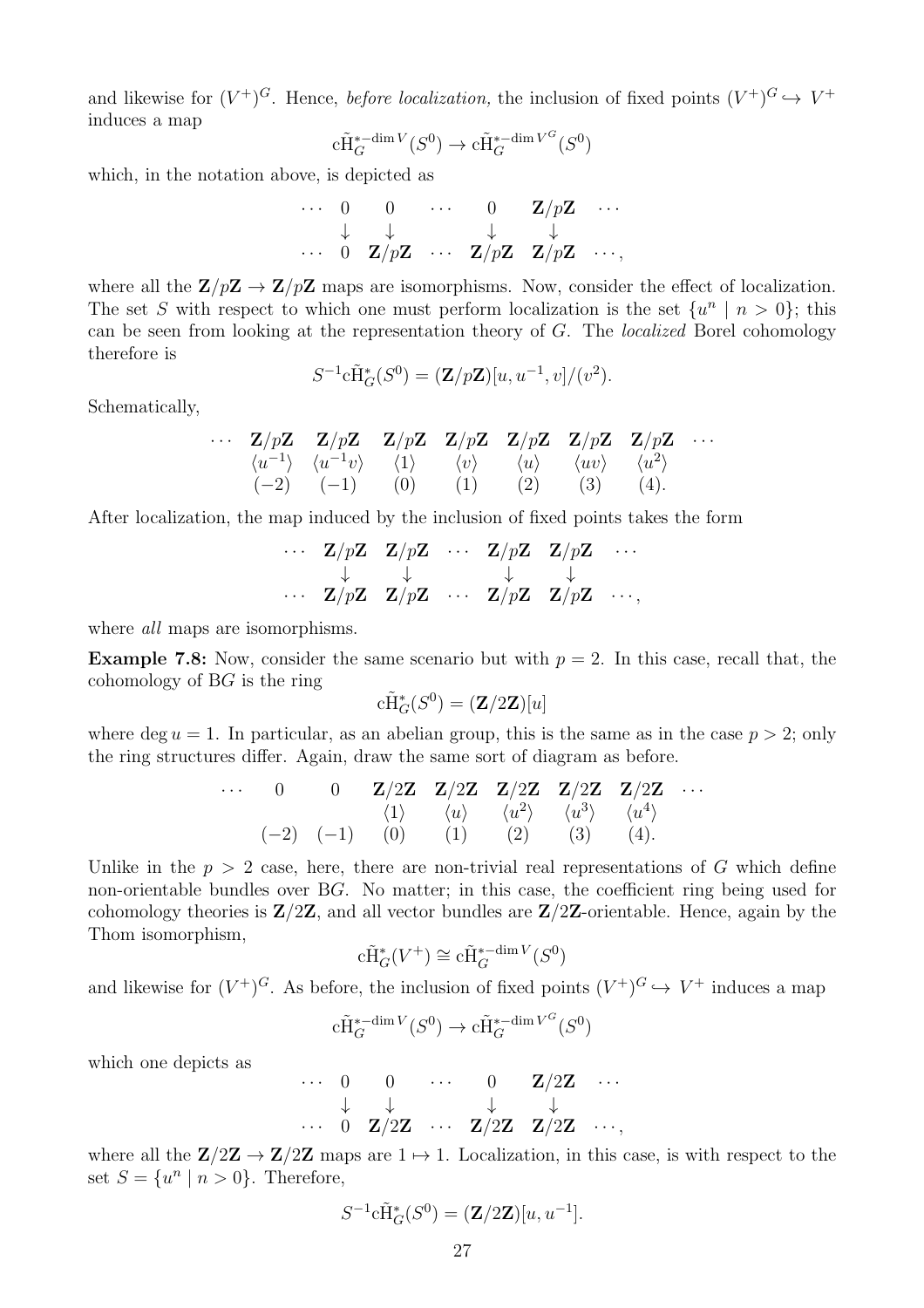Schematically,

$$
\cdots \quad \mathbf{Z}/2\mathbf{Z} \quad \mathbf{Z}/2\mathbf{Z} \quad \mathbf{Z}/2\mathbf{Z} \quad \mathbf{Z}/2\mathbf{Z} \quad \mathbf{Z}/2\mathbf{Z} \quad \mathbf{Z}/2\mathbf{Z} \quad \mathbf{Z}/2\mathbf{Z} \quad \cdots
$$
  
\n
$$
\langle u^{-2} \rangle \quad \langle u^{-1} \rangle \quad \langle 1 \rangle \quad \langle u \rangle \quad \langle u^2 \rangle \quad \langle u^3 \rangle \quad \langle u^4 \rangle
$$
  
\n
$$
(-2) \quad (-1) \quad (0) \quad (1) \quad (2) \quad (3) \quad (4).
$$

The end result is effectively the same as in the  $p > 2$  case; the map induced by the inclusion of fixed points is

$$
\cdots \quad \begin{array}{ccccccccc}\n\cdots & \mathbf{Z}/2\mathbf{Z} & \mathbf{Z}/2\mathbf{Z} & \cdots & \mathbf{Z}/2\mathbf{Z} & \mathbf{Z}/2\mathbf{Z} & \cdots \\
\downarrow & & \downarrow & & \downarrow & & \downarrow \\
\cdots & \mathbf{Z}/2\mathbf{Z} & \mathbf{Z}/2\mathbf{Z} & \cdots & \mathbf{Z}/2\mathbf{Z} & \mathbf{Z}/2\mathbf{Z} & \cdots,\n\end{array}
$$

where *all* maps are isomorphisms.

**Remark 7.9:** Recall the *unstable normal bundle*  $E_{\pi^*\lambda}^{\text{u},\mu} \to U_{\pi^*\lambda}$  from Remark 4.15. As was seen earlier, the G-equivariant Conley index of  $U_{\pi^*\lambda}$  is the Thom space of this bundle,

$$
I_G(U_{\pi^*\lambda}, \varphi_{\pi^*\lambda,r}^{\mu}) = \Theta_G(E_{\pi^*\lambda}^{\mathrm{u},\mu}).
$$

Let  $M \hookrightarrow E_{\lambda}^{\mu}$  $\mu$ <sup>μ</sup> denote a fibre of the bundle. Note that  $\mathbb M$  is a *G*-representation and decompose it as  $M^G \oplus \mathfrak{f}$  where  $\mathfrak{f}$  is a G-representation with trivial fixed points,  $\mathfrak{f}^G = 0$ . Next, consider the unstable normal bundle  $E_{\lambda}^{\mathrm{u},\mu} \to U_{\lambda}$ . The Conley index is again computed as

$$
I(U_{\lambda}, \varphi_{\lambda,r}^{\mu}) = \Theta(E_{\lambda}^{\mathrm{u},\mu}).
$$

One can ensure that the unstable normal bundles be related as

$$
E_{\lambda}^{\mathbf{u},\mu} = (E_{\pi^*\lambda}^{\mathbf{u},\mu})^G.
$$

Hence, the Conley indices of  $U_{\lambda}$  in  $(W^{\mu})^G$  and of  $U_{\pi^*\lambda}$  in  $W^{\mu}$  are related by

 $I_G(U_{\pi^*\lambda}, \varphi_{\pi^*\lambda,r}^{\mu}) = I(U_{\lambda}, \varphi_{\lambda,r}^{\mu}) \wedge {\mathfrak k}^+.$ 

Since  $I(U_\lambda, \varphi_{\lambda,r}^\mu)$  is G-trivial, one has that

$$
c\tilde{H}^*_{G}(I(U_{\lambda}, \varphi^{\mu}_{\lambda, r})) \cong \tilde{H}^*(I(U_{\lambda}, \varphi^{\mu}_{\lambda, r})) \underset{\mathbf{Z}/p\mathbf{Z}}{\otimes} c\tilde{H}^*_{G}(S^0)
$$

and, similarly,

$$
c\tilde{H}^*_{G}(I(U_{\lambda}, \varphi^{\mu}_{\lambda,r}) \wedge {\mathfrak k}^+) \cong \tilde{H}^*(I(U_{\lambda}, \varphi^{\mu}_{\lambda,r})) \underset{{\bf Z}/p{\bf Z}}{\otimes} c\tilde{H}^*_{G}({\mathfrak k}^+).
$$

Remark 7.10: Next, consider a non-equivariant Thom class

$$
\theta(E^\mu_\lambda)\in \tilde{\mathcal{H}}^{\dim \mathbb{M}^G}(I(U_\lambda, \varphi^\mu_{\lambda, r}))
$$

for the bundle  $E_{\lambda}^{\text{u},\mu} \to U_{\lambda}$ . Bearing in mind the isomorphisms outlined in the previous remark, define a class

$$
\theta_G(E_{\pi^*\lambda}^{\mathfrak{u},\mu}) := \theta(E_{\lambda}^{\mathfrak{u},\mu}) \otimes \theta_G(\mathfrak{f}_G) \in \mathrm{c}\tilde{\mathrm{H}}_G^*(I_G(S_{\pi^*\lambda,r}^{\mu}, \varphi_{\pi^*\lambda,r}^{\mu})) \cong \mathrm{c}\tilde{\mathrm{H}}_G^*(\Theta_G(E_{\pi^*\lambda}^{\mathfrak{u},\mu})).
$$

It is easy to verify that the class  $\theta_G(E_{\pi^*\lambda}^{u,\mu})$  serves as a G-equivariant Thom class for the G-bundle  $E_{\pi^*\lambda}^{\mathfrak{u},\mu} \to U_{\pi^*\lambda}.$ 

Remark 7.11: Due to the difficulties of working with localization in the context of spectra, the author decided to proceed with certain arguments applied prior to desuspension. For that end, it becomes useful to define contact invariants dependent on the sufficiently large spectral cut-off parameter. In what follows, let  $\mu > 0$  again be large enough to satisfy what is said in Theorem 3.32, Remark 4.2 & Proposition 4.13.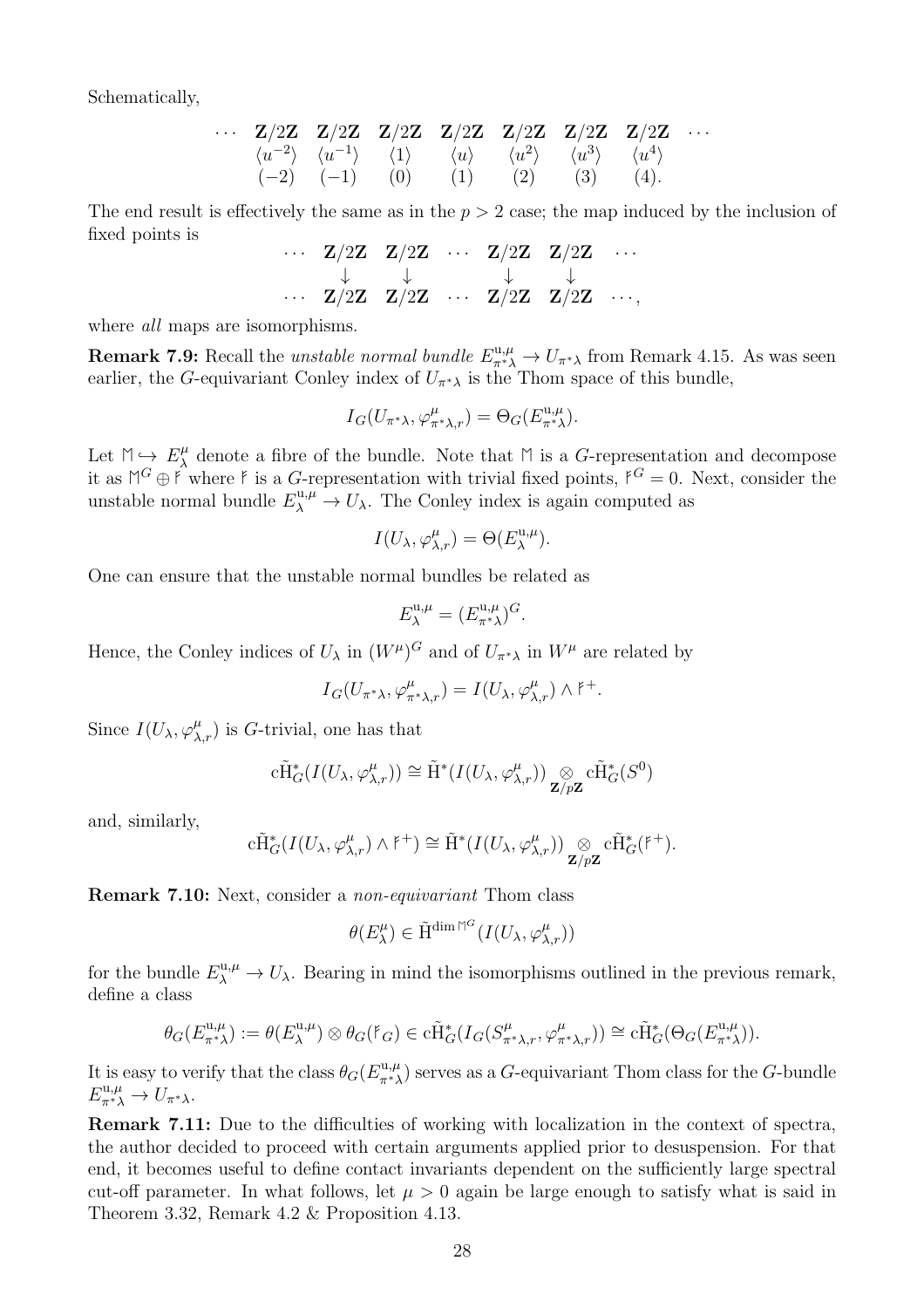Definition 7.12: Let the cohomological contact invariant in finite dimensional approximation be the class

$$
\psi(\lambda,g,\mu)\in \tilde{\mathrm{H}}^*(I(S^\mu_{\lambda,r},\varphi^\mu_{\lambda,r}))
$$

given as the pullback of  $[U_\lambda] \smile \theta(E_\lambda^{\mathrm{u},\mu})$  $\lambda^{(u,\mu)}$  via the cofibre map

$$
I(S_{\lambda,r}^{\mu}, \varphi_{\lambda,r}^{\mu}) \to \Theta(E_{\lambda}^{\mathrm{u},\mu}).
$$

Definition 7.13: Let the *equivariant cohomological contact invariant in finite dimensional* approximation be the class

$$
\psi_G(\pi^*\lambda,\pi^*g,\mu)\in \mathrm{c}\tilde{\mathrm{H}}_G^*(I_G(S^{\mu}_{\pi^*\lambda,r},\varphi^{\mu}_{\pi^*\lambda,r}))
$$

given as the pullback of  $[U_{\pi^*\lambda}] \smile \theta_G(E_{\pi^*\lambda}^{\mathfrak{u},\mu})$  via the cofibre map

$$
I_G(S^{\mu}_{\pi^*\lambda,r},\varphi^{\mu}_{\pi^*\lambda,r})\to \Theta_G(E^{u,\mu}_{\pi^*\lambda}).
$$

Proposition 7.14: Under the map induced by inclusion of fixed points

$$
c\tilde{H}^*_{G}(I_G(S^{\mu}_{\pi^*\lambda,r},\varphi^{\mu}_{\pi^*\lambda,r})) \to c\tilde{H}^*_{G}(I(S^{\mu}_{\lambda,r},\varphi^{\mu}_{\lambda,r})) \cong \tilde{H}^*(I(S^{\mu}_{\lambda,r},\varphi^{\mu}_{\lambda,r})) \otimes c\tilde{H}^*_{G}(S^0)
$$

the class  $\psi_G(\pi^*\lambda, \pi^*g, \mu)$  gets sent to  $\psi(\lambda, g, \mu) \otimes e_G(\mathfrak{k})$ .

Proof: Consider the commuting diagram

$$
c\tilde{H}_{G}^{*}(I_{G}(S_{\pi^{*}\lambda,r}^{\mu},\varphi_{\pi^{*}\lambda,r}^{\mu})) \leftarrow c\tilde{H}_{G}^{*}(\Theta_{G}(E_{\pi^{*}\lambda}^{\mathrm{u},\mu}))
$$
  
\n
$$
\downarrow \qquad \qquad \downarrow \qquad \qquad \downarrow
$$
  
\n
$$
c\tilde{H}_{G}^{*}(I(S_{\lambda,r}^{\mu},\varphi_{\lambda,r}^{\mu})) \leftarrow c\tilde{H}_{G}^{*}(\Theta(E_{\lambda}^{\mathrm{u},\mu})),
$$

where the horizontal arrows come from the cofibre maps and the vertical from the inclusion of fixed points. By the isomorphisms discussed in Remark 7.9, one can rewrite the left vertical map as

$$
\tilde{H}^*(\Theta(E_{\lambda}^{\mathrm{u},\mu}))\otimes c\tilde{H}^*_{G}(\mathfrak{k}^+) \to \tilde{H}^*(\Theta(E_{\lambda}^{\mathrm{u},\mu}))\otimes c\tilde{H}^*_{G}(S^0).
$$

Moreover, with respect to these tensor products, this map is simply id  $\otimes i^*$  where i is the inclusion of fixed points  $i : S^0 \hookrightarrow {}^{\nvdash}$ . But note that  $i^*\theta_G(\mathfrak{k}_G)$  is, by definition, the Euler class  $e_G(f)$ . The result then follows by commutativity of the diagram. QED

**Proposition 7.15:** The equivariant contact invariant  $\psi_G(\pi^*\lambda, \pi^*g, \mu)$  fully determines the nonequivariant contact invariant  $\psi(\lambda, g, \mu)$ . In particular, if  $\psi_G(\pi^*\lambda, \pi^*g, \mu) = 0$ , then  $\psi(\lambda, g, \mu) =$ 0.

**Proof:** Since the representation  $\beta$  has no trivial summand, the Euler class  $e_G(\beta)$  is never zero. The result then follows immediately from Proposition 7.14.  $QED$ 

One can now desuspend appropriately to obtain a result that is not dependent on the spectral cut-off  $\mu$ .

Definition 7.16: Define the metric dependent equivariant cohomological contact invariant

$$
\psi_G(\pi^*\lambda, \pi^*g) \in \operatorname{cHM}_{G}^*(Y, \pi^*\mathcal{P}_\lambda, \pi^*g)
$$

as the desuspension of the class  $\psi_G(\pi^*\lambda, \pi^*g, \mu)$  by the G-representation  $W^{(-\mu, 0)}$ .

**Theorem 7.17:** The equivariant contact invariant  $\psi_G(\pi^*\lambda, \pi^*g)$  fully determines the nonequivariant contact invariant  $\psi(\lambda, g)$ . In particular, if  $\psi_G(\pi^*\lambda, \pi^*g) = 0$ , then  $\psi(\lambda, g) = 0$ .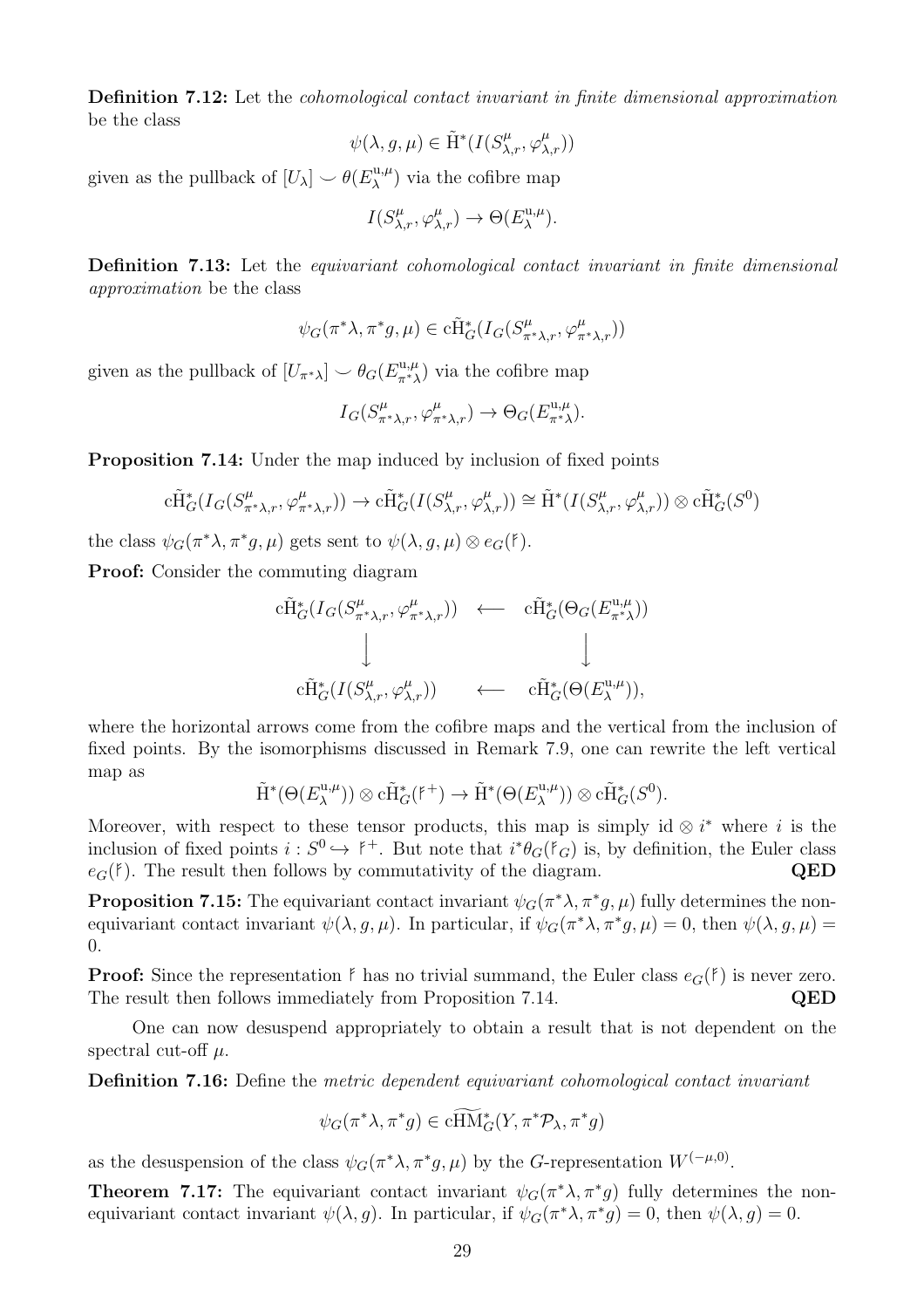**Proof:** Follows directly from Proposition 7.15 after desuspension. QED

**Remark 7.18:** Recall that there is a natural transformation  $c\tilde{H}^*_G \to \tilde{H}^*$  induced by the inclusion of the fibre of the Borel construction. That is, if  $\Gamma$  be a G-space,  $\{p\} \times \Gamma \hookrightarrow \Gamma_G := (EG \times \Gamma)/G$ . In the present context, this translates to a forgetful map

$$
c\widetilde{\text{HM}}^*_G(Y, \pi^* \mathcal{P}_\lambda, \pi^* g) \to \widetilde{\text{HM}}^*(Y, \pi^* \mathcal{P}_\lambda, \pi^* g).
$$

Theorem 7.19: Under the map

$$
\widetilde{cHM}_{G}^{*}(Y, \pi^{*}\mathcal{P}_{\lambda}, \pi^{*}g) \to \widetilde{HM}^{*}(Y, \pi^{*}\mathcal{P}_{\lambda}, \pi^{*}g),
$$

the class  $\psi_G(\pi^*\lambda, \pi^*g)$  gets sent to  $\psi(\pi^*\lambda, \pi^*g)$ .

Proof: This follows simply from the fact that the equivariant Thom class

$$
\theta_G(E_{\pi^*\lambda}^{\mathbf{u},\mu}) \in \mathrm{c}\tilde{\mathrm{H}}_G^*(I_G(U_{\pi^*\lambda}))
$$

is sent to a *non-equivariant* Thom class for the bundle  $E_{\pi^*\lambda}^{\mathfrak{u},\mu} \to U_{\pi^*\lambda}$  via the map

$$
c\tilde{H}^*_{G}(I_G(U_{\pi^*\lambda})) \to \tilde{H}^*(I(U_{\pi^*\lambda})).
$$

QED

**Corollary 7.20:** Should the equivariant contact invariant vanish,  $\psi_G(\pi^*\lambda, \pi^*g) = 0$ , then the non-equivariant contact invariants of both Y and  $Y/G$  shall also vanish,

$$
\psi(\pi^*\lambda, \pi^*g) = 0, \quad \psi(\lambda, g) = 0.
$$

Proof: Corollary of Theorem 7.17 and Theorem 7.19. QED

In order to seek computable examples, the author shall make use of the following definition first used in the work of Lin & Lipnowski (2022).

Definition 7.21: By saying that Y is a *minimal L-space*, one means that the perturbed Seiberg-Witten equations admit no irreducible solutions for some perturbation of arbitrarily small norm.

Example 7.22: Perhaps the best known examples of minimal L-spaces are the elliptic manifolds due to their metrics of positive scalar curvature (cf. Kronheimer & Mrowka (2007), §22.7).

Example 7.23: Another well known example of a minimal L-space is the *Hantzsche-Wendt* manifold, that is, the unique *flat* rational homology 3-sphere (cf. Kronheimer & Mrowka (2007), §37.4).

Example 7.24: By recent work of Lin (2020), it is known that all rational homology 3-spheres which have *sol geometry* are minimal L-spaces.

Example 7.25: According to the surprising work of Lin & Lipnowski (2022), it is known that certain well known hyperbolic rational homology 3-spheres are also minimal L-spaces.

**Remark 7.26:** Assume that  $X$  be a minimal L-space. In this case, it is easy to see that

$$
\text{SWF}(X, \mathcal{P}, g) = \Sigma^{-W^{(-\mu, 0)}} S
$$

where  $S \in \mathcal{S} \mathbb{R}^{\infty}$  is the sphere spectrum (cf. Manolescu 2003, §10, example about the Poincaré homology sphere). Likewise, supposing  $Y$  to be a minimal L-space upon which  $G$  freely act, it is just as easy to see that

$$
\text{SWF}_G(Y, \pi^* \mathcal{P}, \pi^* g) = \Sigma^{-W^{(-\mu, 0)}} S_G,
$$

where  $S_G \in GSU''$  is the G-equivariant sphere spectrum for the complete G-universe  $U''$ ; this is because, there being a unique solution to the Seiberg-Witten equations, G can only act trivially on it and, therefore, the action on the Conley index will come entirely from the linear action on  $W^{\mu}$ .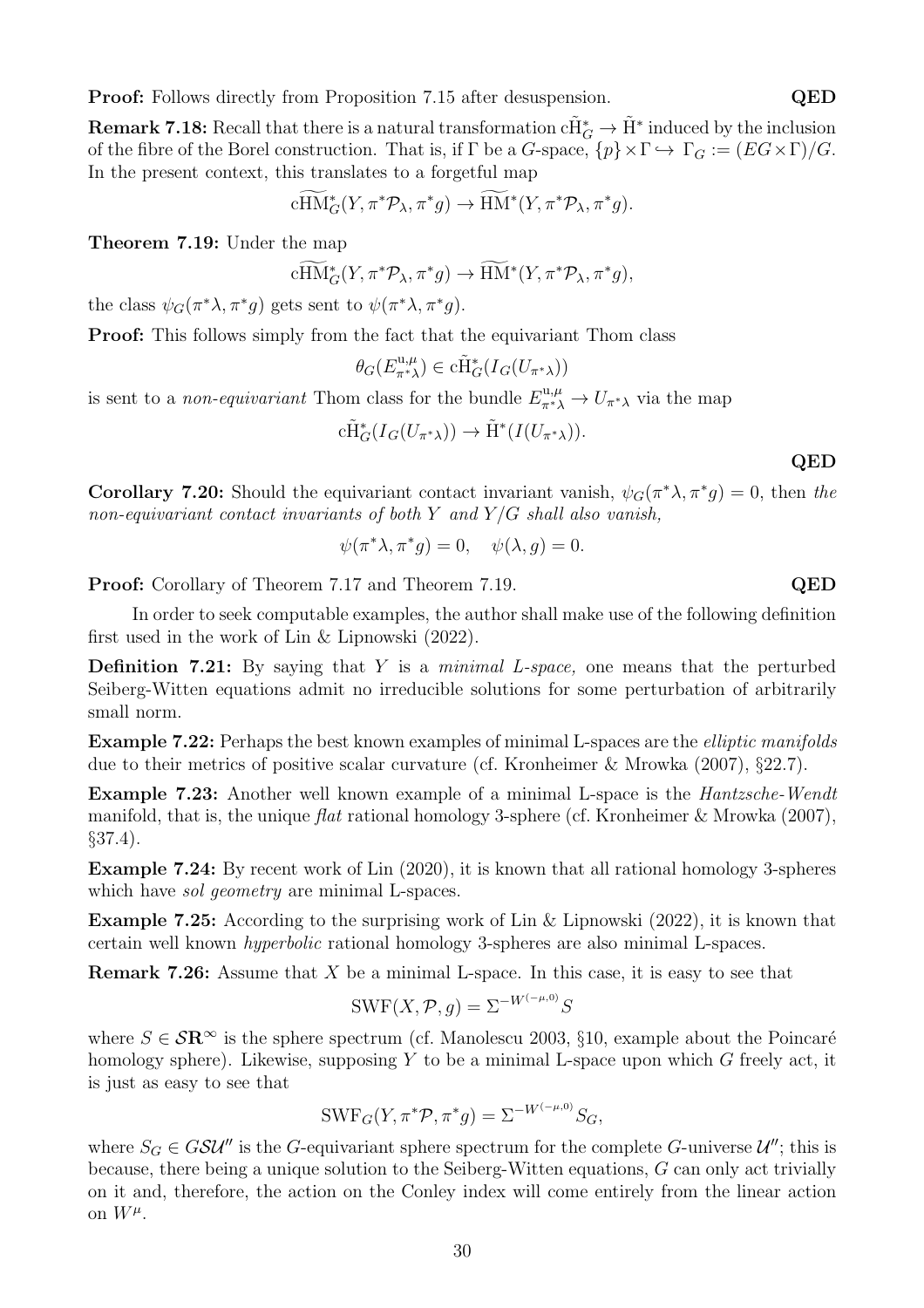Remark 7.27: In order to apply the localization theorem, it is easiest to work at the level of spaces instead of spectra and consider the inclusion of fixed points (cf. Theorem 6.8)

$$
I(S_{\lambda,r}^{\mu}, \varphi_{\lambda,r}^{\mu}) \to I_G(S_{\pi^*\lambda,r}^{\mu}, \varphi_{\pi^*\lambda,r}^{\mu}).
$$

This is simply the inclusion of fixed points of a G-representation sphere, exactly as was studied in Example 7.7 and Example 7.8. The crux of the matter is to deduce what this says about the contact invariants at play. The first observation is the following.

**Proposition 7.28:** Let  $S \subset H^*(BG; \mathbf{Z}/p\mathbf{Z})$  be the set of Euler classes of G-representations having no trivial summands. The map

$$
S^{-1}\mathrm{c}\tilde{\mathrm{H}}^\ast_G(I_G(S^\mu_{\pi^\ast\lambda,r},\varphi^\mu_{\pi^\ast\lambda,r}))\rightarrow S^{-1}\mathrm{c}\tilde{\mathrm{H}}^\ast_G(I(S^\mu_{\lambda,r},\varphi^\mu_{\lambda,r}))
$$

on localized Borel cohomology induced by the inclusion of fixed points maps  $\psi_G(\pi^*\lambda, \pi^*g, \mu)$ to  $\psi(\lambda, g, \mu) \otimes e_G(f)$ , where these classes are being seen now as classes in localized Borel cohomology.

**Proof:** Follows from Proposition 7.14 after localizing. QED

**Theorem 7.29:** Suppose  $\pi : Y \to Y/G$  be a regular p-fold covering of minimal L-spaces where p be prime and let  $\lambda$  be a contact form on Y/G. It follows that the classes  $\psi_G(\pi^*\lambda, \pi^*g)$  and  $\psi(\lambda, q)$  fully determine one another. In particular, if either one vanish, the other shall also vanish.

**Proof:** It suffices to work with the invariants  $\psi_G(\pi^*\lambda, \pi^*g, \mu)$  and  $\psi(\lambda, g, \mu)$  dependent on the spectral cut-off parameter as  $\psi_G(\pi^*\lambda, \pi^*g)$  and  $\psi(\lambda, g)$  are just grading-shifted versions of those. The localization theorem asserts that

$$
S^{-1} \mathrm{c} \tilde{\mathrm{H}}^\ast_G(I_G(S^\mu_{\pi^\ast\lambda,r},\varphi^\mu_{\pi^\ast\lambda,r}))\rightarrow S^{-1} \mathrm{c} \tilde{\mathrm{H}}^\ast_G(I(S^\mu_{\lambda,r},\varphi^\mu_{\lambda,r}))
$$

is an isomorphism. Since  $I_G(S^{\mu}_{\pi^*\lambda,r}, \varphi^{\mu}_{\pi^*\lambda,r})$  is a G-representation sphere, its Borel cohomology is a free one-dimensional  $c\tilde{H}^*_{\mathcal{G}}(S^0)$ -module; hence,  $\psi_G(\pi^*\lambda, \pi^*g, \mu)$  cannot be a torsion element (with respect to the  $c\tilde{H}^*_{G}(S^0)$ -module structure) of

$$
\mathrm{c}\tilde{\mathrm{H}}^\ast_G(I_G(S^\mu_{\pi^\ast\lambda,r},\varphi^\mu_{\pi^\ast\lambda,r})).
$$

The result then follows from Proposition 7.28 and, again, the observation that  $e_G(f) \neq 0$  since  $\beta^G = 0$ . QED  $f^G=0.$  $G = 0.$  QED

**Theorem 7.30:** Suppose  $\pi : Y \to Y/G$  be a regular p-fold covering of minimal L-spaces where p be prime and let  $\lambda$  be a contact form on Y/G. The contact invariant  $\psi(\lambda)$  with  $\mathbf{Z}/p\mathbf{Z}$ coefficients on Y/G fully determines the contact invariant  $\psi(\pi^*\lambda)$  with  $\mathbf{Z}/p\mathbf{Z}$  coefficients on Y. In particular, if  $\psi(\lambda) = 0$ , then  $\psi(\pi^*\lambda) = 0$ .

Proof: Noting, again, that it suffices to work with the analogous invariants dependent on the metric and the spectral cut-off parameter, combine Theorem 7.29 and Theorem 7.19. QED

**Definition 7.31:** For a rational homology 3-sphere Y with  $Spin^{\mathbf{C}}$  structure P, the Frøyshov *invariant,*  $h(Y, \mathcal{P})$ , is defined as follows. Recall firstly that, as a  $\mathbf{Z}[U]$ -module,  $\widehat{H} \widehat{M}^*(Y, \mathcal{P})$ splits as a rank one free summand and a torsion summand. Let  $h(Y, \mathcal{P})$  be minus one half of the minimal degree, with respect to the absolute Q-grading, in which the free summand be non-zero.

Remark 7.32: There is another well known invariant extracted from the Q-grading of a Floer theory; in this case, from the Heegaard Floer theory. This one is denoted  $d(Y, \mathcal{P})$  and was first defined by Ozsváth & Szabó (2003) in a similar fashion but referencing  $HF^+_*(Y, \mathcal{P})$ instead of  $\widehat{HM}^*(Y,\mathcal{P})$ . According to the corpus that has equated Heegaard Floer homology,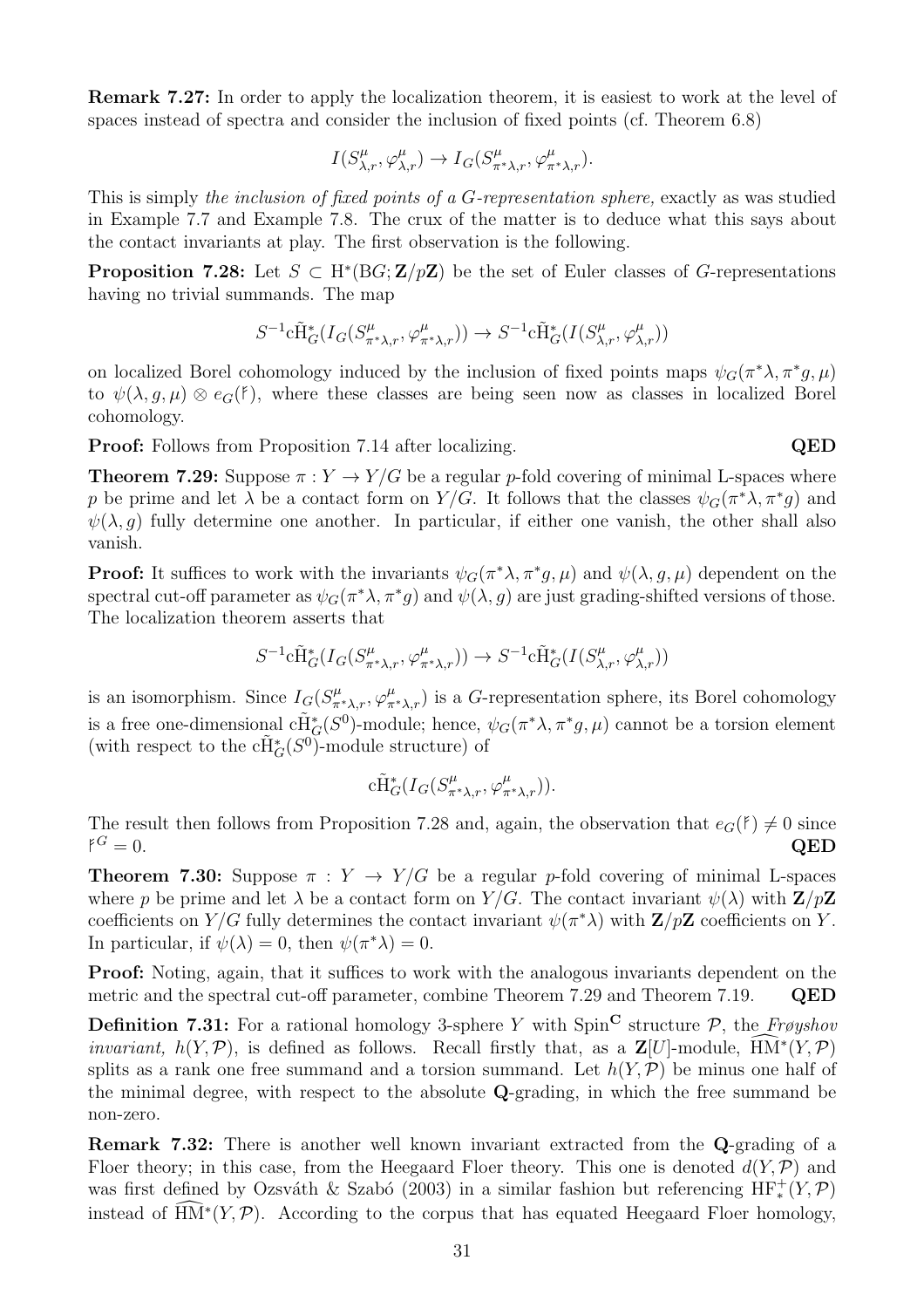monopole Floer cohomology and embedded contact homology, the invariants h and  $d$ , in fact, hold the same information but, for historical reasons, they are related by  $-2d(Y,\mathcal{P}) = h(Y,\mathcal{P})$ . This is achieved via the isomorphisms that preserve the absolute grading of the Floer theories by hyperplane fields (vid. Cristofaro-Gardiner 2013, Ramos 2018) and the observation that the Q-grading, in each case, is recovered through Gompf's  $d_3$  invariant of the hyperplane fields, perhaps plus one half depending on one's conventions. The advantage of working with the Ozsváth-Szabó invariant is that it is readily computable for many important classes of manifolds.

**Theorem 7.33:** Suppose  $\pi : Y \to Y/G$  be a regular p-fold covering of minimal L-spaces where p be prime and let  $\lambda$  be a contact form on  $Y/G$ . If  $\psi(\lambda) \neq 0$  and deg  $\psi(\pi^*\lambda) = -2h(Y, \pi^*\mathcal{P}_\lambda)$ , it follows that  $\psi(\pi^*\lambda) \neq 0$ .

Proof: As before, work with the metric and spectral cut-off dependent versions. Then,  $\psi(\lambda, g, \mu) \neq 0$  implies  $\psi_G(\pi^* \lambda, \pi^* g, \mu) \neq 0$  by localization. Meanwhile, the map

$$
c\tilde{H}^*_{G}(I_G(S^{\mu}_{\pi^*\lambda,r}, \varphi^{\mu}_{\lambda,r})) \to \tilde{H}^*(I(S^{\mu}_{\pi^*\lambda,r}, \varphi^{\mu}_{\lambda,r})),
$$

which occurs in Theorem 7.19, can be written in terms of each degree as

|  |                                     | $\cdots$ 0 $\mathbf{Z}/p\mathbf{Z}$ $\mathbf{Z}/p\mathbf{Z}$ $\cdots$   |            |
|--|-------------------------------------|-------------------------------------------------------------------------|------------|
|  |                                     | $\downarrow \quad \downarrow \quad \quad \downarrow \quad \quad \cdots$ |            |
|  | $\cdots$ 0 $\mathbf{Z}/p\mathbf{Z}$ | -0                                                                      | $\cdots$ . |

where the central map  $\mathbf{Z}/p\mathbf{Z} \to \mathbf{Z}/p\mathbf{Z}$  is an isomorphism. Hence, the invariant  $\psi(\pi^*\lambda, \pi^*g, \mu)$ is non-zero precisely when

$$
\tilde{\mathrm{H}}^{\deg \psi(\pi^*\lambda,\pi^*g,\mu)}(I(S^\mu_{\pi^*\lambda,r},\varphi^\mu_{\lambda,r}))={\mathbf Z}/p{\mathbf Z}.
$$

Or, equivalently, after desuspensions,

$$
\widetilde{\mathop{\rm HM}}^{\deg \psi(\pi^*\lambda)}(Y,\pi^*\mathcal P)=\mathbf Z/p\mathbf Z.
$$

Now, to relate this to the Frøyshov invariant, recall that, for an L-space, the value of  $-2h(Y, \pi^* \mathcal{P}_\lambda)$  is the grading of the *only* degree in which  $HM^*(Y, \pi^* \mathcal{P}_\lambda)$  is non-trivial. QED

**Remark 7.34:** Note that deg  $\psi(\pi^*\lambda) = -2h(Y, \pi^*\mathcal{P}_\lambda)$  is also an obvious *necessary* condition for  $\psi(\pi^*\lambda) \neq 0$ . Therefore, the above theorem can be seen as strengthening this to a necessary and sufficient condition.

**Theorem 7.35:** Suppose  $\pi : Y \to Y/G$  be a regular p-fold covering of minimal L-spaces where p be prime and let  $\lambda$  be a contact form on  $Y/G$ . If  $\deg \psi(\pi^* \lambda) < -2h(Y, \pi^* \mathcal{P}_{\lambda})$ , then  $\psi(\lambda) = 0$ . **Proof:** Note deg  $\psi_G(\pi^*\lambda, \pi^*g) = \deg \psi(\pi^*\lambda, \pi^*g)$ , so, if  $\deg \psi(\pi^*\lambda) < -2h(Y, \pi^*\mathcal{P}\lambda)$ , then  $\psi_G(\pi^*\lambda, \pi^*g) = 0$  because  $c\widetilde{HM}_G^{\text{deg}\psi_G(\pi^*\lambda, \pi^*g)}$  $G_G^{\deg \psi_G(\pi^*\lambda,\pi^*g)}(Y,\pi^*\mathcal{P}_\lambda,\pi^*g) = 0.$  The result now follows from Theorem 7.17. QED

Remark 7.36: Recall that the grading of the contact invariant is given simply by the 3 dimensional obstruction theoretic invariant of hyperplane fields as

$$
\deg \psi(\lambda) = d_3(\text{Ker }\lambda) + \frac{1}{2}.
$$

The reader can find a precise definition of  $d_3$ , originally due to Gompf (1998), in the following section, which shall de dedicated to understanding its behaviour under coverings.

**Theorem 7.37:** (Matkovič 2018; Ghiggini 2008; Ghiggini, Lisca & Stipsicz 2006; Wu 2006) The tight contact structures on a small Seifert fibred L-space all have non-vanishing contact invariant and no pair of non-isotopic tight contact structures share the same  $Spin^{\mathbf{C}}$  structure.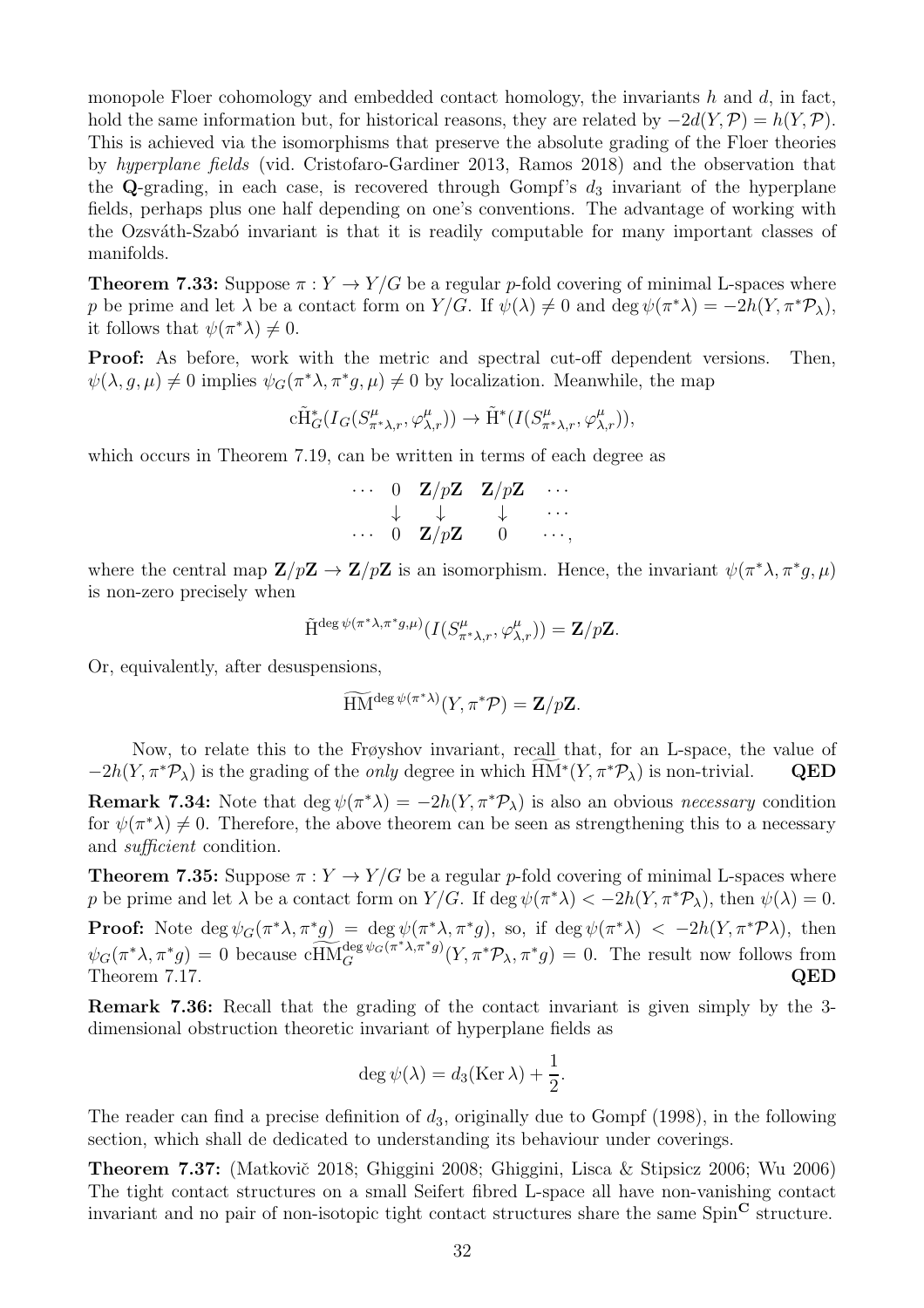Remark 7.38: Elliptic manifolds are small Seifert fibred L-spaces, and this theorem allows one to state a stronger version of the above results.

**Corollary 7.39:** Suppose  $\pi: Y \to Y/G$  be a regular p-fold covering of *elliptic manifolds* where p be prime and let  $\lambda$  be a *tight* contact form on Y/G. It follows that  $\pi^*\lambda$  is tight if and only if  $d_3(\pi^*\lambda) + \frac{1}{2} = -2h(Y, \pi^*\mathcal{P}_\lambda).$ 

Remark 7.40: One can avoid computing the Frøyshov invariant here if one know precisely the list of tight contact structures on Y together with their corresponding  $Spin^{\mathbf{C}}$  structures and  $d_3$ invariants. In that event, it suffices for one to compute  $\pi^* \mathcal{P}_\lambda$  and  $d_3(\pi^* \text{Ker }\lambda)$  and compare with the entries of that list. If there be a match,  $\pi^* \lambda$  must be tight, if not,  $\pi^* \lambda$  must be overtwisted. This may be useful in some cases where computing Frøyshov invariants is difficult and the classification of tight contact structures is known by other methods, but it should be noted that, in many cases of interest, the calculations required to classify tight contact structures on small Seifert fibred L-spaces require comprehensive knowledge of the Frøyshov invariants (cf. Matkovič 2018). In summary, this can be phrased as follows.

Corollary 7.41: Suppose  $\pi : Y \to Y/G$  be a regular p-fold covering of *elliptic manifolds* where p be prime and let  $\lambda$  be a *tight* contact form on Y/G. It follows that  $\pi^*\lambda$  is *isotopic* to a given tight contact structure – and therefore is also tight – if and only if it is homotopic to said tight contact structure.

Use  $Y_{HW}$  to denote the *Hantzsche-Wendt* manifold, that is, the unique rational homology 3-sphere with Euclidean geometry. A curious fact about  $Y_{HW}$  is that there are cyclic selfcoverings  $Y_{HW} \rightarrow Y_{HW}$  of any odd degree (vid. Chelnokov & Mednykh 2020). As  $Y_{HW}$  is also known to be a minimal L-space, one could hope to apply the above methods here. Unfortunately, this fails because these self-coverings are never *regular* due to the first homology of  $Y_{HW}$ having even order whilst the coverings odd order.

The case of the rational homology spheres admitting Sol geometry may be one where the methods developed here can work. The problem, however, lies in the limited knowledge available about the contact topology of such manifolds; there is no known classification of the isotopy classes of tight contact structures. Hence, before being able to apply Theorem 7.33 in this case, one would have to produce tight contact structures and develop a way to compute the respective Frøyshov invariants. The author intends to pursue that route in later work.

A similar story can be told of the few hyperbolic manifolds known to be minimal L-spaces; although the methods above make non-trivial statements about lifting tight contact structures, one hardly has the ability to apply them due to lack of information about the contact topology of those manifolds. One case where the methods developed here can be applied is the double covering of the hyperbolic manifold  $m007(3, 1)$  by  $m036(-3, 2)$ , where the notation being used is that of the Hodgeson-Weeks census of small volume closed hyperbolic 3-manifolds from the well known  $SnapPy$  software of Culler, Dunfield, Goerner & Weeks. That both these manifolds are minimal L-spaces is the consequence of the work of Lin & Lipnowski (2022), Theorem 1. This double covering shall be studied in upcoming work by the author.

This leaves the elliptic manifolds currently as the best place in which to seek to perform concrete computations. In the next few sections, the author shall proceed to develop certain topological techniques which shall be required for these calculations. The goal shall be to apply Corollary 7.41 to find certain tight contact structures which lift to tight contact structures by showing simply that the lift have the same homotopy theoretic invariants as a known tight contact structure. In order to do that, one must address the problem of computing the obstruction theoretic invariants of the lifted contact structure. There are two obstruction theoretic invariants: the Spin<sup>C</sup> structure and the  $d_3$  invariant of Gompf. Lifting either of them provides a challenge of its own that must be overcome. The next two sections shall deal with these two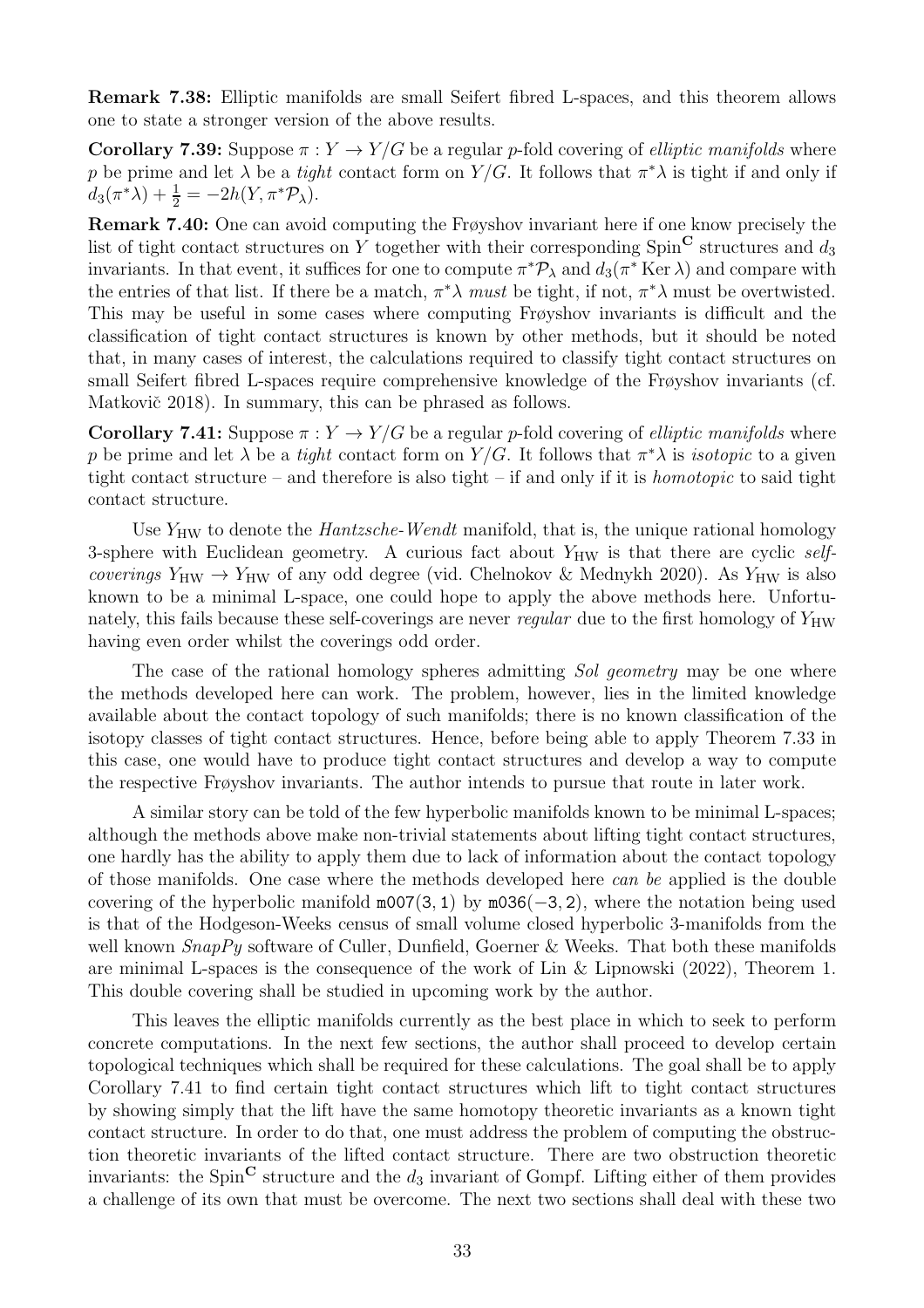problems.

#### 8. The d3 invariant and Finite Coverings

Consider the following problem. Say  $\lambda$  be a contact form on a rational homology 3sphere Y/G regularly and finitely covered by  $\pi: Y \to Y/G$ . Given the value of  $d_3(\text{Ker }\lambda)$  is it possible to say something about the value of  $d_3(\pi^* \text{Ker } \lambda)$ ? This problem was studied by Khuzam (2012) via use of the *G-signature theorem*. In summary, one can solve the problem by seeking an almost complex 4-manifold-with-boundary having the contact manifold  $(Y, \pi^* \lambda)$ as its almost complex boundary and extending the G-action into its interior. The action need not remain free inside the 4-manifold-with-boundary; it need only have a properly embedded closed surface as its G-fixed points. Having such an equivariant almost complex filling, one can infer the lifting behaviour of the  $d_3$  invariant of the contact form  $\lambda$ .

Producing such a 4-manifold-with-boundary is typically a difficult task. The goal of this section is to describe a method that the author devised by use of Kirby calculus to construct such a filling. The method consists, in essence, of the following. One starts with a Kirby diagram of  $Y/G$ , which also defines a 4-dimensional 2-handlebody having  $Y/G$  as its boundary. Then, one removes a set of 2-handles judiciously so that the resulting handlebody evidently have a *branched* covering with branching locus a properly embedded surface with boundary at the curves along which the removed 2-handles were originally attached. Next, one takes this branched covering, and proceeds to equivariantly attach 2-handles in the hope that, in the quotient, these 2-handles be precisely the 2-handles that were removed initially. This procedure is not always easy to carry out, but, in simple cases such as when  $Y/G$  be a surgery on a knot, it can be readily done. One must also be careful with the almost complex structure on the filling. To achieve that, one considers *Legendrian* Kirby diagrams for the contact manifold  $(Y/G, \lambda)$ .

As an application of the method, the author shall calculate the  $d_3$  invariant of the lift of a tight contact structure of the (−8)-surgery on the left-handed trefoil via a double covering. This is an example of a prism manifold, therefore elliptic, so one can apply the results of the preceding section to try and determine if the lifted contact structure remains tight. Recall that, for the lift to be tight, one needs the lift to have an appropriate pair of  $d_3$  invariant and Spin<sup>C</sup> structure. It shall be shown that it does indeed have the appropriate  $d_3$  invariant, whereas, understanding the behaviour of the  $Spin^{\mathbf{C}}$  structures under coverings is the content of the next section.

To begin, the author shall recall the relevant definitions and the standard results that shall be needed. Let Y, G,  $\pi$ , g and  $\lambda$  be as in the previous section.

**Definition 8.1:** A contact 3-manifold  $(Y, \lambda)$  is called the *almost complex boundary* of an almost complex 4-manifold-with-boundary  $(M, J)$  if  $\partial M = Y$  and Ker  $\lambda = TY \cap JTY$ .

**Definition 8.2:** (Gompf 1998) Given a contact structure Ker  $\lambda$  on a rational homology 3sphere Y, the  $d_3$  invariant is defined as follows. Choose some almost complex 4-manifold-withboundary  $(M, J)$  such that Y be its almost complex boundary. Then, define

$$
d_3(\text{Ker }\lambda) := \frac{1}{4} (c_1(M, J)^2 - 2\chi(M) - 3\sigma(M))
$$

where the notation  $c^2 \in \mathbf{Q}$ , for a class  $c \in H^2(X; \mathbf{Z})$ , is defined in Definition 3.57.

**Remark 8.3:** The author shall sometimes write  $d_3(\lambda)$  instead of  $d_3(Ker \lambda)$  as that is more convenient in the present context.

**Remark 8.4:** Gompf originally called this invariant  $\theta$  and the factor of  $1/4$  was not present in his definition. There is another convention sometimes found in the literature, particularly in the context of Heegaard Floer theory, wherein the value of  $d_3$  has  $1/2$  added to what was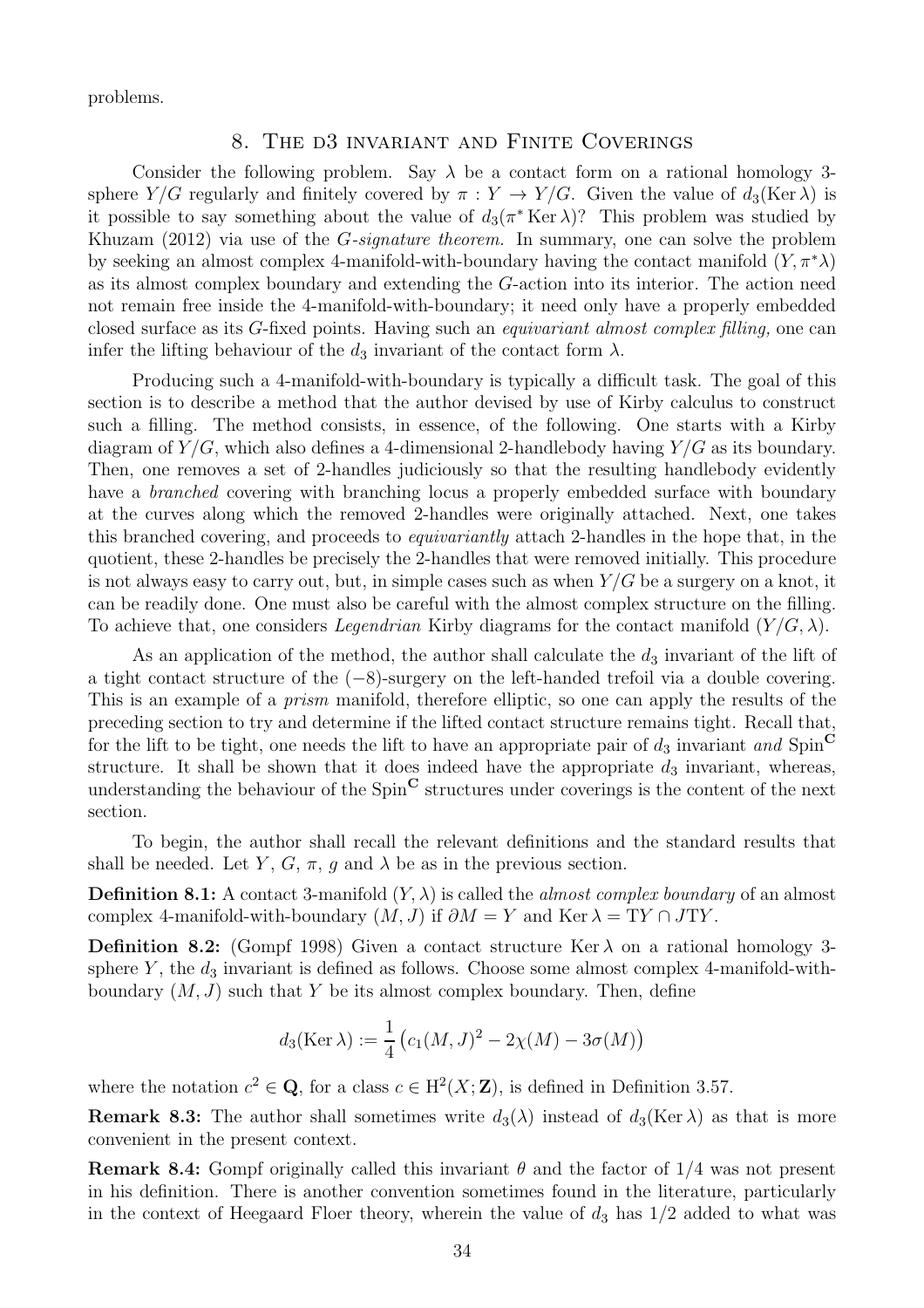defined above. The appeal of doing so is that the grading of the contact invariant becomes  $d_3$ instead of  $d_3 + 1/2$ .

Now, consider again the case of finite coverings. The following result of Khuzam summarizes what can be said by means of the G-signature theorem about the lifting behaviour of  $d_3$ .

**Theorem 8.5:** (Khuzam 2012, Theorem 2) Suppose  $\pi : Y \to Y/G$  be an *m*-fold regular cyclic covering. Let  $\lambda$  be a contact form on  $Y/G$  and  $\pi^*\lambda$  its lift to Y. Suppose further that one have  $\Pi : M \to M/G$  an m-fold cyclic branched covering of almost complex 4-manifolds-withboundary where the branching locus be a closed surface  $S \subset M$  satisfying  $S \cap \partial M = \emptyset$  and where  $(Y, \pi^*\lambda)$  be the almost complex boundary of M. Then, the  $d_3$  invariants of  $\lambda$  and  $\pi^*\lambda$ are related by

$$
d_3(\pi^*\lambda) = md_3(\lambda) + \frac{3}{4}m\sigma(M/G) - \frac{3}{4}\sigma(M) - \frac{3}{4}\sum_{k=1}^{m-1} (S \cdot S) \csc^2(\gamma_k/2),
$$

where  $\gamma_k$  denotes the angle of rotation given by the action of the element  $k \in \mathbb{Z}/m\mathbb{Z}$  on the normal planes to the surface S when X be equipped with a  $\mathbf{Z}/m\mathbf{Z}$ -invariant metric. In fact, this metric can always be chosen so that  $\gamma_k = 2\pi k/m$ .

Remark 8.6: In the present article, the author follows the convention that the lens space  $L(p, 1)$  is the one given by  $(-p)$ -surgery on the unknot in  $S^3$ .

Example 8.7: In Khuzam (2012), the only example studied is that of the universal covering  $S^3 \to L(p, 1)$  of the lens space  $L(p, 1)$ . As a first example here, the author shall extend that to the lens covering  $L(p, 1) \to L(mp, 1)$ . One can construct the branched covering  $\Pi : M \to M/G$ as follows. Let M be the disk bundle over  $S^2$  of Euler class  $-p$  so that  $\partial M = L(p, 1)$ . Note,  $G := \mathbf{Z}/m\mathbf{Z}$  acts on M by rotating the disk fibres. The action is free away from the zero section, which is fixed; therefore,  $S := M^G \cong S^2$ . The manifold  $M/G$  is no other than the disk bundle of Euler class  $-mp$  over  $S^2$ , so its boundary is  $L(mp, 1)$ . Both M and  $M/G$  have almost complex structures coming from their disk bundle structures and Π is pseudo-holomorphic with respect to these. Clearly, this is precisely the scenario of Theorem 8.5 and it becomes possible to compute  $d_3(\pi^*\lambda)$  from the value of  $d_3(\lambda)$ . The lens space  $L(mp, 1)$  admits precisely  $mp-1$ tight contact forms  $\lambda_1, \ldots, \lambda_{mp-1}$  satisfying

$$
d_3(\lambda_k) = \frac{1}{4} \left( -mp - 1 + 4k - \frac{4k^2}{mp} \right).
$$

Noting that  $S \cdot S = -p$ , one computes

$$
d_3(\pi^* \lambda_k) = \frac{m}{4} \left( -mp - 1 + 4k - \frac{4k^2}{mp} \right) + \frac{3}{4}m(-1) - \frac{3}{4}(-1) - \frac{3}{4} \sum_{k=1}^{m-1} (-p) \csc^2(k\pi/m)
$$
  
=  $-m + km - \frac{k^2}{p} + \frac{3}{4} - \frac{p}{4}$   
=  $\frac{1}{4} \left( -p + 3 + 4m(k - 1) - \frac{4k^2}{p} \right)$ ,

where the author used the well known identity  $\sum_{k=1}^{m-1} \csc^2(k\pi/m) = (m^2 - 1)/3$ , cf. Cauchy (1821), Note VIII. Comparing this with the possible values of the  $d_3$  invariants for the tight contact structures on  $L(p, 1)$ , one easily sees that the only values of k for which  $d_3(\pi^* \lambda_k)$ matches the value of the  $d_3$  invariant of some tight contact structure on  $L(p, 1)$  are  $k = 1$ and  $k = mp - 1$ . These are the *universally* tight contact structures of  $L(mp, 1)$  and, in any event, one knows that they lift to the universally tight contact structures on  $L(p, 1)$ , so there is nothing interesting happening in this family of examples; that is, all virtually overtwisted contact structures immediately lift to overtwisted contact structures.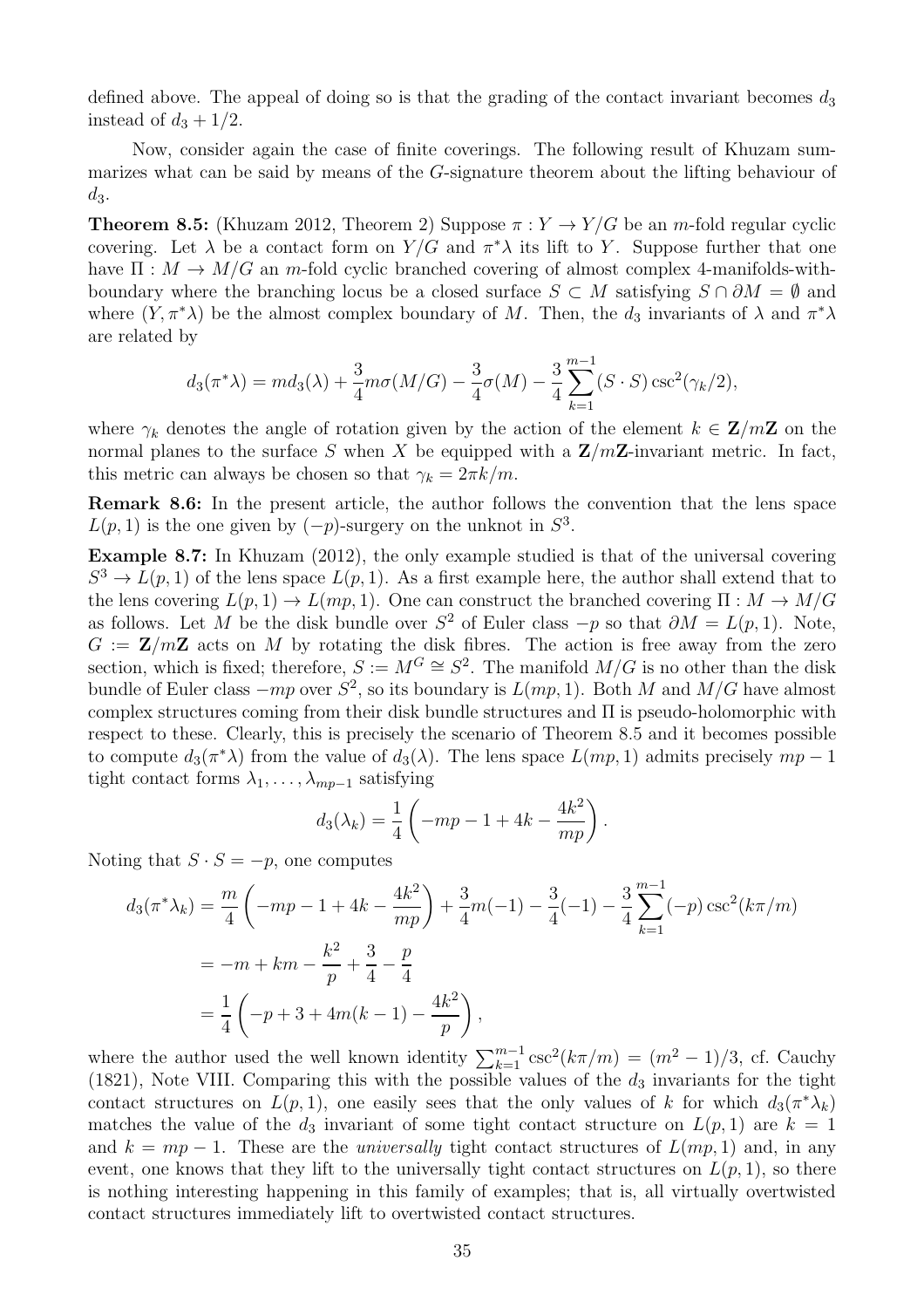**Remark 8.8:** Given a covering  $Y \to Y/G$  with pair of contact forms  $\lambda, \lambda'$  on  $Y/G$ , it may not be possible to find a single 4-manifold-with boundary M with a respective pair of almost complex structures  $J, J'$  as in Theorem 8.5. If one were to exist, the correction term of the lifting of the  $d_3$  invariant, that is,

$$
\frac{3}{4}m\sigma(M/G) - \frac{3}{4}\sigma(M) - \frac{3}{4}\sum_{k=1}^{m-1} (S \cdot S) \csc^2(\gamma_k/2),
$$

would be the same for both  $\lambda$  and  $\lambda'$ . Hence, if one know that the correction terms differ, such a common almost complex filling  $M$  cannot exist. This happens precisely when

$$
d_3(\pi^*\lambda) - d_3(\pi^*\lambda') \neq d_3(\lambda) - d_3(\lambda').
$$

It is feasible to show this occurs even amongst lens spaces, though that shall not be shown in the present article.

Remark 8.9: As the reader may have foreseen, finding the equivariant almost complex filling of the contact G-manifold  $(Y, \pi^* \lambda)$  in order to apply Theorem 8.5, is not typically an easy task. The remainder of this section, shall introduce a method for producing examples of such fillings by use of Kirby calculus. The rationale is the following. Firstly, one constructs a branched covering of 4-manifolds-with-boundary where the branching locus is allowed to intersect the boundary; secondly, a set of 2-handles is equivariantly glued in order to cap off the branching locus thereby making the boundary freely acted by the deck transformations.

Remark 8.10: Such matters shall require working with knot diagrams. The author prefers to draw what are called grid diagrams. These are knot diagrams where only vertical and horizontal lines occur, and apparent corners should be understood as being arcs with of a very small radius. This style of diagram has the advantage of bringing isotopies and Reidemeister moves more evidently into the realm of combinatorics. The following figure shows the example of the left-handed trefoil as a grid diagram.



Figure 8.11

Remark 8.12: Now, follows a series of standard definitions and propositions which shall be needed in pursuing the goal of the remainder of this section.

**Definition 8.13:** By a *Legendrian knot or link* in a contact 3-manifold  $(Y, \lambda)$ , one means a knot or link everywhere tangent to the contact structure Ker  $\lambda$ .

**Remark 8.14:** It is standard to represent Legendrian knots in  $S^3 = (\mathbb{R}^3)^+$ , with its standard contact form  $\lambda = dz + x dy$ , via their *front projection diagrams*. Those are the knot diagrams one obtains when projecting a knot to the yz-plane. This leads to a diagram that possesses no tangencies parallel to the y-axis but may have cusps pointing in directions parallel to the z-axis and whose transverse crossings must always have the strand passing underneath be the one for which the slope  $dz/dy$  be *highest*. Conversely, any such diagram where all crossings be transverse is the front projection of a Legendrian knot. The grid knot diagrams, which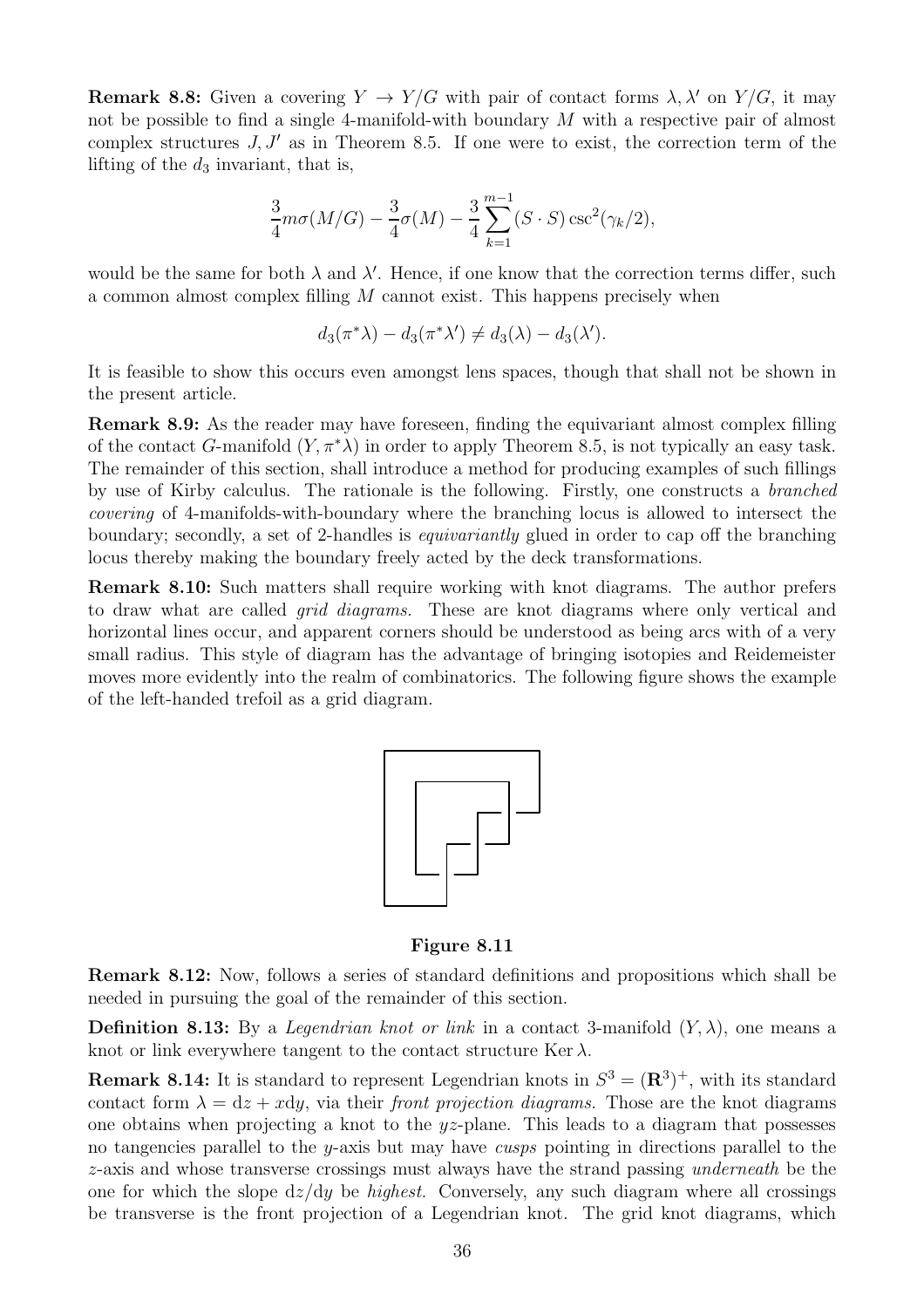the author favours, can readily be used to represent front projection diagrams if the following convention be agreed: the y-axis is understood to point in the southeast direction and the z-axis in the northeast direction. Here, the corners of the curve pointing in the southwest and northeast directions are understood to be *smoothed* as before whereas those pointing in the northwest and southeast are understood to be cusps. Note that the diagram in Figure 8.11 can be reinterpreted as a front projection diagram as it satisfies the required conditions. The following figure shows another *inequivalent* example of a Legendrian left-handed trefoil. When the author desire for the reader to interpret a particular diagram as Legendrian, he shall make it clear from the context; otherwise, the diagrams are to be understood simply as representing smooth links.



Figure 8.15

**Definition 8.16:** The *contact framing* of a Legendrian knot K in  $(Y, \lambda)$  is the framing induced by the contact structure Ker  $\lambda$ .

**Definition 8.17:** The *Thurston-Bennequin invariant*,  $\text{tb}(K) \in \mathbb{Z}$ , of a Legendrian knot  $K \subset S^3$ is the value of the contact framing relative to the 0-framing; that is, relative to the framing induced by a Seifert surface.

**Proposition 8.18:** For a Legendrian knot  $K \subset S^3$ , if  $w(K)$  denote its *writhe* and  $c(K)$  denote the number of cusps in one of its front projection diagrams, then

$$
tb(K) = w(K) - \frac{1}{2}c(K).
$$

**Example 8.19:** The Legendrian left-handed trefoil K in Figure 8.15 has tb(K) =  $-7$ .

**Definition 8.20:** The *rotation number,*  $r(K)$ , of an *oriented* Legendrian knot in  $S^3$  is the degree of the map  $f: S^1 \to S^1$  defined as follows. Take some parametrization of  $\gamma: S^1 \to S^3$ of K. Let  $\Sigma \subset S^3$  denote a Seifert surface for K. Trivialize the standard contact structure of S<sup>3</sup> over Σ yielding a bundle isomorphic to  $\Sigma \times \mathbb{R}^2$ . Since K is Legendrian, the derivative  $\gamma'$ together with this trivialization defines a map  $S^1 \to \mathbb{R}^2 \setminus \{0\}$ . Given a deformation retraction  $\mathbf{R}^2 \setminus \{0\} \to S^1$ , this defines the desired map  $f : S^1 \to S^1$ .

**Definition 8.21:** For an oriented Legendrian knot  $K \subset S^3$ , denote, respectively, by  $c_+(K)$ and  $c_-(K)$  the number upwardly and downwardly oriented cusps of a front projection diagram of K. In a Legendrian grid diagram of the sort being used by the author,  $c_{+}(K)$  is the number of corners which start by pointing east and finish by pointing north as one traverses it along the orientation of K, while  $c_-(K)$  is the number of corners which start by pointing south and finish by pointing west.

**Proposition 8.22:** For an oriented Legendrian knot  $K \subset S^3$ , the rotation number can be computed by

$$
r(K) = \frac{1}{2} (c_{-}(K) - c_{+}(K)).
$$

**Example 8.23:** The Legendrian left-handed trefoil K in Figure 8.15 has  $r(K) = 0$ .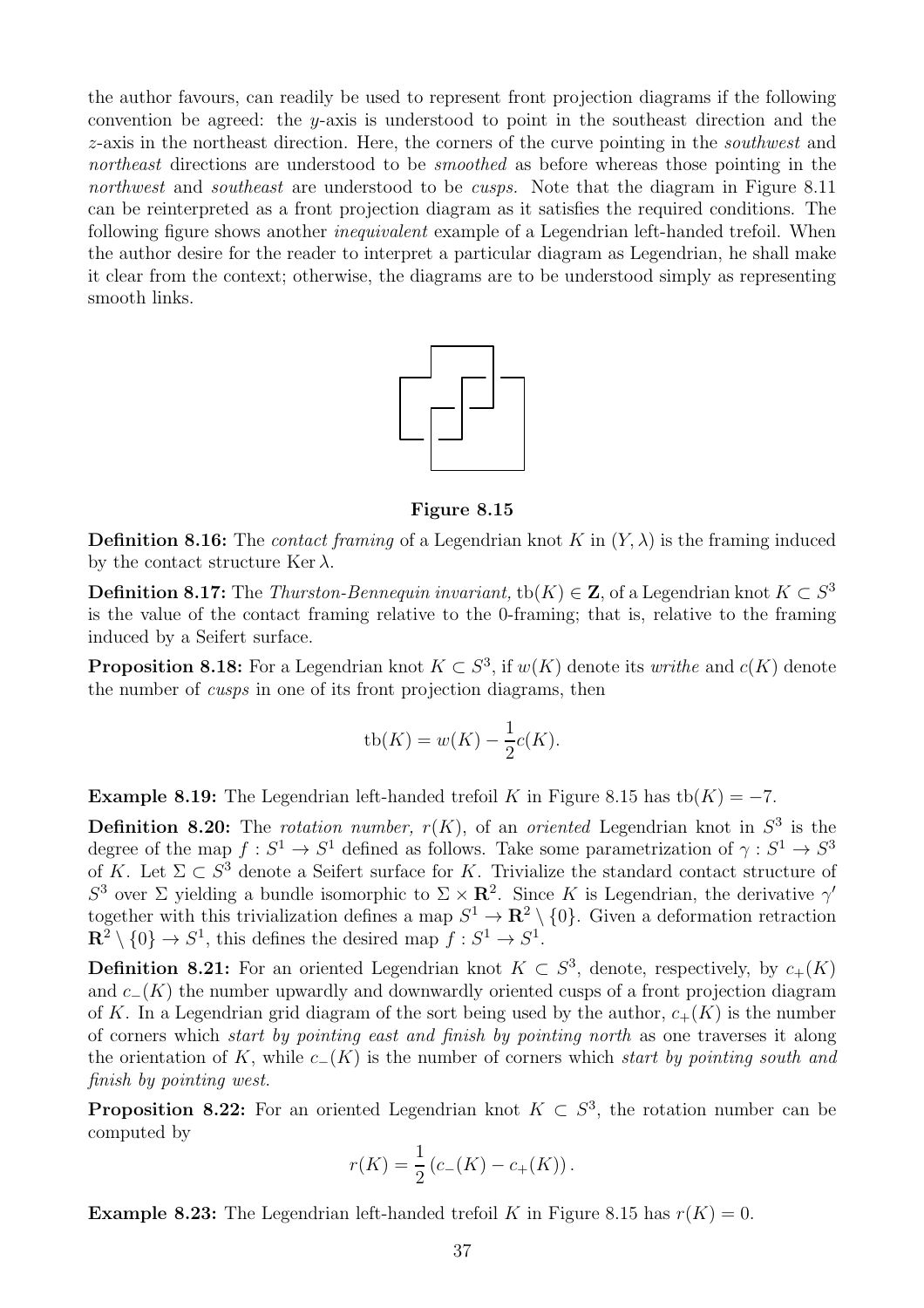**Definition 8.24:** A 3-manifold Y given as surgery on a Legendrian link in  $S^3$  where the framing of a link component  $K$  is precisely the contact framing minus 1 is called a Legendrian surgery.

A Legendrian surgery naturally inherits a *tight* contact structure from  $S^3$ . Moreover, the 4-manifold-with-boundary obtained from the corresponding Kirby diagram has a natural complex structure; indeed, it is a *Stein surface*. For a reference, vid. Gompf (1998). This means that  $d_3$  invariants can be read off this Kirby diagram as follows.

**Proposition 8.25:** (Gompf 1998) Let  $(Y, \lambda)$  be a contact rational homology 3-sphere given as Legendrian surgery on a Legendrian link  $\bigsqcup_{i=1}^n K_i$  in  $S^3$ . Use L to denote the linking matrix of the link and  $\sigma(L)$  its signature as a symmetric bilinear form. Then,

$$
d_3(\lambda) = \frac{1}{4} \left( \sum_{i,j=1}^n r(K_i)(L^{-1})_{ij}r(K_j) - 2(n+1) - 3\sigma(L) \right).
$$

**Remark 8.26:** Let  $(X, \lambda)$  be a contact rational homology 3-sphere. Suppose one have a Kirby diagram for an almost complex 4-manifold-with-boundary  $(N, J)$  consisting entirely of 2-handles with its almost complex boundary being  $\partial(N, J) = (X, \lambda)$ . Label the 2-handles of N as  $\{h_i \mid i \in I\}$  and their respective attaching knots in  $S^3$  as  $\{K_i \mid i \in I\}$ . Now, consider a subset of these 2-handles, denote it  $\{h_i \mid i \in I'\}$ , and remove them from the Kirby diagram. This yields another almost complex 4-manifold-with-boundary, call it  $(N', J')$ , having as its 2-handles the set  $\{h_i \mid i \in I \setminus I'\}$ ; denote its almost complex boundary by  $(X', \lambda') := \partial(N', J')$ . Consider the link  $L := \bigcup_{i \in I'} K_i$  as a link in N'. Fix some pseudoholomorphic curve  $S' \subset N'$ with  $\partial S' = L$  and int  $S' \subset \text{int } N'$ . Now, the p-fold branched covering of N' with branching locus S' exists precisely when the homology class  $[S'] \in H_1(N', \partial N'; \mathbb{Z})$  be divisible by p. Assume that this be indeed the case. Then, in fact, the branched cover, call it  $M'$ , can be made to come with an almost complex structure and the covering map  $\Pi' : M' \to N'$  can be made to respect the almost complex structures. Write  $Y' := \partial M'$ ; this is a contact manifold. The restriction to the boundaries gives a branched covering of 3-manifolds  $\pi' : Y' \to X'$  having branching locus the link  $L \subset X'$ . Required now is the concept of *equivariant handle attachment*.

**Definition 8.27:** Consider a 2-handle h as a copy of  $D^2 \times D^2$  to be attached along  $S^1 \times D^2$ . Regard  $D^2 \times D^2$  as having the action of  $G := \mathbf{Z}/p\mathbf{Z}$  defined by  $e^{2\pi i/p} \cdot (z_1, z_2) := (z_1, e^{2\pi i/p} z_2)$ . This action defines a g-fold branched covering  $D^2 \times D^2 \to D^2 \times D^2$  with branching locus the core disk  $D^2 \times \{0\}$ . Think of this as the G-2-handle. When one be in possession of a G-4manifold-with-boundary M with a G-fixed surface S having int  $S \subset \text{int } M$  and  $\partial S \subset \partial M$ , define the equivariant handle attachment of h along a component K of  $\partial S$  to be the G-4-manifoldwith-boundary  $M \cup_{\varphi} h$  given by gluing h to M via an *equivariant framing*  $\varphi$  of K; that is, an equivariant diffeomorphism onto its image  $\varphi : S^1 \times D^2 \to M$  such that its image be a tubular neighbourhood of K.

**Remark 8.28:** Notice that the resulting manifold  $M \cup_{\varphi} h$  has one of the boundary components of the G-fixed surface S capped by the G-fixed core disk of h. Hence,  $M\cup_{\varphi} h$  has one less G-fixed circle on its boundary compared to M.

Remark 8.29: Returning now to the context of Remark 8.26, one desires to equivariantly attach 2-handles to the manifold  $M'$  in order to convert the *branched* covering of 3-manifolds  $\pi : Y' \to X'$  to a *genuine* covering  $\pi : Y \to X$ , where X be the 3-manifold with which one has started. Whether this is possible or not is a matter about the framings of the handles  $\{h_i \mid i \in I'\}$  which were initially removed from N resulting in the manifold N'. Consider a fixed  $i \in I'$ . Now, equivariantly attach a 2-handle  $\tilde{h}_i$  along the knot  $(\Pi')^{-1}(K_i)$  with framing determined by an integer  $m_i \in \mathbb{Z}$ . One hopes to be able to choose  $m_i$  so that the corresponding quotient handle  $\tilde{h}_i/G$  have the same framing as the handle  $h_i$  of N; thereby allowing one to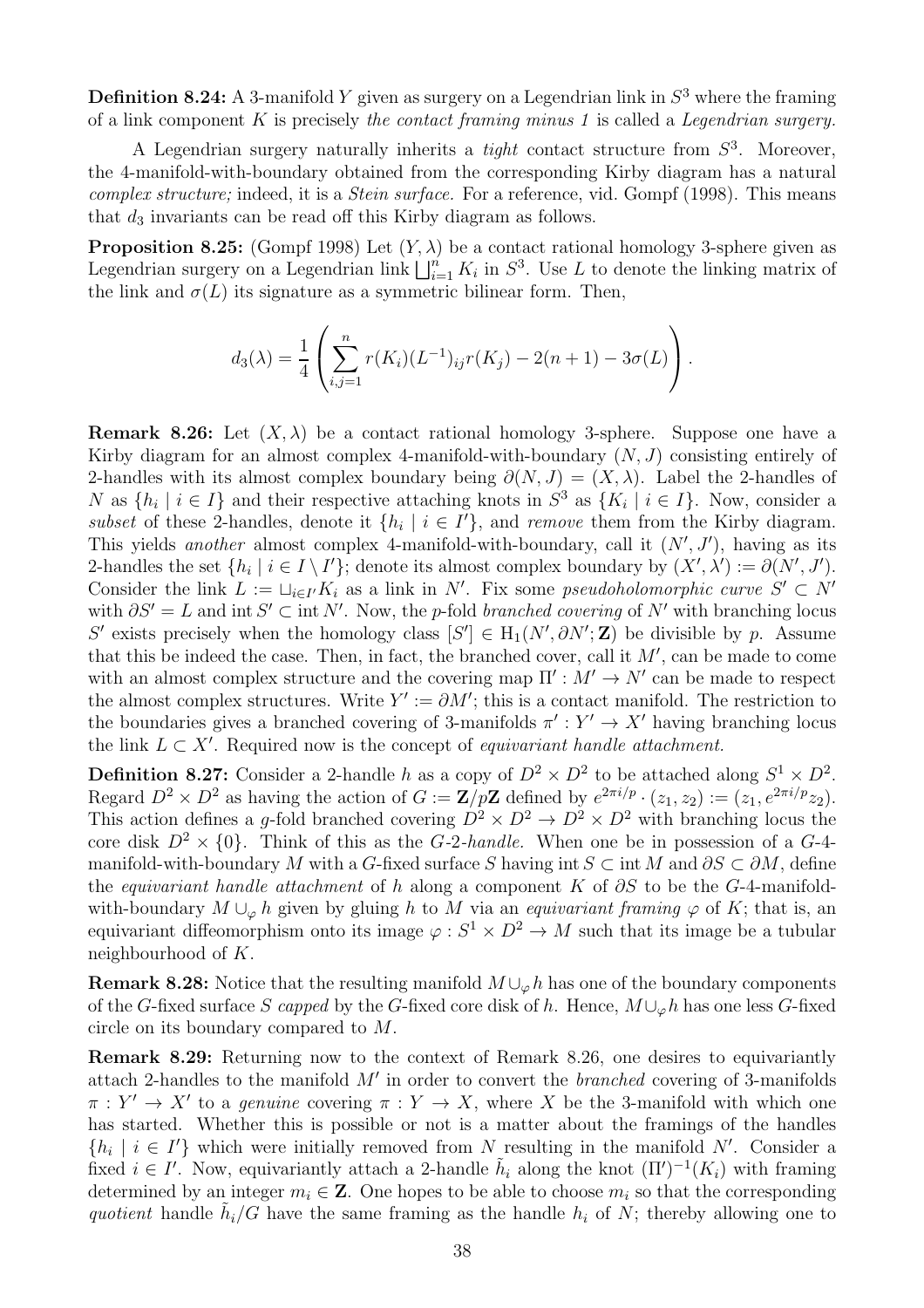identify them. The main issue is that determining the behaviour of framings under the quotient turns out to be a subtle matter.

Simplify this scenario as follows. Consider the manifold  $N$  as being having a *single* 2handle h attached along a knot  $K \subset S^3$  with framing n. Then, one forms N' by removing h to obtain, of course, the disk  $D<sup>4</sup>$ . The manifold  $M'$ , therefore, is a familiar sort of manifold; it is the branched covering of  $D<sup>4</sup>$  branched over the Seifert surface of K with its interior pushed into the interior of  $D<sup>4</sup>$ . In this case, it is an easy matter to determine the behaviour of framings under the quotient. If one equivariantly attach a 2-handle  $\tilde{h}$  to M' along  $(\Pi')^{-1}(K)$  with framing m, the framing of the quotient handle  $h/G$  shall be mp. Hence, for the procedure to work, one needed  $n$  to be a multiple of  $p$ .

The process of computing branched coverings in Kirby calculus is outlined in Gompf & Stipsicz (1999), §6.3. In general, it can be a difficult procedure where one obtains a Kirby diagram for the complement of a tubular neighbourhood of the branching surface, computes the genuine covering of the resulting manifold and then glues handles to fill in the hole left by the removal of the branching surface. There is a simpler approach, discussed in Rolfsen (2003), which has the disadvantage of requiring blow-ups to be performed. Here, the author considers a blow-up in the *smooth* sense; that is, the connected sum with a copy of  $\overline{CP}{}^2$  or  $\mathbb{CP}^2$ . In the case of  $\overline{\mathbb{CP}}^2$ , almost complex complex structures can be naturally carried to the blow-up; in the case of  $\mathbb{C}\mathbb{P}^2$ , this is not the case. Hence, for the purposes being pursued in this section, one may only perform blow-ups of the type where one takes the connected sum with a copy  $\overline{\text{CP}}^2$ . The procedure is as follows. Starting with the Kirby diagram of N consisting of a single 2-handle h attached along a knot K, perform a sequence of blow-ups in order to untie K without changing the framing  $n$  of the handle  $h$ . Now, the branched covering that one needs to compute is simply branched over a disk since  $K$  has become the unknot. This is a significantly easier task than the general case.



Figure 8.30

Consider now a concrete example in which to apply this procedure. Start with the manifold X given as  $(-8)$ -surgery on the left handed trefoil knot K. This manifold admits a double covering, which is the one that shall be studied here. One can perform a single blow-up to untie K as depicted in Figure 8.30. Hence, the manifold N shall be the 2-handlebody defined by the right hand side Kirby diagram of Figure 8.30. After a series of isotopies, one can achieve the form on the left hand side of the following figure.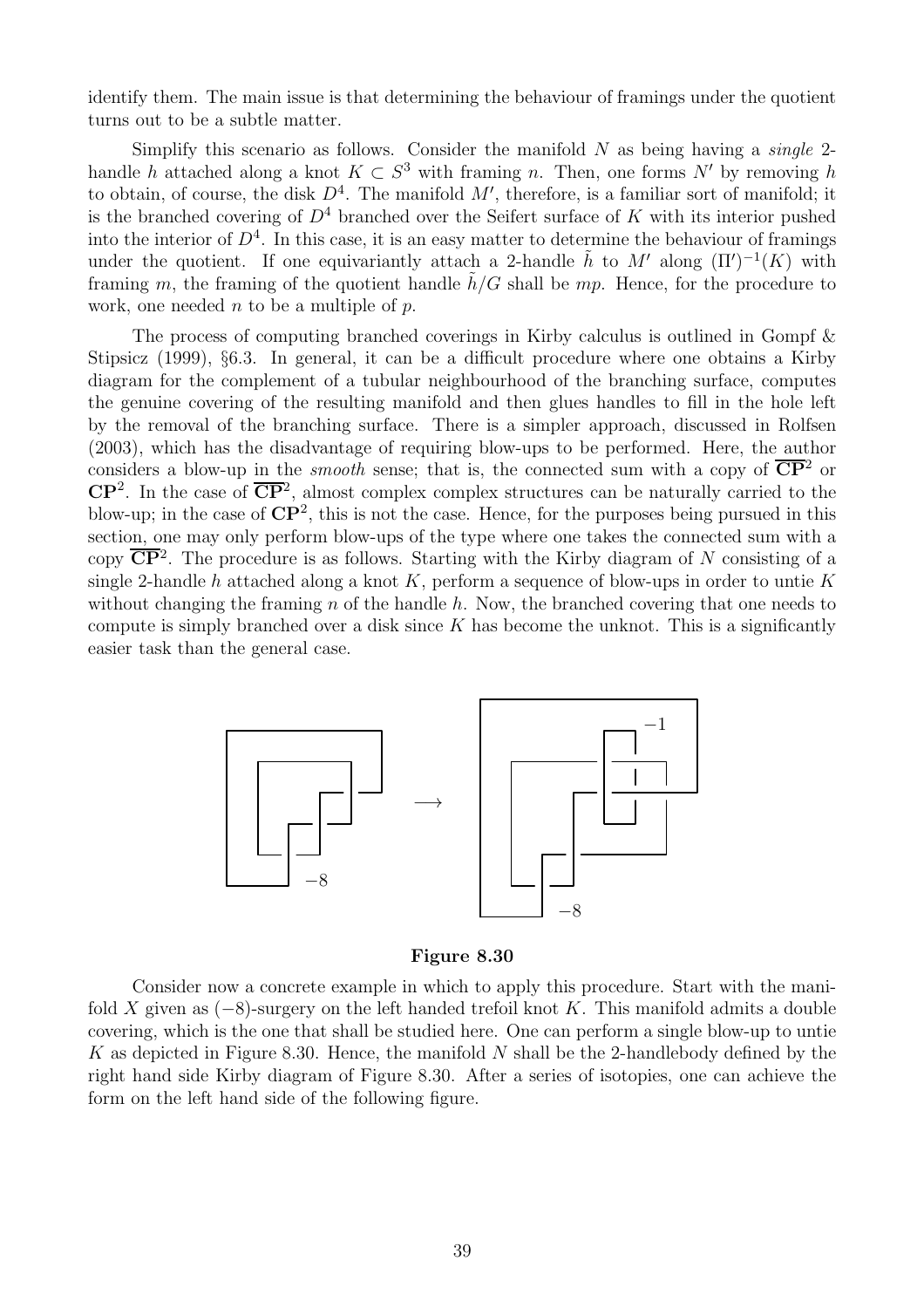

Figure 8.31

After another isotopy, one obtains the diagram in right hand side of Figure 8.31. What one desires to do now is to *remove* the  $(-8)$ -framed handle in order to form the manifold N' as depicted in the left hand side of the following figure. Once that be done, one can read off the double branched covering branched over the obvious Seifert disk for the knot K. The resulting manifold, M', is depicted on the right hand side of the following figure. The more lightly stroked curve indicates the handle which has been removed, which is, therefore, also the boundary of the branching locus.



#### Figure 8.32

Remark 8.33: Notice that the framings behave under the branched covering in such a manner that the blackboard framing be preserved irrespective of the change in the writhes. This is why the  $(-1)$ -framed handle lifts to a pair of  $(+1)$ -framed handles.

Next, one equivariantly attaches a 2-handle along  $(\Pi')^{-1}(K)$  in order to cap off the branching surface S leading to the branched covering of 4-manifolds-with-boundary seen in the following figure where the branching locus no longer intersects the boundary.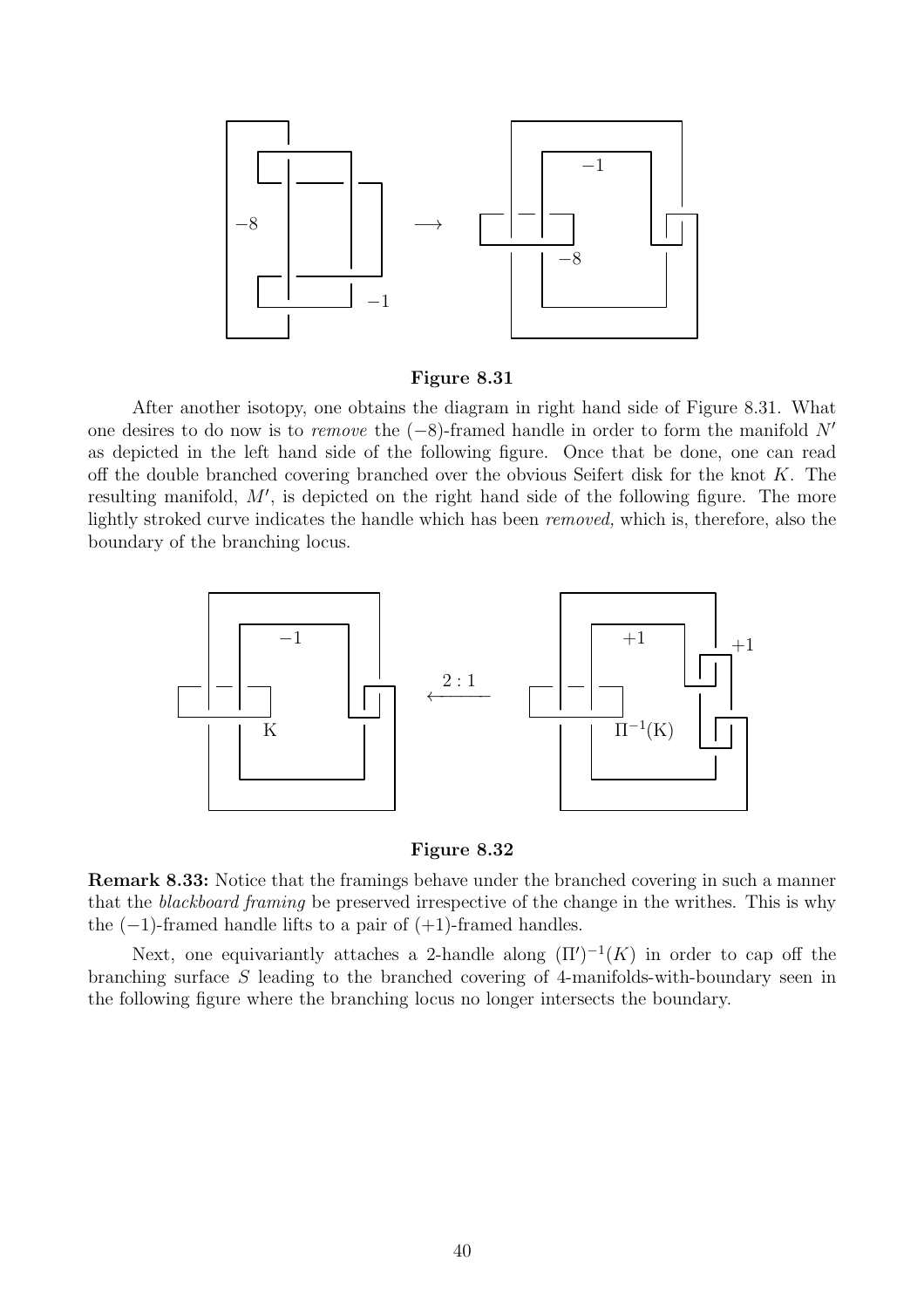

Figure 8.34

**Proposition 8.35:** The manifold X defined by  $(-8)$ -surgery on the left handed trefoil admits a contact form  $\lambda$  which lifts via a double covering  $Y \to X$  to a contact form  $\pi^* \lambda$  having  $d_3(\pi^*\lambda) = 1/4.$ 

**Proof:** Define N and M to be the 4-manifolds-with-boundary on the left and right hand side of Figure 8.34 respectively. Here, the branching locus no longer intersects the boundaries  $X = \partial N$ and  $Y := \partial M$ ; therefore, one can apply Theorem 8.5 but only to the subset – and this subset may be proper – of the contact structures on  $X$  which occur as almost complex boundaries of N. The author shall focus on a particular contact structure. Let  $\lambda$  be the contact structure on X defined as the *Legendrian surgery* according to the Legendrian representative of  $K$  seen in Figure 8.15. Recall, from Example 8.19, that the Thurston-Bennequin invariant of this Legendrian knot is  $-7$ ; hence, the Legendrian surgery is indeed the topological  $(-8)$ -surgery. Since, in defining the 4-manifold-with-boundary N, only a  $(-1)$ -blow-up was performed, this contact structure is still an almost complex boundary of  $N$ . From Example 8.23, one knows that the rotation number is 0. With these data, one applies Proposition 8.25 to find that

$$
d_3(\pi^* \lambda) = \frac{1}{4} (0 - 4 + 3) = -\frac{1}{4}.
$$

Now, using Theorem 8.5, one computes

$$
d_3(\pi^*\lambda) = -\frac{1}{2} + \frac{3}{4} \left( +2\sigma \begin{pmatrix} -8 & 0 \\ 0 & -1 \end{pmatrix} - \sigma \begin{pmatrix} -4 & 0 & 0 \\ 0 & 1 & -2 \\ 0 & -2 & 1 \end{pmatrix} - \sum_{k=1}^2 (-4) \csc^2(\pi k/m) \right)
$$
  
=  $\frac{1}{4}$ ,

where the matrices are read off from Figure 8.34. QED

**Proposition 8.36:** The manifold X defined by  $(-8)$ -surgery on the left handed trefoil is the *prism manifold* having Seifert fibration  $(S^2; (1, -1), (3, 2), (2, 1), (2, 1)).$ 

Proof: The left-handed trefoil is a torus knot; hence, one can establish the Seifert invariants of X from a well known theorem of Moser (1971). QED

**Corollary 8.37:** The double cover Y of X is the lens space  $L(12, 7)$ .

Proof: One can compute coverings directly from the Seifert invariants. The Seifert manifold  $(S^2; (1, -1), (3, 2), (2, 1), (2, 1))$  has a horizontal double covering with invariants

$$
(\mathcal{S}^2; (1,-1), (1,-1), (3,2), (3,2), (1,1), (1,1))
$$

and this is one of the Seifert structures on the lens space  $L(12, 7)$ . QED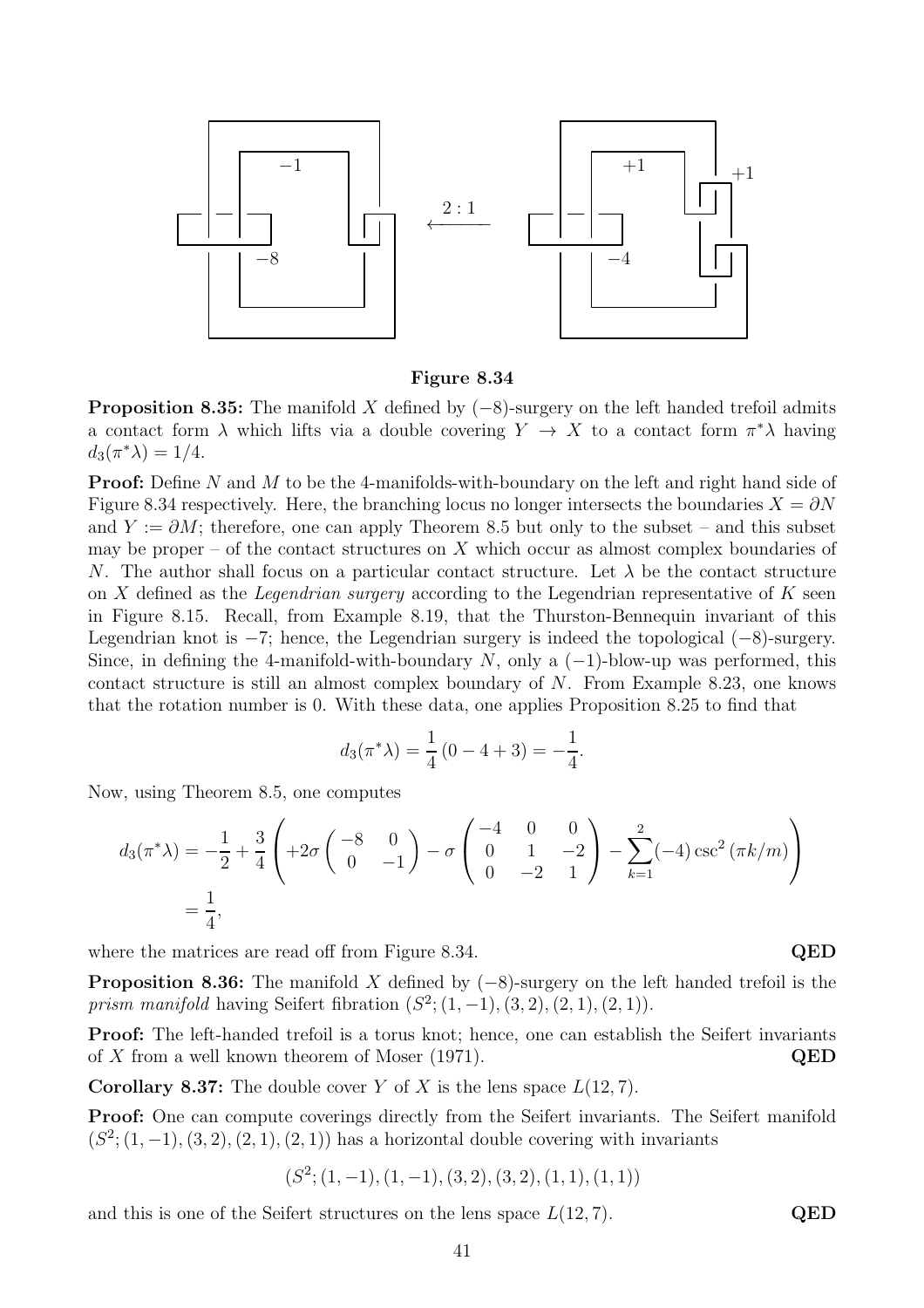**Remark 8.38:** The lens space  $L(12, 7)$  can be obtained as surgery on a chain of three unknots with framings respectively  $-2$ ,  $-4$  and  $-2$ . According to the classification of tight contact structures on lens spaces due to Honda  $(1999)$ , the manifold Y has precisely 3 isotopy classes of tight contact structures. Each of these contact structures comes from Legendrian surgery on the three possible Legendrian stabilizations of this chain of unknots having the appropriate Thurston-Bennequin invariants. The three Legendrian surgery diagrams are depicted in the following figure.



Figure 8.39

**Proposition 8.40:** The three tight contact structures on  $Y = L(12, 7)$  depicted in Figure 8.39 have  $d_3$  invariants, respectively, equal to  $-1/12$ ,  $1/4$  and  $-1/12$ .

**Proof:** Compute using Proposition 8.25. QED

Remark 8.41: In light of Proposition 8.35, the contact structure depicted in the middle of Figure 8.39 is the one that shall receive special attention as its  $d_3$  invariant matches that of the lift of the tight contact structure on  $X$  via the double cover. In order to apply Corollary 7.41 and see that these two contact structure are one and the same, what remains to be shown is whether the  $Spin^{\mathbb{C}}$  structures also agree. This problem shall be studied in the next section.

#### 9. The Spin-C Structure and Finite Coverings

This section shall deal with a fairly elementary problem but one that turns out to be quite difficult to solve in practice. The problem is that of lifting Spin<sup>C</sup> structures across finite coverings. There are various methods which one might try to use in approaching this problem. For instance, in the case of Seifert manifolds, there is a certain canonical  $Spin^{\mathbb{C}}$  structure defined by the Seifert fibration. This canonical  $Spin^{\mathbf{C}}$  structure is pulled back naturally via coverings and, therefore, it suffices to have a good description of it upstairs and downstairs in the covering in order to understand how every other  $Spin^{\mathbf{C}}$  structure lifts. This is so because the set of Spin<sup> $\check{C}$ </sup> structures on a manifold Y is a  $H^2(Y;\mathbf{Z})$ -torsor, and, under the map induced by a covering, this torsor structure is preserved; hence, it suffices to understand the induced map in the second cohomology together with how one single  $Spin^{\mathbf{C}}$  structure lifts in order to deduce the action on every other. Another approach is to use contact topology. Suppose one know of a certain *universally* tight contact structure  $\lambda$  on Y, then, its lift must always be universally tight via any covering. If there not be many of these upstairs, this reveals information about what the lift of the Spin<sup>C</sup> structure associated with  $\lambda$  is. This strategy is particularly useful in the case of lens spaces. Another method is to turn to Spin structures. To any Spin structure is associated a  $Spin^{\mathbf{C}}$  structure in a natural way. Hence, it is suffices to know how a Spin structure lifts via a covering to deduce how the  $Spin^{\check{C}}$  structures lift as well.

This last approach shall be the one pursued in the present section. Spin structures can be studied with the aid of the Kirby calculus and this fits well into the picture of lifting  $d_3$ invariants of the preceding section. Indeed, Gompf & Stipsicz (1999) describe not only how to express Spin structures on a 3-manifold given by a Kirby diagram by ascribing extra decorations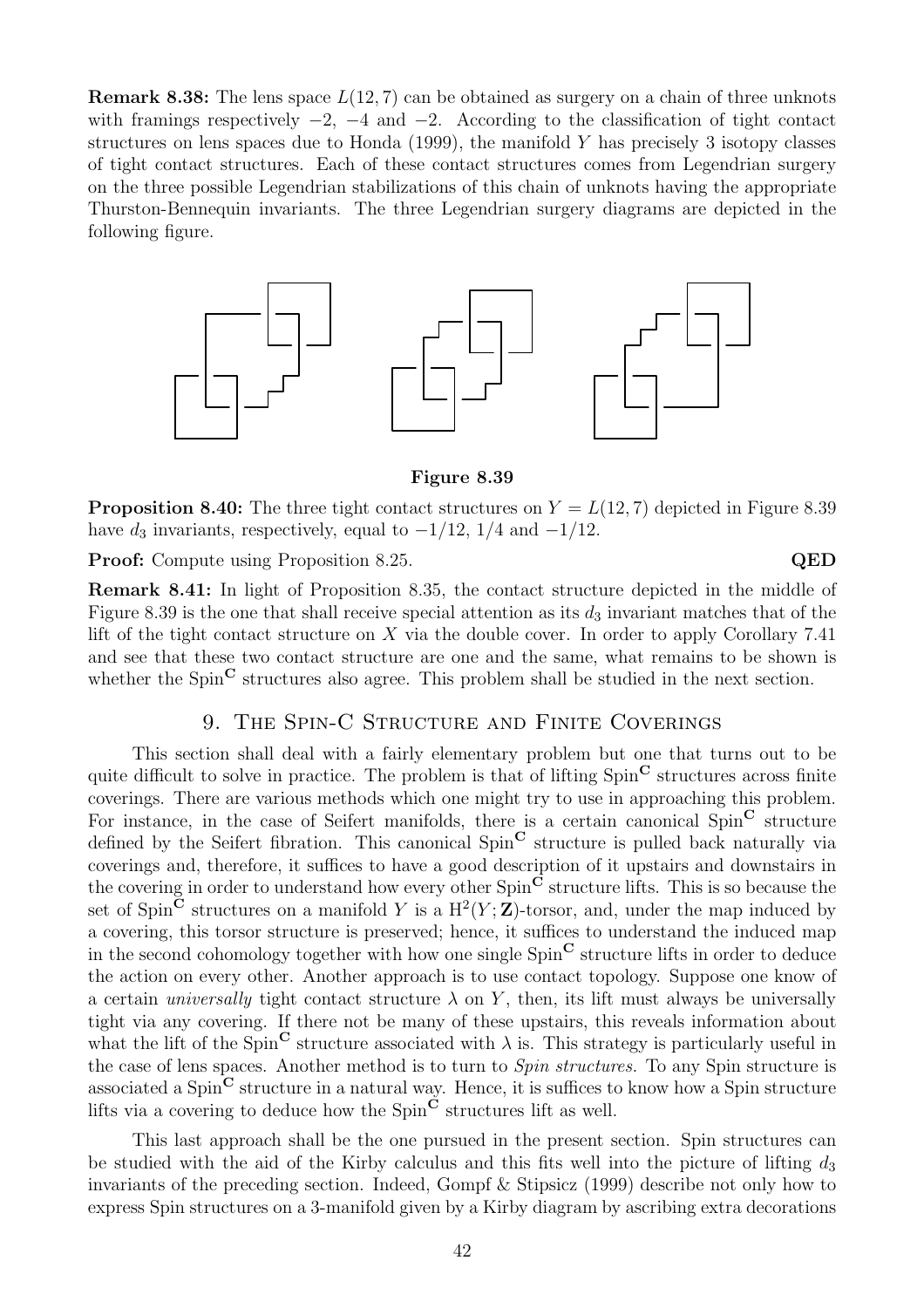to it, but also how this description changes under Kirby moves. The main feat of the current section is to describe the manner in which this description of Spin structures behaves under finite coverings.

The double covering of the  $(-8)$ -surgery on the left-handed trefoil considered in the previous section shall continue to furnish examples in this section. By the end, it shall be established that the tight contact structure whose lift was postulated to be tight indeed has its  $Spin^{\mathbf{C}}$  structure lift to the correct one, so that the theorems concerning the equivariant contact invariant assert that the lift be tight.

**Definition 9.1:** Let M be an n-manifold with  $n \geq 3$  and use  $M_k$  to denote the k-skeleton of M in some cellular decomposition of M. By a Spin structure on M one means a trivialization of  $TM|_{M_1}$  which extend to  $TM|_{M_2}$ . Two Spin structures are deemed equivalent if they be homotopic on  $M_1$ ; that is, they need not be homotopic on  $M_2$  despite both extending thitherto.

Remark 9.2: According to Gompf & Stipsicz (1999), Spin structures can be understood in terms of Kirby calculus in a rather convenient fashion which shall be recalled next. Consider a 3-manifold Y given as the boundary of a 2-handlebody M. Denote by  $\{K_i \subset S^3 \mid i \in I\}$  the set of knots onto which the 2-handles of M are attached and by  $\{h_i \mid i \in I\}$  the corresponding 2-handles.

**Definition 9.3:** Given a Spin structure S on Y, define the class  $w_2(M, S) \in H^2(M, Y; \mathbf{Z}/2\mathbf{Z})$ as the obstruction to extending  $S$  from Y to M.

Remark 9.4: By standard obstruction theory, this class can be characterized in terms of the its evaluations on each of the classes  $[D_i, \partial D_i] \in H_2(M, Y; \mathbf{Z}/2\mathbf{Z})$  associated to the cocores  ${D_i}$  of the 2-handles  ${h_i}$ . One can ask whether S extends across  $h_i$  to a Spin structure on  $h_i \cong D^2 \times D^2$ . It follows that  $w_2(M, \mathcal{S})$  evaluates on the class  $[D_i, \partial D_i]$  as 0 when S extends across  $h_i$  and as 1 when it does not.

**Definition 9.5:** An element w of  $H^2(M, Y; \mathbf{Z}/2\mathbf{Z})$  is called *characteristic* when it gets mapped to the second Stiefel-Whitney class  $w_2(M) \in H^2(M; \mathbf{Z}/2\mathbf{Z})$  via the map  $H^2(M, Y; \mathbf{Z}/2\mathbf{Z}) \to$  $\mathrm{H}^2(M;\mathbf{Z}/2\mathbf{Z}).$ 

For each i, suppose  $F_i \subset M$  to be a closed surface constructed by taking a Seifert surface for the knot in  $S^3$  along which the 2-handle  $h_i$  was attached, pushing the interior of this Seifert surface into the interior of  $D^4$  and capping it by gluing it to the core disk of the handle  $h_i$ . Orient the closed surface  $F_i$  in a manner compatible to the orientation of the knot along which  $h_i$  was attached. Notice that the classes  $[F_i]$  span  $H_2(M; Z)$  as a Z-module.

**Proposition 9.6:** A class  $w \in H^2(M, Y; \mathbf{Z}/2\mathbf{Z})$  is characteristic if and only if, for all  $i \in I$ ,

$$
w([D_i, \partial D_i]) = [F_i] \cdot [F_i] \mod 2.
$$

Proof: Follows from Wu's formula. Vid. Gompf & Stipsicz (1999), Exercise 5.7.3. QED

**Proposition 9.7:** (Gompf & Stipsicz 1999) The class  $w_2(M, \mathcal{S}) \in H^2(M, Y; \mathbf{Z}/2\mathbf{Z})$  completely characterizes the Spin structure S on Y. Conversely, given any characteristic element  $w \in$  $H^2(M, Y; \mathbf{Z}/2\mathbf{Z})$  there is some Spin structure S on Y such that  $w_2(M, S) = w$ .

**Remark 9.8:** In a Kirby diagram, the author shall denote a Spin structure  $S$  by writing a 0 or a 1 following the framing coefficient separated from it by a comma next to each 2-handle. This signifies the value of the evaluation of  $w_2(Y, \mathcal{S})$  on the class in  $H_2(M, Y; \mathbf{Z}/2\mathbf{Z})$  corresponding to the respective 2-handle. The following figure shows this notation in the main example from the preceding section.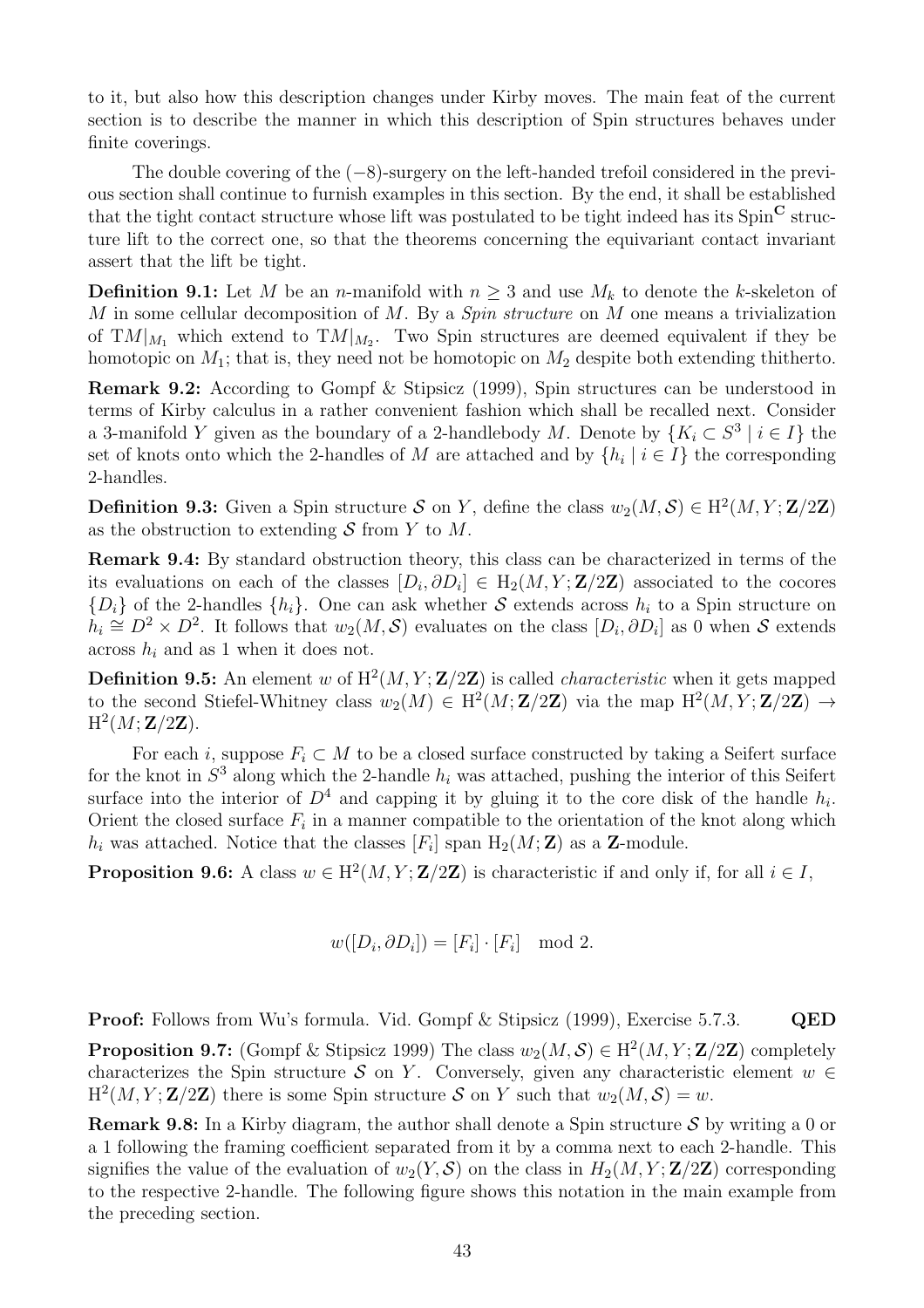

#### Figure 9.9

Remark 9.10: It is then possible to keep track of the Spin structure during the performance of Kirby moves. The rule when performing a handle slide of  $h_i$  over  $h_j$ , where the respective components of  $w_2(M, \mathcal{S})$  be  $n_i$  and  $n_j$ , is that  $n_j$  changes precisely when  $n_i = 1$ , whereas  $n_i$ always stays unchanged. For a blow-up, the component of  $w_2(M, S)$  associated to the newly attached  $(\pm 1)$ -framed 2-handle is always 1. The next figure illustrates the result of both these operations.



Figure 9.11

The matter is now to consider how a Spin structure lifts via a finite covering in the Kirby calculus setting. As in the previous section, the procedure shall be carried out in two parts. Firstly, one performs a branched covering over a 4-manifold-with-boundary obtained by judiciously removing 2-handles and then one equivariantly glues 2-handles in the branched covering to cap the branching locus. In the first part, one needs to take care of how a Spin structure behaves near the free 2-handles; in the second part, one needs to take care of how it behaves near the non-free 2-handles.

Consider a 3-manifold  $X$ , the boundary of a 4-manifold-with-boundary  $N$  having only a 0-handle and a set of 2-handles  $\{h_i \mid i \in I\}$ . Let S be a Spin structure on X. Denote by  ${K_i \subset S^3}$  the set of attaching knots of the 2-handles and by  ${D_i}$  the cocores. Given a subset of 2-handles  $\{h_i \mid i \in I'\}$ , denote by N' the 4-manifold-with-boundary given by removing this set of 2-handles from  $N$ ; denote by  $X'$  its boundary. Now, *assume* that there exist the p-fold branched covering  $\Pi' : M' \to N'$  branched at a Seifert surface S' for the link  $L := \bigsqcup_{i \in I'} K_i$  with its interior pushed into the interior of  $D^4$ . Let  $Y' := \partial M'$  and  $\pi' : Y' \to X'$  be the restriction of  $\Pi'$ . For each 2-handle  $h_i$  of  $N'$ , the lift  $(\Pi')^{-1}(h_i)$  consists of p 2-handles of M' freely permuted by the deck transformations.

**Proposition 9.12:** For each handle h in  $(\Pi')^{-1}(h_i)$  with cocore D, one has

$$
w_2(Y', (\pi')^* \mathcal{S})([D, \partial D]) = w_2(X', \mathcal{S})([D_i, \partial D_i]).
$$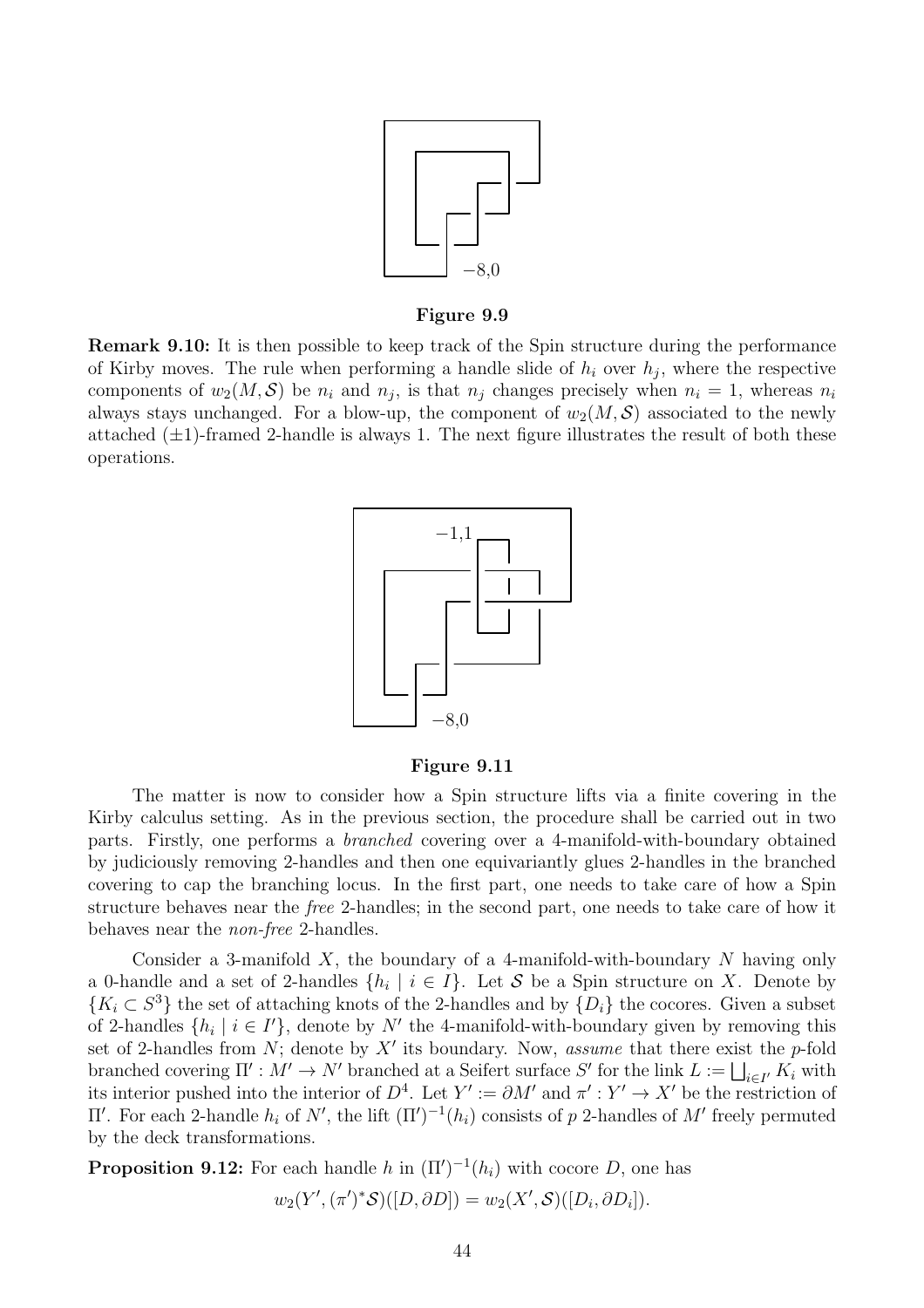**Proof:** Recall that  $w_2(X', \mathcal{S})([D_i, \partial D_i])$  is characterized by whether the Spin structure  $\mathcal{S}$  extends to the whole interior of the 2-handle  $h_i$ . That extension existing, the lifted Spin structure  $(\pi')^*$ S shall also extend over each of the preimage 2-handles h of  $h_i$ . Conversely, should the extension not exist downstairs, it cannot extend upstairs over any  $h$  either.  $QED$ 

Example 9.13: The next figure exemplifies Proposition 9.12 in the already familiar setting of the branched double cover over the left-handed trefoil  $K$  from the preceding section (cf. Figure 8.32).



Figure 9.14

Now, one needs to understand what happens to the non-free 2-handles. Proceeding as in Remark 8.29, one equivariantly attaches a 2-handle  $\tilde{h}_i$  along  $(\Pi')^{-1}(K_i)$  for each  $i \in I'$  in order to cap the branching locus thereby defining the manifolds  $M := M' \cup \bigcup_{i \in I'} \tilde{h}_i$  and  $N := M/G$ . Let  $m_i$  denote the framing coefficient of the equivariant handle  $\tilde{h}_i$ . As before, one hopes to be able to choose  $m_i$  so that the original manifold Y be  $\partial N$ . Assume that this be the case. The question then becomes: given the value of  $w_2(X, \mathcal{S})([D_i, \partial D_i])$  for an  $i \in I'$ , what is the value of  $w_2(Y, \pi^* \mathcal{S})([\tilde{D}_i, \partial \tilde{D}_i])$  where  $\tilde{D}_i$  denotes the cocore of  $\tilde{h}_i$ ?

**Proposition 9.15:** For each  $i \in I'$ , if  $w_2(X, \mathcal{S})([D_i, \partial D_i]) = 1$ , then  $w_2(Y, \pi^* \mathcal{S})([\tilde{D}_i, \tilde{\partial} D_i])$  is always 1 as well. Conversely, if  $w_2(X, \mathcal{S})([D_i, \partial D_i]) = 0$ , then  $w_2(Y, \pi^* \mathcal{S})([\tilde{D}_i, \partial \tilde{D}_i])$  is 0 if the covering multiplicity p be even and 1 otherwise.

**Proof:** Firstly, consider the 2-handle  $D^2 \times D^2$  having the Spin structure  $S_0$  defined along  $D^2 \times S^1$ which does not extend across  $D^2 \times D^2$ . Consider the p-fold branched cover  $D^2 \times D^2 \to D^2 \times D^2$ given by rotating the second  $D^2$  factor and keeping the first one fixed. One can trivialize the bundle  $T(D^2 \times D^2)|_{D^2 \times S^1}$  by splitting it as  $\mathbb{R}^3 \oplus T S^1$ . It is clear now that this trivialization is pulled back to itself along the restriction of the covering to  $D^2 \times S^1$ . This means that the Spin structure  $S_0$  is pulled back to itself and the lift also does not extend across  $D^2 \times D^2$ . Secondly, consider instead the Spin structure S which extend across  $D^2 \times D^2$ . Then, to understand the lifting behaviour, make use of the other Spin structure already considered, that is  $S_0$ , which does not extend across the covering. The obstruction class to a homotopy between  $S$  and  $S_0$ can be seen as a non-trivial class in the cohomology  $H^1(S^1; \pi_1(SO(4))) \cong \pi_1(SO(4))$ . One now easily sees that, under the p-fold covering, this class in  $\pi_1(SO(4))$  gets traversed p times. Since  $\pi_1(SO(4))$  is the cyclic group in two elements, the result follows. QED

Example 9.16: The next figure continues the line of examples coming from the  $(-8)$ -surgery on the left-handed trefoil and shows the perhaps slightly unexpected behaviour in this case: the Spin structure does extend across the (−8)-framed handle downstairs but, upstairs, its lift does not extend across the lifted 2-handle because the cover is a double cover.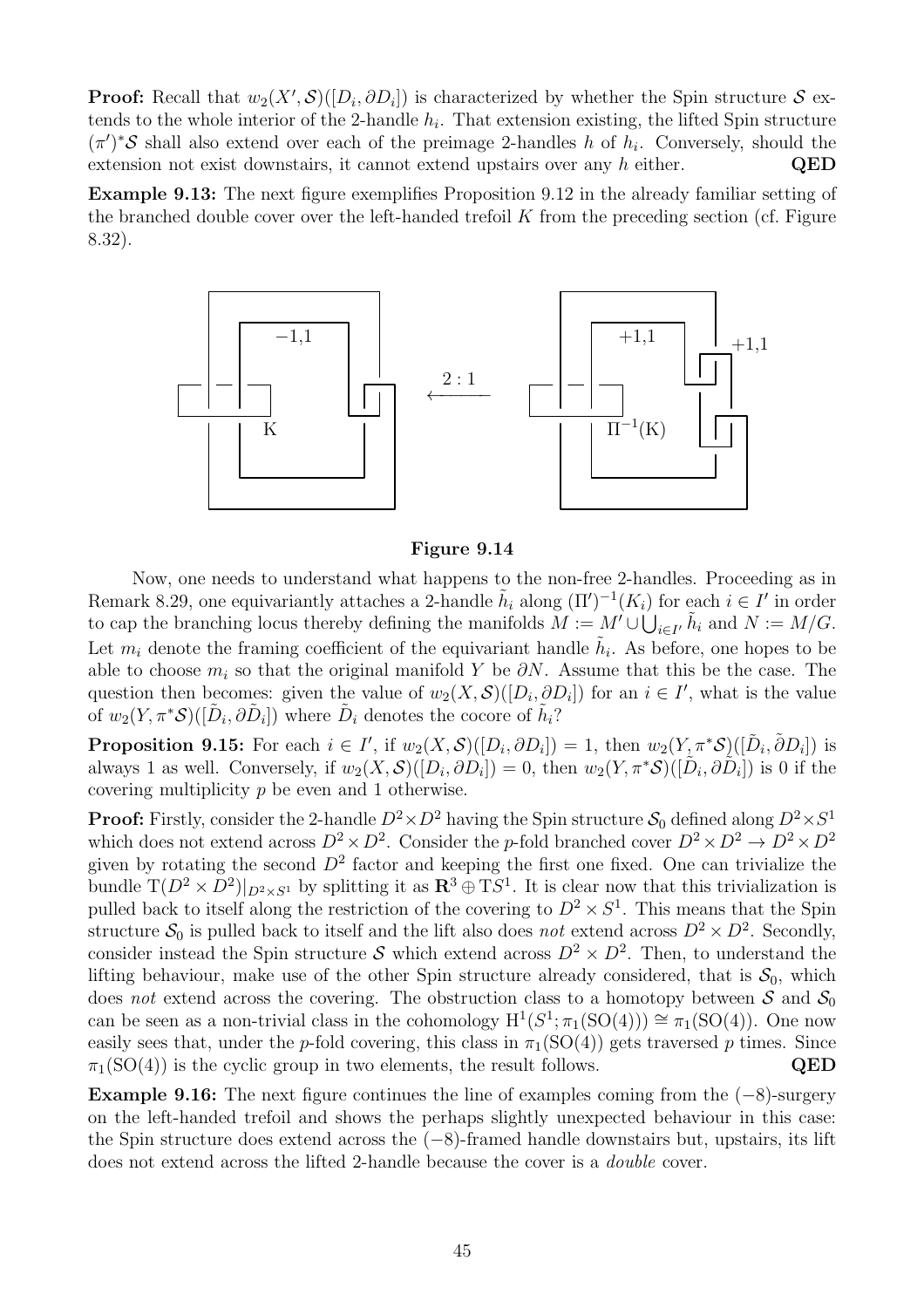

Figure 9.17

**Proposition 9.18:** The Spin structure S on the manifold X given as the  $(-8)$ -surgery on the left-handed trefoil defined by the Kirby diagram Figure 9.9 lifts to the Spin structure on  $Y = L(12, 7)$  via the double covering  $\pi : Y \to X$  to the Spin structure  $\pi^* S$  having  $w_2(M, \pi^* S) =$ 0 where  $M$  is the standard linearly plumbed 4-manifold-with-boundary whose boundary is  $L(12, 7)$ .

Proof: Using the techniques learnt above, this becomes a Kirby calculus affair. Starting from what is seen on the right hand side of Figure 9.17, one computes, as shown in the following sequence of diagrams, (i) by blowing down of one of the  $+1$ -framed unknots, (ii) blowing up twice by +1-framed unknots and (iii) blowing down the −1-framed unknot.

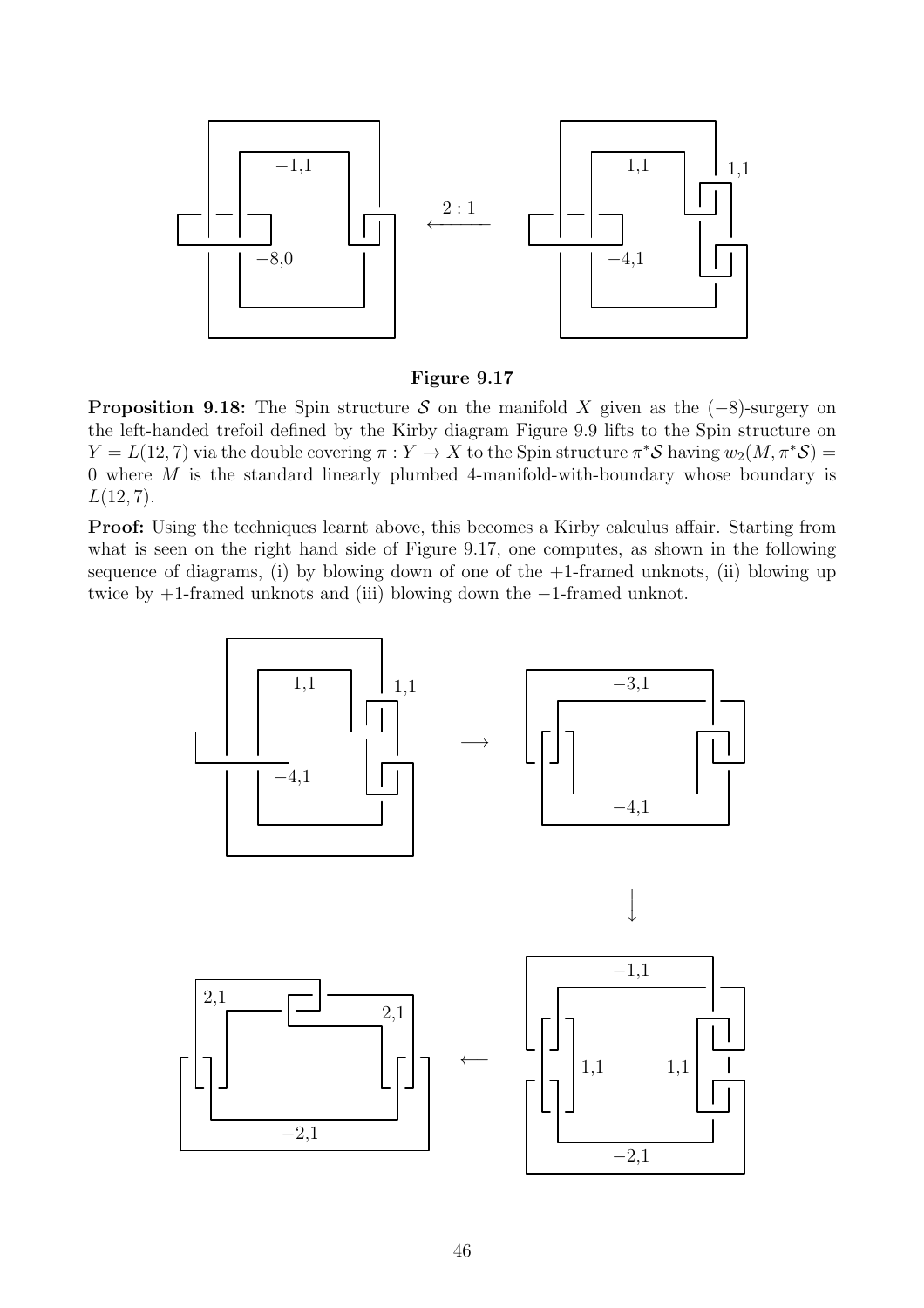Now, if one pay careful attention at the signs of the crossings on the last diagram, one sees that one can perform a handle slide of any one of the 2-framed handles over the  $(-2)$ -framed handle in order to obtain a linear chain of unknots. Thence, it is a straightforward matter to perform blow-ups and blow-downs to reach the standard plumbing diagram of the lens space  $L(12, 7)$ . The procedure is outlined in the following diagrams.



#### QED

**Proposition 9.19:** A Spin<sup>C</sup> structure on a 3-manifold Y consists of precisely the same data as a complex trivialization of  $TY \oplus \mathbf{R}$  over the 2-skeleton of Y which extend across its 3-skeleton.

Proof: Follows from obstruction theory. Cf. Gompf & Stipsicz (1999), Remark 5.6.9(a), for the case of Spin structures. Also vid. Gompf (1998). QED

**Remark 9.20:** From this characterization of  $Spin^{\mathbf{C}}$  structures on Y, it is easy to see that a Spin structure S defines a Spin<sup>C</sup> structure by taking the trivialization of  $TY|_{Y_2}$  defined by S and picking the trivial complex structure on  $TY|_{Y_2} \oplus \mathbf{R}$ . One can then check that this trivialization extends to  $TY|_{Y_3}$ .

**Definition 9.21:** Given a Spin structure  $S$ , denote its induced Spin<sup>C</sup> structure by  $S^C$ .

**Proposition 9.22:** (Gompf 1998, Theorem 4.12) Let  $(Y, \lambda)$  be a contact 3-manifold given as Legendrian surgery on a Legendrian link  $L := \bigsqcup_{i \in I} K_i$  in  $S^3$ . Let M be the 4-manifold-withboundary defined by the same Kirby diagram. Suppose  $S$  be a Spin structure on Y and use  $L' = \bigsqcup_{i \in I'} K_i \subset L$  to denote the sublink of L consisting of those components  $K_i$  for which  $w_2(Y, \mathcal{S})([D_i, \partial D_i]) \neq 0$ , where  $D_i$  denotes the cocore of the handle attached along  $K_i$ . Recall that the author uses  $\mathcal{P}_{\lambda}$  to denote the Spin<sup>C</sup> structure defined by the contact form  $\lambda$ . Then, the difference class

$$
\mathcal{P}_\lambda-\mathcal{S}^{\mathbf{C}}\in \mathrm{H}^2(Y;\mathbf{Z})
$$

of Spin<sup>C</sup> structures is determined by the restriction to Y of a class  $\rho \in H^2(M; \mathbb{Z})$  defined by its evaluations on the classes  $[F_i] \in H_2(M; \mathbf{Z})$ , according to the formula

$$
(\mathcal{P}_{\lambda} - \mathcal{S}^{\mathbf{C}})([F_i]) = \frac{1}{2} \left( r(K_i) + \sum_{j \in I'} [F_i] \cdot [F_j] \right).
$$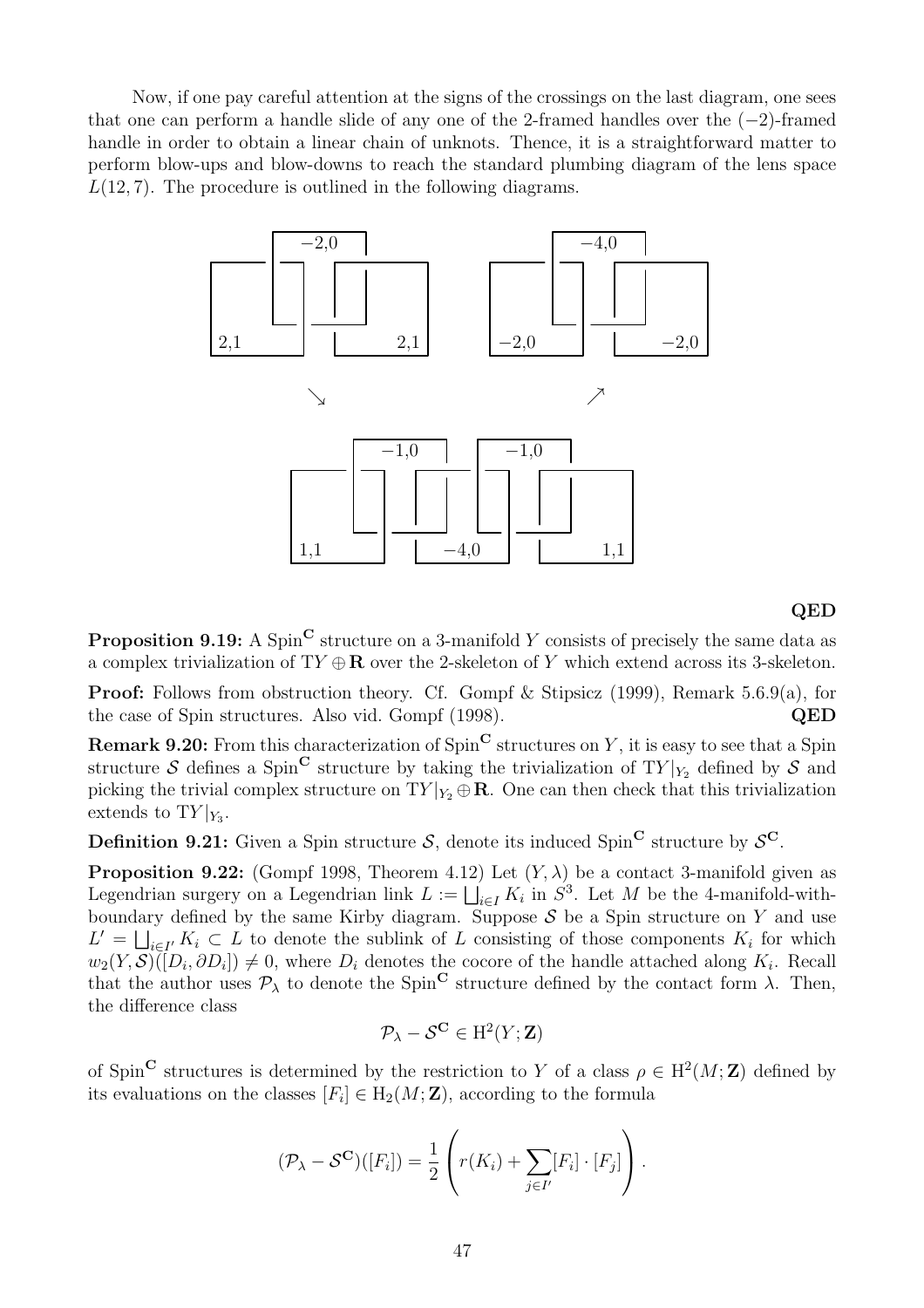**Example 9.23:** In the case of the Spin 3-manifold  $X$  defined by Figure 9.9 and studied in Proposition 9.18, consider the Spin<sup>C</sup> structure  $\mathcal{P}_{\lambda}$  defined by the contact structure Ker  $\lambda$  produced by Legendrian surgery on the Legendrian left-trefoil depicted in Figure 8.15, that is, having Thurston-Bennequin invariant −7 and rotation number zero. Computing using Proposition 9.22, one readily finds that  $\mathcal{P} - \mathcal{S}^{\mathbf{C}} = 0$ .

Remark 9.24: Using Proposition 9.22 and the Kirby calculus techniques developed above, one can compute the lift of a  $Spin^{\mathbb{C}}$ -structure  $\mathcal P$  via a finite covering by computing the lift of a Spin structure S and then computing the lift of the second cohomology class  $\mathcal{P} - \mathcal{S}^C$ .

**Theorem 9.25:** Consider the manifold X given by  $(-8)$ -surgery on the left-handed trefoil with tight contact structure Ker  $\lambda$  given by Legendrian surgery according to Figure 8.15. The lift of Ker  $\lambda$  via the double cover  $\pi : Y \to X$  is the tight contact structure  $\tilde{\lambda}$  on  $Y \cong L(12, 7)$  given by Legendrian surgery on the middle diagram of Figure 8.39.

**Proof:** By Remark 8.41,  $d_3(\pi^*\lambda) = d_3(\tilde{\lambda})$ . Meanwhile, Proposition 9.18 and Example 9.23 combine to assert that the Spin<sup>C</sup> structures also match; that is,  $\pi^* \mathcal{P}_\lambda \cong \mathcal{P}_{\tilde{\lambda}}$ . Since the d<sub>3</sub> invariant and the  $Spin^{\mathbf{C}}$  structure completely characterize the homotopy class of a hyperplane field,  $\pi^*\lambda$  and  $\tilde{\lambda}$  are homotopic. Now, according to Corollary 7.41, this is a sufficient condition for  $\pi^*\lambda$  and  $\tilde{\lambda}$  to be isotopic.  $QED$ 

Remark 9.26: To the best of the author's knowledge, there is no other way to obtain this result short of working in coordinates, which would probably prove itself to be untenable.

# 10. Appendix

This appendix shall deal with the proof of Theorem 2.26, where it was claimed that there are no Seiberg-Witten trajectories with positive infinity limit the contact configuration. A very similar assertion is made by Taubes (2009), Proposition 5.15. The main difference is that Taubes deals with the case of a non-torsion det  $P_{\lambda}$ , which is not the case here. The fact that det  $P_\lambda$  is non-torsion in Taubes (2009), Proposition 5.15, also causes its conclusion to be somewhat weaker than what is proved here. Another minor difference is that, in the present article, the author must not assume that the negative infinity limit of the trajectory be non-degenerate. Neither of these differences provide any serious issue, and the proof presented here shall be essentially what one can find in Taubes (2009). However, Taubes' proof may be difficult to follow for someone who has not read Taubes (2007) and Taubes (2009) in their entirety; therefore, the author felt that it was a good idea to include some extra details here for the reader's convenience. Credit for the results of this appendix should solely be attributed to Taubes; nonetheless, the present author takes the blame for any potential mistakes.

**Remark 10.1:** In what follows, suppose  $\gamma : \mathbb{R} \to \mathcal{C}$  to be a finite type trajectory satisfying

$$
\frac{\mathrm{d}}{\mathrm{d}t}\gamma(t)=-\mathcal{X}_{\lambda,r}\left(\gamma(t)\right).
$$

Without loss of generality, assume  $\lim_{t\to\infty} \gamma(t) = C_\lambda$ . Also, denote  $C := \lim_{t\to-\infty} \gamma(t)$ . Write  $\gamma(t) = (a(t), \psi(t)) \in \Gamma(i\Gamma^*Y \oplus \mathcal{S}_\lambda)$  for its connexion and spinor components respectively. Write  $A(t) := A_0(t) + a(t)$  for  $A_0$  the fixed background flat connexion. Write the spinor as  $\psi(t) = (\alpha(t), \beta(t))$  according to the decomposition  $S_{\lambda} = \Lambda^{0,0} \xi^* \oplus \Lambda^{0,1} \xi^*$ .

Remark 10.2: The overall strategy shall consist of the following. On the one hand, it shall be shown that only the contact configuration and its gauge equivalent configurations have the property that the spinor component is bounded away from zero in a certain way. On the other, it shall be shown that the trajectory necessarily satisfies the same sort of bound on its spinor component for all time. As a consequence, both endpoints shall have to be gauge equivalent.

Remark 10.3: In order to achieve these goals, a sequence of bounds on various quantities shall be established. These shall involve constants  $K_n$  labelled by n the number of the lemma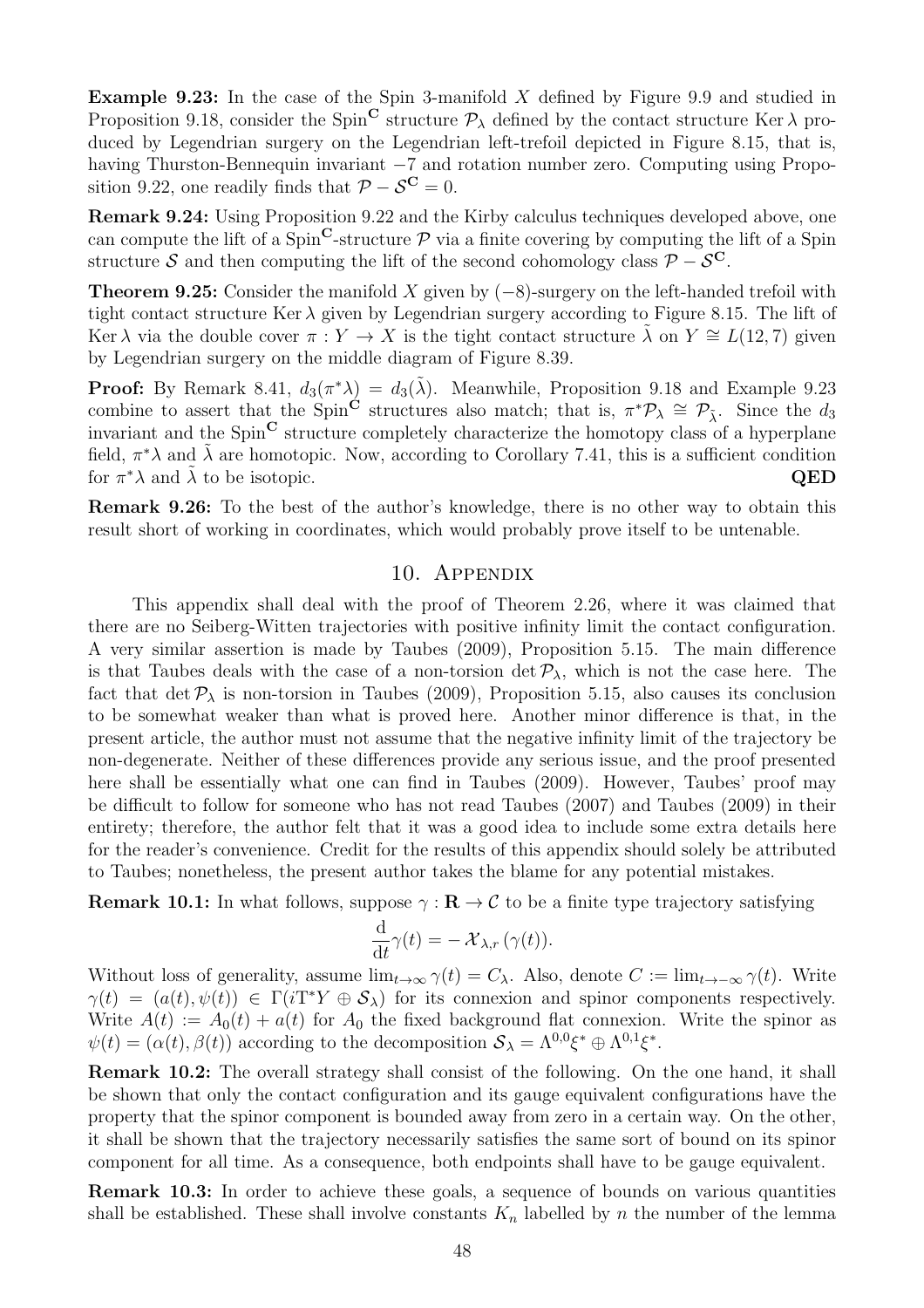in which they appear as usual. These constants may depend on the metric of  $Y$ , the fixed background connexion  $A_0$  and the contact form  $\lambda$ , but they shall not depend on the value of the parameter  $r > 0$ .

Remark 10.4: Another distinction worth mentioning at this stage between what is done here and what is done in Taubes (2009) is that some (but not all) of the results in Taubes (2009) concern a different version of the Seiberg-Witten trajectory equations. To be precise, this different version says

$$
\frac{\partial}{\partial s}A = -*F_A + *F_{A_{\lambda}} + re^{T(s)}\left(\tau(\psi) - i\lambda\right), \quad \frac{\partial}{\partial s}\psi = -\mathfrak{D}_A\psi,
$$

for a fixed function  $T : \mathbf{R} \to [0, \infty)$  satisfying  $T(s) = 0$  for all  $s \leq 1$  and  $T(s) = s$  for all  $s \geq 2$ . The equations at use in the present article have  $T = 0$  everywhere. The use of such a T is certainly important in Taubes (2009) and brings about many complications which do not occur in the present context. Some of the results proved in Taubes (2009) for this version of the Seiberg-Witten equations are easily adapted to the present context as is remarked in the proof of Taubes (2009), Proposition 5.15. In particular, for the next three lemmata, the author shall refer the reader to Taubes (2009).

**Lemma 10.5:** There is a constant  $K_{10.5} > 0$  such that

$$
|\alpha|^2 \le 1 + K_{10.5} r^{-1}.
$$

Proof: This is analogous to the first statement of Taubes (2009), Lemma 5.1, with the function  $T$  set to zero.  $QED$ 

**Lemma 10.6:** There is a constant  $K_{10.6} > 0$  such that

$$
|\beta|^2 \le K_{10.6}(r^{-1}(1-|\alpha|^2) + r^{-2}.)
$$

Proof: This is analogous to the second statement of Taubes (2009), Lemma 5.1, with the function  $T$  set to zero.  $QED$ 

**Lemma 10.7:** There is a constant  $K_{10.7} > 0$  independent of r such that

$$
\left|\frac{\partial}{\partial t}a\right| + |F_A| \le K_{10.7}r.
$$

Proof: This is analogous to Taubes (2009), Proposition 5.2. In particular, what is said in Taubes (2009), §5.9, suffices to establish the result stated here. QED

**Definition 10.8:** Given a connexion B on det  $P_{\lambda}$ , define

$$
E(B) := i \int_Y \lambda \wedge F_B.
$$

**Definition 10.9:** Introduce the symplectic manifold  $X := \mathbb{R} \times Y$  with symplectic form

$$
\omega := e^{2t} (\mathrm{d} t \wedge \lambda + * \lambda),
$$

where  $*$  denotes the Hodge operator on Y.

**Remark 10.10:** In order to distinguish the Hodge operator of Y and X, denote the one of X by  $*_{X}$ .

**Remark 10.11:** Fix a choice of compatible almost complex structure  $J$  on  $X$ .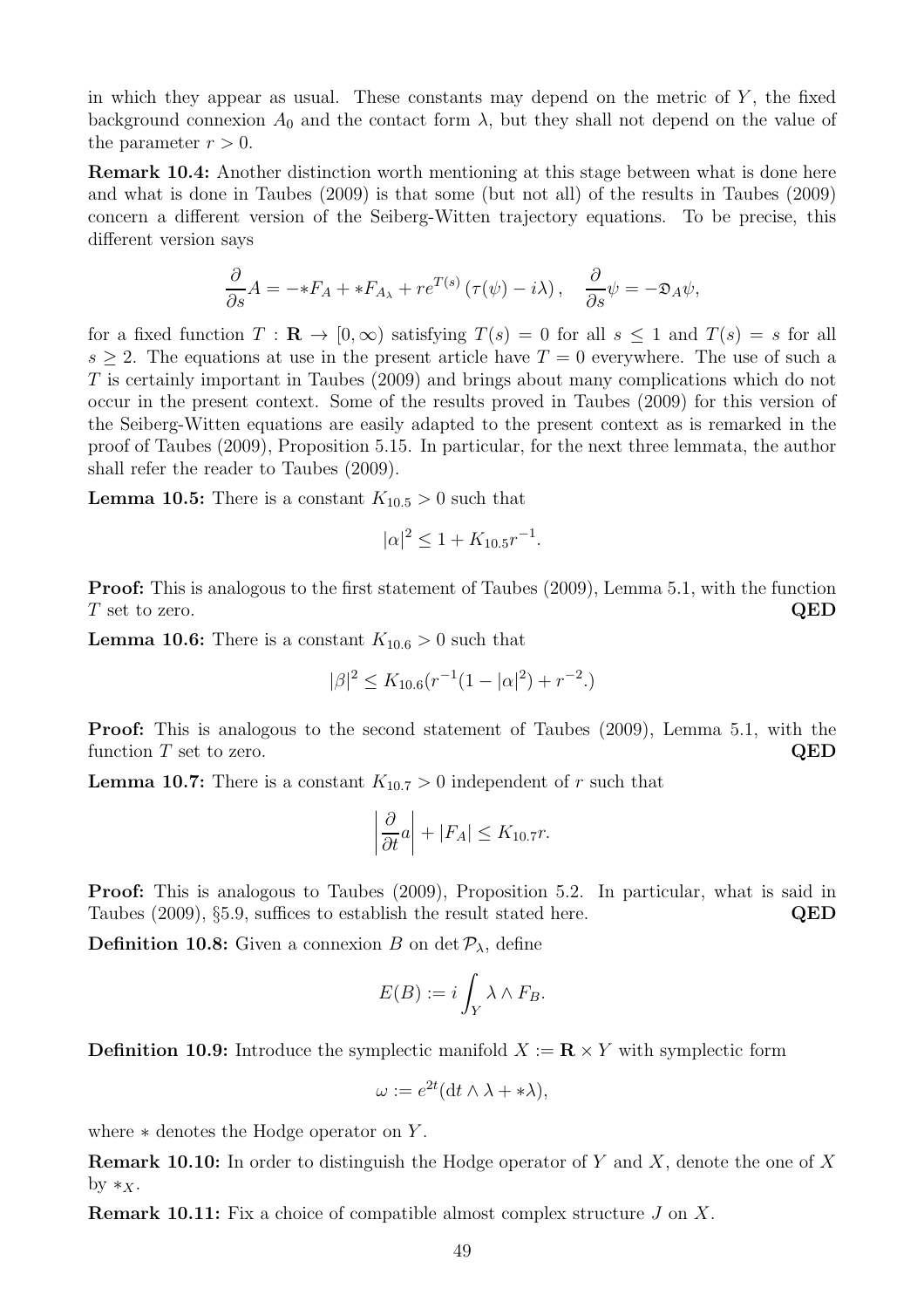**Remark 10.12:** Consider  $\gamma, a, \psi, \alpha, \beta$  all as objects of X. That is, if  $\pi : X \to Y$  denote the projection, each of these objects is to be thought of as a section of a certain pullback bundle via π. For example, α becomes a complex valued function on X, β becomes a (0, 1)-form on X, a becomes an imaginary valued 1-form and so on. Meanwhile, the connexion  $A_0$  on  $\det \mathcal{P}_{\lambda} \cong \Lambda^{0,1} \xi^*$ , defines a connexion on  $\det \pi^* \mathcal{P}_{\lambda} \cong \Lambda^{0,2} T^* X$ ; therefore, think of the path of connexions  $A = A_0 + a$  on det  $\mathcal{P}_{\lambda}$  as a connexion on  $\Lambda^{0,2}T^*X$ .

**Remark 10.13:** Fix a non-decreasing  $C^{\infty}$  function  $\sigma : [0, \infty) \to [0, 1]$  satisfying  $\sigma|_{[0,1/2]} = 0$ and  $\sigma|_{[1,\infty)} = 1$ . Use  $\sigma'$  to denote its derivative. Assume further that  $\sigma' : \mathbf{R} \to [0,3]$ .

**Definition 10.14:** Given  $\delta > 0$ , denote  $\sigma_{\delta} : \mathbf{R} \times Y \to [0, 1]$  the function

$$
(t,y)\mapsto \sigma\left(\delta^{-1}\left(1-|\alpha(t,y)|^2\right)\right).
$$

**Definition 10.15:** Given  $\delta > 0$ , denote  $\sigma'_{\delta} : \mathbf{R} \times Y \to [0, 1]$  the function

$$
(t,y)\mapsto \sigma'\left(\delta^{-1}\left(1-|\alpha(t,y)|^2\right)\right).
$$

**Remark 10.16:** Notice that, as an imaginary 1-form on  $X = \mathbb{R} \times Y$ , a defines a connexion on the trivial bundle  $X \times \mathbf{C}$ . Denote the induced exterior covariant derivative by  $d_{X,a} : \Omega^k(X) \to$  $\Omega^{k+1}(X)$ .

**Definition 10.17:** Given  $\delta > 0$ , define a closed 2-form  $\wp_{\delta} \in \Omega^2(X)$  by

$$
\wp_{\delta} := \delta^{-1} \sigma'_{\delta} d_{X,a} \alpha \wedge d_{X,a} \overline{\alpha} + \sigma_{\delta} \cdot \left( dt \wedge \frac{\partial}{\partial t} a + *F_A \right).
$$

**Lemma 10.18:** For all  $\delta \in (0, \delta_{2.25})$ , there exists  $s_{\delta} \in \mathbb{R}$ , such that, the 2-form  $\wp_{\delta}$  vanishes identically on  $[s_\delta, \infty) \times Y \subset X$ .

**Proof:** By Theorem 2.25 and the fact that  $\lim_{s\to\infty} \gamma = C_\lambda$ , it follows that there exists  $s_\delta \in \mathbb{R}$ such that, for  $s > s_{\delta}$ ,  $|\psi(s)| \ge 1 - \delta_{2.25}$ . Since the function  $\sigma$  is supported on  $[1/2, \infty)$ , the claimed result follows. claimed result follows.

**Lemma 10.19:** For  $r > r_{2.25}$  and  $\delta \in (0, \delta_{2.25})$ ,  $\omega \wedge \varphi_{\delta}$  is integrable over all of X.

**Proof:** Notice that there is some  $K > 0$  such that, for sufficiently negative  $s < 0$ ,  $|\omega \wedge \omega|$  $\varphi_{\delta}$  restricted to  $(-\infty, s)$  is no greater than  $Ke^s$ . Together with Lemma 10.18, this implies integrability. QED

**Lemma 10.20:** Provided  $r > r_{2.25}$  and  $\delta \in (0, \delta_{2.25})$ , it follows  $\int_X \omega \wedge \wp_{\delta} = 0$ .

Proof: Integrate by parts. QED

Remark 10.21: Use  $\overline{\partial}_a$ ,  $\partial_a$  to denote the covariant Cauchy-Riemann operators associated to some almost complex structure compatible with the non-degenerate self dual 2-form  $e^{-2s}\omega$ . Here, covariant means with respect to the connexion a on the trivial line bundle  $\Lambda^{0,0}T^*X$ . One can check that

$$
\partial_a = \frac{1}{2} \left( \mathrm{d}_{X,a} + i e^{-2s} * \circ (\omega \wedge -) \circ \mathrm{d}_{X,a} \right), \quad \overline{\partial}_a = \frac{1}{2} \left( \mathrm{d}_{X,a} - i e^{-2s} * \circ (\omega \wedge -) \circ \mathrm{d}_{X,a} \right).
$$

Lemma 10.22: Vanishing of the integral in Lemma 10.20 amounts to saying

$$
\int_X *x e^{2t} \left( \delta^{-1} \sigma'_\delta \left( |\partial_a \alpha|^2 - |\overline{\partial}_a \alpha|^2 \right) + r \sigma_\delta \left( 1 - |\alpha|^2 + |\beta|^2 \right) \right) = 0.
$$

**Proof:** Can be checked directly. QED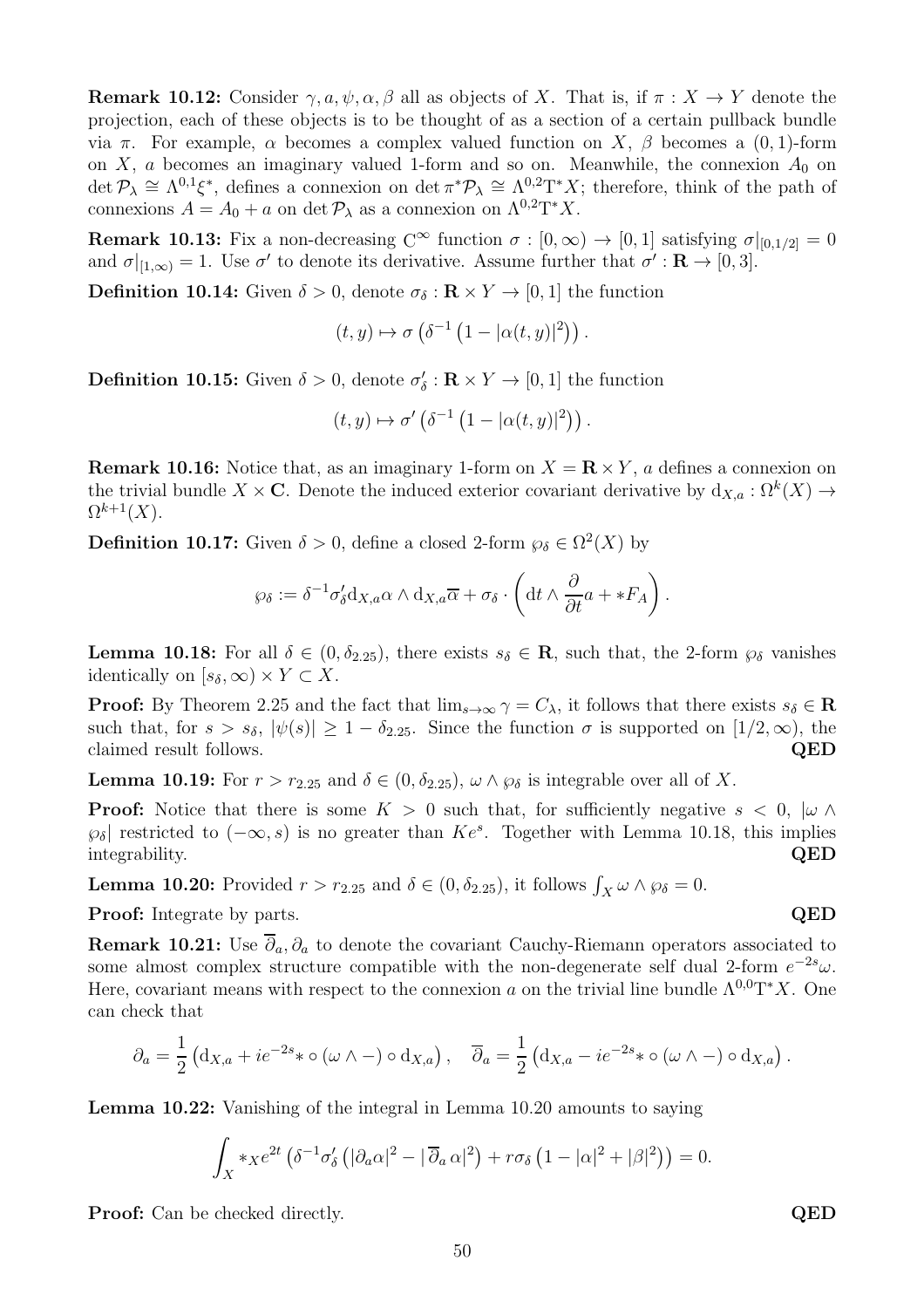Lemma 10.23: The spinor satisfies the second order equation

$$
-\frac{\partial^2}{\partial s^2}\psi + \nabla_A^* \nabla_A \psi - c\ell \left(\frac{\partial}{\partial a} + da\right)\psi + R\psi = 0,
$$

where R is some endomorphism of the spinor bundle  $S_\lambda$  independent of r. Proof: The Dirac equation

$$
\frac{\partial}{\partial s}\psi = -\mathfrak{D}_A\psi
$$

implies the second order equation

$$
\frac{\partial^2}{\partial s^2}\psi = -\frac{\partial}{\partial s}\mathfrak{D}_A\psi = -\mathfrak{D}_A\frac{\partial}{\partial s}\psi - c\ell\left(\frac{\partial}{\partial a}\right)\psi = \mathfrak{D}_A^2\psi - c\ell\left(\frac{\partial}{\partial a}\right)\psi.
$$

Hence, the result follows from the Weitzenböck formula. QED

Remark 10.24: In a couple of the lemmata that follow, it shall prove necessary to work locally on a certain chart. Set the notation as follows. Given a point  $p \in X$  and  $r > 0$ , use  $\phi_{p,r}$  to denote the Gaussian chart centred at p rescaled so that the ball of radius 1 of  $\mathbb{R}^4$  be mapped to the geodesic ball of radius  $r^{-1/2}$ .

**Lemma 10.25:** For a given  $\delta \in (0, \delta_{2.25})$ , there exist  $r_{10.25} > 0$  and  $K_{10.25} > 0$  such that, for all  $r > r_{10.25}$ ,

$$
|\partial_a \alpha| \le K_{10.25}.
$$

Proof: In terms of the notation above, the equation

$$
\frac{\partial}{\partial t}\psi = -\mathfrak{D}_A\psi
$$

may be written as

$$
\overline{\partial}_a\,\alpha+\overline{\partial}_a^*\,\beta=0.
$$

Hence, a bound on  $\overline{\partial}_a \alpha$  of the variety required, follows from a bound on  $\frac{\partial}{\partial t} \beta$  and  $\nabla_A \beta$ . For that end, fix a point  $p \in X$  and consider the Gaussian chart  $\phi_{p,r}$  from above. Now, let  $\tilde{\beta}: B(\mathbf{R}^4, 1) \to \mathbf{C}$  denote the pullback of  $\beta$  via this chart seen as a complex valued function by trivialising the tangent bundle of  $X$  on this chart; this last condition may require  $r$  to be increased. One can check that Lemma 10.23 implies a certain second order equation for  $\tilde{\beta}$  of the form

$$
\Delta \tilde{\beta} + \sum_{j=1}^{4} R_j \frac{\partial}{\partial x_j} \tilde{\beta} + R' \tilde{\beta} + r^{-1} R'' = 0,
$$

where  $R_1, \ldots, R_4, R'$  and  $R''$  are complex valued functions with norms bounded above by some constant  $K > 0$  independent of r and the point p. Recall Lemma 10.6; it implies that, perhaps after increasing  $K$ ,  $|\beta| \leq Kr^{-1/2}$ . Elliptic theory then provides a bound

$$
\left| \frac{\partial}{\partial x_j} \tilde{\beta}(0) \right| \le Kr^{-1/2}
$$

where K may have increased. Since the chart at hand was scaled so that the ball of radius 1 be mapped to the geodesic ball of radius  $r^{-1/2}$ , perhaps after increasing K, it follows that

$$
\left|\frac{\partial}{\partial t}\beta\right| + |\nabla_A \beta| \le K.
$$

QED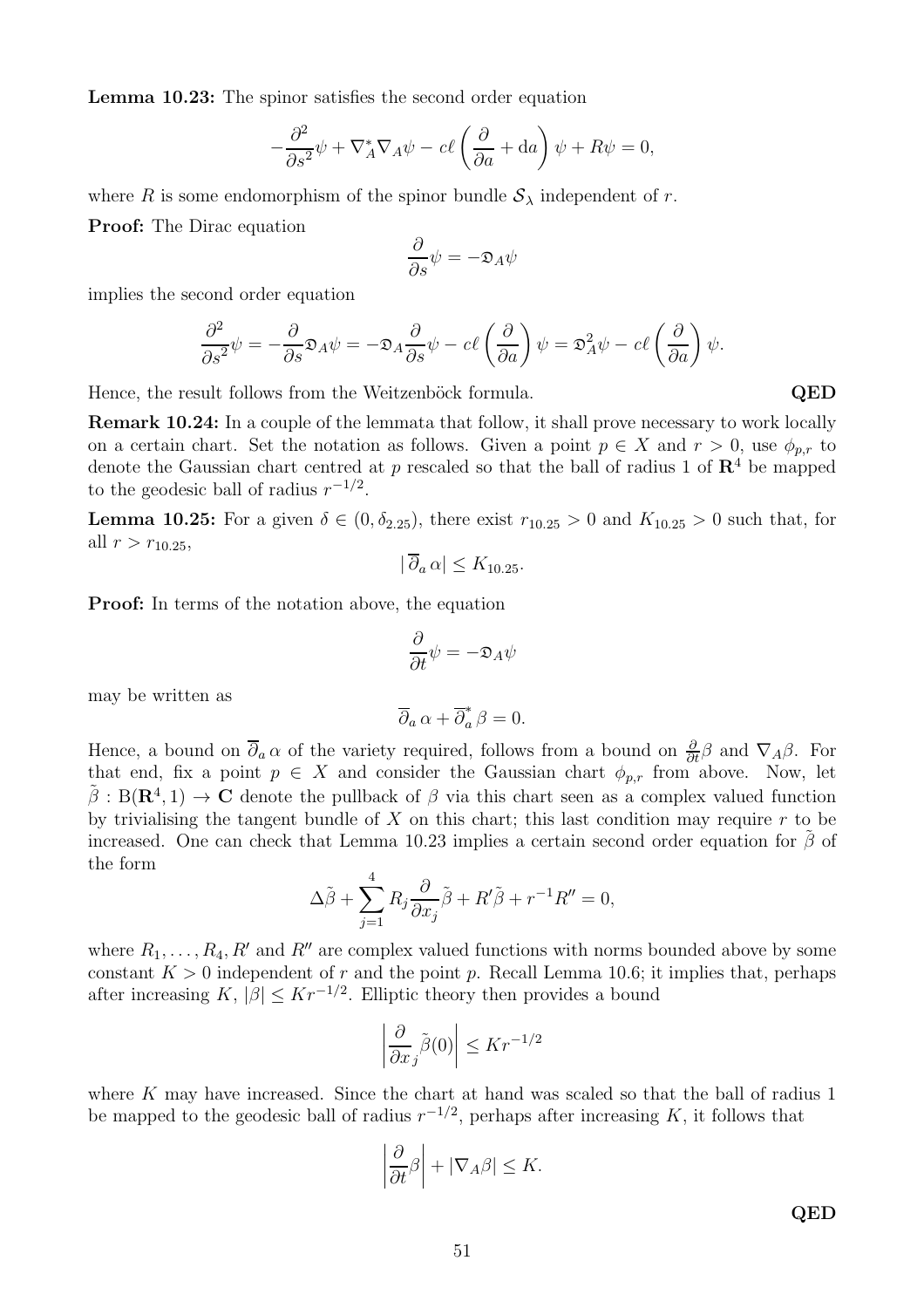Remark 10.26: The next few results needed shall require mention of a variant of the vortex equations on  $\mathbb{R}^4 = \mathbb{C}^2$ . These are defined next. In what follows, use  $\omega_0$  to denote the standard symplectic form on  $\mathbb{R}^4$ .

**Definition 10.27:** Consider a pair  $(a_0, \alpha_0)$ , where  $a_0 \in i\Omega^1(\mathbf{R}^4)$  and  $\alpha_0 \in \Omega^{0,0}(\mathbf{R}^4)$ . Then,  $(a_0, \alpha_0)$  satisfy the vortex equations with bound  $K > 0$  when

$$
\overline{\partial}\alpha_0 = 0
$$
,  $|\alpha_0| \le 1$ ,  $d^+a = \frac{1}{2}(1 - |\alpha_0|^2)\omega_0$ ,  $|d^-a| \le K$ .

**Lemma 10.28:** For any  $K > 0$  and  $\delta \in (0, 1)$ , there exist  $R_{10.28} > 0$  and  $K_{10.28} > 0$  such that, for any vortex  $(a_0, \alpha_0)$  with bound K, if one use V to denote the volume of the set

 $\{x \in B(\mathbf{R}^4, R_{10.28}) \mid (1 - |\alpha_0(x)|^2) > \delta \}$ 

and  $V'$  denote the volume of the set

$$
\left\{ x \in B(\mathbf{R}^4, \frac{1}{2}R_{10.28}) \middle| \delta > (1 - |\alpha_0|^2) \ge \frac{1}{2}\delta \right\},\
$$

then it follows that  $V' \leq K_{10.28}V$ .

Proof: Vid. Taubes (2009), Lemma 5.14. QED

Remark 10.29: The ability to apply this lemma in the present context comes from the following.

**Lemma 10.30:** For any  $k \in \mathbb{N}$ ,  $R \ge 1$ , and  $\varepsilon > 0$ , there exists  $r_{10.30} > 0$  and  $K_{10.30} > 0$  such that, for all  $r > r_{10.30}$  and  $p \in X$ , if  $\beta$  denote the pullback of  $\beta$  via the Gaussian chart  $\phi_{p,r}$ defined above, then it follows that there exists a vortex  $(a_0, \alpha_0)$  bounded by  $K_{10,30}$  such that

$$
\left\|(a_0,(\alpha_0,0))-\phi_{r,p}^*(a,(\alpha,\beta))\right\|_{\mathcal{C}^k(\mathcal{B}(\mathbf{R}^4,R))}<\varepsilon.
$$

Proof: According to Taubes (2009), this proof is an adaptation of a similar statement made in Taubes (1996). The author shall spell out the details here. Assume that the result not hold. Then there are sequences  $\{r_n\} \subset \mathbf{R}_{>0}$ ,  $\{p_n\} \subset X$  and  $\{(a_n,(\alpha_n,\beta_n))\}$  where  $r_n \to \infty$  and  $(a_n,(\alpha_n,\beta_n))$  is a Seiberg-Witten trajectory with parameter  $r=r_n$  and having positive infinity limit equal to the contact configuration and such that,  $\phi_{p_n,r_n}^*(a_n, \alpha_n, \beta_n)$  not lie in any ball of radius  $\varepsilon > 0$  centred around any vortex in the  $\mathbb{C}^k$  topology. On the other hand, using Lemma 10.5, Lemma 10.6, Lemma 10.7 and standard elliptic theory arguments one can conclude that the sequence  $\phi_{p_n,r_n}^*(a_n,(\alpha_n,\beta_n))$  must have a convergent subsequence. Let the limit of this convergent subsequence be denoted  $(a_0, (\alpha_0, \beta_0))$ . The point now is that, by Lemma 10.6, one can further see that  $\beta_0 = 0$  and, therefore,  $(a_0, (\alpha_0, 0))$  satisfies the vortex equations. This is a contradiction.  $QED$ 

Definition 10.31: Set the following notation

$$
\Omega_{\delta} := \int_X *_{X} e^{2t} \sigma_{\delta}, \quad \Omega'_{\delta} := \int_X *_{X} e^{2t} \sigma'_{\delta}.
$$

**Lemma 10.32:** Given  $\delta \in (0, \delta_{2.25})$ , there exist  $r_{10.32} > 0$  and  $K_{10.32} > 0$  such that, for all  $r > r_{10.32}$ 

$$
\Omega'_{\delta} \leq K_{10.32} \Omega_{\delta}.
$$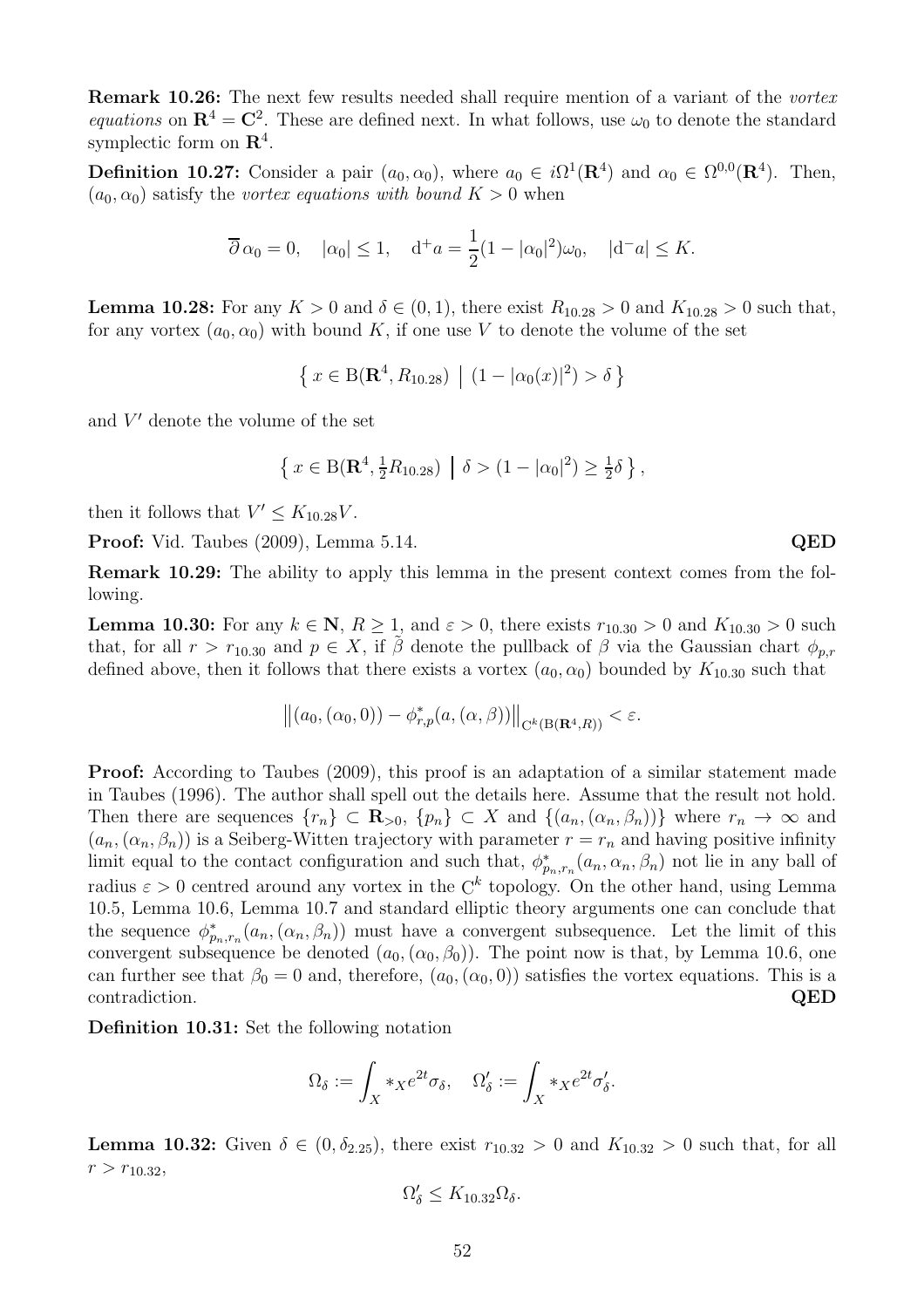**Proof:** Firstly, notice that the function  $\sigma_{\delta}$  is non-zero only at points where  $(1 - |\alpha|^2) \ge \delta$ ; meanwhile,  $\sigma'_{\delta}$  is non-zero only at points where  $\delta \geq (1 - |\alpha|^2) \geq \frac{1}{2}$  $\frac{1}{2}\delta$ . Now, If g be the product metric of  $X = \mathbf{R} \times Y$  consider instead the metric  $e^{2s}g$ . Since the set of points where  $(1-|\alpha|^2) \ge \delta$ has s coordinate bounded above, the volume of this set in the metric  $e^{2s}g$  is, in fact, finite. Hence, note that, in order to prove the claimed result, it suffices to bound the volume of points where  $\delta \geq (1 - |\alpha|^2) \geq \frac{1}{2}$  $\frac{1}{2}\delta$  by some constant times the volume of the set of points where  $(1-|\alpha|^2) \ge \delta$ ; both volumes being with respect to the metric  $e^{2s}g$ . For the rest of this proof, the metric at use should be this  $e^{2s}g$  whenever the author talk of volumes or geodesy. For brevity, use  $R := R_{10.28}$  to denote the constant from Lemma 10.28. Consider a set  $\Lambda$  of disjoint geodesic balls in Y centred at points p where  $\delta \geq (1 - |\alpha(p)|^2) \geq \frac{1}{2}$  $\frac{1}{2}\delta$  and all having radius  $\frac{1}{4}Rr^{-1/2}$ . Assuming Zorn's lemma, one can also assume  $\Lambda$  to be maximal with respect to inclusion. For each ball  $B \in \Lambda$ , let  $B'' \supset B' \supset B$  denote the concentric geodesic balls having radii  $Rr^{-1/2}$  and  $\frac{1}{2}Rr^{-1/2}$  respectively. Now, suppose that some point  $p \in X$  at which  $\delta \geq (1 - |\alpha(p)|^2) \geq \frac{1}{2}$  $rac{1}{2}\delta$ not be in the set  $\bigcup_{B\in\Lambda} B'$ . Then, if r be sufficiently large compared to R, say larger than some  $r_{10.32} > 0$ , the ball of radius  $\frac{1}{4}Rr^{-1/2}$  centred at p would not intersect any of the balls in the set  $\Lambda$ ; so, if this were the case,  $\Lambda$  could not be maximal. Therefore,  $\bigcup_{B\in\Lambda} B'$  covers the set of points where  $\delta \geq (1 - |\alpha|^2) \geq \frac{1}{2}$  $\frac{1}{2}\delta$ . Moreover, perhaps after an increase to  $r_{10.32} > 0$ , Riemannian geometry provides an upper bound for the maximal number  $n$  such that there be a set of balls  $\{B_i\} \subset \Lambda$  satisfying  $B''_1 \cap \cdots \cap B''_n \neq \emptyset$ ; this upper bound is independent of  $\delta$  and r except that one must ensure  $r > r_{10.32}$ . The consequence of all of this is that it suffices to provide the desired sort of bound for each of the balls B. For that end, given a ball  $B \in \Lambda$ , denote by  $V_B$  the volume of the subset of B'' where  $\delta \geq (1 - |\alpha(p)|^2) \geq \frac{1}{2}\delta$ ; likewise, denote by  $V'_B$  the volume of the subset of B' where  $(1 - |\alpha|^2) \ge \delta$ . Now, apply Lemma 10.28 in combination with Lemma 10.30 in order to obtain a constant  $K_{10.32} > 0$  independent of B, satisfying  $V'_B \le K_{10.32} V_B$ . QED

**Lemma 10.33:** Given  $\delta \in (0, \delta_{2.25})$ , there exists  $r_{10.33}$  such that for all  $r > r_{10.33}$ ,  $\Omega_{\delta} = 0$ . **Proof:** To start, let  $r_{10.33} = \max\{r_{10.32}, r_{10.25}\}\.$  Recall that Lemma 10.22 asserted that

$$
\int_X *x e^{2t} \left( \delta^{-1} \sigma'_\delta \left( |\partial_a \alpha|^2 - |\overline{\partial}_a \alpha|^2 \right) + r \sigma_\delta \left( 1 - |\alpha|^2 + |\beta|^2 \right) \right) = 0.
$$

Neglecting the positive terms yields the inequality

$$
\int_X *_X e^{2t} \left( -\delta^{-1} \sigma_\delta' |\overline{\partial}_a \alpha|^2 + r \sigma_\delta (1 - |\alpha|^2) \right) \le 0.
$$

Focusing on the second term of the integrand, note that, at a point where  $\sigma_{\delta} \neq 0$ , it is necessarily the case that  $(1 - |\alpha|^2) \ge \delta$ ; hence,

$$
\int_X *_X e^{2t} \left( -\delta^{-1} \sigma'_\delta \middle| \overline{\partial}_a \alpha \middle|^2 + r \sigma_\delta \delta \right) \leq 0.
$$

By applying Lemma 10.32 and Lemma 10.25, one finds

$$
(-K_{10.32}K_{10.25}^2\delta^{-1} + r\delta)\Omega_\delta \le 0.
$$

But  $\Omega_{\delta} \geq 0$ . Hence, perhaps after increasing  $r_{10.33}$ , it follows that, for  $r > r_{10.33}$ ,  $\Omega_{\delta} = 0$ . QED

**Theorem 10.34:** Given  $\delta \in (0, \delta_{2.25})$ , for all  $r > r_{10.33}$ , it follows that, pointwise on all of X,

$$
1 - |\alpha|^2 \le \delta.
$$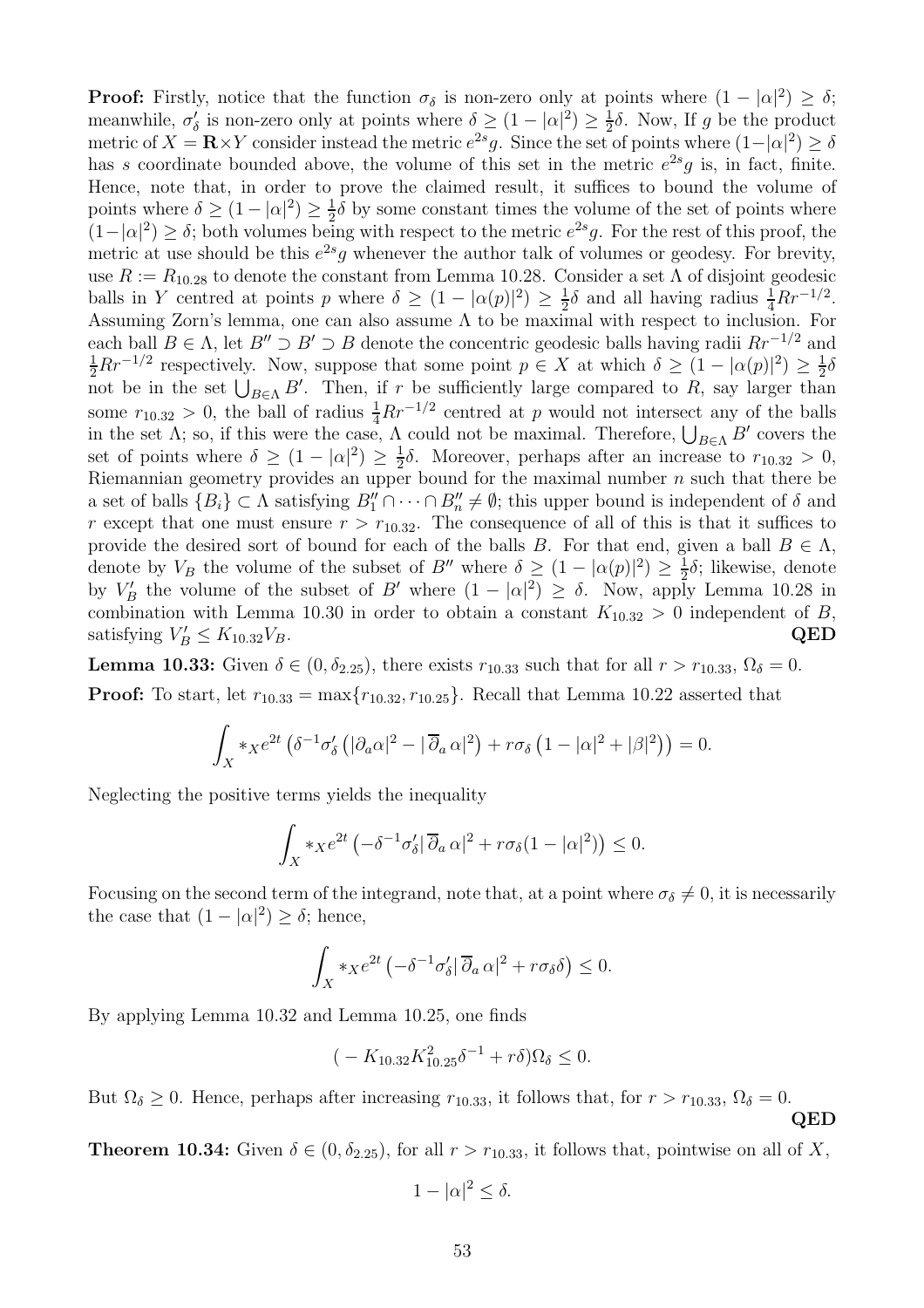**Proof:**  $\Omega_{\delta}$  is the integral of  $e^{2s}\sigma_{\delta}$ , which is non-negative and strictly positive wherever  $(1 |\alpha|^2$  $) > \delta$ . QED

Corollary 10.35:  $C = \lim_{s \to -\infty} \gamma$  is gauge equivalent to  $C_{\lambda}$ .

**Proof:** C is a solution to the Seiberg-Witten equations on Y. Its  $\Lambda^{0,0}\xi^*$  component is  $\lim_{s\to-\infty} \alpha$ . Therefore, it also satisfies the bound in Theorem 10.34. Theorem 2.25 then guarantees that  $C$ must be gauge equivalent to  $C_{\lambda}$ . QED

Corollary 10.36:  $\gamma$  is the constant trajectory at  $C_{\lambda}$ .

**Proof:** Assume the contrary. The functional  $\text{CSD}_{\lambda,r}$  never increases along the trajectory  $\gamma$ . Moreover, the contact configuration  $C_{\lambda}$  is a non-degenerate fixed point of the downward gradient flow of  $\text{CSD}_{\lambda,r}$  by Theorem 2.23, which means that the value of  $\text{CSD}_{\lambda,r}$  certainly decreases along  $γ$  for sufficiently large time as one approaches  $C_λ$ . But since both endpoints of  $γ$  are gauge equivalent and  $b_1 = 0$ , the values of  $\text{CSD}_{\lambda,r}$  are the same for gauge equivalent configurations. This cannot be. QED

Remark 10.37: Hereby, the author concludes the proof of Theorem 2.26.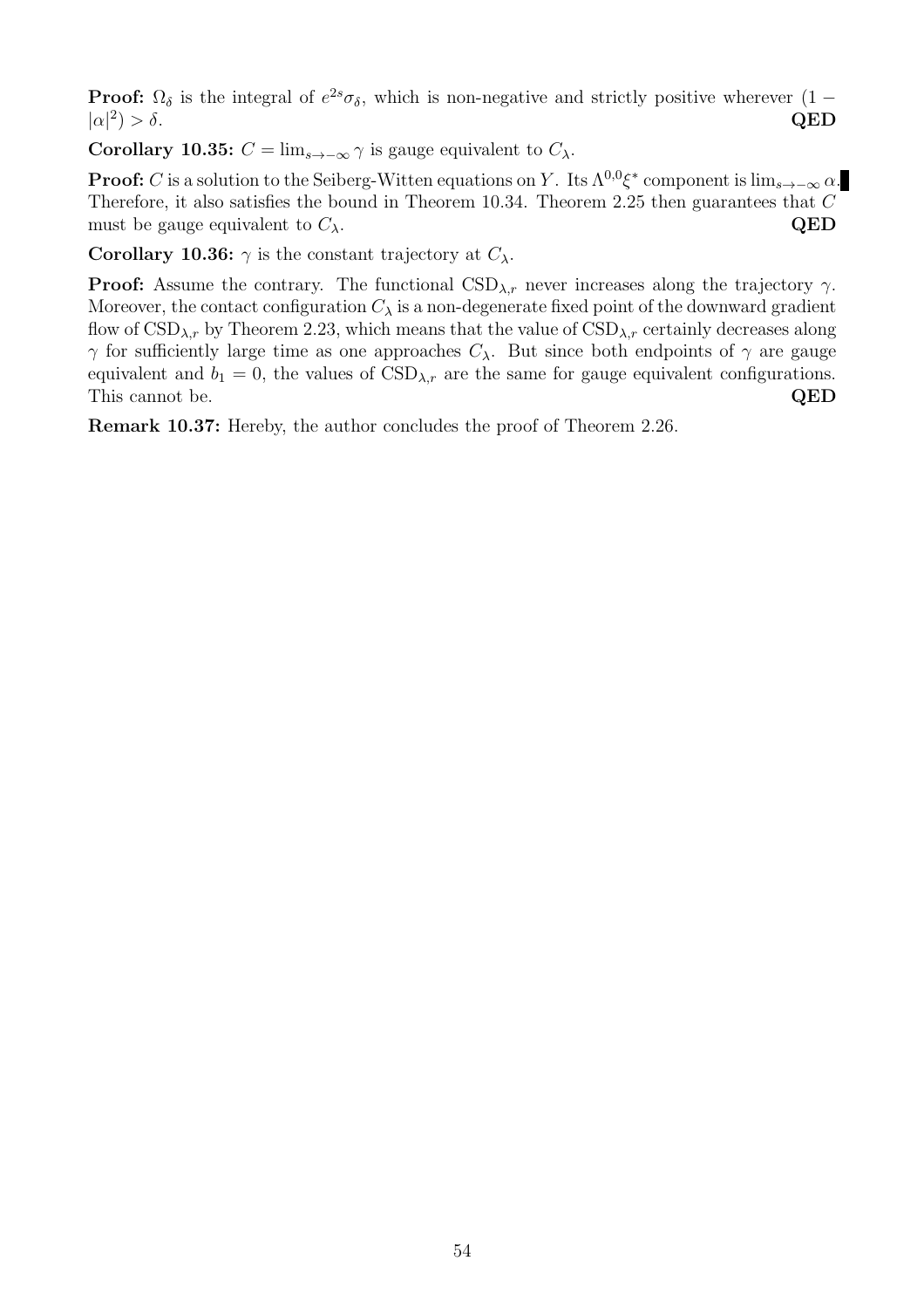# 11. Bibliography

Atiyah, M.F., Patodi, V.K. & Singer, I.M. (1975). "Spectral Asymmetry and Riemannian Geometry I." Mathematical Proceedings of the Cambridge Philosophical Society, 77(1), pp. 43– 69. Cambridge University Press.

Cauchy, A.L. (1821). Cours d'Analyse de l'École Royale Polytechnique. de Bure, Paris.

Chelnokov, G. & Mednykh, A. (2020). On the coverings of Hantzsche-Wendt manifold. arXiv preprint arXiv:2009.06691.

Colin, V., Ghiggini, P. & Honda, K. (2012a). The equivalence of Heegaard Floer and embedded contact homology via open book decompositions I. arXiv preprint arXiv:1208.1074.

Colin, V., Ghiggini, P. & Honda, K. (2012b). The equivalence of Heegaard Floer and embedded contact homology via open book decompositions II. arXiv preprint arXiv:1208.1077.

Conley, C. (1978). Isolated Invariant Sets and the Morse Index, (38). American Mathematical Society.

Cristofaro-Gardiner, D. (2013). "The absolute gradings on embedded contact homology and Seiberg–Witten Floer cohomology." Algebraic & Geometric Topology, 13(4), pp. 2239–2260. Mathematical Sciences Publishers.

Floer, A. (1987). "A Refinement of the Conley Index and an Application to the Stability of Hyperbolic Invariant Sets." Ergodic Theory and Dynamical Systems, 7(1).

Ghiggini, P. (2008). "On tight contact structures with negative maximal twisting number on small Seifert manifolds." Algebraic & Geometric Topology, 8(1), pp. 381–396.

Ghiggini, P., Lisca, P. & Stipsicz, A.I. (2006). "Classification of Tight Contact Structures on Small Seifert 3-Manifolds with  $e_0 \geq 0$ ." Proceedings of the American Mathematical Society, pp. 909–916.

Gompf, R.E. (1998). "Handlebody construction of Stein surfaces." Annals of mathematics, pp. 619–693.

Gompf, R.E. & Stipsicz, A.I. (1999). 4-manifolds and Kirby calculus, (20). American Mathematical Soc..

**Honda, K.** (1999). "On the classification of tight contact structures I." Geometry & Topology, 4, pp. 309–368.

Hutchings, M. & Taubes, C.H. (2007). "Gluing pseudoholomorphic curves along branched covered cylinders I." Journal of Symplectic Geometry, 5(1), pp. 43–137. International Press of Boston.

Iida, N. & Taniguchi, M. (2021). "Seiberg-Witten Floer Homotopy Contact Invariant." Studia Scientiarum Mathematicarum Hungarica, 58(4), pp. 505–558. Akadémiai Kiadó Budapest.

Khuzam, M.B. (2012). "Lifting the 3-dimensional invariant of 2-plane fields on 3-manifolds." Topology and its Applications, 159(3), pp. 704–710.

Kronheimer, P. & Mrowka, T. (1997). "Monopoles and Contact Structures." Inventiones Mathematicae, 130(2), pp. 209–255.

Kronheimer, P. & Mrowka, T. (2007). Monopoles and three-manifolds, 10. Cambridge University Press.

Kronheimer, P., Mrowka, T., Ozsváth, P. & Szabó, Z. (2007). "Monopoles and Lens Space Surgeries." Annals of Mathematics, pp. 457–546. JSTOR.

Kurland, H.L. (1982). "Homotopy Invariants of Repeller-Attractor Pairs. I. The Püppe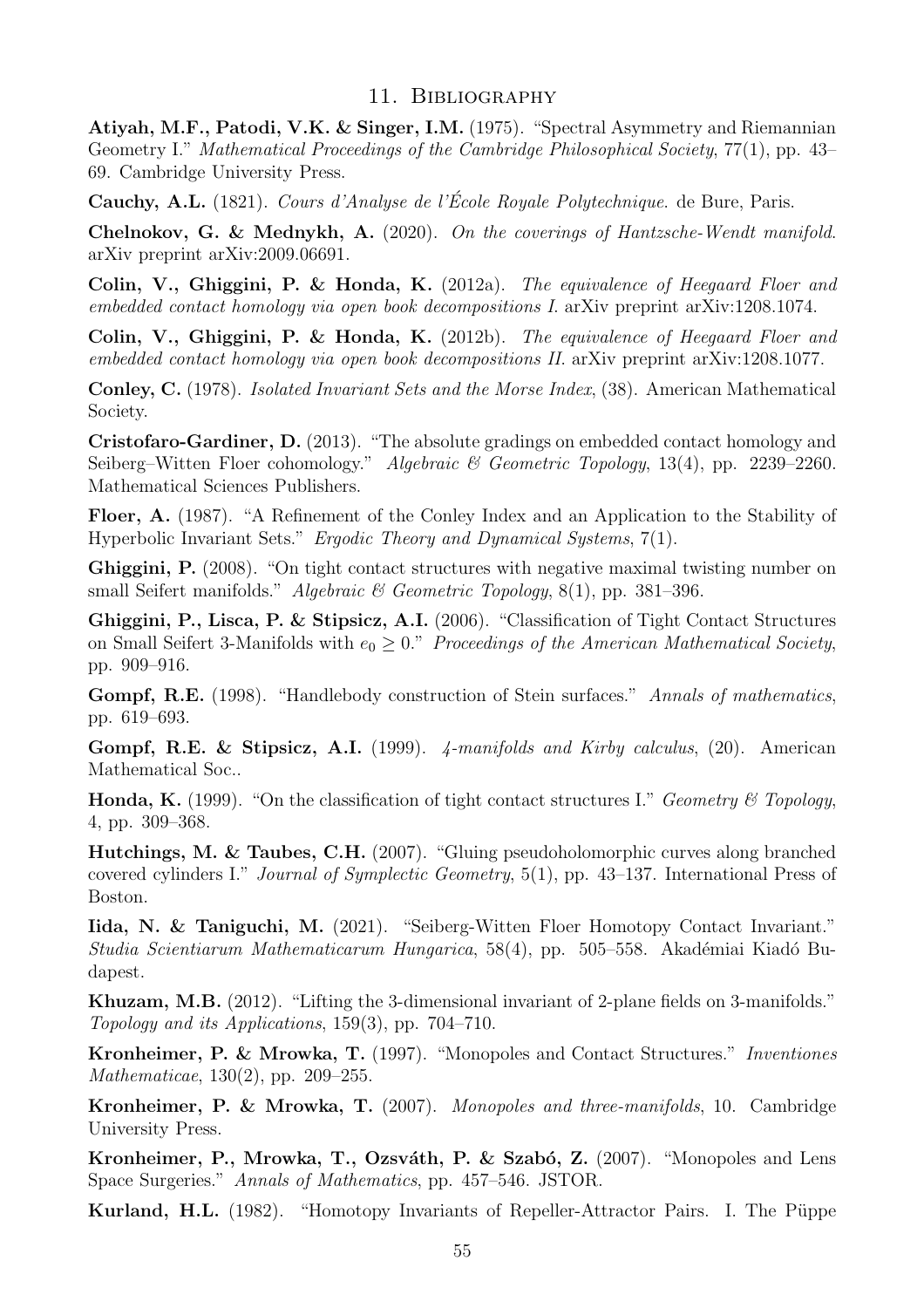Sequence of an RA Pair." Journal of Differential Equations, 46(1), pp. 1–31.

Kutluhan, C., Lee, Y.J. & Taubes, C.H.  $(2020a)$ . "HF=HM, I: Heegaard Floer homology and Seiberg–Witten Floer homology." Geometry & Topology, 24(6), pp. 2829–2854. Mathematical Sciences Publishers.

Kutluhan, C., Lee, Y.J. & Taubes, C.H.  $(2020b)$ . "HF=HM, II: Reeb orbits and holomorphic curves for the ech/Heegaard Floer correspondence." Geometry & Topology, 24(6), pp. 2855–3012. Mathematical Sciences Publishers.

Kutluhan, C., Lee, Y.J. & Taubes, C.H.  $(2020c)$ . "HF=HM, III: holomorphic curves and the differential for the ech/Heegaard Floer correspondenc." Geometry & Topology, 24(6), pp. 3013–3218. Mathematical Sciences Publishers.

Kutluhan, C., Lee, Y.J. & Taubes, C.H.  $(2021a)$ . "HF=HM, IV: The Seiberg–Witten Floer homology and ech correspondence." Geometry & Topology, 24(7), pp. 3219–3469. Mathematical Sciences Publishers.

Kutluhan, C., Lee, Y.J. & Taubes, C.H.  $(2021b)$ . "HF=HM, V: Seiberg–Witten Floer homology and handle additions." Geometry & Topology, 24(7), pp. 3471–3748. Mathematical Sciences Publishers.

Lidman, T. & Manolescu, C. (2016). The equivalence of two Seiberg-Witten Floer homologies. arXiv preprint arXiv:1603.00582.

**Lidman, T. & Manolescu, C.** (2018). "Floer homology and covering spaces." Geometry  $\mathcal{B}$ Topology, 22(5), pp. 2817–2838.

Lin, F. (2020). "Monopole Floer homology and SOLV geometry." Annales Henri Lebesgue, 3, pp. 1117–1131.

Lin, F. & Lipnowski, M. (2022). "The Seiberg-Witten equations and the length spectrum of hyperbolic three-manifolds." *Journal of the American Mathematical Society*, 35(1), pp. 233– 293.

Lin, J., Ruberman, D. & Saveliev, N. (2018). On the Frøyshov invariant and monopole Lefschetz number. arXiv preprint arXiv:1802.07704.

Manolescu, C. (2003). "Seiberg-Witten-Floer stable homotopy type of three-manifolds with  $b_1 = 0$ ." Geometry & Topology, 7(2), pp. 889–932. Mathematical Sciences Publishers.

Matkovič, (2018). "Classification of tight contact structures on small Seifert fibered Lspaces." Algebraic  $\mathcal B$  geometric topology, 18(1), pp. 111–152.

May, J.P. & al. (1996). Equivariant Homotopy and Cohomology Theory, (91). American Mathematical Soc..

Mischaikow, K. (1995). "Conley index theory." Dynamical Systems, pp. 119–207. Springer.

Moser, L. (1971). "Elementary surgery along a torus knot." Pacific Journal of Mathematics, 38(3), pp. 737–745.

**Ozsváth, P. & Szabó, Z.** (2003). "Absolutely graded Floer homologies and intersection forms for four-manifolds with boundary." Advances in Mathematics, 173(2), pp. 179–261. Elsevier.

**Ozsváth, P. & Szabó, Z.** (2004). "Holomorphic disks and topological invariants for closed three-manifolds." Annals of Mathematics, pp. 1027–1158. JSTOR.

Ozsváth, P. & Szabó, Z. (2005). "Heegaard Floer homology and contact structures." Duke Mathematical Journal, 129(1).

Petit, R. (2005). "Spinc-structures and Dirac operators on contact manifolds." Differential Geometry and its Applications, 22(2), pp. 229–252. Elsevier.